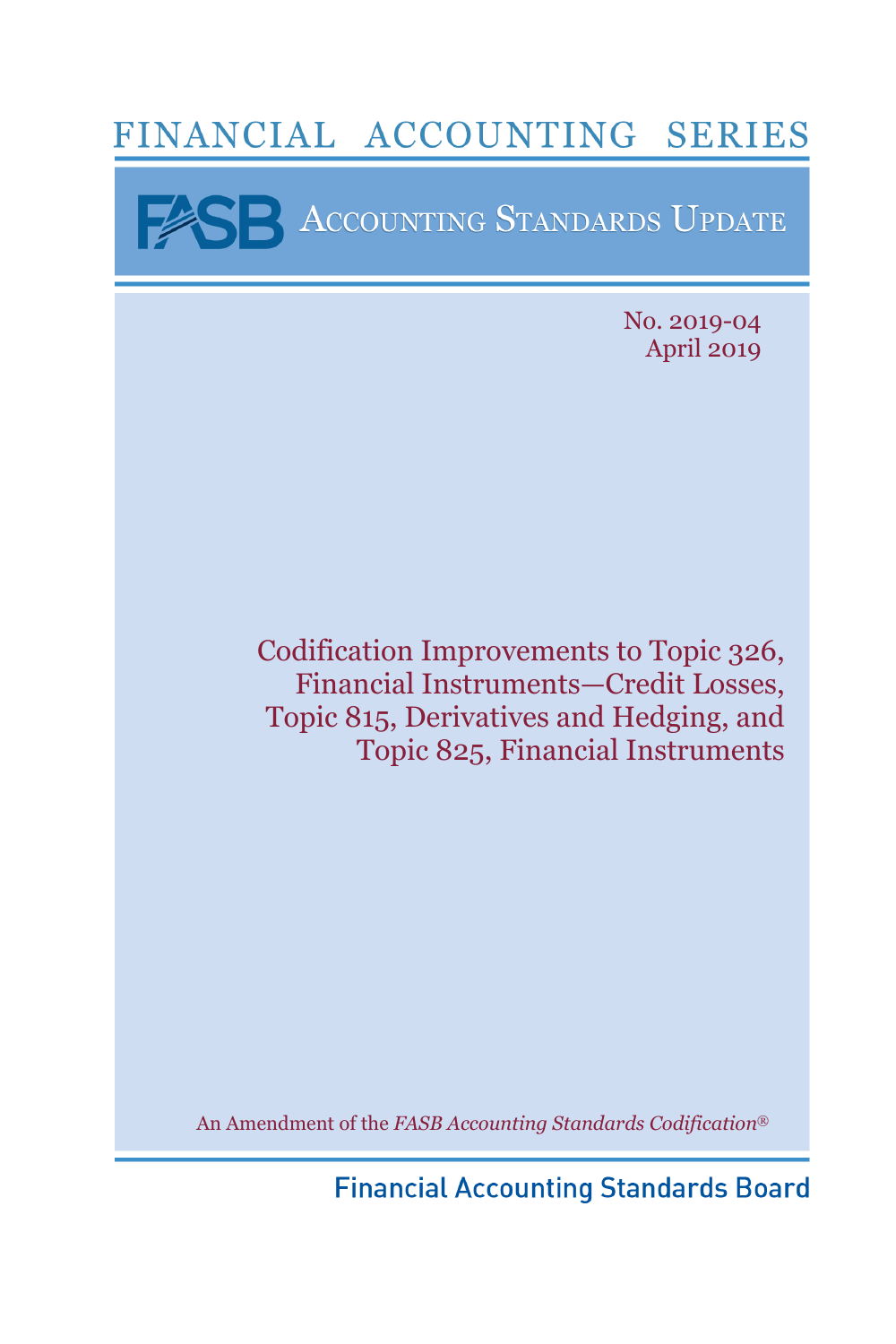The *FASB Accounting Standards Codification®* is the source of authoritative generally accepted accounting principles (GAAP) recognized by the FASB to be applied by nongovernmental entities. An Accounting Standards Update is not authoritative; rather, it is a document that communicates how the Accounting Standards Codification is being amended. It also provides other information to help a user of GAAP understand how and why GAAP is changing and when the changes will be effective.

For additional copies of this Accounting Standards Update and information on applicable prices and discount rates contact:

Order Department Financial Accounting Standards Board 401 Merritt 7 PO Box 5116 Norwalk, CT 06856-5116

*Please ask for our Product Code No. ASU2019-04.* 

FINANCIAL ACCOUNTING SERIES (ISSN 0885-9051) is published monthly with the exception of February, March, July, August, and October by the Financial Accounting Foundation, 401 Merritt 7, PO Box 5116, Norwalk, CT 06856-5116. Periodicals postage paid at Norwalk, CT and at additional mailing offices. The full subscription rate is \$297 per year. POSTMASTER: Send address changes to Financial Accounting Series, 401 Merritt 7, PO Box 5116, Norwalk, CT 06856- 5116. | **No. 483**

Copyright © 2019 by Financial Accounting Foundation. All rights reserved. Content copyrighted by Financial Accounting Foundation may not be reproduced, stored in a retrieval system, or transmitted, in any form or by any means, electronic, mechanical, photocopying, recording, or otherwise, without the prior written permission of the Financial Accounting Foundation. Financial Accounting Foundation claims no copyright in any portion hereof that constitutes a work of the United States Government.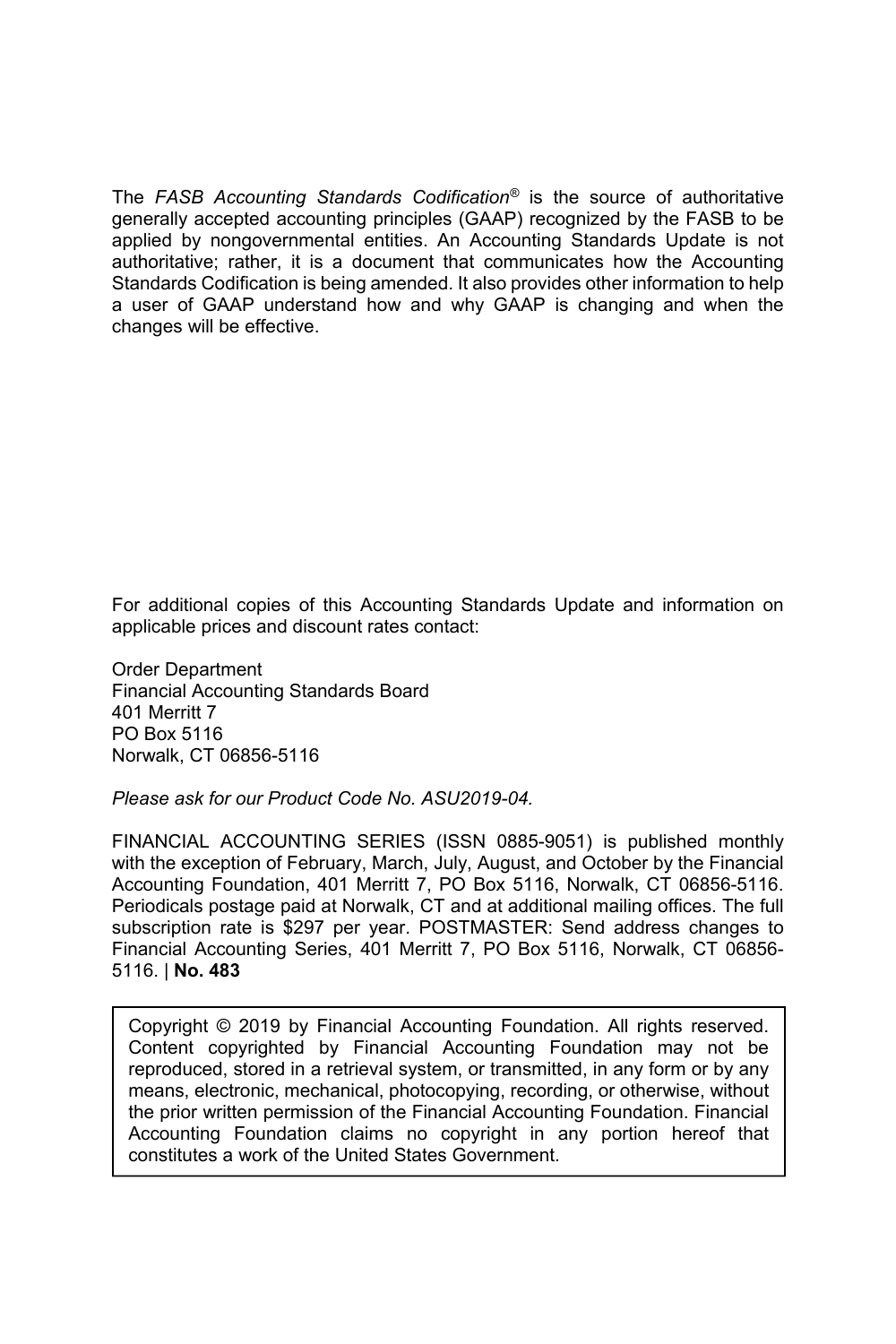

No. 2019-04 April 2019

Codification Improvements to Topic 326, Financial Instruments—Credit Losses, Topic 815, Derivatives and Hedging, and Topic 825, Financial Instruments

An Amendment of the *FASB Accounting Standards Codification*®

Financial Accounting Standards Board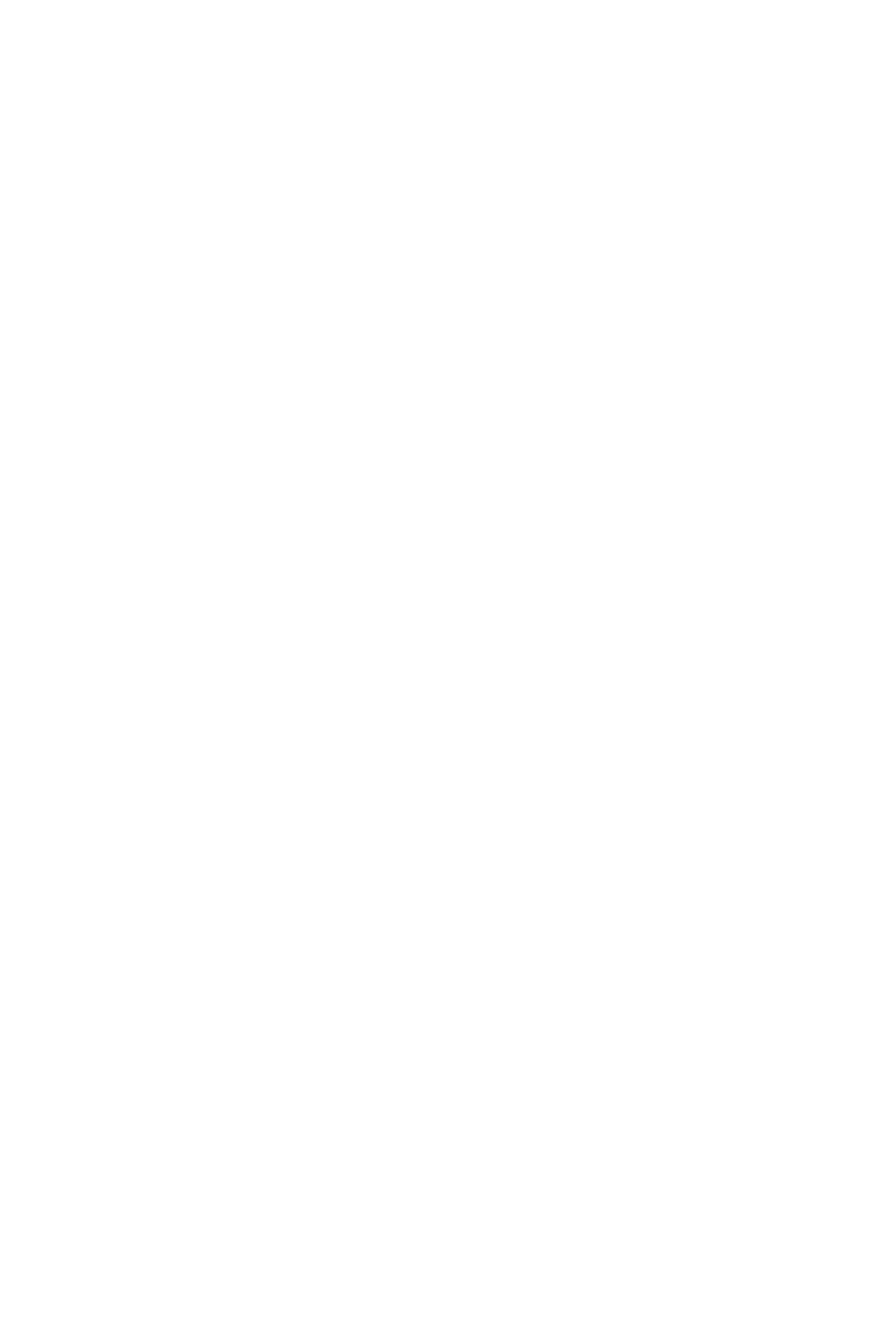# Accounting Standards Update 2019-04

Codification Improvements to Topic 326, Financial Instruments—Credit Losses, Topic 815, Derivatives and Hedging, and Topic 825, Financial Instruments

# April 2019

### **CONTENTS**

Page Numbers

| Amendments to the FASB Accounting Standards Codification <sup>®</sup> 21–88 |  |
|-----------------------------------------------------------------------------|--|
|                                                                             |  |
|                                                                             |  |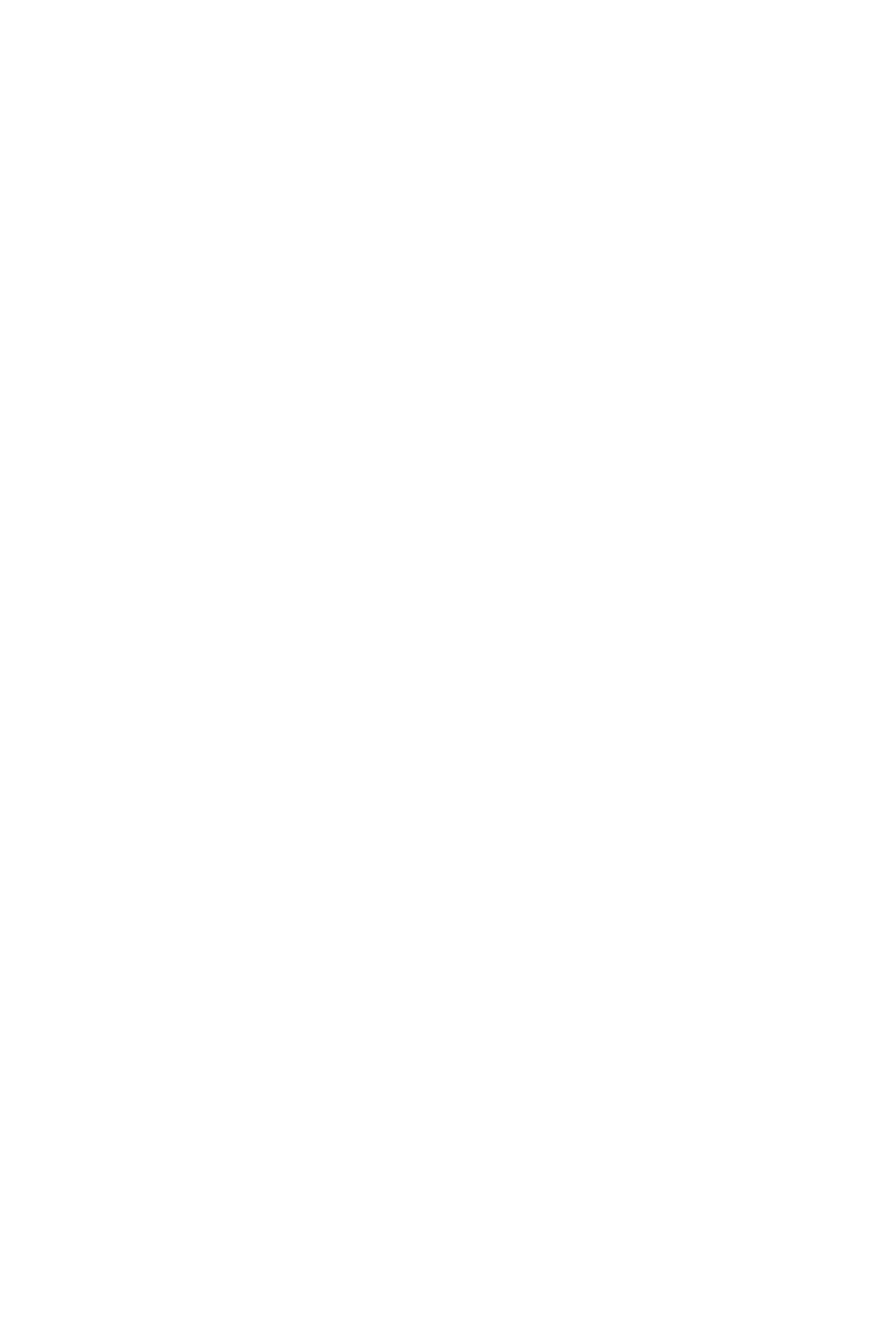# Summary

### Why Is the FASB Issuing This Accounting Standards Update (Update)?

Since 2016, the Board has issued the following Updates related to financial instruments:

- 1. Accounting Standards Update No. 2016-01, *Financial Instruments— Overall (Subtopic 825-10): Recognition and Measurement of Financial Assets and Financial Liabilities*
- 2. Accounting Standards Update No. 2016-13, *Financial Instruments— Credit Losses (Topic 326): Measurement of Credit Losses on Financial Instruments*
- 3. Accounting Standards Update No. 2017-12, *Derivatives and Hedging (Topic 815): Targeted Improvements to Accounting for Hedging Activities.*

After the issuance of each Update, the Board has assisted stakeholders in the implementation of the amendments as incorporated into the Codification. Through this assistance, the Board has identified certain areas that need clarification and correction.

The Board has an ongoing project on its agenda for improving the Codification or correcting its unintended application. The items addressed in that project generally are not expected to have a significant effect on current accounting practice or to create a significant administrative cost for most entities. The amendments in this Update are similar to those items. However, the Board decided to issue a separate Update for improvements to Updates 2016-01, 2016-13, and 2017-12 to increase stakeholders' awareness of the amendments and to expedite improvements to the Codification.

The Board issued Update 2016-01 in January 2016. The amendments in that Update retained the current framework for accounting for financial instruments in generally accepted accounting principles (GAAP) but made targeted improvements to address certain aspects of recognition, measurement, presentation, and disclosure of financial instruments. In addition to amending Topic 825, Financial Instruments, the amendments in the Update added Topic 321, Investments—Equity Securities, and made several consequential amendments to the Codification.

The Board issued Update 2016-13 in June 2016. The amendments in that Update introduced the expected credit losses methodology for the measurement of credit losses on financial assets measured at amortized cost basis, replacing the previous incurred loss methodology. The amendments in the Update added Topic 326, Financial Instruments—Credit Losses, and made several consequential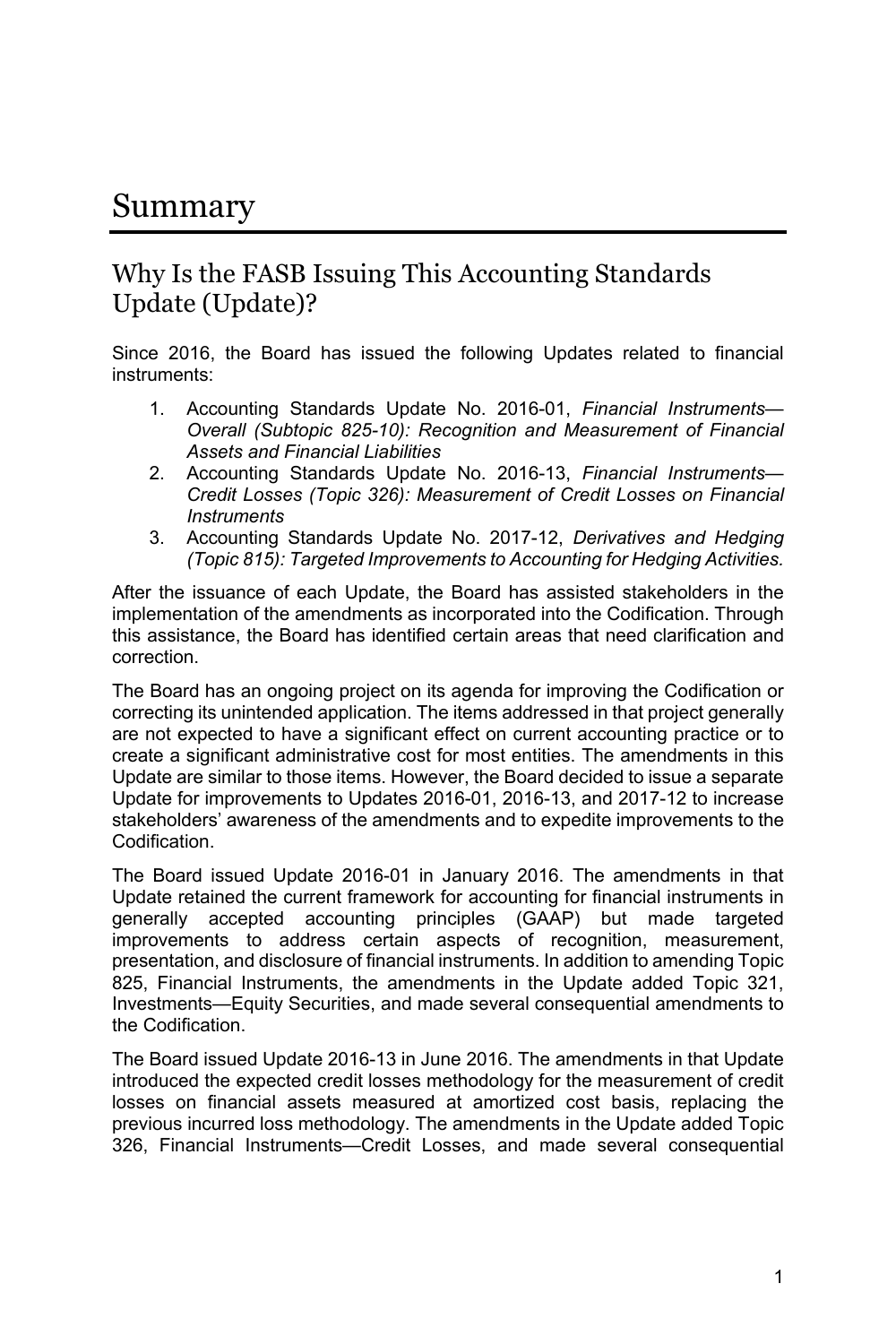amendments to the Codification. The Update also modified the accounting for available-for-sale debt securities, which must be individually assessed for credit losses when fair value is less than the amortized cost basis, in accordance with Subtopic 326-30, Financial Instruments—Credit Losses—Available-for-Sale Debt **Securities** 

The Board issued Update 2017-12 in August 2017. The amendments in that Update made targeted improvements to the hedge accounting model with the objective of improving the financial reporting of hedging relationships to better portray the economic results of an entity's risk management activities in its financial statements. In addition to that main objective, the amendments in that Update made certain targeted improvements to simplify the application of hedge accounting guidance in current GAAP on the basis of the feedback received from preparers, auditors, users, and other stakeholders.

# Who Is Affected by the Amendments in This Update?

The amendments in this Update affect a variety of Topics in the Codification. A chart identifying the Topics (Subtopics), paragraphs, and the nature of the amendment is provided in the Amendments to the *FASB Accounting Standards Codification*® section.

The amendments in this Update apply to all reporting entities within the scope of the affected accounting guidance.

### What Are the Main Provisions?

### Topic 1: Codification Improvements Resulting from the June 11, 2018 and November 1, 2018 Credit Losses Transition Resource Group (TRG) Meetings

The amendments to Topic 326 and other Topics in this Update include items related to the amendments in Update 2016-13 discussed at the June 2018 and November 2018 Credit Losses TRG meetings. The amendments clarify or address stakeholders' specific issues about certain aspects of the amendments in Update 2016-13 as described in the table below.

| Area for Improvement                                                                                                                                  | <b>Summary of Amendments</b>                                                                                                   |
|-------------------------------------------------------------------------------------------------------------------------------------------------------|--------------------------------------------------------------------------------------------------------------------------------|
| <b>Issue 1A: Accrued Interest</b>                                                                                                                     |                                                                                                                                |
| The guidance in Subtopic 326-20,<br>Financial Instruments-Credit Losses-<br>Measured at Amortized Cost, and<br>Subtopic 326-30, Financial Instruments | The amendments to Subtopic 326-<br>20 allow an entity to:<br>a. Measure the allowance for credit<br>losses on accrued interest |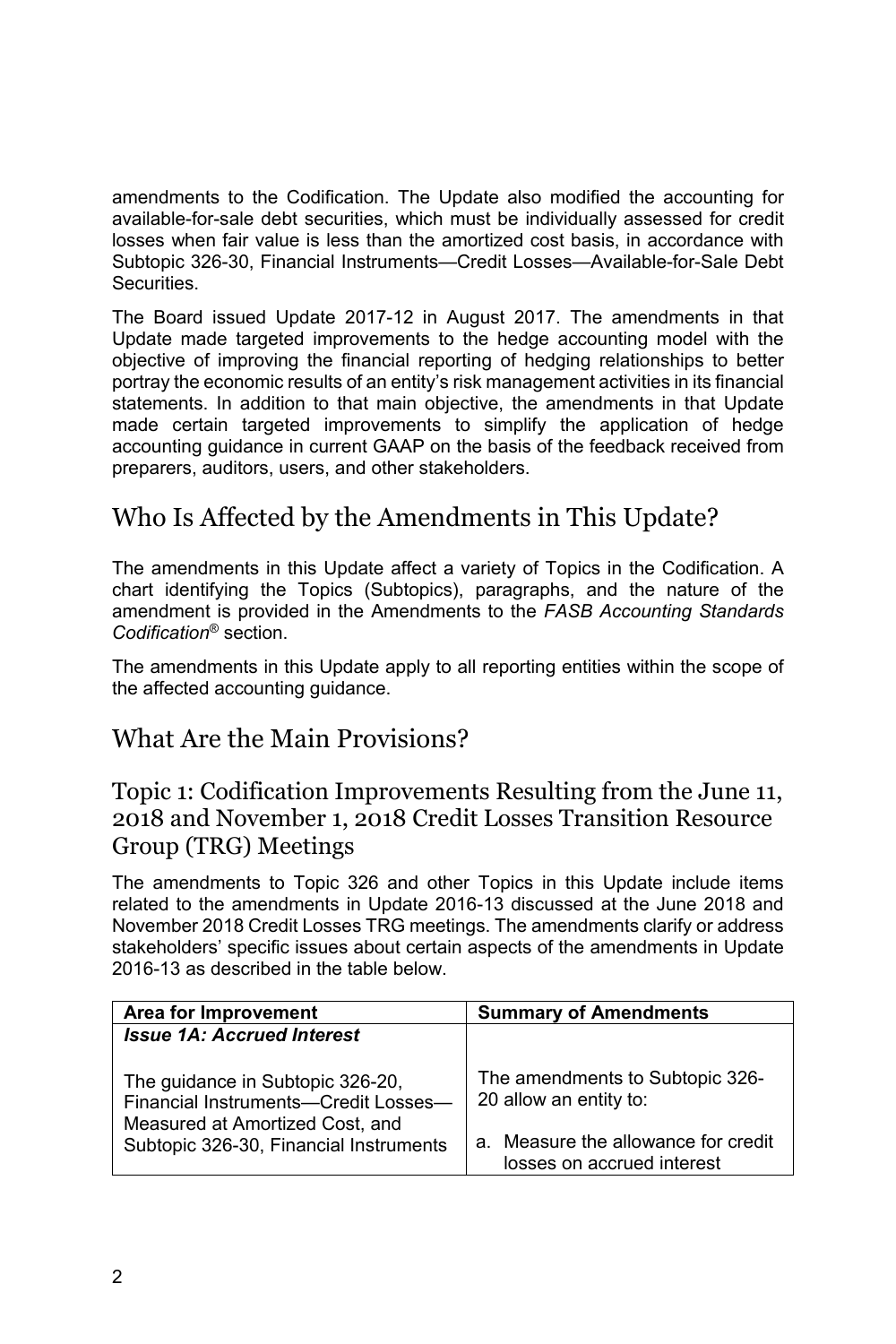| <b>Area for Improvement</b>                     | <b>Summary of Amendments</b>                                |
|-------------------------------------------------|-------------------------------------------------------------|
| -Credit Losses-Available-for-Sale               | receivable balances separately                              |
| Debt Securities, contains specific              | from other components of the                                |
| guidance on the measurement,                    | amortized cost basis of                                     |
| presentation, and disclosure of financial       | associated financial assets.                                |
| assets within the scope of those                | b. Make an accounting policy                                |
| Subtopics. Because the definition of            | election not to measure an                                  |
| <i>amortized cost basis</i> in the Codification | allowance for credit losses on                              |
| includes accrued interest, the quidance         | accrued interest receivable                                 |
| in Subtopics 326-20 and 326-30 also             | amounts if an entity writes off the                         |
| applies to the accrued interest amounts         | uncollectible accrued interest                              |
| included as part of the amortized cost of       | receivable balance in a timely                              |
| a related financial asset. Applying the         | manner and makes certain                                    |
| guidance in Subtopics 326-20 and 326-           | disclosures.                                                |
| 30 to accrued interest as part of the           | c. Make an accounting policy                                |
| amortized cost basis of a related               | election to write off accrued                               |
| financial asset potentially imposes             | interest amounts by reversing                               |
| unintended costs to implement Update            | interest income or recognizing                              |
| 2016-13.                                        | credit loss expense, or a                                   |
| The guidance in paragraph 326-20-35-8           | combination of both. The entity                             |
| (and by reference in paragraph 326-30-          | also is required to make certain                            |
| 35-13) requires that writeoffs of               | disclosures.                                                |
| financial assets within the scope of            | d. Make an accounting policy                                |
| Subtopics 326-20 and 326-30 be                  | election to present accrued                                 |
| deducted from the allowance for credit          | interest receivable balances and                            |
| losses when the financial assets are            | the related allowance for credit                            |
| deemed uncollectible. Because accrued           | losses for those accrued interest                           |
| interest is included in the definition of       | receivable balances separately                              |
| amortized cost basis, an entity would be        | from the associated financial                               |
| required to write off accrued interest          | assets on the balance sheet. If                             |
| amounts through the allowance for               | the accrued interest receivable                             |
| credit losses. The application of the           | balances and the related                                    |
| writeoff guidance in paragraph 326-20-          | allowance for credit losses are                             |
| 35-8 (and by reference in paragraph             | not presented as a separate line                            |
| 326-30-35-13) to accrued interest               | item on the balance sheet, an                               |
| potentially imposes unintended costs to         | entity should disclose the amount                           |
| implement Update 2016-13.                       | of accrued interest receivable<br>balances and the related  |
|                                                 | allowance for credit losses and                             |
|                                                 |                                                             |
|                                                 | where the balance is presented.                             |
|                                                 | e. Elect a practical expedient to                           |
|                                                 | disclose separately the total<br>amount of accrued interest |
|                                                 |                                                             |

included in the amortized cost basis as a single balance to meet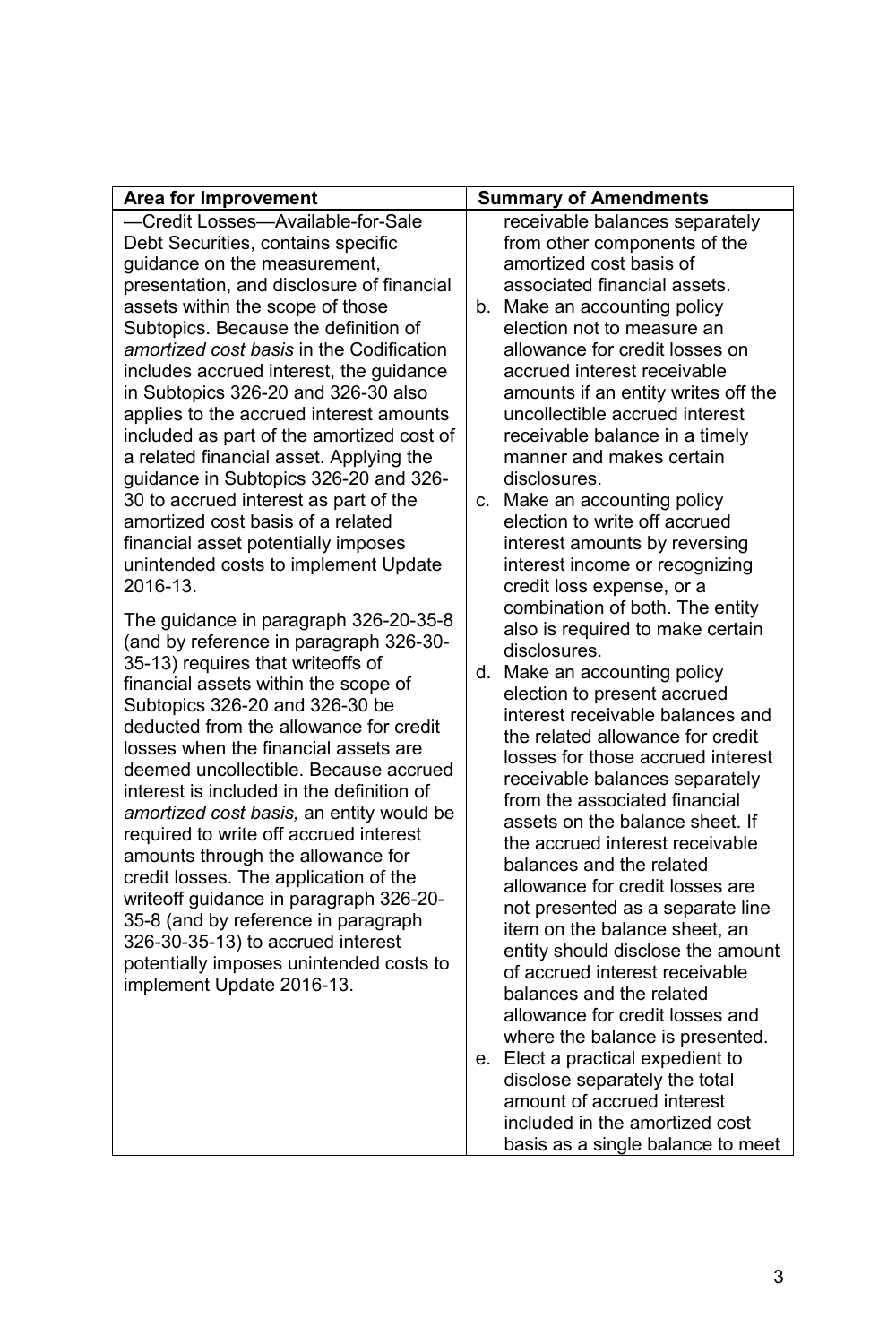| <b>Area for Improvement</b>                                                                                                                                                                                                                                                                                                                                                                                                                                                                                                                                                                                                                                                              | <b>Summary of Amendments</b>                                                                                                                                                                                                                                                                                                                                                                  |
|------------------------------------------------------------------------------------------------------------------------------------------------------------------------------------------------------------------------------------------------------------------------------------------------------------------------------------------------------------------------------------------------------------------------------------------------------------------------------------------------------------------------------------------------------------------------------------------------------------------------------------------------------------------------------------------|-----------------------------------------------------------------------------------------------------------------------------------------------------------------------------------------------------------------------------------------------------------------------------------------------------------------------------------------------------------------------------------------------|
|                                                                                                                                                                                                                                                                                                                                                                                                                                                                                                                                                                                                                                                                                          | certain disclosure requirements.                                                                                                                                                                                                                                                                                                                                                              |
|                                                                                                                                                                                                                                                                                                                                                                                                                                                                                                                                                                                                                                                                                          | Certain amendments in (a) through<br>(e) above are applicable to Subtopic<br>326-30.                                                                                                                                                                                                                                                                                                          |
| <b>Issue 1B: Transfers between</b><br><b>Classifications or Categories for</b><br><b>Loans and Debt Securities</b>                                                                                                                                                                                                                                                                                                                                                                                                                                                                                                                                                                       |                                                                                                                                                                                                                                                                                                                                                                                               |
| Subtopics 310-10, Receivables-<br>Overall, and 948-310, Financial<br>Services-Mortgage Banking-<br>Receivables, provide guidance on how<br>an entity should account for loans with<br>various classifications. While a<br>significant portion of that guidance was<br>superseded by Update 2016-13,<br>stakeholders questioned how to<br>account for the allowance for credit<br>losses or valuation allowance when<br>transferring nonmortgage loans<br>between classifications (that is, not-<br>held-for-sale and held-for-sale<br>classifications) and mortgage loans<br>between classifications (that is, held-<br>for-long-term-investment and held-for-<br>sale classifications). | The amendments require that an<br>entity reverse in earnings, any<br>allowance for credit losses or<br>valuation allowance previously<br>measured on a loan or debt security,<br>reclassify and transfer the loan or<br>debt security to the new<br>classification or category, and apply<br>the applicable measurement<br>quidance in accordance with the<br>new classification or category. |
| Subtopic 320-10, Investments-Debt<br>Securities-Overall, provides guidance<br>on how an entity should account for<br>transfers of debt securities between<br>categories. Stakeholders questioned<br>how to account for the allowance for<br>credit losses when transferring debt<br>securities between the available-for-<br>sale category and the held-to-maturity<br>category.                                                                                                                                                                                                                                                                                                         |                                                                                                                                                                                                                                                                                                                                                                                               |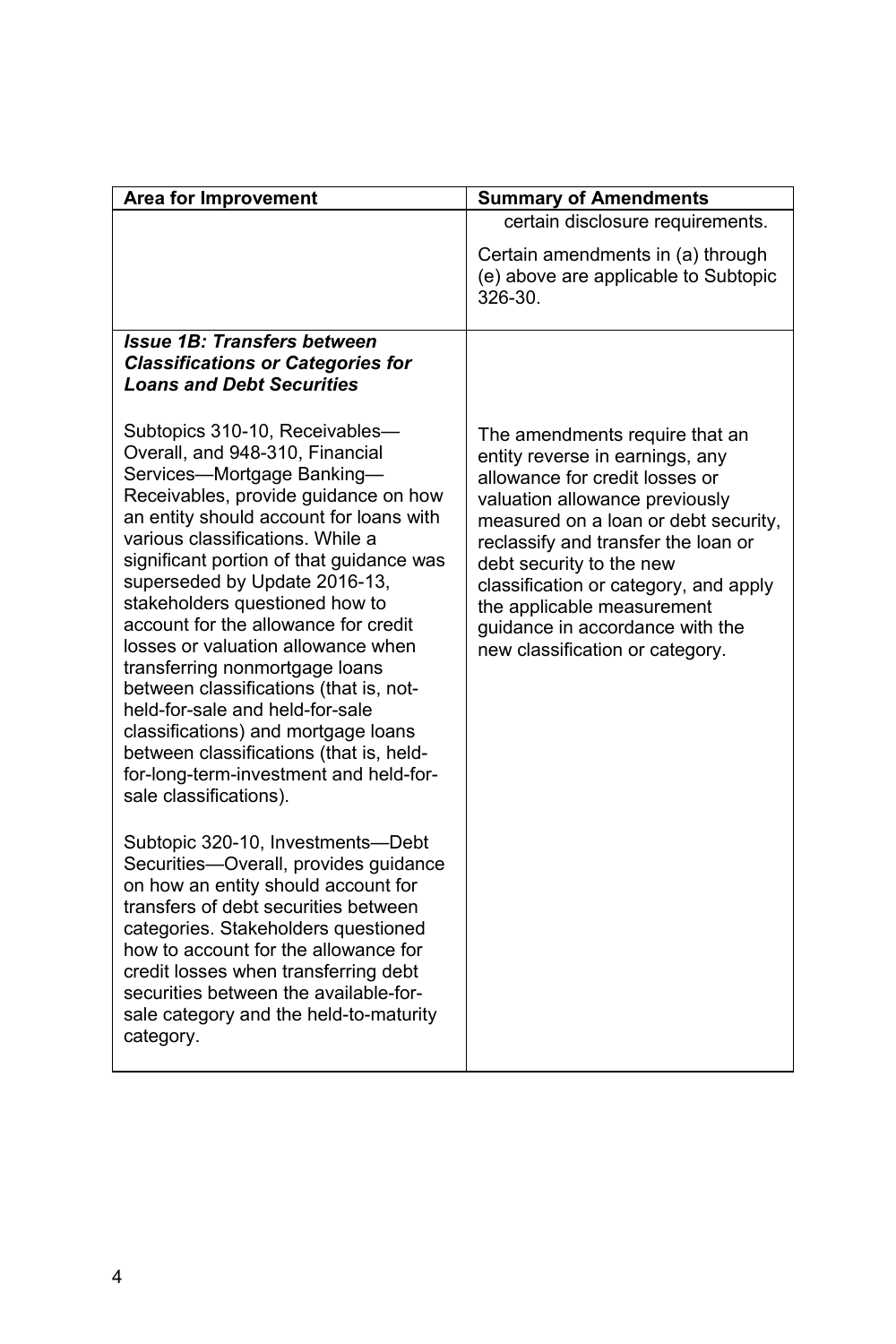## Topic 2: Codification Improvements to Update 2016-13

The amendments to Topic 326 and other Topics in this Update include items related to the amendments in Update 2016-13 brought to the Board's attention by stakeholders. The amendments clarify certain aspects of the amendments in Update 2016-13 as described in the table below.

| Area for Improvement                                                                                                                                                                                                     | <b>Summary of Amendments</b>                                                                                                                                                                                        |
|--------------------------------------------------------------------------------------------------------------------------------------------------------------------------------------------------------------------------|---------------------------------------------------------------------------------------------------------------------------------------------------------------------------------------------------------------------|
| <b>Issue 2A: Conforming Amendment to</b><br>Subtopic 310-40                                                                                                                                                              |                                                                                                                                                                                                                     |
| Stakeholders noted that the cross-<br>reference to paragraph 326-20-35-2 in<br>Example 2 in Subtopic 310-40,<br>Receivables-Troubled Debt<br>Restructurings by Creditors, is<br>incorrect. The illustration describes an | The amendment clarifies the<br>illustration by removing the incorrect<br>cross-reference to paragraph 326-<br>20-35-2 and replacing it with the<br>correct cross-reference to<br>paragraphs 326-20-35-4 through 35- |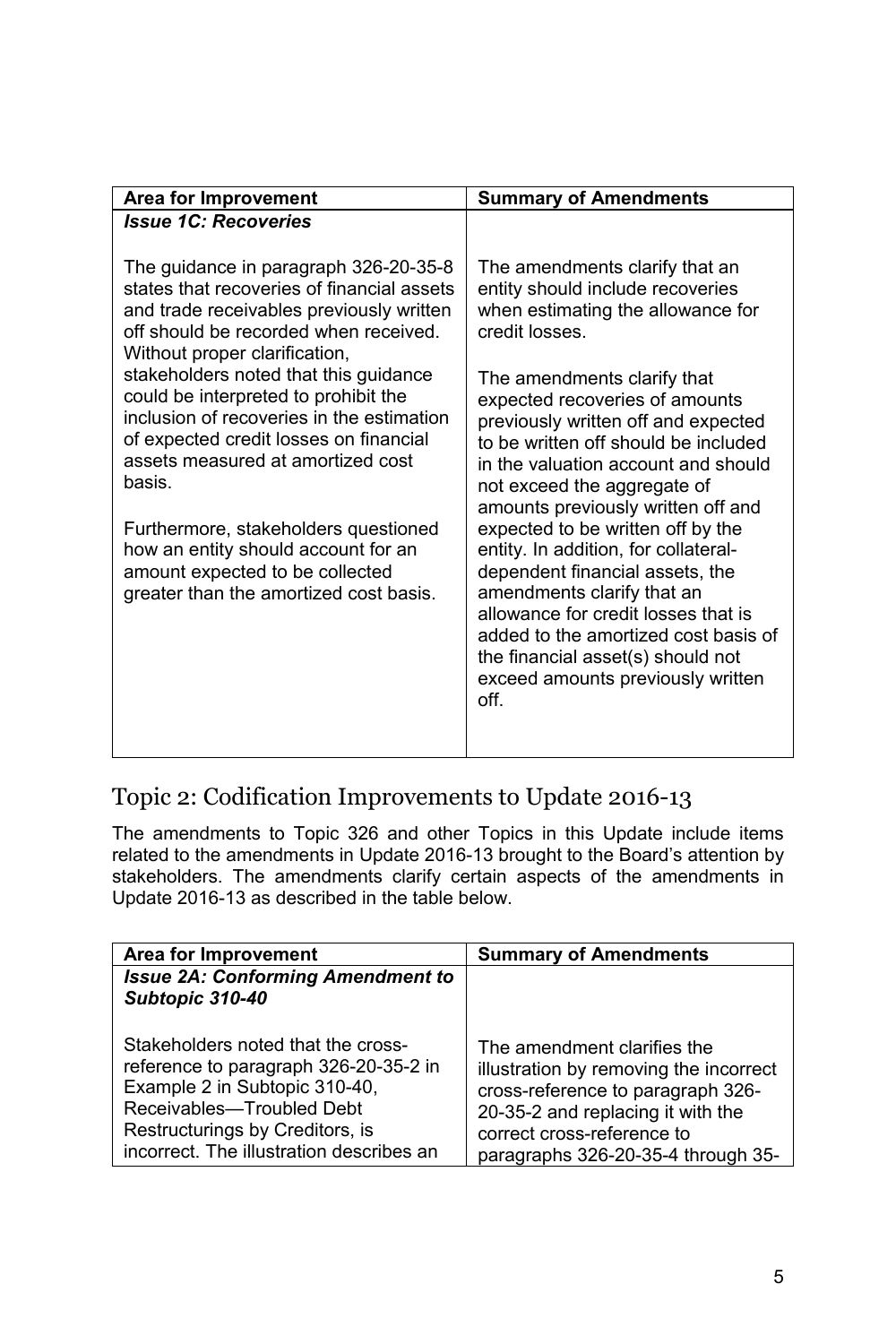| <b>Area for Improvement</b>                                                                                                                                                                                                                                                                                                                                                                                                                                                                                          | <b>Summary of Amendments</b>                                                                                                                                                                                                                                                                      |
|----------------------------------------------------------------------------------------------------------------------------------------------------------------------------------------------------------------------------------------------------------------------------------------------------------------------------------------------------------------------------------------------------------------------------------------------------------------------------------------------------------------------|---------------------------------------------------------------------------------------------------------------------------------------------------------------------------------------------------------------------------------------------------------------------------------------------------|
| entity that determines that foreclosure is<br>probable on a collateral-dependent<br>loan. Therefore, stakeholders asked<br>whether the cross-reference should<br>instead link to paragraphs 326-20-35-4<br>through 35-5, which require that an<br>entity use the fair value of collateral to<br>determine expected credit losses when<br>foreclosure is probable.                                                                                                                                                    | 5, which require that an entity use<br>the fair value of collateral to<br>determine expected credit losses<br>when foreclosure is probable.                                                                                                                                                       |
| <b>Issue 2B: Conforming Amendment to</b><br>Subtopic 323-10                                                                                                                                                                                                                                                                                                                                                                                                                                                          |                                                                                                                                                                                                                                                                                                   |
| Stakeholders noted that the guidance<br>on equity method losses in paragraphs<br>323-10-35-24 and 323-10-35-26 was<br>not amended in Update 2016-13.<br>Specifically, the guidance describes the<br>allocation of equity method losses when<br>an investor has other investments, such<br>as loans and debt securities, in the<br>equity method investee. Stakeholders<br>asked whether the guidance should<br>refer an entity to Topic 326 for the<br>subsequent measurement of those<br>loans and debt securities. | The amendment clarifies the equity<br>method losses allocation guidance<br>in paragraphs 323-10-35-24 and<br>323-10-35-26 by adding cross-<br>references to Subtopics 326-20 and<br>326-30 for the subsequent<br>measurement of loans and<br>available-for-sale debt securities,<br>respectively. |
| <b>Issue 2C: Clarification That</b><br><b>Reinsurance Recoverables Are</b><br>within the Scope of Subtopic 326-20                                                                                                                                                                                                                                                                                                                                                                                                    |                                                                                                                                                                                                                                                                                                   |
| Stakeholders asked whether<br>reinsurance recoverables measured on<br>a net present value basis in accordance<br>with Topic 944, Financial Services-<br>Insurance, are within the scope of<br>Subtopic 326-20. As written, the scope<br>could be interpreted to exclude those<br>recoverables because they are not<br>measured at amortized cost basis.                                                                                                                                                              | The amendment clarifies the Board's<br>intent to include all reinsurance<br>recoverables within the scope of<br>Topic 944 within the scope of<br>Subtopic 326-20, regardless of the<br>measurement basis of those<br>recoverables.                                                                |
| <b>Issue 2D: Projections of Interest Rate</b><br><b>Environments for Variable-Rate</b><br><b>Financial Instruments</b>                                                                                                                                                                                                                                                                                                                                                                                               |                                                                                                                                                                                                                                                                                                   |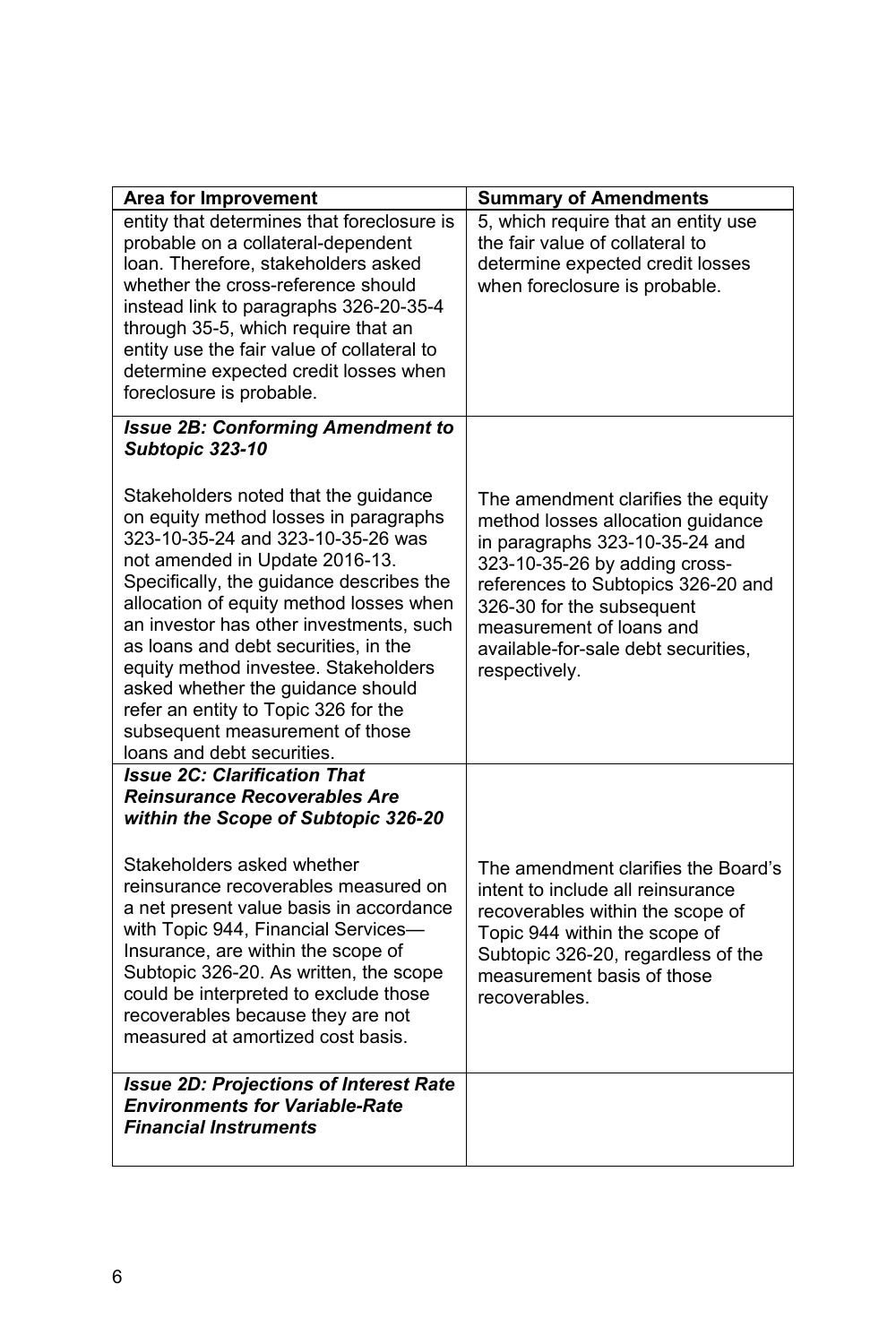| <b>Area for Improvement</b>                                                                                                                                                                                                                                                                                                                                                                                                                                                                                                                                                                                                                                                                                                                                                                                                                                                                                                                                                | <b>Summary of Amendments</b>                                                                                                                                                                                                                                                                                                                                                                                                                                                                                                                                                                                                                                                                                                                                                                                                                                                                                                                                                                                                                                                |
|----------------------------------------------------------------------------------------------------------------------------------------------------------------------------------------------------------------------------------------------------------------------------------------------------------------------------------------------------------------------------------------------------------------------------------------------------------------------------------------------------------------------------------------------------------------------------------------------------------------------------------------------------------------------------------------------------------------------------------------------------------------------------------------------------------------------------------------------------------------------------------------------------------------------------------------------------------------------------|-----------------------------------------------------------------------------------------------------------------------------------------------------------------------------------------------------------------------------------------------------------------------------------------------------------------------------------------------------------------------------------------------------------------------------------------------------------------------------------------------------------------------------------------------------------------------------------------------------------------------------------------------------------------------------------------------------------------------------------------------------------------------------------------------------------------------------------------------------------------------------------------------------------------------------------------------------------------------------------------------------------------------------------------------------------------------------|
| Stakeholders asked whether the<br>prohibition of using projections of future<br>interest rate environments in estimating<br>expected future cash flows and<br>determining the effective interest rate to<br>discount expected cash flow for<br>variable-rate financial instruments was<br>consistent with the Board's intent. As<br>written, an entity that chooses to use a<br>discounted cash flow method to<br>determine expected credit losses on a<br>variable-rate financial instrument is<br>precluded from forecasting changes in<br>the variable rate for the purposes of<br>estimating expected cash flows and<br>determining the effective interest rate<br>with which to discount those cash flows.<br>Stakeholders also asked if an entity is<br>required to use a prepayment-adjusted<br>effective interest rate if it uses<br>projections of interest rate<br>environments for variable-rate financial<br>instruments in estimating expected<br>cash flows. | The amendments clarify the Board's<br>intent to provide flexibility in<br>determining the allowance for credit<br>losses by removing the prohibition of<br>using projections of future interest<br>rate environments when using a<br>discounted cash flow method to<br>measure expected credit losses on<br>variable-rate financial instruments.<br>The amendments clarify that an<br>entity that uses projections or<br>expectations of future interest rate<br>environments in estimating expected<br>cash flows should use the same<br>assumptions in determining the<br>effective interest rate used to<br>discount those expected cash flows.<br>The amendments also clarify that if<br>an entity uses projections of future<br>interest rate environments when<br>using a discounted cash flow<br>method to measure expected credit<br>losses on variable-rate financial<br>instruments, it also should adjust the<br>effective interest rate to consider the<br>timing (and changes in the timing) of<br>expected cash flows resulting from<br>expected prepayments. |
| <b>Issue 2E: Consideration of</b><br><b>Prepayments in Determining the</b><br><b>Effective Interest Rate</b>                                                                                                                                                                                                                                                                                                                                                                                                                                                                                                                                                                                                                                                                                                                                                                                                                                                               |                                                                                                                                                                                                                                                                                                                                                                                                                                                                                                                                                                                                                                                                                                                                                                                                                                                                                                                                                                                                                                                                             |
| Stakeholders asked whether an entity<br>may adjust the effective interest rate<br>used to discount expected cash flows in<br>a discounted cash flow method for the<br>entity's expectations of prepayments on<br>financial assets. Stakeholders noted<br>that expected prepayments are required<br>to be considered in estimating expected<br>cash flows. However, they noted that                                                                                                                                                                                                                                                                                                                                                                                                                                                                                                                                                                                         | The amendments permit an entity to<br>make an accounting policy election<br>to adjust the effective interest rate<br>used to discount expected future<br>cash flows for expected<br>prepayments on financial assets<br>within the scope of Subtopic 326-20<br>and on available-for-sale debt<br>securities within the scope of                                                                                                                                                                                                                                                                                                                                                                                                                                                                                                                                                                                                                                                                                                                                              |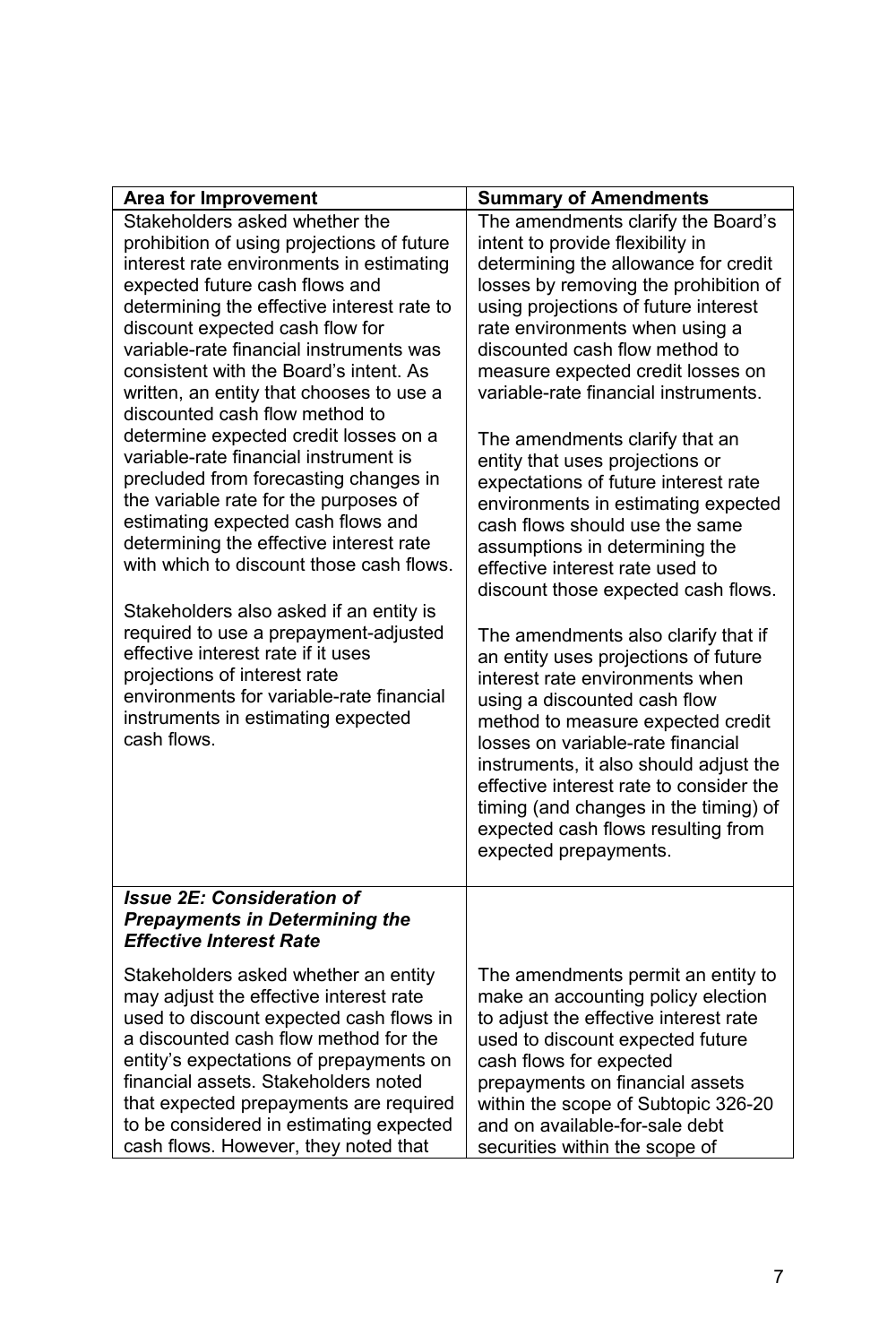| <b>Area for Improvement</b>                                                                                                                                                                                                                                                                                                                                                                                                                                     | <b>Summary of Amendments</b>                                                                                                                                                                                                                                                                           |
|-----------------------------------------------------------------------------------------------------------------------------------------------------------------------------------------------------------------------------------------------------------------------------------------------------------------------------------------------------------------------------------------------------------------------------------------------------------------|--------------------------------------------------------------------------------------------------------------------------------------------------------------------------------------------------------------------------------------------------------------------------------------------------------|
| without incorporating those expected<br>prepayments into determining the<br>effective interest rate, the discounted                                                                                                                                                                                                                                                                                                                                             | Subtopic 326-30 to appropriately<br>isolate credit risk in determining the<br>allowance for credit losses.                                                                                                                                                                                             |
| cash flow calculation fails to<br>appropriately isolate credit risk in the<br>determination of an allowance for credit<br>losses.                                                                                                                                                                                                                                                                                                                               | The amendments also clarify that an<br>entity should not adjust the effective<br>interest rate used to discount<br>expected cash flows for subsequent<br>changes in expected prepayments if<br>the financial asset is restructured in<br>a troubled debt restructuring.                                |
| <b>Issue 2F: Consideration of Estimated</b><br><b>Costs to Sell When Foreclosure Is</b><br>Probable                                                                                                                                                                                                                                                                                                                                                             |                                                                                                                                                                                                                                                                                                        |
| Stakeholders asked whether an entity is<br>required to consider estimated costs to<br>sell the collateral when using the fair<br>value of collateral to estimate expected<br>credit losses on a financial asset<br>because foreclosure is probable in<br>accordance with paragraph 326-20-35-<br>4. Stakeholders noted that the                                                                                                                                 | The amendments clarify the<br>guidance in paragraph 326-20-35-4<br>by specifically requiring that an<br>entity consider the estimated costs<br>to sell if it intends to sell rather than<br>operate the collateral when the<br>entity determines that foreclosure on<br>a financial asset is probable. |
| collateral-dependent financial asset<br>practical expedient in paragraph 326-<br>20-35-5 requires that an entity consider<br>estimated costs to sell if repayment or<br>satisfaction of the asset depends on the<br>sale of the collateral.                                                                                                                                                                                                                     | Additionally, the amendments clarify<br>the guidance that when an entity<br>adjusts the fair value of collateral for<br>the estimated costs to sell, the<br>estimated costs to sell should be<br>undiscounted if the entity intends to                                                                 |
| Stakeholders also noted that<br>paragraphs 326-20-35-4 through 35-5<br>require that an entity adjust the fair<br>value of collateral for the estimated<br>costs to sell on a discounted basis if it<br>intends to sell rather than operate the<br>collateral. Stakeholders asked why an<br>entity is required to estimate the costs<br>to sell on a discounted basis if the fair<br>value of collateral should be based on<br>amounts as of the reporting date. | sell rather than operate the<br>collateral.                                                                                                                                                                                                                                                            |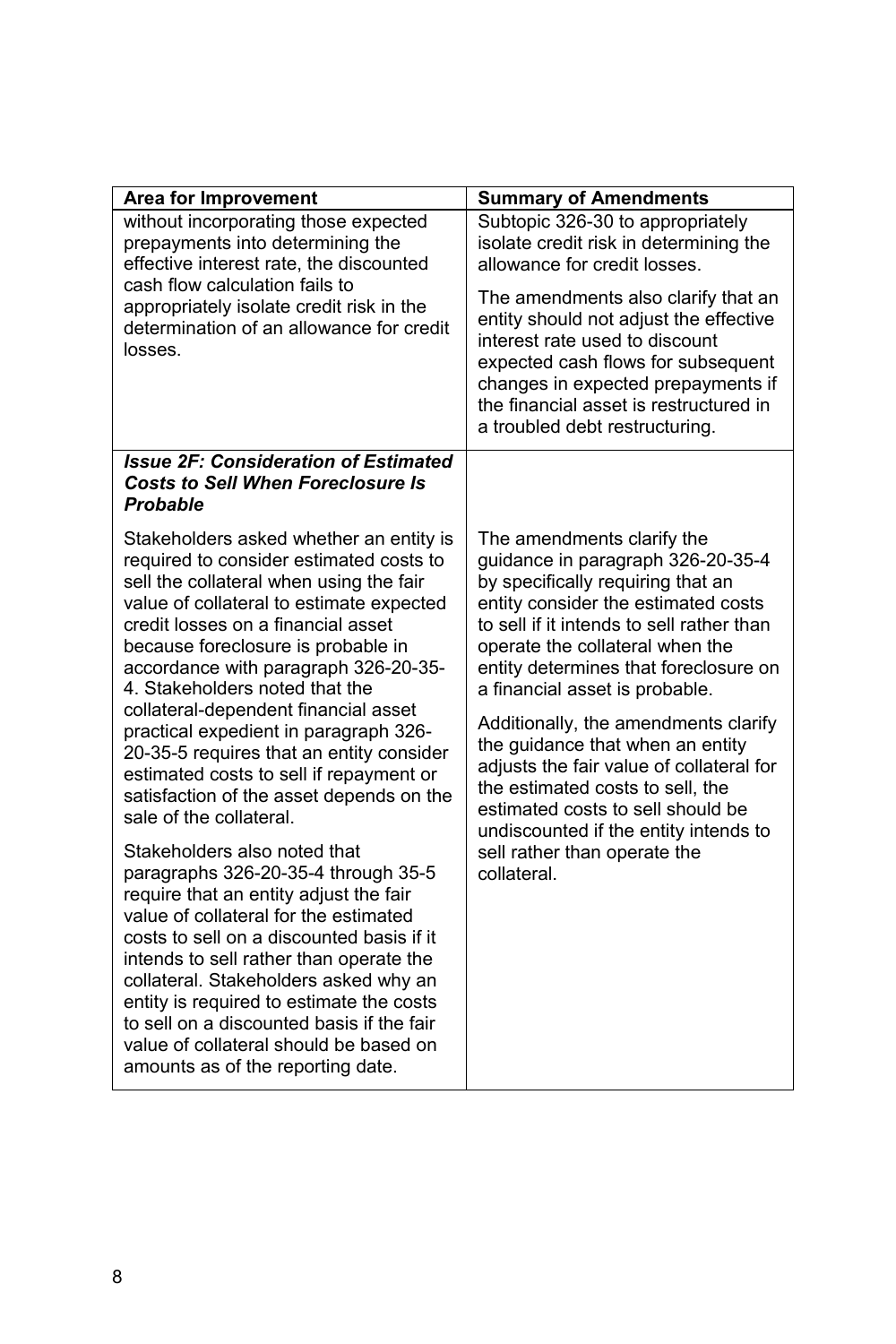### Topic 3: Codification Improvements to Update 2017-12 and Other Hedging Items

The amendments to Topic 815 in this Update include items related to Update 2017- 12 and other hedge accounting items brought to the Board's attention by stakeholders. The amendments clarify certain aspects of Topic 815 as described in the table below.

| <b>Area for Improvement</b>                                                                                                                                                                                                                                                                                                                                                                                                                                                                                                                                                                                            | <b>Summary of Amendments</b>                                                                                                                                                                                                                                                                                                                                                                                                                                                                                                                                                                                                                                                                                                                                                                                                                                                                                                                                                                                                                                                                                                |
|------------------------------------------------------------------------------------------------------------------------------------------------------------------------------------------------------------------------------------------------------------------------------------------------------------------------------------------------------------------------------------------------------------------------------------------------------------------------------------------------------------------------------------------------------------------------------------------------------------------------|-----------------------------------------------------------------------------------------------------------------------------------------------------------------------------------------------------------------------------------------------------------------------------------------------------------------------------------------------------------------------------------------------------------------------------------------------------------------------------------------------------------------------------------------------------------------------------------------------------------------------------------------------------------------------------------------------------------------------------------------------------------------------------------------------------------------------------------------------------------------------------------------------------------------------------------------------------------------------------------------------------------------------------------------------------------------------------------------------------------------------------|
| <b>Issue 3A: Partial-Term Fair Value</b><br><b>Hedges of Interest Rate Risk</b>                                                                                                                                                                                                                                                                                                                                                                                                                                                                                                                                        |                                                                                                                                                                                                                                                                                                                                                                                                                                                                                                                                                                                                                                                                                                                                                                                                                                                                                                                                                                                                                                                                                                                             |
| Stakeholders asked whether the<br>ability to measure the change in fair<br>value of a hedged item in a partial-<br>term fair value hedge using its<br>assumed term applies only to interest<br>rate risk hedges or whether the<br>change in fair value of the hedged<br>item in a partial-term fair value hedge<br>of risks other than solely interest rate<br>risk also can be measured using the<br>hedged item's assumed term.<br>Additionally, stakeholders asked<br>whether multiple partial-term fair value<br>hedging relationships of a single<br>financial instrument can be<br>outstanding at the same time. | The amendments clarify that an entity<br>may measure the change in fair value<br>of a hedged item using an assumed<br>term only for changes attributable to<br>interest rate risk. They also clarify that<br>an entity may measure the change in<br>the fair value of the hedged item<br>attributable to interest rate risk using<br>an assumed term when the hedged<br>item is designated in a hedge of both<br>interest rate risk and foreign exchange<br>risk. In that instance, the change in<br>carrying value of the hedged item<br>attributable to foreign exchange risk<br>must continue to be measured based<br>on changes in the spot exchange rate<br>in accordance with paragraph 815-25-<br>35-18. In addition, the amendments<br>clarify that one or more separately<br>designated partial-term fair value<br>hedging relationships of a single<br>financial instrument can be<br>outstanding at the same time, and for<br>forward-starting partial-term fair value<br>hedges, the issuance of the hedged<br>item is assumed to occur on the date<br>in which the first hedged cash flow<br>begins to accrue. |
| <b>Issue 3B: Amortization of Fair</b><br><b>Value Hedge Basis Adjustments</b>                                                                                                                                                                                                                                                                                                                                                                                                                                                                                                                                          |                                                                                                                                                                                                                                                                                                                                                                                                                                                                                                                                                                                                                                                                                                                                                                                                                                                                                                                                                                                                                                                                                                                             |
| Because the amendments in Update<br>2017-12 added paragraph 815-25-35-                                                                                                                                                                                                                                                                                                                                                                                                                                                                                                                                                 | The amendments clarify that an entity<br>may, but is not required to, begin to                                                                                                                                                                                                                                                                                                                                                                                                                                                                                                                                                                                                                                                                                                                                                                                                                                                                                                                                                                                                                                              |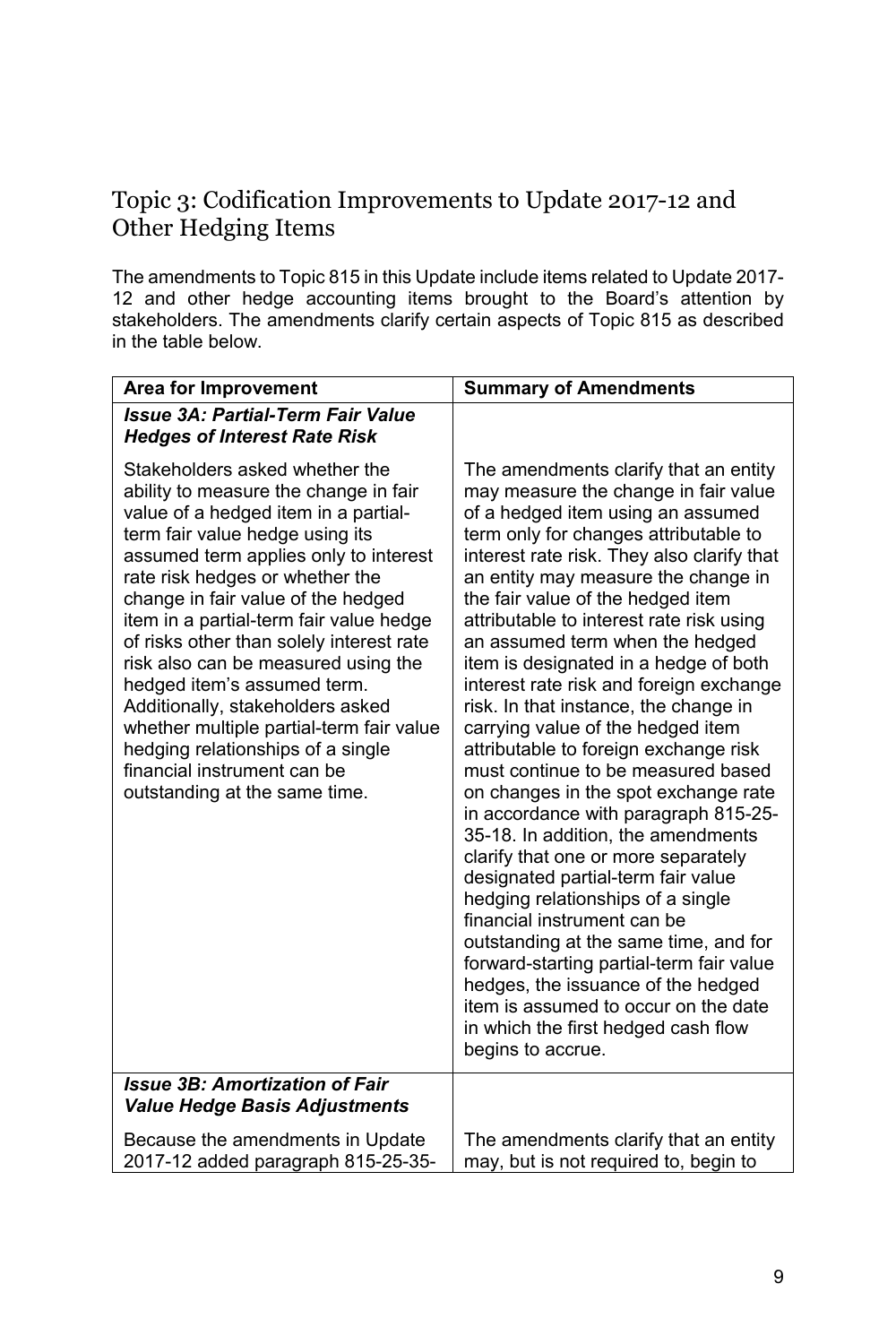| <b>Area for Improvement</b>                                                                                                                                                                                                                                                                                                                                                                                            | <b>Summary of Amendments</b>                                                                                                                                                                                                                                                                                                                                                                         |
|------------------------------------------------------------------------------------------------------------------------------------------------------------------------------------------------------------------------------------------------------------------------------------------------------------------------------------------------------------------------------------------------------------------------|------------------------------------------------------------------------------------------------------------------------------------------------------------------------------------------------------------------------------------------------------------------------------------------------------------------------------------------------------------------------------------------------------|
| 9A, stakeholders asked whether the<br>amortization of a fair value hedge<br>basis adjustment is required for<br>outstanding fair value hedging<br>relationships. Stakeholders also<br>asked that the Board clarify the<br>amortization period that should be<br>used when amortizing the basis<br>adjustment in a partial-term fair value<br>hedging relationship.                                                     | amortize a fair value hedge basis<br>adjustment before the fair value<br>hedging relationship is discontinued.<br>They also clarify that if an entity elects<br>to amortize the basis adjustment<br>during an outstanding partial-term<br>hedge, that basis adjustment should<br>be fully amortized by the hedged<br>item's assumed maturity date in<br>accordance with paragraph 815-25-<br>35-13B. |
| <b>Issue 3C: Disclosure of Fair Value</b><br><b>Hedge Basis Adjustments</b>                                                                                                                                                                                                                                                                                                                                            |                                                                                                                                                                                                                                                                                                                                                                                                      |
| Stakeholders asked the Board to<br>clarify the fair value hedge basis<br>adjustment amounts that should be<br>disclosed in accordance with<br>paragraph 815-10-50-4EE.<br>Specifically, stakeholders asked<br>whether hedged available-for-sale<br>debt securities should be disclosed at<br>amortized cost or fair value and<br>whether basis adjustments related to<br>foreign exchange risk should be<br>disclosed. | The amendments clarify that<br>available-for-sale debt securities<br>should be disclosed at their amortized<br>cost and that fair value hedge basis<br>adjustments related to foreign<br>exchange risk should be excluded<br>from the disclosures required by<br>paragraph 815-10-50-4EE.                                                                                                            |
| <b>Issue 3D: Consideration of the</b><br><b>Hedged Contractually Specified</b><br><b>Interest Rate under the</b><br><b>Hypothetical Derivative Method</b>                                                                                                                                                                                                                                                              |                                                                                                                                                                                                                                                                                                                                                                                                      |
| As a result of the amendment to<br>paragraph 815-30-35-26 in Update<br>2017-12, stakeholders asked whether<br>an entity should consider the<br>contractually specified interest rate<br>designated in the hedging relationship<br>when applying the hypothetical<br>derivative method.                                                                                                                                 | The amendment clarifies that an entity<br>should consider the contractually<br>specified interest rate being hedged<br>when applying the hypothetical<br>derivative method.                                                                                                                                                                                                                          |
| <b>Issue 3E: Scope for Not-for-Profit</b><br><b>Entities</b>                                                                                                                                                                                                                                                                                                                                                           |                                                                                                                                                                                                                                                                                                                                                                                                      |
| Stakeholders asked whether a not-for-<br>profit entity that does not separately                                                                                                                                                                                                                                                                                                                                        | The amendments clarify that a not-for-<br>profit entity that does not separately                                                                                                                                                                                                                                                                                                                     |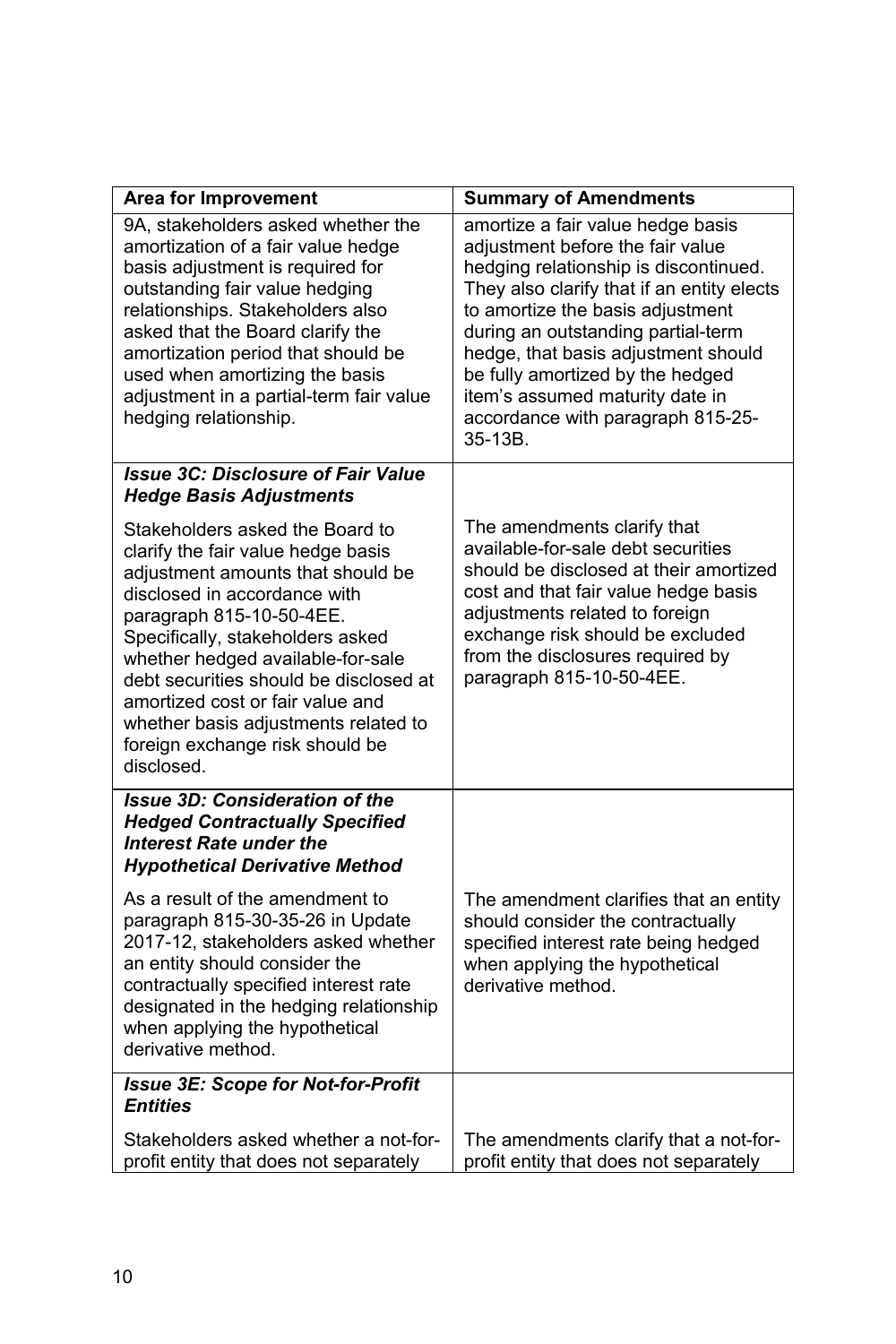| <b>Area for Improvement</b>                                                                                                                                                                                                                                                                                                                                                                                                                                                                                                                                                                                                                                                                                  | <b>Summary of Amendments</b>                                                                                                                                                                                                                                                                                                                                                                                                                                                                                                                                                                                                                                                                                          |
|--------------------------------------------------------------------------------------------------------------------------------------------------------------------------------------------------------------------------------------------------------------------------------------------------------------------------------------------------------------------------------------------------------------------------------------------------------------------------------------------------------------------------------------------------------------------------------------------------------------------------------------------------------------------------------------------------------------|-----------------------------------------------------------------------------------------------------------------------------------------------------------------------------------------------------------------------------------------------------------------------------------------------------------------------------------------------------------------------------------------------------------------------------------------------------------------------------------------------------------------------------------------------------------------------------------------------------------------------------------------------------------------------------------------------------------------------|
| report earnings may elect the<br>amortization approach for amounts<br>excluded from the assessment of<br>effectiveness under fair value hedge<br>accounting. Stakeholders also asked<br>whether the scope of Topic 815 in<br>paragraph 815-10-15-1 was complete<br>for entities that do not report earnings<br>separately.                                                                                                                                                                                                                                                                                                                                                                                   | report earnings may not elect the<br>amortization approach for amounts<br>excluded from the assessment of<br>effectiveness for fair value hedging<br>relationships. The amendments also<br>update the cross-references in<br>paragraph 815-10-15-1 to further<br>clarify the scope of Topic 815 for<br>entities that do not report earnings<br>separately.                                                                                                                                                                                                                                                                                                                                                            |
| <b>Issue 3F: Hedge Accounting</b><br><b>Provisions Applicable to Certain</b><br><b>Private Companies and Not-for-</b><br><b>Profit Entities</b>                                                                                                                                                                                                                                                                                                                                                                                                                                                                                                                                                              |                                                                                                                                                                                                                                                                                                                                                                                                                                                                                                                                                                                                                                                                                                                       |
| Stakeholders asked when is a private<br>company that is not a financial<br>institution as described in paragraph<br>942-320-50-1 required to document<br>the analysis supporting a last-of-layer<br>hedge designation. Stakeholders also<br>asked whether the same timing relief<br>related to subsequent quarterly hedge<br>effectiveness assessment provided to<br>certain private companies in<br>paragraph 815-20-25-142 may be<br>applied to hedging relationships of<br>not-for-profit entities (except for not-<br>for-profit entities that have issued, or<br>are a conduit bond obligor for,<br>securities that are traded, listed, or<br>quoted on an exchange or an over-<br>the-counter market). | The amendments clarify that a private<br>company that is not a financial<br>institution as described in paragraph<br>942-320-50-1 should document the<br>analysis supporting a last-of-layer<br>hedge designation concurrently with<br>hedge inception. The amendments<br>also clarify that not-for-profit entities<br>(except for not-for-profit entities that<br>have issued, or are a conduit bond<br>obligor for, securities that are traded,<br>listed, or quoted on an exchange or<br>an over-the-counter market) qualify for<br>the same subsequent quarterly hedge<br>effectiveness assessment timing relief<br>for which certain private companies<br>qualify in accordance with paragraph<br>815-20-25-142. |
| <b>Issue 3G: Application of a First-</b><br><b>Payments-Received Cash Flow</b><br><b>Hedging Technique to Overall Cash</b><br>Flows on a Group of Variable<br><b>Interest Payments</b>                                                                                                                                                                                                                                                                                                                                                                                                                                                                                                                       |                                                                                                                                                                                                                                                                                                                                                                                                                                                                                                                                                                                                                                                                                                                       |
| The amendments in Update 2017-12<br>removed the implementation guidance<br>and illustration demonstrating the<br>application of the first-payments-                                                                                                                                                                                                                                                                                                                                                                                                                                                                                                                                                          | The amendments clarify that the<br>application of the first-payments-<br>received cash flow hedging technique<br>to changes in overall cash flows on a                                                                                                                                                                                                                                                                                                                                                                                                                                                                                                                                                                |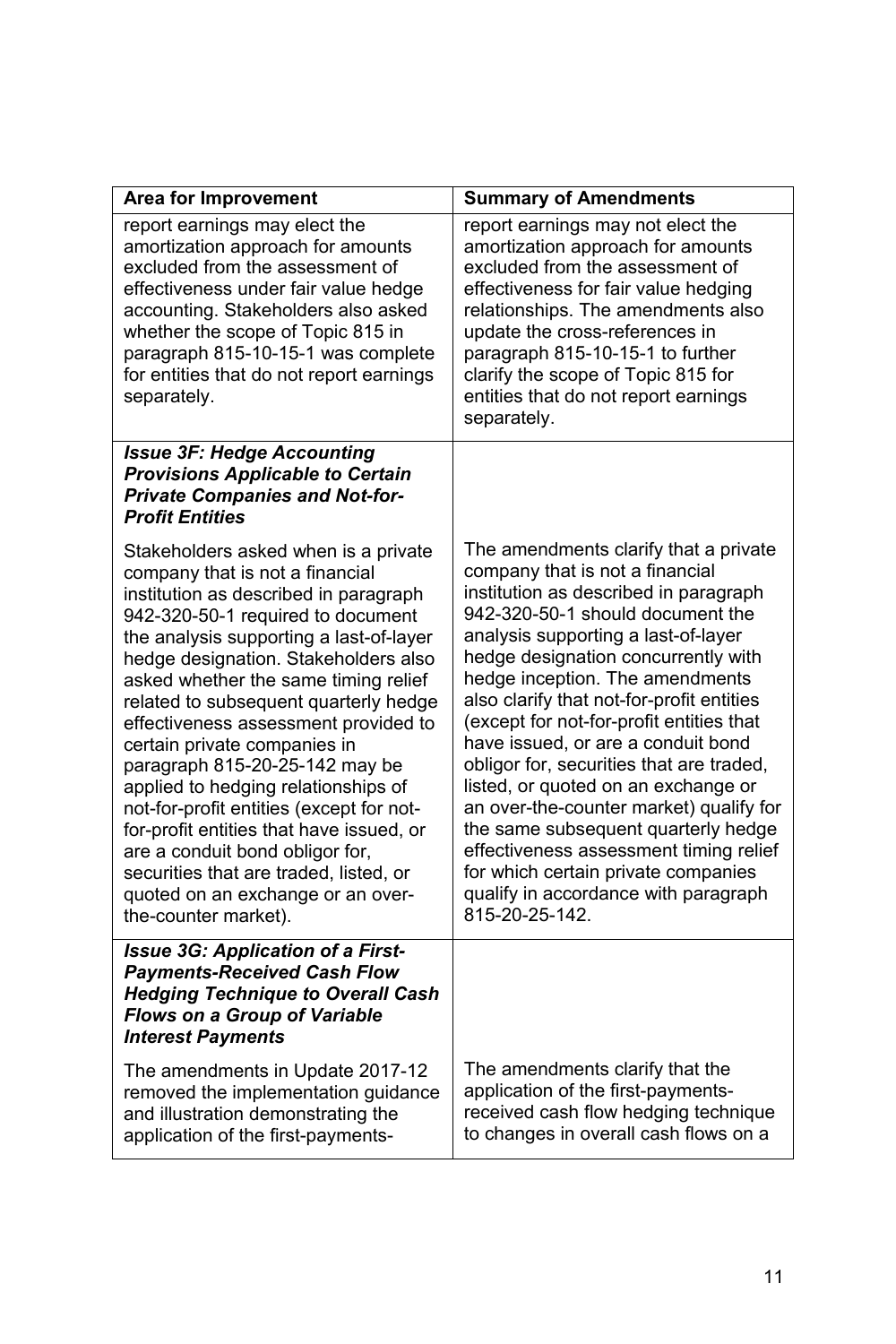| <b>Area for Improvement</b>                                                                                                                                                                                                                                                                                                                                                                           | <b>Summary of Amendments</b>                                                                                                                                                                                                                                                                                                                                                                                                               |  |
|-------------------------------------------------------------------------------------------------------------------------------------------------------------------------------------------------------------------------------------------------------------------------------------------------------------------------------------------------------------------------------------------------------|--------------------------------------------------------------------------------------------------------------------------------------------------------------------------------------------------------------------------------------------------------------------------------------------------------------------------------------------------------------------------------------------------------------------------------------------|--|
| received cash flow hedging technique<br>to changes in overall cash flows on a<br>group of variable interest payments.<br>Consequently, stakeholders asked<br>whether those deletions indicate that<br>such a technique no longer is<br>permitted.                                                                                                                                                     | group of variable interest payments<br>continues to be permitted.                                                                                                                                                                                                                                                                                                                                                                          |  |
| Issue 3H: Update 2017-12<br><b>Transition Guidance</b>                                                                                                                                                                                                                                                                                                                                                |                                                                                                                                                                                                                                                                                                                                                                                                                                            |  |
| Paragraph 815-20-65-3(e)(1)<br>indicates that transition adjustments to<br>amend the measurement<br>methodology of the hedged item in a<br>fair value hedge of interest rate risk<br>should be made in an amount that<br>reflects what the cumulative-basis<br>adjustment would have been as of the<br>date of adoption of the amendments<br>in Update 2017-12.<br>Stakeholders asked questions about | The amendment to paragraph 815-20-<br>65-3(e)(1) clarifies that transition<br>adjustments to amend the<br>measurement methodology of the<br>hedged item in a fair value hedge of<br>interest rate risk should be made as of<br>the date of initial application of Update<br>2017-12. The date of initial application<br>differs from the date of adoption if an<br>entity adopts the amendments in<br>Update 2017-12 in an interim period. |  |
| the three transition requirements<br>included in Update 2017-12. The<br>questions are as follows:                                                                                                                                                                                                                                                                                                     | The amendments also clarify the<br>following:                                                                                                                                                                                                                                                                                                                                                                                              |  |
| 1.<br>Whether other rebalancing<br>approaches beyond<br>dedesignating a portion of the<br>hedged item are allowed for fair<br>value hedging relationships of<br>interest rate risk when an entity<br>modifies the measurement<br>methodology used for the hedged<br>item from total contractual coupon<br>cash flows to the benchmark rate<br>component of the contractual<br>coupon cash flows.      | 1.<br>An entity may rebalance its fair<br>value hedging relationships of<br>interest rate risk when it modifies<br>the measurement methodology<br>used for the hedged item from<br>total contractual coupon cash<br>flows to the benchmark rate<br>component of the contractual<br>coupon cash flows by any<br>combination of increasing or<br>decreasing the designated<br>notional of the hedging instrument                             |  |
| 2.<br>Whether an entity may transition<br>from a quantitative method of<br>hedge effectiveness assessment<br>to a method comparing the<br>hedging relationship's critical<br>terms in accordance with<br>paragraphs 815-20-25-84 through                                                                                                                                                              | or increasing or decreasing the<br>designated proportion of the<br>hedged item. However, the entity<br>may not add new hedged items or<br>hedging instruments to the<br>hedging relationship.                                                                                                                                                                                                                                              |  |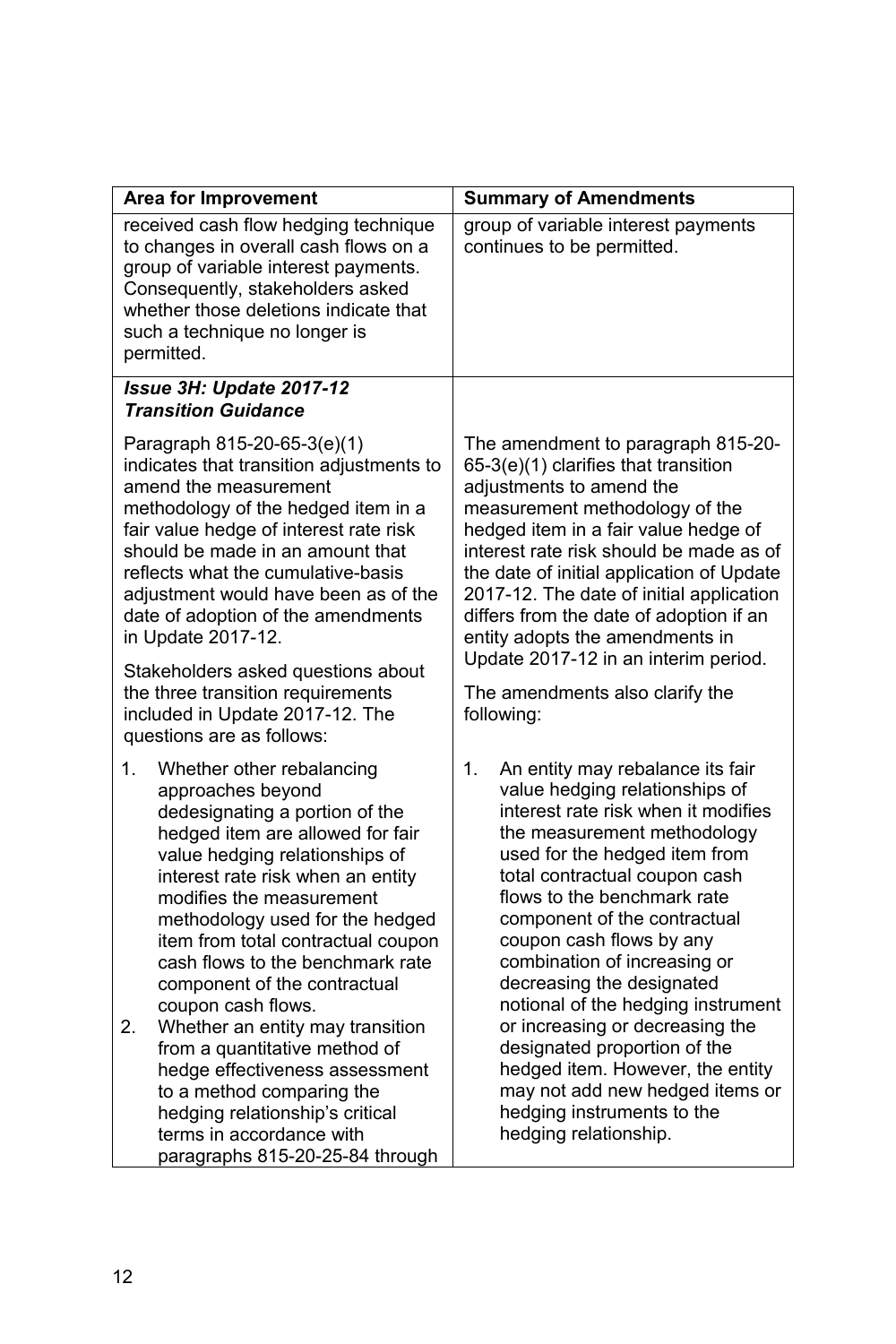| Area for Improvement |                     | <b>Summary of Amendments</b>                                                                                                                                                                                                                                                                                                                                                                                                                                                                                                                                                                                    |          |                                                                                                                                                                                                                                                                                                                                                                                                                                                                                                                                                                                                                                                                                                                                                                                                                                                                    |
|----------------------|---------------------|-----------------------------------------------------------------------------------------------------------------------------------------------------------------------------------------------------------------------------------------------------------------------------------------------------------------------------------------------------------------------------------------------------------------------------------------------------------------------------------------------------------------------------------------------------------------------------------------------------------------|----------|--------------------------------------------------------------------------------------------------------------------------------------------------------------------------------------------------------------------------------------------------------------------------------------------------------------------------------------------------------------------------------------------------------------------------------------------------------------------------------------------------------------------------------------------------------------------------------------------------------------------------------------------------------------------------------------------------------------------------------------------------------------------------------------------------------------------------------------------------------------------|
| 3.                   | a.<br>b.<br>$C_{-}$ | 25-85 or paragraph 815-20-25-<br>129 without dedesignating the<br>existing hedging relationship.<br>Whether the reclassification of a<br>debt security from held-to-maturity<br>to available-for-sale in<br>accordance with paragraph 815-<br>$20-65-3(e)(7)$ :<br>Calls into question an entity's<br>assertion to hold to maturity<br>those debt securities that<br>continue to be classified as<br>held-to-maturity<br>Requires a reclassified debt<br>security to be designated in a<br>last-of-layer hedging<br>relationship<br>Prohibits an entity from<br>selling the security after<br>reclassification. | 2.<br>3. | An entity may transition from a<br>quantitative method of hedge<br>effectiveness assessment to a<br>method comparing the hedging<br>relationship's critical terms in<br>accordance with paragraphs 815-<br>20-25-84 through 25-85 or<br>paragraphs 815-20-25-129<br>through 25-129A without<br>dedesignating the existing<br>hedging relationship if the<br>guidance in those paragraphs is<br>met.<br>A debt security reclassified from<br>held-to-maturity to available-for-<br>sale in accordance with<br>paragraph 815-20-65-3(e)(7):<br>Does not call into question an<br>a.<br>entity's assertion to hold to<br>maturity those debt securities<br>that continue to be classified<br>as held-to-maturity<br>Is not required to be<br>b.<br>designated in a last-of-layer<br>hedging relationship<br>May be sold by an entity after<br>C.<br>reclassification. |

## Topic 4: Codification Improvements to Update 2016-01

The amendments to Topic 321 and other Topics in this Update relate to the amendments in Update 2016-01 brought to the Board's attention by stakeholders. The amendments clarify certain aspects of the amendments in Update 2016-01 as described in the table below.

| Area for Improvement                                                                                    | <b>Summary of Amendments</b>                                                                            |
|---------------------------------------------------------------------------------------------------------|---------------------------------------------------------------------------------------------------------|
| <b>Issue 4A: Scope Clarifications for</b><br>Subtopics 320-10 and 321-10                                |                                                                                                         |
| Stakeholders noted that health and<br>welfare plans accounted for in<br>accordance with Topic 965, Plan | The amendments clarify the scope of<br>Subtopics 320-10 and 321-10 by<br>specifically naming health and |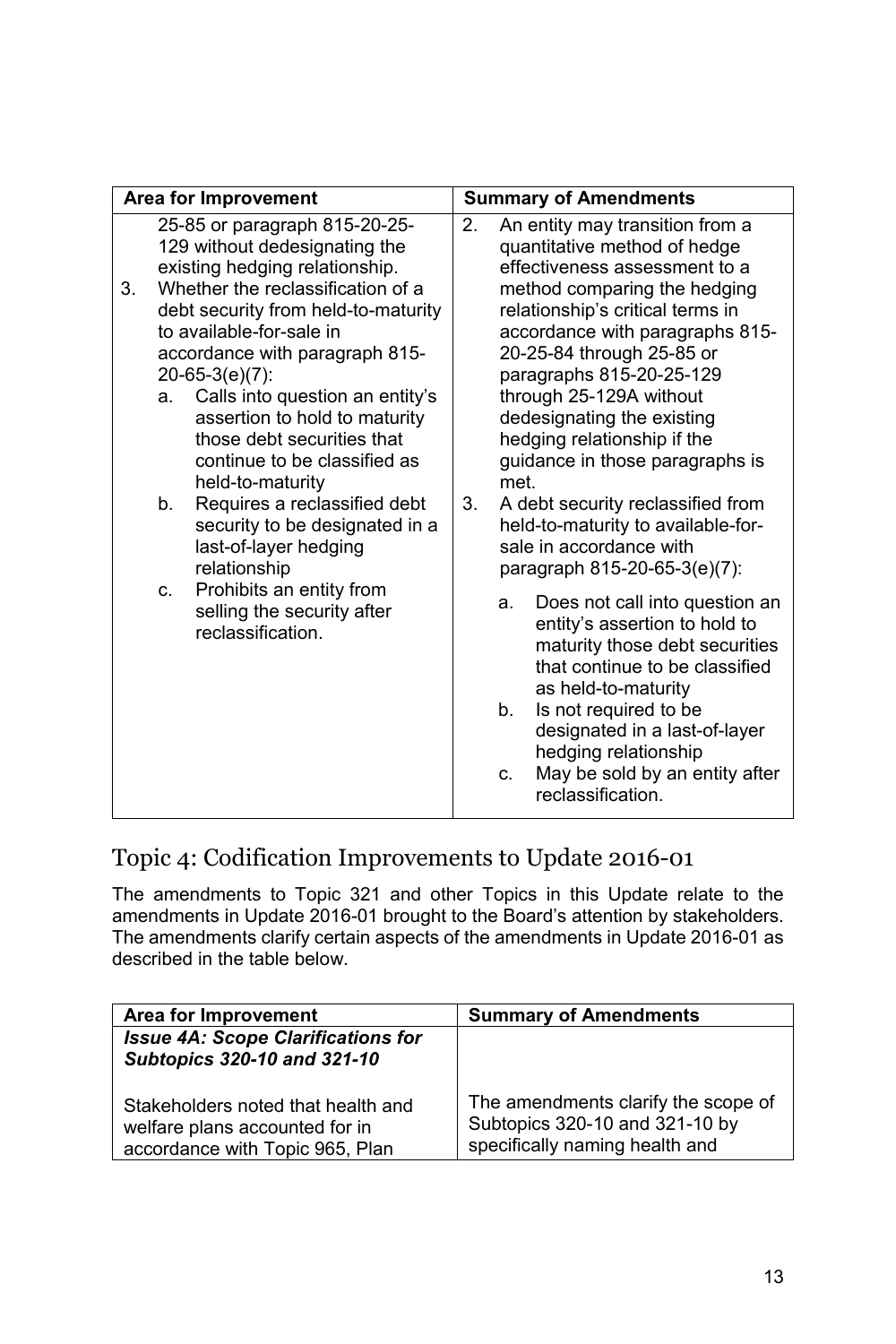| <b>Area for Improvement</b>                                                                                                                                                                                                                                                                                                                                                                                                                                                                                                                                                                                                      | <b>Summary of Amendments</b>                                                                                                                                                                                                                                                                                                                                                                                                                                                                                                                                                                                                      |
|----------------------------------------------------------------------------------------------------------------------------------------------------------------------------------------------------------------------------------------------------------------------------------------------------------------------------------------------------------------------------------------------------------------------------------------------------------------------------------------------------------------------------------------------------------------------------------------------------------------------------------|-----------------------------------------------------------------------------------------------------------------------------------------------------------------------------------------------------------------------------------------------------------------------------------------------------------------------------------------------------------------------------------------------------------------------------------------------------------------------------------------------------------------------------------------------------------------------------------------------------------------------------------|
| Accounting-Health and Welfare<br>Benefit Plans, are not within the scope<br>of either Subtopic 320-10 or Subtopic<br>321-10. However, stakeholders noted<br>that the guidance does not specifically<br>name health and welfare plans in the<br>paragraphs that limit the scope of<br>those Subtopics.                                                                                                                                                                                                                                                                                                                            | welfare plans accounted for in<br>accordance with Topic 965 in the<br>paragraphs limiting the scope of<br>those Subtopics.                                                                                                                                                                                                                                                                                                                                                                                                                                                                                                        |
| <b>Issue 4B: Held-to-Maturity Debt</b><br><b>Securities Fair Value Disclosures</b>                                                                                                                                                                                                                                                                                                                                                                                                                                                                                                                                               |                                                                                                                                                                                                                                                                                                                                                                                                                                                                                                                                                                                                                                   |
| Stakeholders noted that the disclosure<br>requirements in paragraphs 320-10-<br>50-5 and 942-320-50-3 require that all<br>entities disclose the fair value of held-<br>to-maturity debt securities measured<br>at amortized cost basis. Those<br>stakeholders noted that it was the<br>Board's intent to eliminate the fair<br>value disclosure requirements for<br>financial instruments measured at<br>amortized cost basis for entities other<br>than public business entities.                                                                                                                                               | The amendments to paragraphs 320-<br>10-50-5 and 942-320-50-3 and the<br>additions of paragraphs 320-10-50-<br>5A through 50-5B and 942-320-50-3A<br>clarify the Board's intent to exempt<br>entities other than public business<br>entities from fair value disclosure<br>requirements for financial instruments<br>not measured at fair value on the<br>balance sheet.                                                                                                                                                                                                                                                          |
| <b>Issue 4C: Applicability of Topic 820</b><br>to the Measurement Alternative                                                                                                                                                                                                                                                                                                                                                                                                                                                                                                                                                    |                                                                                                                                                                                                                                                                                                                                                                                                                                                                                                                                                                                                                                   |
| Stakeholders asked the Board to<br>clarify the subsequent measurement of<br>equity securities without readily<br>determinable fair values accounted for<br>under the measurement alternative in<br>accordance with paragraph 321-10-35-<br>2 and when an entity would be<br>required to adhere to the principles of<br>Topic 820, Fair Value Measurement.<br>Specifically, stakeholders asked<br>whether an entity is required to<br>remeasure an equity security without<br>readily determinable fair value<br>accounted for under the measurement<br>alternative at fair value in accordance<br>with Topic 820 when the entity | The amendments clarify the guidance<br>in paragraph 321-10-35-2 and the<br>measurement alternative by<br>specifically requiring that an entity<br>remeasure an equity security without<br>readily determinable fair value at fair<br>value when an orderly transaction is<br>identified for an identical or similar<br>investment of the same issuer in<br>accordance with Topic 820. That is,<br>the amendments clarify that the<br>measurement alternative is a<br>nonrecurring fair value measurement.<br>Additionally, the amendments clarify<br>that an entity should adhere to the<br>applicable disclosure requirements in |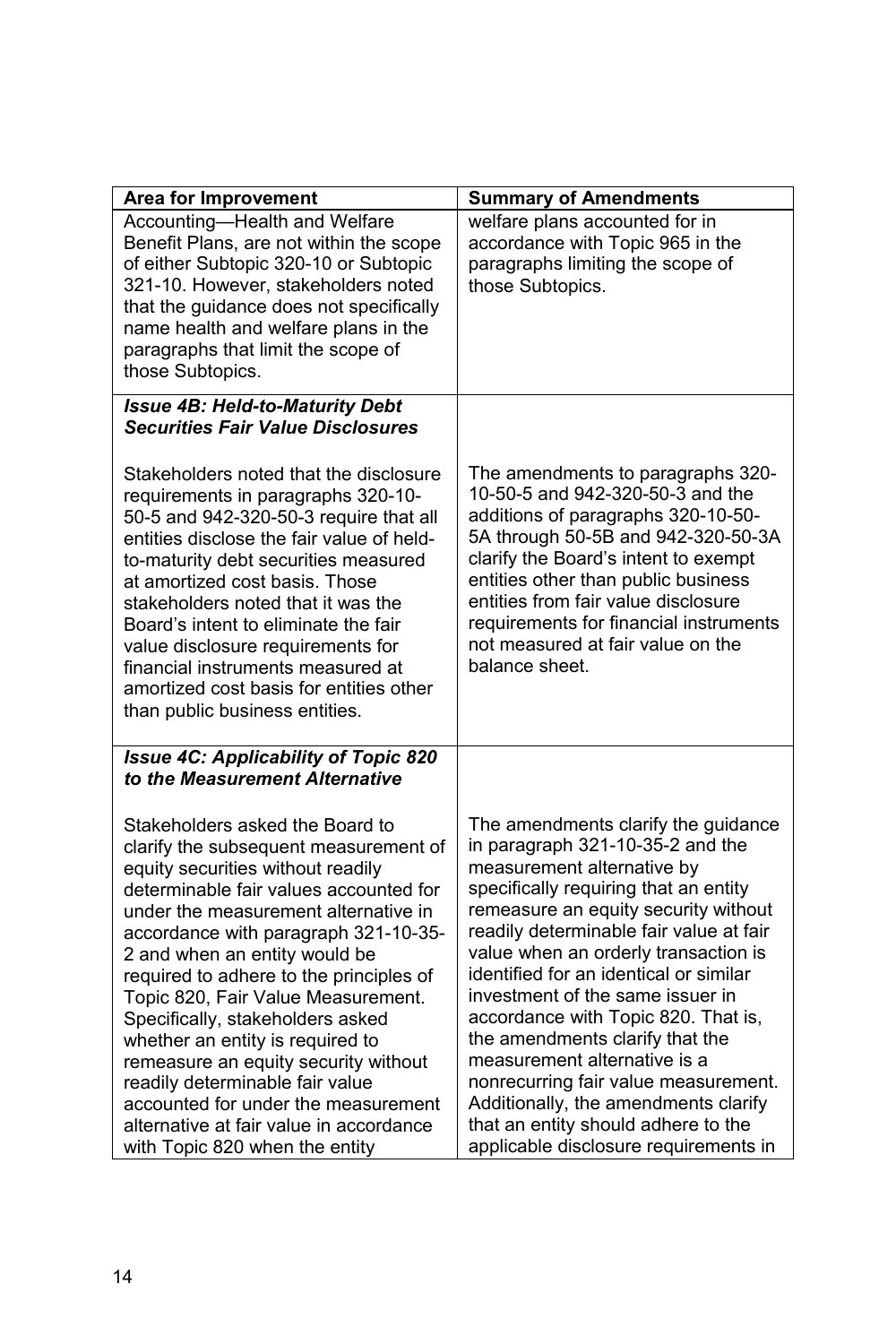| <b>Area for Improvement</b>                                                                                                                                                                                                                                                                                                                                                                                                                                                                                                                                                                                                                                                                                              | <b>Summary of Amendments</b>                                                                                                                                                                                                                                                                                                                                                                                                                                                                                                                                                                                                                                                                                                                                                                              |
|--------------------------------------------------------------------------------------------------------------------------------------------------------------------------------------------------------------------------------------------------------------------------------------------------------------------------------------------------------------------------------------------------------------------------------------------------------------------------------------------------------------------------------------------------------------------------------------------------------------------------------------------------------------------------------------------------------------------------|-----------------------------------------------------------------------------------------------------------------------------------------------------------------------------------------------------------------------------------------------------------------------------------------------------------------------------------------------------------------------------------------------------------------------------------------------------------------------------------------------------------------------------------------------------------------------------------------------------------------------------------------------------------------------------------------------------------------------------------------------------------------------------------------------------------|
| identifies an orderly transaction with<br>an observable price change for the<br>identical or similar investment of the<br>same issuer. Furthermore,<br>stakeholders asked whether entities<br>are required to adhere to the<br>disclosure requirements of Topic 820<br>for subsequent remeasurements of<br>equity securities without readily<br>determinable fair values measured in<br>accordance with the measurement<br>alternative.                                                                                                                                                                                                                                                                                  | Topic 820 for a nonrecurring fair<br>value measurement.                                                                                                                                                                                                                                                                                                                                                                                                                                                                                                                                                                                                                                                                                                                                                   |
| <b>Issue 4D: Remeasurement of Equity</b><br><b>Securities at Historical Exchange</b><br>Rates                                                                                                                                                                                                                                                                                                                                                                                                                                                                                                                                                                                                                            |                                                                                                                                                                                                                                                                                                                                                                                                                                                                                                                                                                                                                                                                                                                                                                                                           |
| Stakeholders noted that the guidance<br>in paragraph 830-10-45-18, which<br>requires that certain accounts be<br>remeasured at historical exchange<br>rates, was not amended in the<br>amendments in Update 2016-01.<br>Specifically, the stakeholders stated<br>that equity securities within the scope<br>of Topic 321 are no longer carried at<br>cost but, instead, are measured at fair<br>value with changes in fair value<br>recognized in net income each period.<br>However, the stakeholders asked<br>whether equity securities without<br>readily determinable fair values<br>measured in accordance with the<br>measurement alternative should<br>continue to be remeasured at historical<br>exchange rates. | The amendments clarify that equity<br>securities without readily<br>determinable fair values accounted<br>for under the measurement<br>alternative in accordance with<br>paragraph 321-10-35-2 are required<br>to follow paragraph 830-10-45-18,<br>which requires remeasurement at<br>historical exchange rates. In addition,<br>the amendments clarify that the rate<br>used should be the historical<br>exchange rate as of the later of the<br>acquisition date or the most recent<br>date on which the equity security was<br>adjusted to fair value in accordance<br>with paragraphs 321-10-35-2 through<br>35-3, if applicable.<br>The amendments to paragraph 830-<br>10-45-18(a)(1) and (a)(2) are not<br>intended to change items that should<br>be remeasured at historical exchange<br>rates. |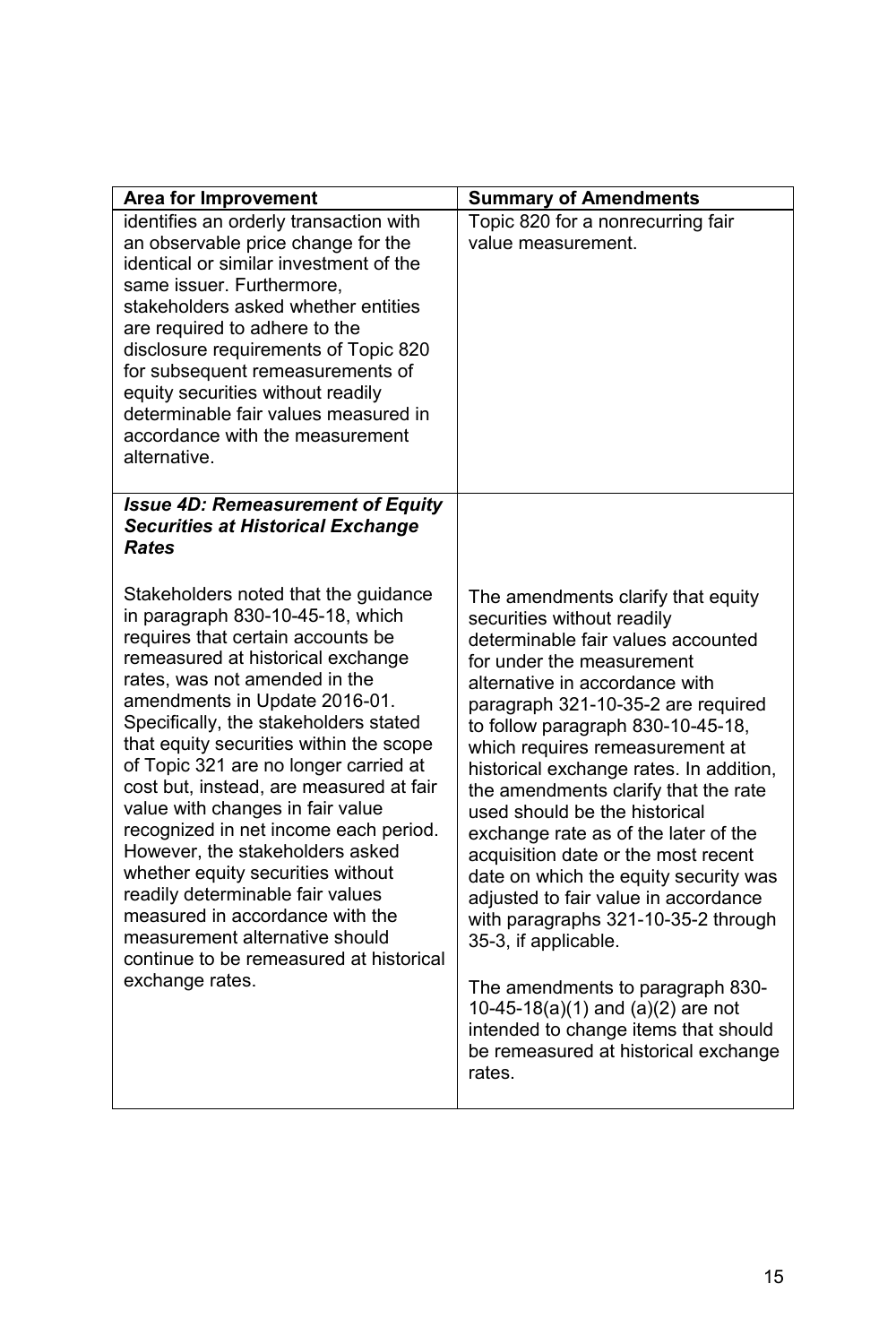# Topic 5: Codification Improvements Resulting from the November 1, 2018 Credit Losses TRG Meeting

The amendments to Topic 326 and other Topics in this Update include items related to the amendments in Update 2016-13 discussed at the November 1, 2018 Credit Losses TRG meeting. The amendments clarify or address stakeholders' specific issues about certain aspects of the amendments in Update 2016-13 as described in the table below.

| Area for Improvement                                                                                                                                                                                                                                                                                                                          | <b>Summary of Amendments</b>                                                                                                                                                                                                                                                                                                        |
|-----------------------------------------------------------------------------------------------------------------------------------------------------------------------------------------------------------------------------------------------------------------------------------------------------------------------------------------------|-------------------------------------------------------------------------------------------------------------------------------------------------------------------------------------------------------------------------------------------------------------------------------------------------------------------------------------|
| <b>Issue 5A: Vintage Disclosures-</b><br><b>Line-of-Credit Arrangements</b><br><b>Converted to Term Loans</b>                                                                                                                                                                                                                                 |                                                                                                                                                                                                                                                                                                                                     |
| Stakeholders asked how an entity<br>should disclose line-of-credit<br>arrangements that convert to term<br>loans within the vintage disclosure<br>table.                                                                                                                                                                                      | The amendments require that an<br>entity present the amortized cost<br>basis of line-of-credit arrangements<br>that are converted to term loans in a<br>separate column as illustrated in<br>Example 15.                                                                                                                            |
| <b>Issue 5B: Contractual Extensions</b><br>and Renewals                                                                                                                                                                                                                                                                                       |                                                                                                                                                                                                                                                                                                                                     |
| Stakeholders asked whether an entity<br>should consider contractual extension<br>or renewal options in determining the<br>contractual term of a financial asset.<br>Stakeholders stated that the guidance<br>in paragraph 326-20-30-6 appears to<br>preclude an entity from considering<br>those contractual extension or renewal<br>options. | The amendments clarify that an entity<br>should consider extension or renewal<br>options (excluding those that are<br>accounted for as derivatives in<br>accordance with Topic 815) that are<br>included in the original or modified<br>contract at the reporting date and are<br>not unconditionally cancellable by the<br>entity. |

### How Do the Main Provisions Differ from Current Generally Accepted Accounting Principles (GAAP) and Why Are They an Improvement?

The amendments in this Update represent changes to clarify, correct errors in, or improve the Codification. The amendments should make the Codification easier to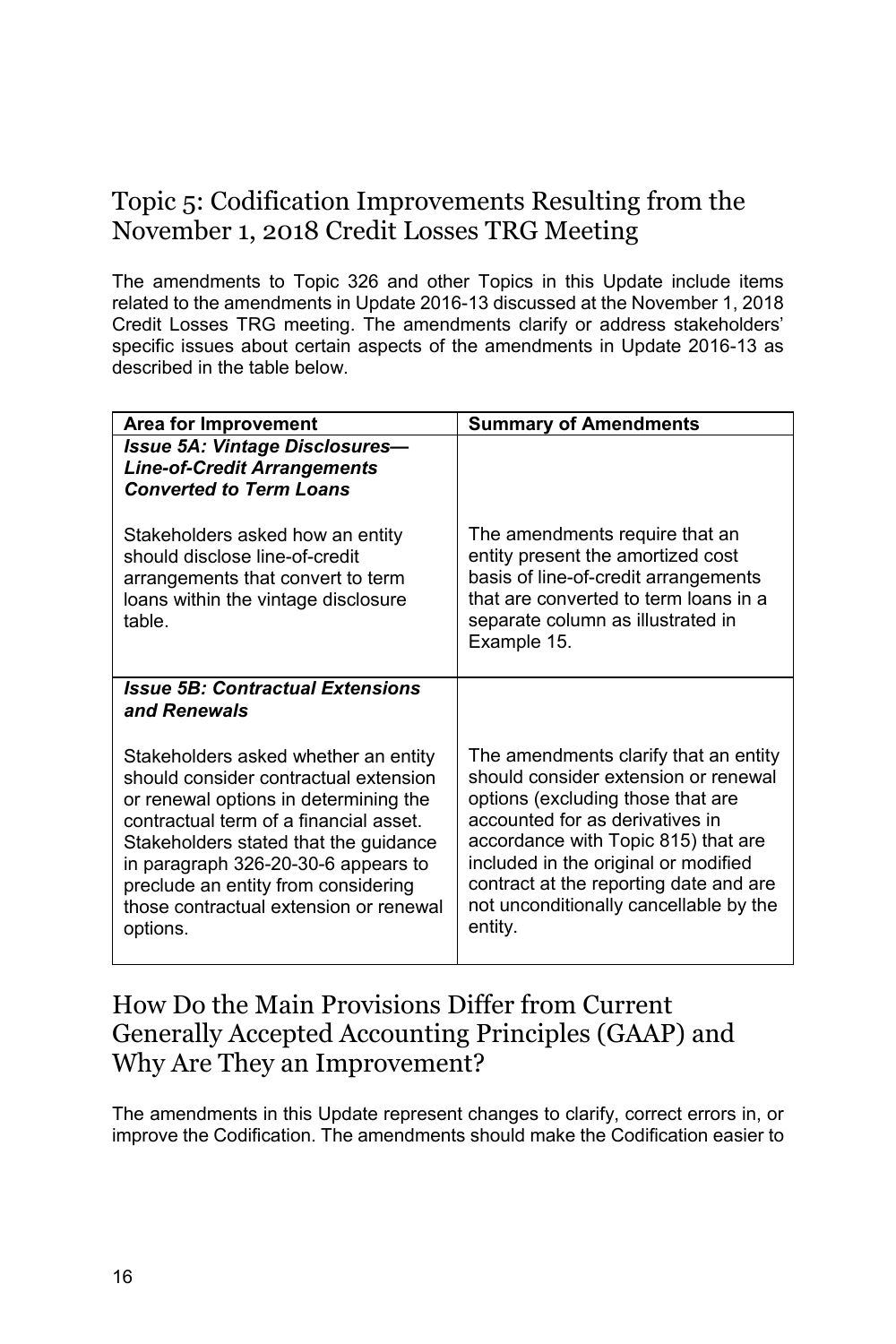understand and easier to apply by eliminating inconsistencies and providing clarifications.

### When Will the Amendments Be Effective?

### Topics 1, 2, and 5: Codification Improvements to Update 2016-13

For entities that have not yet adopted the amendments in Update 2016-13, the effective dates and transition requirements for the amendments related to this Update are the same as the effective dates and transition requirements in Update 2016-13. The transition adjustment includes adjustments made as a result of an entity developing or amending its accounting policy upon adoption of the amendments in this Update for determining when accrued interest receivables are deemed uncollectible and written off.

For entities that have adopted the amendments in Update 2016-13, the amendments in this Update are effective for fiscal years beginning after December 15, 2019, including interim periods within those fiscal years. Early adoption is permitted in any interim period after issuance of this Update as long as the entity has adopted the amendments in Update 2016-13.

For entities that have adopted the amendments in Update 2016-13, the amendments in this Update should be applied on a modified-retrospective basis by means of a cumulative-effect adjustment to the opening retained earnings balance in the statement of financial position as of the date an entity adopted the amendments in Update 2016-13. The transition adjustment includes adjustments made as a result of an entity developing or amending its accounting policy upon adoption of the amendments in this Update for determining when accrued interest receivables are deemed uncollectible and written off.

### Topic 3: Codification Improvements to Update 2017-12 and Other Hedging Items

For entities that have not yet adopted the amendments in Update 2017-12 as of the issuance date of this Update, the effective dates and transition requirements for the amendments to Topic 815 are the same as the effective dates and transition requirements in Update 2017-12.

For entities that have adopted the amendments in Update 2017-12 as of the issuance date of this Update, the effective date is as of the beginning of the first annual period beginning after the issuance date of this Update. For those entities,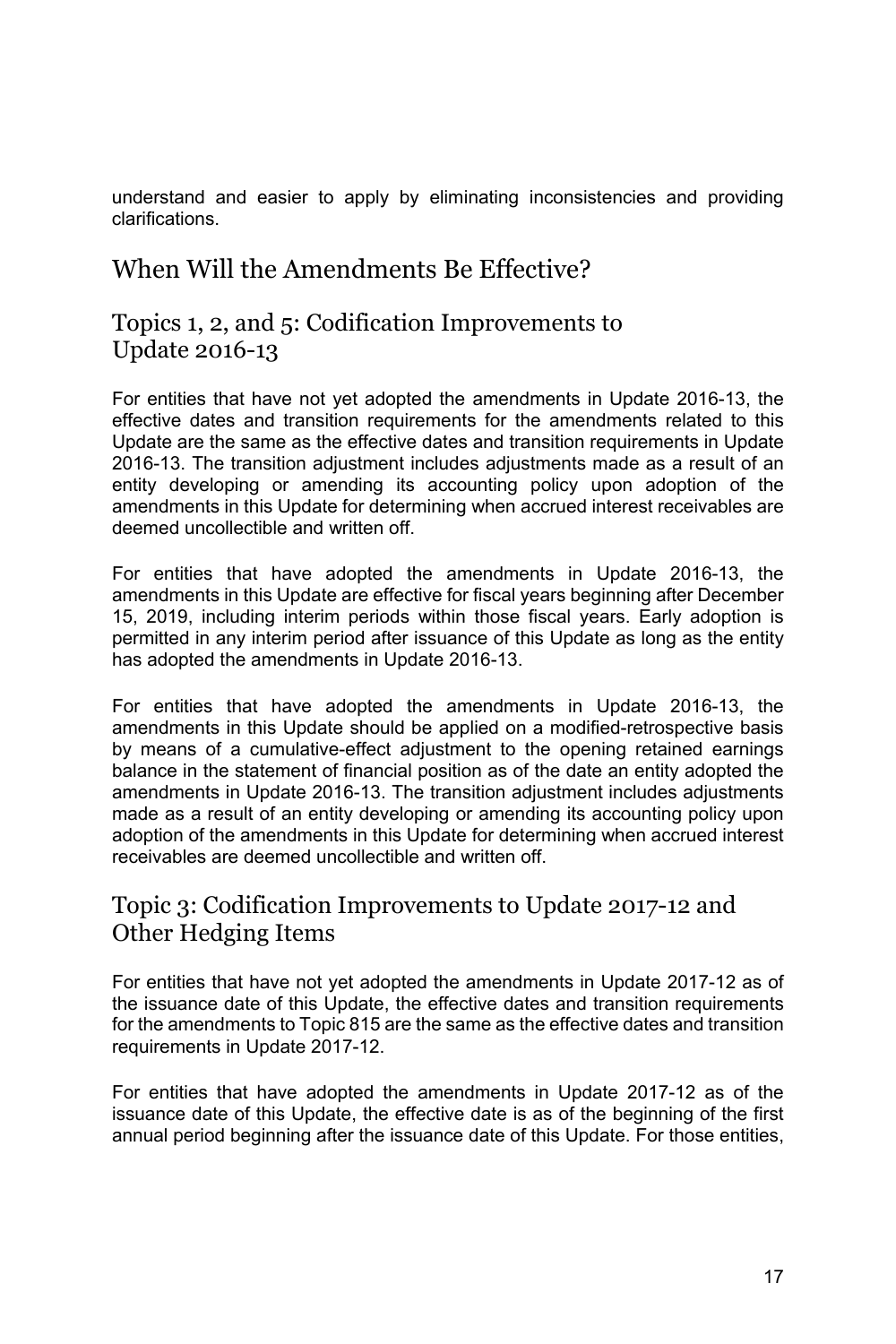early adoption is permitted, including adoption on any date on or after the issuance of this Update.

Entities that have already adopted the amendments in Update 2017-12 as of the issuance date of this Update are able to elect either to retrospectively apply all the amendments in this Update as of the date the entity adopted the amendments in Update 2017-12 or to prospectively apply all amendments as of the date of adoption of the amendments in this Update with the following exceptions:

- 1. Entities that adopted Update 2017-12 in an interim period and elected to modify the measurement methodology for a hedged item in accordance with either paragraph 815-20-25-6B or paragraph 815-25-35-13 without dedesignating the hedging relationship are required to reflect any adjustment made in accordance with paragraph 815-20-65-3(e)(1) at the appropriate balance on the date of initial application of Update 2017-12 if that adjustment was made as of the date of adoption of the amendments in Update 2017-12.
- 2. Entities that elect to rebalance fair value hedging relationships upon adoption of the amendments in this Update are required to reflect any adjustments for existing hedges as of the date of adoption of the amendments in Update 2017-12 on the date of initial application of Update 2017-12.
- 3. Entities that did not reclassify debt securities from held-to-maturity to available-for-sale upon adoption of the amendments in Update 2017-12 and elect to reclassify debt securities upon adoption of the amendments in this Update are required to reflect the reclassification as of the date of adoption of this Update. Entities that reclassified debt securities from held-to-maturity to available-for-sale upon adoption of the amendments in Update 2017-12 are not permitted to make any additional reclassifications.

### Topic 4: Codification Improvements to Update 2016-01

The amendments in this Update related to Update 2016-01 are effective for fiscal years beginning after December 15, 2019, including interim periods within those fiscal years. Early adoption is permitted in any interim period following the issuance of this Update as long as the entity has adopted all of the amendments in Update 2016-01.

The amendments in this Update should be applied on a modified-retrospective transition basis by means of a cumulative-effect adjustment to the opening retained earnings balance in the statement of financial position as of the date an entity adopted all of the amendments in Update 2016-01.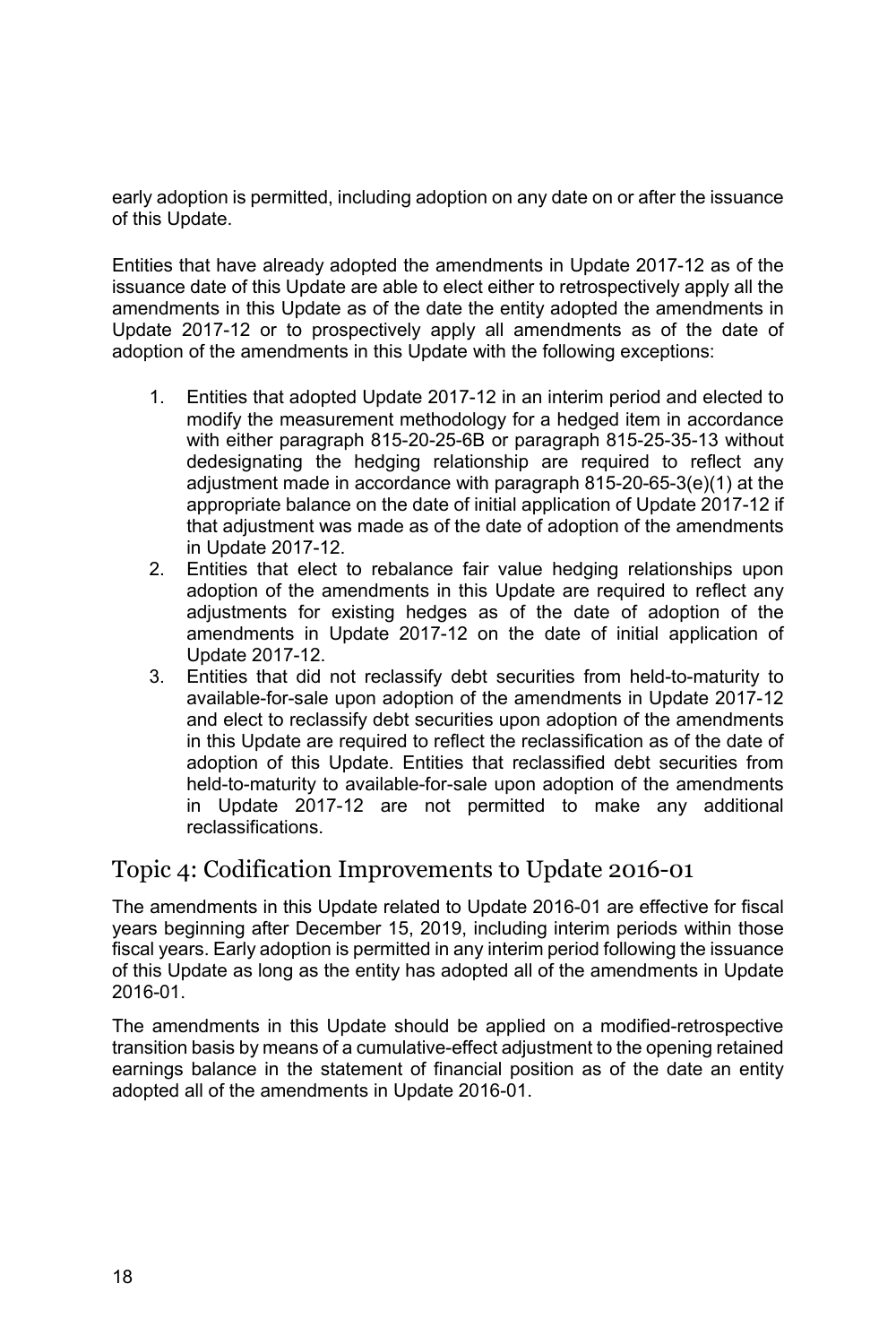The amendments in this Update related to equity securities without readily determinable fair values for which an entity elects the measurement alternative in accordance with paragraph 321-10-35-2 should be applied prospectively.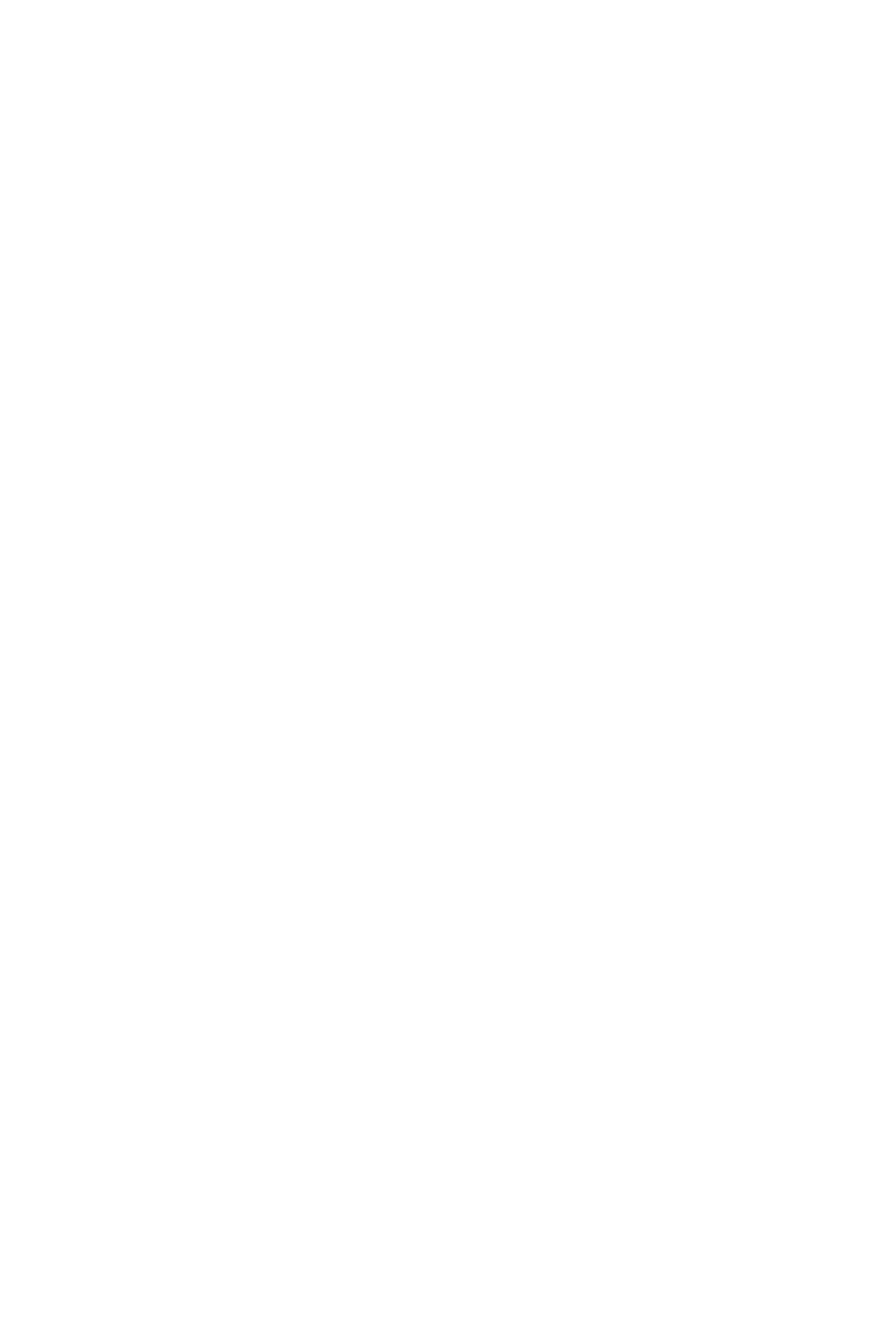# Amendments to the *FASB Accounting Standards Codification*®

## Summary of Amendments to the Accounting Standards Codification

1. The following table provides a summary of the amendments to the Accounting Standards Codification.

| <b>Area for Improvement</b>                                                                                 | <b>Related Paragraphs</b> |
|-------------------------------------------------------------------------------------------------------------|---------------------------|
| <b>Issue 1A: Accrued Interest</b>                                                                           | $4 - 6$                   |
| Issue 1B: Transfers between Classifications or<br>Categories for Loans and Debt Securities                  | $7 - 11$                  |
| <b>Issue 1C: Recoveries</b>                                                                                 | $12 - 14$                 |
| Issue 2A: Conforming Amendment to Subtopic 310-<br>40                                                       | 15 and 16                 |
| Issue 2B: Conforming Amendment to Subtopic 323-<br>10                                                       | 17 and 18                 |
| <b>Issue 2C: Clarification That Reinsurance</b><br>Recoverables Are within the Scope of Subtopic 326-<br>20 | 19 and 20                 |
| Issue 2D: Projections of Interest Rate Environments<br>for Variable-Rate Financial Instruments              | $21 - 23$                 |
| Issue 2E: Consideration of Prepayments in<br>Determining the Effective Interest Rate                        | $24 - 27$                 |
| Issue 2F: Consideration of Estimated Costs to Sell<br>When Foreclosure Is Probable                          | 28 and 29                 |
| Issue 3A: Partial-Term Fair Value Hedges of<br>Interest Rate Risk                                           | $30 - 32$                 |
| Issue 3B: Amortization of Fair Value Hedge Basis<br>Adjustments                                             | 33 and 34                 |
| Issue 3C: Disclosure of Fair Value Hedge Basis<br>Adjustments                                               | 35 and 36                 |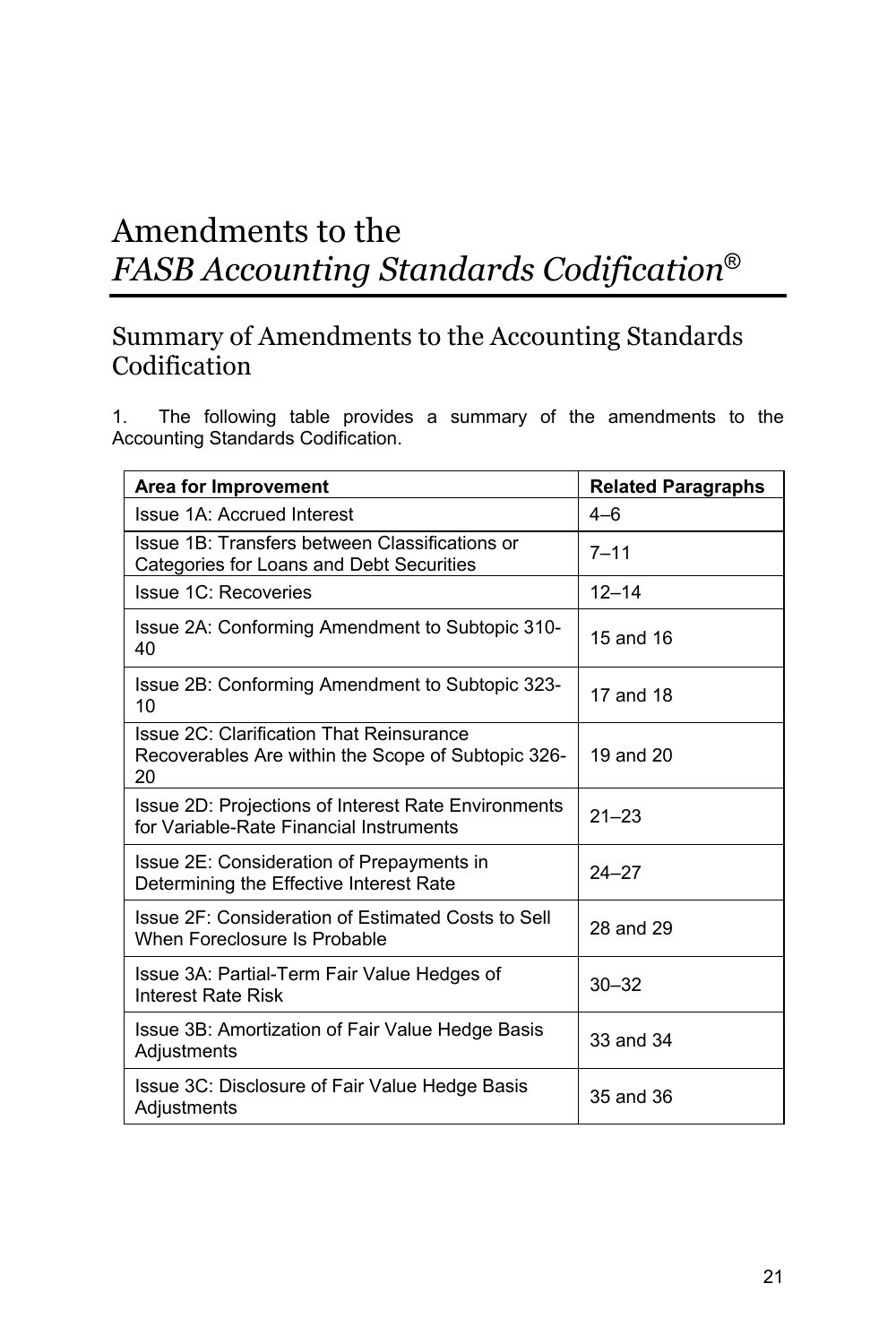| Area for Improvement                                                                                                                                | <b>Related Paragraphs</b> |
|-----------------------------------------------------------------------------------------------------------------------------------------------------|---------------------------|
| Issue 3D: Consideration of the Hedged<br>Contractually Specified Interest Rate under the<br><b>Hypothetical Derivative Method</b>                   | 37 and 38                 |
| Issue 3E: Scope for Not-for-Profit Entities                                                                                                         | $39 - 41$                 |
| Issue 3F: Hedge Accounting Provisions Applicable<br>to Certain Private Companies and Not-for-Profit<br>Entities                                     | 42 and 43                 |
| Issue 3G: Application of a First-Payments-Received<br>Cash Flow Hedging Technique to Overall Cash<br>Flows on a Group of Variable Interest Payments | 44 and 45                 |
| Issue 3H: Update 2017-12 Transition Guidance                                                                                                        | 46-48                     |
| Issue 4A: Scope Clarifications for Subtopics 320-10<br>and 321-10                                                                                   | $49 - 51$                 |
| Issue 4B: Held-to-Maturity Debt Securities Fair<br><b>Value Disclosures</b>                                                                         | $52 - 54$                 |
| Issue 4C: Applicability of Topic 820 to the<br><b>Measurement Alternative</b>                                                                       | 55 and 56                 |
| Issue 4D: Remeasurement of Equity Securities at<br><b>Historical Exchange Rates</b>                                                                 | $57 - 59$                 |
| Issue 5A: Vintage Disclosures-Line-of-Credit<br>Arrangements Converted to Term Loans                                                                | 61 and 62                 |
| Issue 5B: Contractual Extensions and Renewals                                                                                                       | 63-65                     |

## Introduction

2. The Accounting Standards Codification is amended as described in paragraphs 3–81. In some cases, to put the change in context, not only are the amended paragraphs shown but also the preceding and following paragraphs. Terms from the Master Glossary are in **bold** type. Added text is underlined, and deleted text is struck out.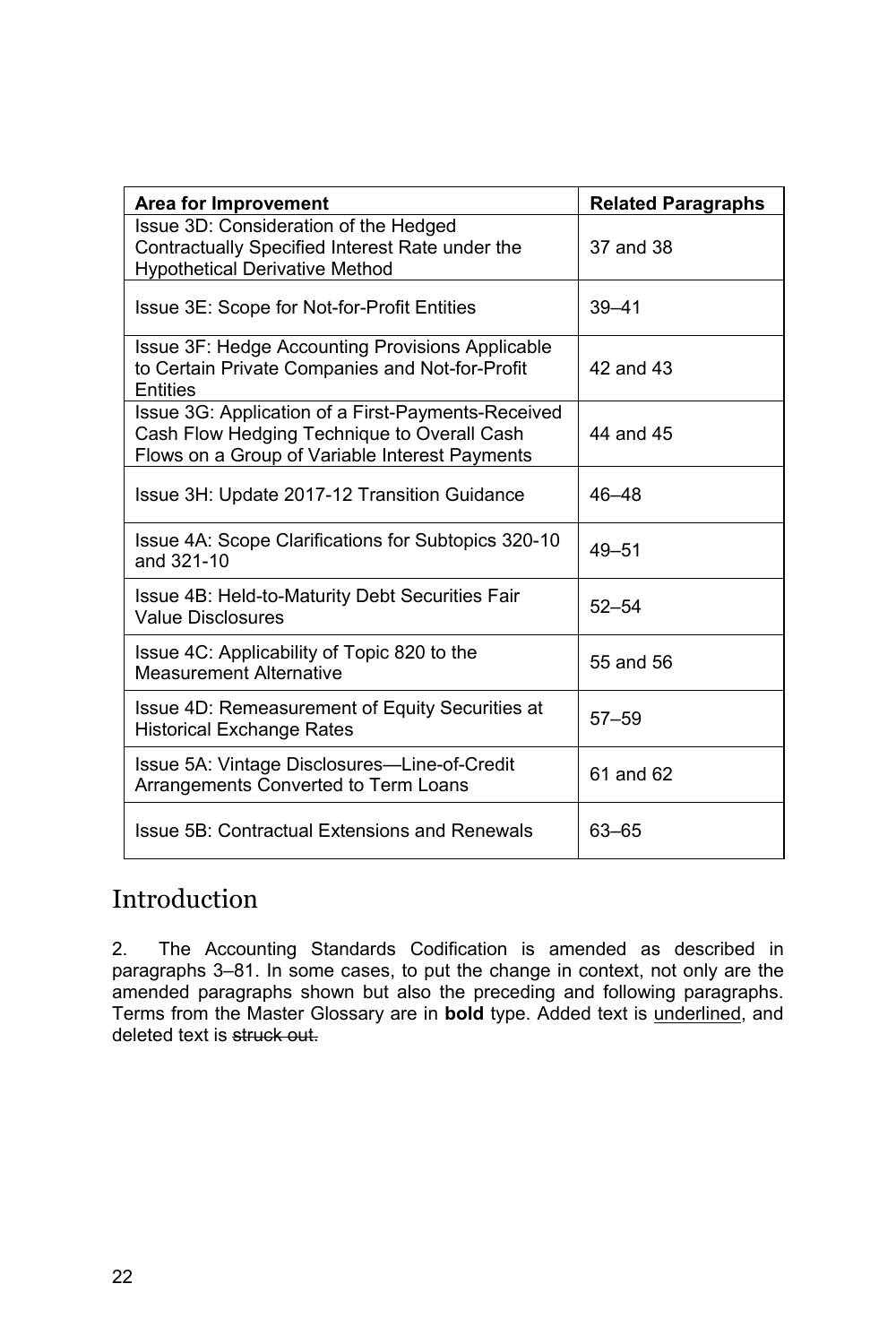# Topic 1: Codification Improvements Resulting from the June 11, 2018 and November 1, 2018 Credit Losses Transition Resource Group (TRG) Meetings

3. Since the issuance of Accounting Standards Update No. 2016-13, *Financial Instruments—Credit Losses (Topic 326): Measurement of Credit Losses on Financial Instruments,* the staff has been working with stakeholders by responding to inquiries and seeking feedback, both through the formal Credit Losses TRG and informally through other communications with stakeholders. The following amendments in this section reflect the Board's decisions to clarify the guidance in the amendments in Update 2016-13 resulting from the June 11, 2018 and November 1, 2018 Credit Losses TRG meetings. The amendments relate to the following three issues raised by stakeholders during the implementation of the amendments in Update 2016-13 and discussed at those meetings: accounting for accrued interest, accounting for transfers of loans and debt securities between classifications or categories, and considering expected recoveries in the estimate of expected credit losses.

### Issue 1A: Accrued Interest

4. The amendments related to accrued interest receivables provide an entity with the ability to measure an allowance for credit losses on accrued interest receivables separately from the allowance for credit losses on the other components of the amortized cost basis and to make certain accounting policy elections and apply a practical expedient to operationalize the amendments in Update 2016-13. The items in paragraph 4(a) through (e) can be applied to financial assets within the scope of Subtopic 326-20, Financial Instruments— Credit Losses—Measured at Amortized Cost. If for the purposes of identifying and measuring an impairment the applicable accrued interest is excluded from both the fair value and the amortized cost basis of the available-for-sale debt security within the scope of Subtopic 326-30, Financial Instruments—Credit Losses—Availablefor-Sale Debt Securities, then the following items can be applied:

- a. Measure an allowance for credit losses on accrued interest receivables separately from the allowance for credit losses related to the unpaid principal balance and other components of the amortized cost basis.
- b. Make an accounting policy election not to measure an allowance for credit losses on accrued interest receivables if the entity writes off the uncollectible accrued interest receivable balance in a timely manner, with certain disclosure requirements.
- c. Make an accounting policy election to write off accrued interest receivables by either reversing interest income or recognizing credit loss expense, or a combination of both. The entity also is required to make certain disclosures.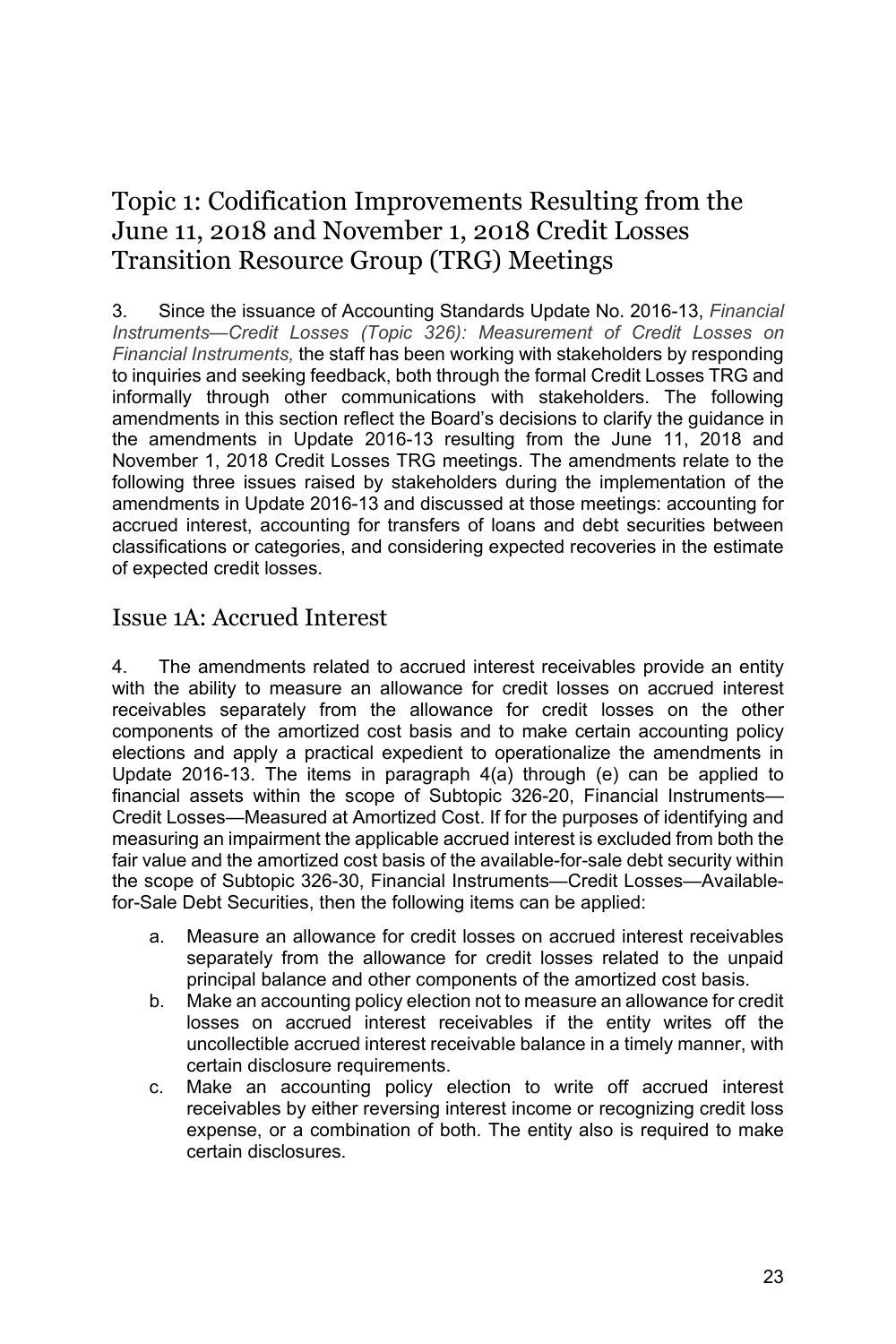- d. Make an accounting policy election to present the accrued interest receivables separate from the related financial asset balance on the balance sheet, with additional disclosure requirements.
- e. Apply a practical expedient to separately disclose the total amount of accrued interest as a single balance in certain disclosure requirements within Subtopics 326-20 and 326-30.

### Amendments to Subtopic 326-20

5. Amend paragraph 326-20-30-5 and add paragraphs 326-20-30-5A, 326-20- 35-8A, 326-20-45-5, and 326-20-50-3A through 50-3D, with a link to transition paragraph 326-10-65-2, as follows:

#### **Financial Instruments—Credit Losses—Measured at Amortized Cost**

### **Initial Measurement**

#### **> Developing an Estimate of Expected Credit Losses**

**326-20-30-5** If an entity estimates expected credit losses using a method other than a discounted cash flow method described in paragraph 326-20-30-4, the allowance for credit losses shall reflect the entity's expected credit losses of the amortized cost basis of the financial asset(s) as of the reporting date. For example, if an entity uses a loss-rate method, the numerator would include the expected credit losses of the amortized cost basis (that is, amounts that are not expected to be collected in cash or other consideration, or recognized in income). In addition, when an entity expects to accrete a discount into interest income, the discount should not offset the entity's expectation of credit losses. An entity may develop its estimate of expected credit losses by measuring components of the amortized cost basis on a combined basis or by separately measuring the following components of the amortized cost basis, including both all of the following:

- a. Amortized cost basis, excluding applicable accrued interest, premiums, discounts (including net deferred fees and costs), foreign exchange, and fair value hedge accounting adjustments (that is, the face amount or unpaid principal balance)
- b. Premiums or discounts, including net deferred fees and costs, foreign exchange, and fair value hedge accounting adjustments.
- c. Applicable accrued interest. See paragraph 326-20-30-5A for guidance on excluding accrued interest from the calculation of the allowance for credit losses.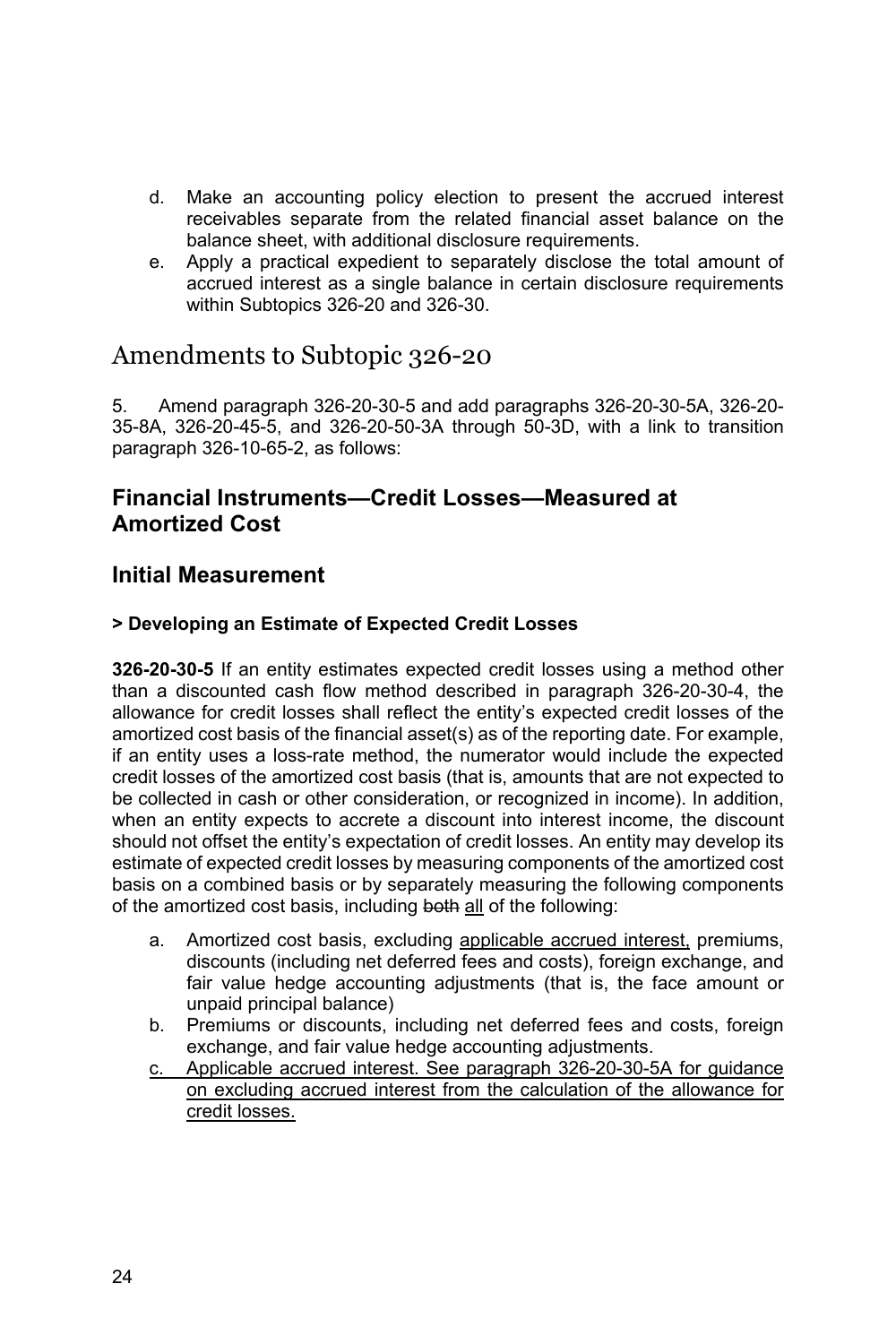**326-20-30-5A** An entity may make an accounting policy election, at the class of financing receivable or the major security-type level, not to measure an allowance for credit losses for accrued interest receivables if the entity writes off the uncollectible accrued interest receivable balance in a timely manner. This accounting policy election should be considered separately from the accounting policy election in paragraph 326-20-35-8A. An entity may not analogize this guidance to components of amortized cost basis other than accrued interest.

### **Subsequent Measurement**

#### **> Writeoffs and Recoveries of Financial Assets**

#### **[Note: This heading is amended in Issue 1C.]**

**326-20-35-8A** An entity may make an accounting policy election, at the class of financing receivable or the major security-type level, to write off accrued interest receivables by reversing interest income or recognizing credit loss expense or a combination of both. This accounting policy election should be considered separately from the accounting policy election in paragraph 326-20-30-5A. An entity may not analogize this guidance to components of amortized cost basis other than accrued interest.

### **Other Presentation Matters**

**326-20-45-5** An entity may make an accounting policy election, at the class of financing receivable or major security-type level, to present separately on the statement of financial position or within another statement of financial position line item the accrued interest receivable balance, net of the allowance for credit losses (if any). An entity that presents the accrued interest receivable balance, net of the allowance for credit losses (if any), within another statement of financial position line item shall apply the disclosure requirements in paragraph 326-20-50-3A.

### **Disclosure**

**326-20-50-3A** An entity that makes an accounting policy election to present the accrued interest receivable balance within another statement of financial position line item as described in paragraph 326-20-45-5 shall disclose the amount of accrued interest, net of the allowance for credit losses (if any), and shall disclose in which line item on the statement of financial position that amount is presented.

**326-20-50-3B** As a practical expedient, an entity may exclude the accrued interest receivable balance that is included in the amortized cost basis of financing receivables and held-to-maturity securities for the purposes of the disclosure requirements in paragraphs 326-20-50-4 through 50-22. If an entity applies this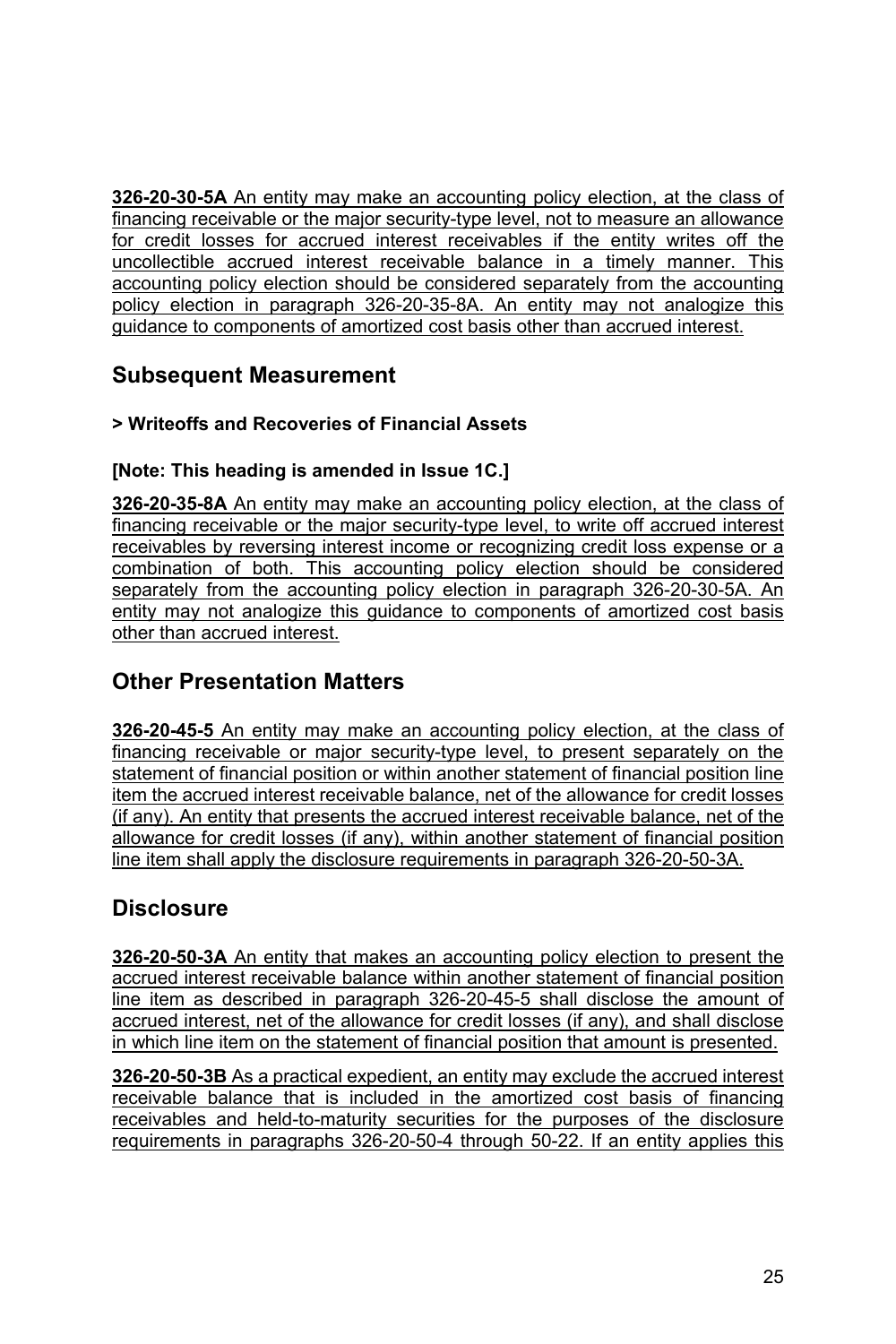practical expedient, it shall disclose the total amount of accrued interest excluded from the disclosed amortized cost basis.

**326-20-50-3C** An entity that makes the accounting policy election in paragraph 326-20-30-5A shall disclose its accounting policy not to measure an allowance for credit losses for accrued interest receivables. The accounting policy shall include information about what time period or periods, at the class of financing receivable or major security-type level, are considered timely.

**326-20-50-3D** An entity that makes the accounting policy election in paragraph 326-20-35-8A shall disclose its accounting policy to write off accrued interest receivables by reversing interest income or recognizing credit loss expense or a combination of both. The entity also shall disclose the amount of accrued interest receivables written off by reversing interest income by portfolio segment or major security type.

# Amendments to Subtopic 326-30

6. Add paragraphs 326-30-30-1A through 30-1B, 326-30-35-13A, and 326-30- 50-3A through 50-3D and amend paragraphs 326-30-45-1 and 326-30-50-4, with a link to transition paragraph 326-10-65-2, as follows:

### **Financial Instruments—Credit Losses—Available-for-Sale Debt Securities**

### **Initial Measurement**

**326-30-30-1A** If for the purposes of identifying and measuring an impairment the applicable accrued interest is excluded from both the **{add glossary link to 2nd definition}fair value{add glossary link to 2nd definition}** and the **amortized cost basis** of the available-for-sale debt security, an entity may develop its estimate of expected credit losses by measuring components of the amortized cost basis on a combined basis or by separately measuring the applicable accrued interest component from the other components of amortized cost basis.

**326-30-30-1B** If an entity excludes applicable accrued interest from both the fair value and the amortized cost basis of the available-for-sale debt security, the entity may make an accounting policy election, at the major security-type level, not to measure an allowance for credit losses for accrued interest receivables if it writes off the uncollectible accrued interest receivable balance in a timely manner. An entity that elects the accounting policy in this paragraph shall meet the disclosure requirements in paragraph 326-30-50-3C. This accounting policy election shall be considered separately from the accounting policy election in paragraph 326-30-35- 13A. An entity may not analogize this guidance to components of amortized cost basis other than accrued interest.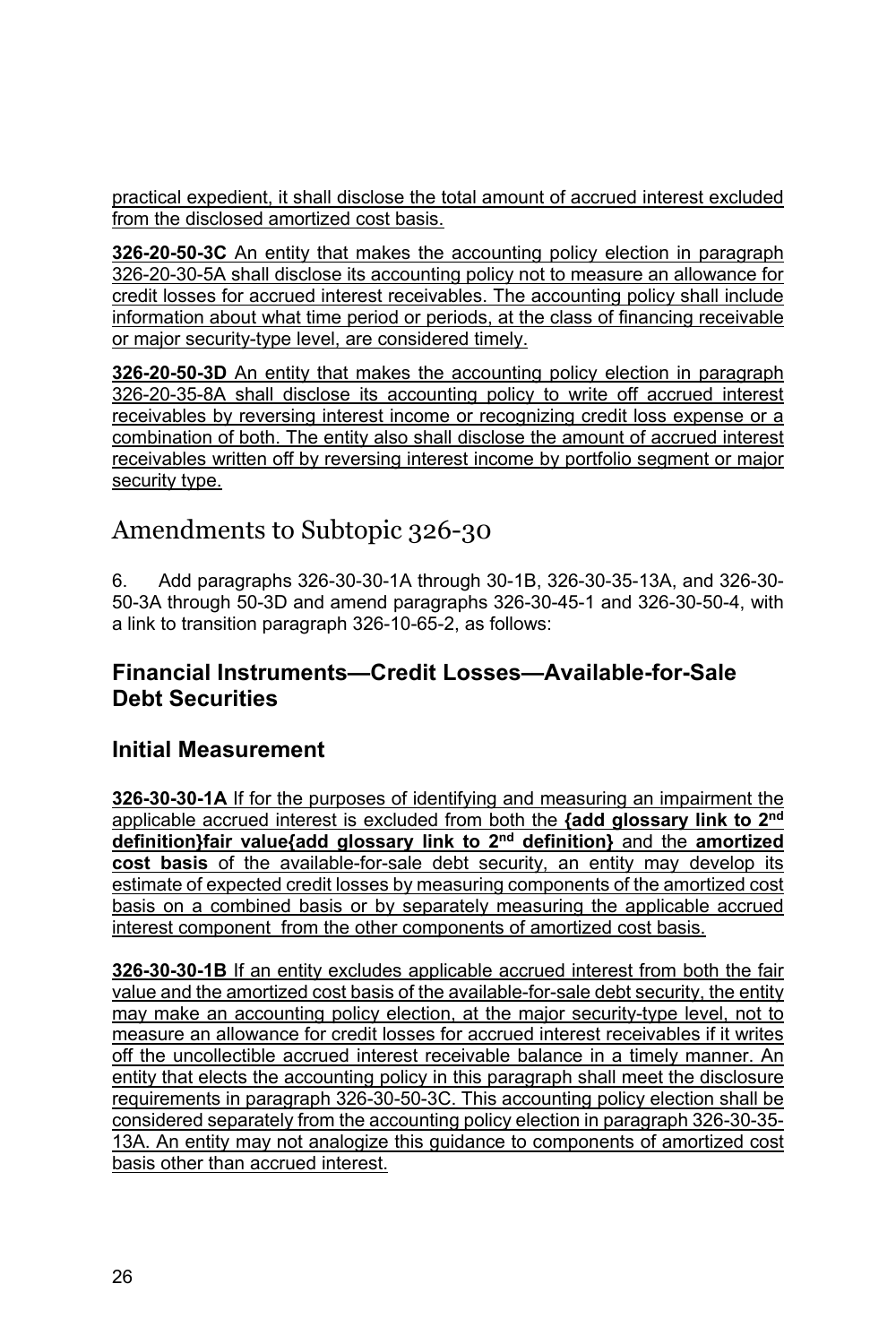### **Subsequent Measurement**

#### **> Accounting for Debt Securities after a Credit Impairment**

**326-30-35-13A** If for the purposes of identifying and measuring an impairment the applicable accrued interest is excluded from both the **{add glossary link to 2nd definition}fair value{add glossary link to 2nd definition}** and the **amortized cost basis** of the available-for-sale debt security, an entity may make an accounting policy election, at the major security-type level, to write off accrued interest receivables by reversing interest income or recognizing credit loss expense, or a combination of both. This accounting policy election shall be considered separately from the accounting policy election in paragraph 326-30-30- 1A. An entity that elects this accounting policy shall meet the disclosure requirements in paragraph 326-30-50-3D. An entity may not analogize this guidance to components of amortized cost basis other than accrued interest.

### **Other Presentation Matters**

**326-30-45-1** An entity shall present **available-for-sale debt securities** on the statement of financial position at **fair value**. In addition, an entity shall present parenthetically the **amortized cost basis** and the allowance for credit losses. If for the purposes of identifying and measuring an impairment the applicable accrued interest is excluded from both the fair value and the amortized cost basis of the available-for-sale debt security, an entity may present separately on the statement of financial position or within another statement of financial position line item the accrued interest receivable balance, net of the allowance for credit losses (if any). An entity that presents the accrued interest receivable balance, net of the allowance for credit losses (if any), within another statement of financial position line item shall apply the disclosure requirements in paragraph 326-30-50-3A.

### **Disclosure**

**326-30-50-3A** An entity that makes the accounting policy election to present separately the accrued interest receivable balance within another statement of financial position line item as described in paragraph 326-30-45-1 shall disclose the amount of applicable accrued interest, net of the allowance for credit losses (if any), and shall disclose in which line item on the statement of financial position that amount is presented.

**326-30-50-3B** If for the purposes of identifying and measuring an impairment the applicable accrued interest is excluded from both the **{add glossary link to 2nd definition}fair value{add glossary link to 2nd definition}** and the **amortized cost basis** of the available-for-sale debt security, an entity may, as a practical expedient, exclude the applicable accrued interest that is included in the amortized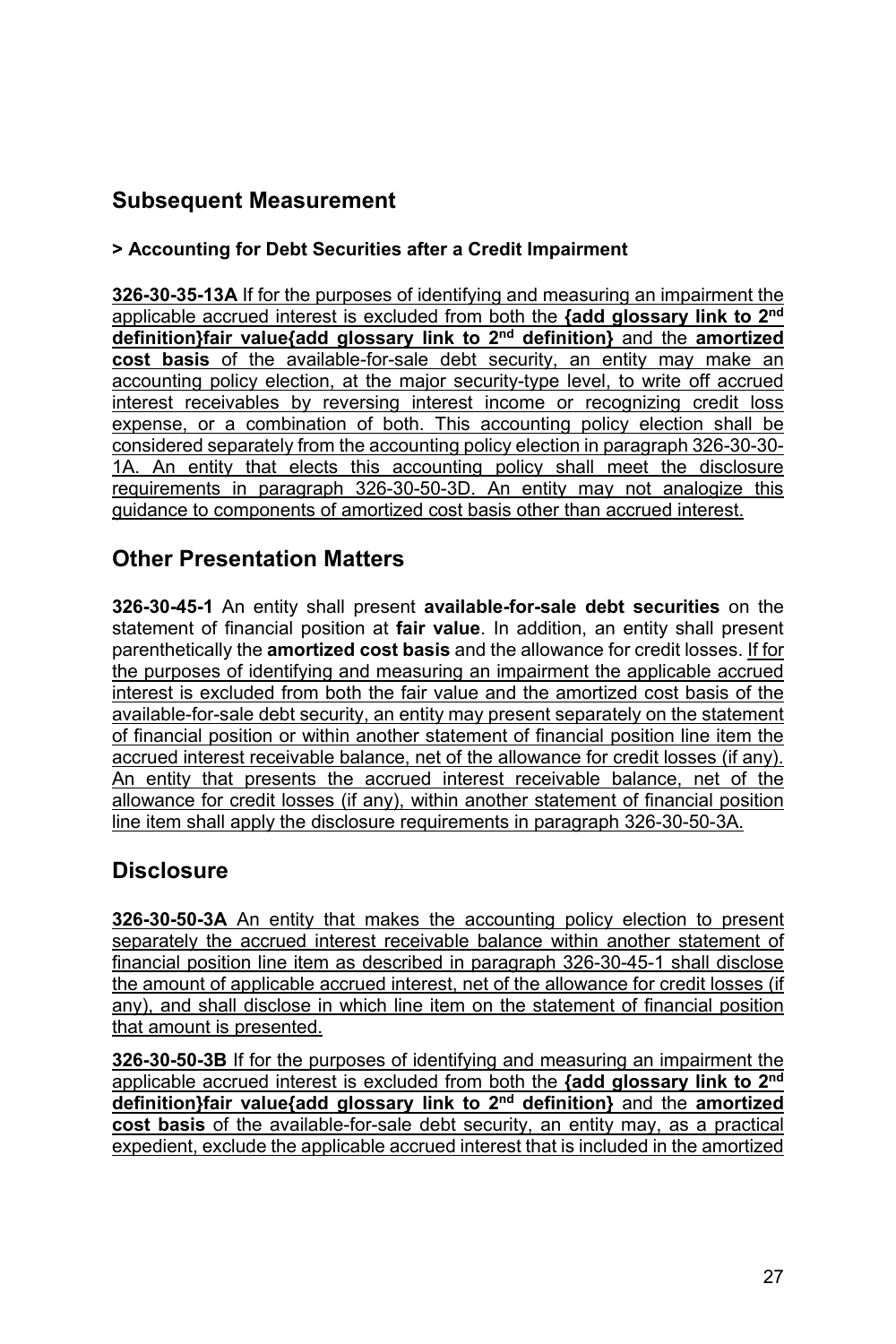cost basis for the purposes of the disclosure requirements in paragraphs 326-30- 50-4 through 50-10. If an entity elects this practical expedient, it shall disclose the total amount of accrued interest, net of the allowance for credit losses (if any), excluded from the disclosed amortized cost basis.

**326-30-50-3C** An entity that makes the accounting policy election in paragraph 326-30-30-1B shall disclose its accounting policy not to measure an allowance for credit losses for accrued interest receivables. The accounting policy shall include information about what time period or periods, at the major security-type level, are considered timely.

**326-30-50-3D** An entity that makes the accounting policy election in paragraph 326-30-35-13A shall disclose its accounting policy to write off accrued interest receivables by reversing interest income or recognizing credit loss expense or a combination of both. The entity also shall disclose the amount of accrued interest receivables written off by reversing interest income by major security type.

**326-30-50-4** For **available-for-sale debt securities**, including those that fall within the scope of Subtopic 325-40 on beneficial interests in securitized financial assets, in an unrealized loss position for which an allowance for credit losses has not been recorded, an entity shall disclose all of the following in its interim and annual financial statements:

- a. As of each date for which a statement of financial position is presented, quantitative information, aggregated by category of investment—each major security type that the entity discloses in accordance with this Subtopic—in tabular form:
	- 1. The aggregate related **{remove glossary link}fair value{remove glossary link}** of investments with unrealized losses
	- 2. The aggregate amount of unrealized losses (that is, the amount by which **{remove glossary link}amortized cost basis{remove glossary link}** exceeds fair value).
- b. As of the date of the most recent statement of financial position, additional information (in narrative form) that provides sufficient information to allow a financial statement user to understand the quantitative disclosures and the information that the entity considered (both positive and negative) in reaching the conclusion that an allowance for credit losses is unnecessary. The disclosures required may be aggregated by investment categories, but individually significant unrealized losses generally shall not be aggregated. This disclosure could include all of the following:
	- 1. The nature of the investment(s)
	- 2. The cause(s) of the impairment(s)
	- 3. The number of investment positions that are in an unrealized loss position
	- 4. The severity of the impairment(s)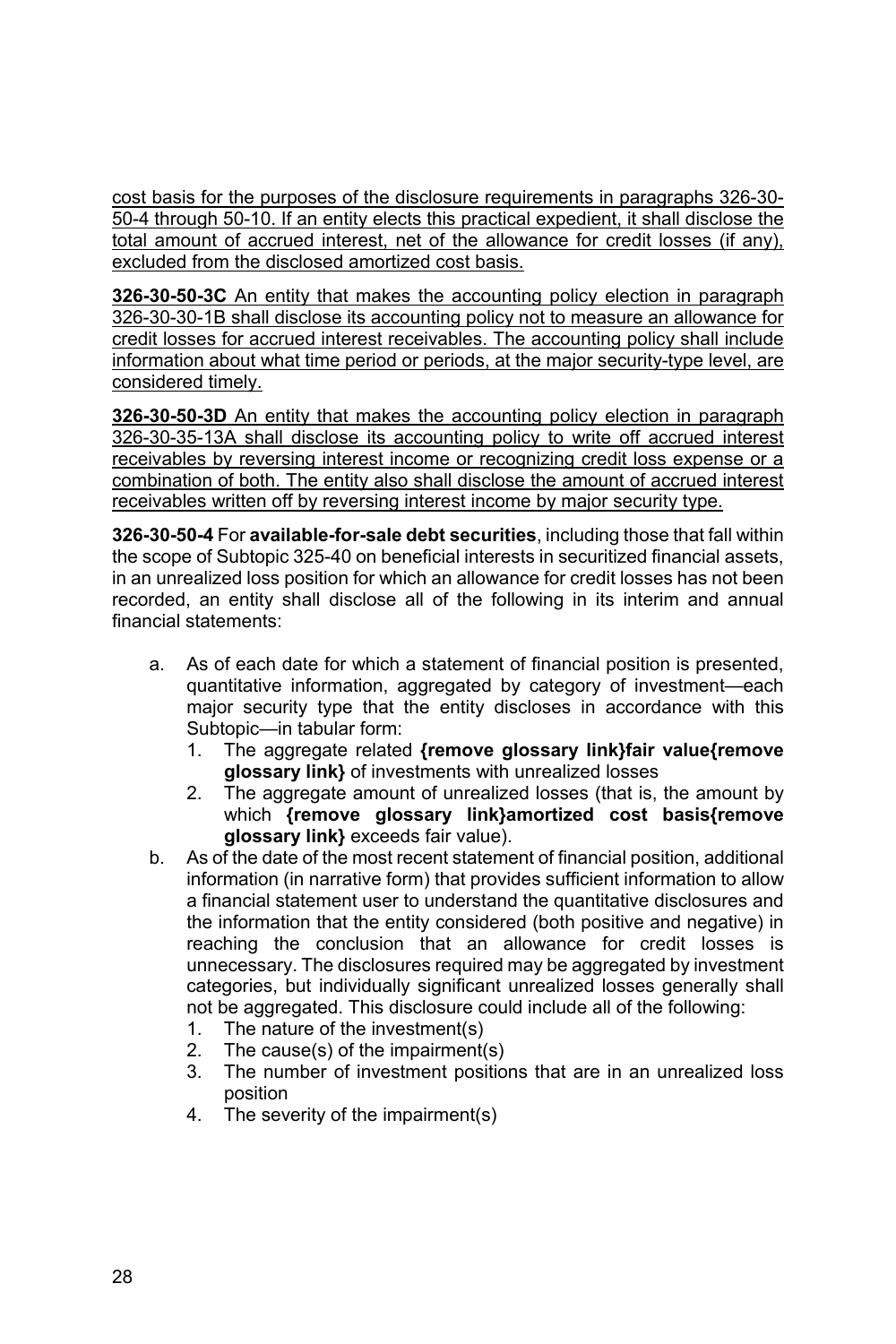- 5. Other evidence considered by the investor in reaching its conclusion that an allowance for credit losses is not necessary, including, for example, any of the following:
	- i. Performance indicators of the underlying assets in the security, including any of the following:
		- 01. Default rates
		- 02. Delinquency rates
		- 03. Percentage of nonperforming assets.
	- ii. Debt-to-collateral-value ratios
	- iii. Third-party guarantees
	- iv. Current levels of subordination
	- v. Vintage
	- vi. Geographic concentration
	- vii. Industry analyst reports
	- viii. Credit ratings
		- ix. Volatility of the security's fair value
		- x. Interest rate changes since purchase
	- xi. Any other information that the investor considers relevant.

### Issue 1B: Transfers between Classifications or Categories for Loans and Debt Securities

7. The amendments related to transfers between classifications or categories for loans and debt securities provide an entity with guidance on how to account for the allowance for credit losses or the valuation allowance when transferring loans and debt securities. Under the amendments, an entity should (a) reverse in earnings the valuation allowance or allowance for credit losses recorded under the previous classification or category at the transfer date, (b) transfer the loan or debt security to the new classification or category at amortized cost basis (adjusted for any previous writeoffs and remaining unrealized gains or losses, if applicable), and (c) measure the allowance for credit losses or the valuation allowance in accordance with the guidance applicable to the new classification or category.

### Amendments to Subtopic 310-10

8. Amend paragraphs 310-10-35-47 through 35-48 and the related heading and 310-10-45-2 and its related heading and add paragraphs 310-10-35-47A and 310- 10-35-48A through 35-48B and their related heading, with a link to transition paragraph 326-10-65-2, as follows:

### **Receivables—Overall**

#### **Subsequent Measurement**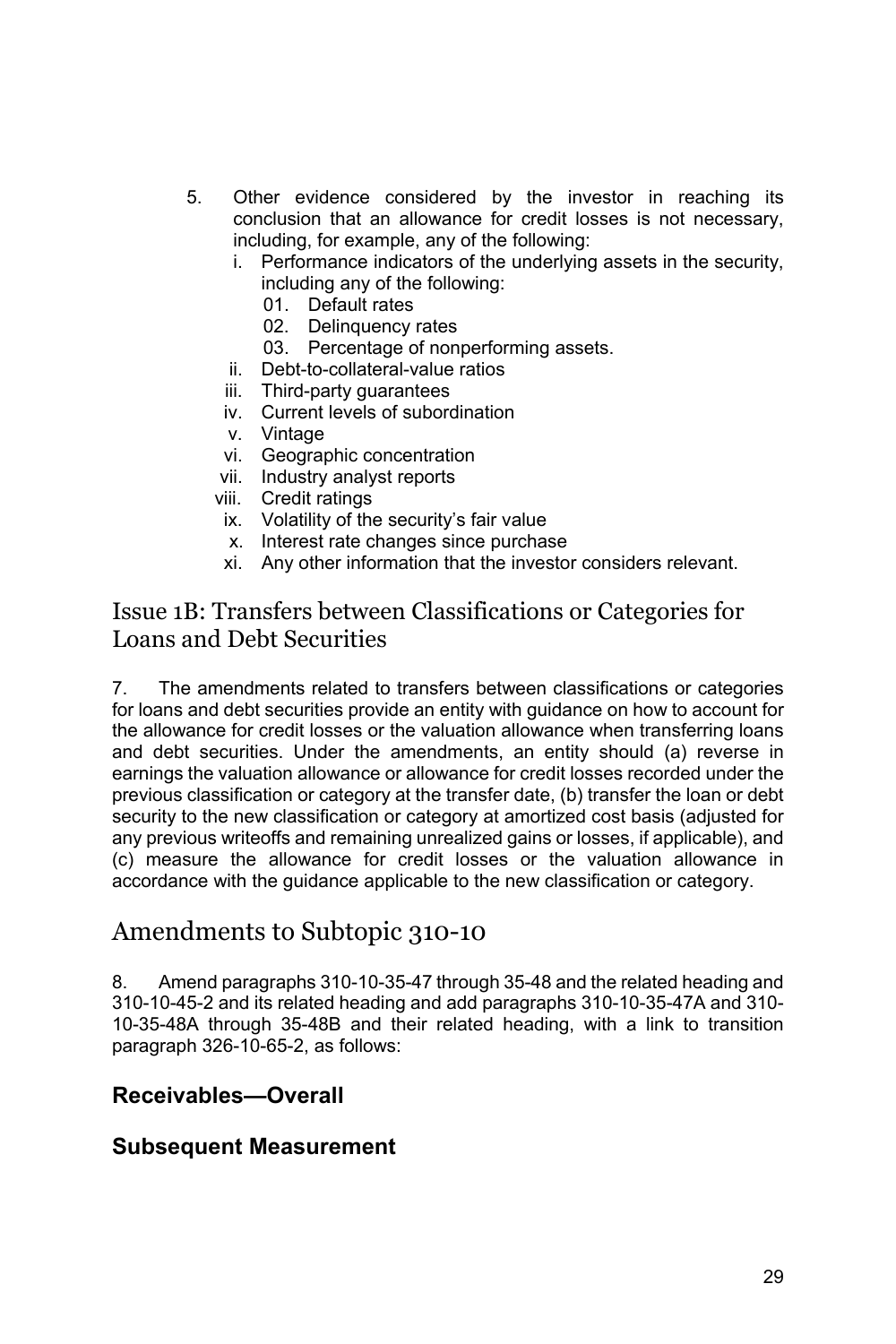#### **> Subsequent Measurement of Specific Types of Receivables**

#### **> > Nonmortgage Loans and Trade Receivables Not Held for Sale**

**310-10-35-47** Loans and trade Trade receivables that management has the intent and ability to hold for the foreseeable future or until maturity or payoff shall be reported in the balance sheet at **amortized cost basis** outstanding principal adjusted for any writeoffs, the allowance for credit losses, any deferred fees or costs on originated loans, and any unamortized premiums or discounts on purchased loans. (Discounts offered as a result of the pricing of a sale or a product or service may be termed sales discounts. This Subsection does not address these discounts.) For financial instruments measured at amortized cost basis, see Subtopic 326-20 for additional guidance on credit losses.

**310-10-35-47A** Nonmortgage loans that management has the intent and ability to hold for the foreseeable future or until maturity or payoff shall be reported in the balance sheet at their amortized cost bases. See Subtopic 326-20 for guidance on the measurement of credit losses for financial instruments measured at amortized cost basis. See Topic 948 for guidance on mortgage loans classified as held-forlong-term-investment.

#### **> > Nonmortgage Loans Held for Sale**

**310-10-35-48** Nonmortgage loans held for sale shall be reported at the lower of **{remove glossary link}amortized cost basis{remove glossary link}** or fair value. The amount by which amortized cost basis exceeds fair value shall be accounted for as a valuation allowance. Changes in the valuation allowance shall be included in the determination of net income of the period in which the change occurs. This paragraph applies only to nonmortgage loans. See Topic 948 for guidance related to mortgage loans classified as held for sale.

#### **> > Transfers of Nonmortgage Loans between Classifications**

**310-10-35-48A** For a nonmortgage loan that is transferred into the held-for-sale classification from the nonmortgage loan not-held-for-sale classification, an entity shall reverse in earnings any allowance for credit losses previously recorded on the nonmortgage loan not held for sale at the transfer date. An entity shall then reclassify and transfer the nonmortgage loan into the held-for-sale classification at its amortized cost basis (which is reduced by any previous writeoffs but excludes any allowance for credit losses). An entity shall then determine if a valuation allowance is necessary by following the guidance in Subtopic 310-10.

**310-10-35-48B** For a nonmortgage loan that is transferred into the not-held-forsale classification from the nonmortgage loans held-for-sale classification, an entity shall reverse in earnings any valuation allowance previously recorded on the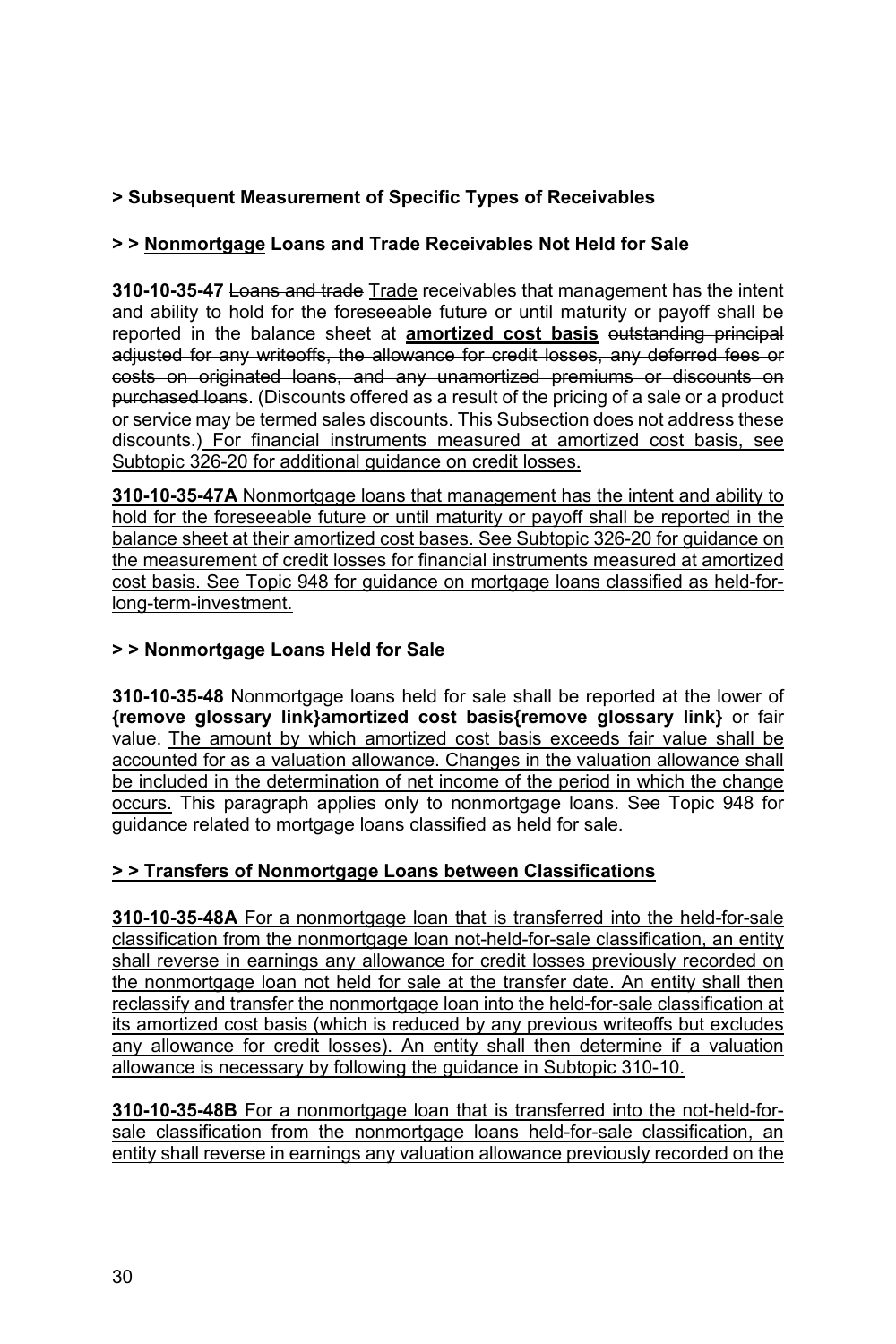nonmortgage loan held for sale at the transfer date. An entity shall then reclassify and transfer the nonmortgage loan into the not-held-for-sale classification at its amortized cost basis (which is reduced by any previous writeoffs but excludes any valuation allowance). An entity shall then determine if an allowance for credit losses is necessary by following the guidance in Subtopic 326-20.

# **Other Presentation Matters**

### **> Nonmortgage Loans or Trade Receivables**

**310-10-45-2** Nonmortgage loans Loans or trade receivables may be presented on the balance sheet as aggregate amounts. However, such receivables held for sale shall be a separate balance sheet category. Major categories of nonmortgage loans or trade receivables shall be presented separately either in the balance sheet or in the notes to the financial statements. An entity shall present the amounts reversed or established for the valuation allowance and the allowance for credit losses, as applicable, related to the transfer of nonmortgage loans (see paragraphs 310-10-35-48A through 35-48B) on a gross basis in the income statement. An entity may present those amounts on the income statement or in the notes to financial statements.

# Amendments to Subtopic 320-10

9. Amend paragraphs 320-10-35-10, 320-10-35-16, and 320-10-55-24 through 55-25 and add paragraphs 320-10-35-10A through 35-10B and 320-10-45-8B, with a link to transition paragraph 326-10-65-2, as follows:

## **Investments—Debt Securities—Overall**

## **Subsequent Measurement**

**> Reassessment of Classification** 

### **> > Transfers of Securities between Categories**

**320-10-35-10** The transfer Transfers of a debt security from or into the trading category between categories of investments shall be accounted for at fair value. At the date of the transfer, the security's unrealized **holding gain or loss** shall be accounted for as follows:

a. For a security transferred from the trading category, the unrealized holding gain or loss at the date of the transfer will have already been recognized in earnings and shall not be reversed.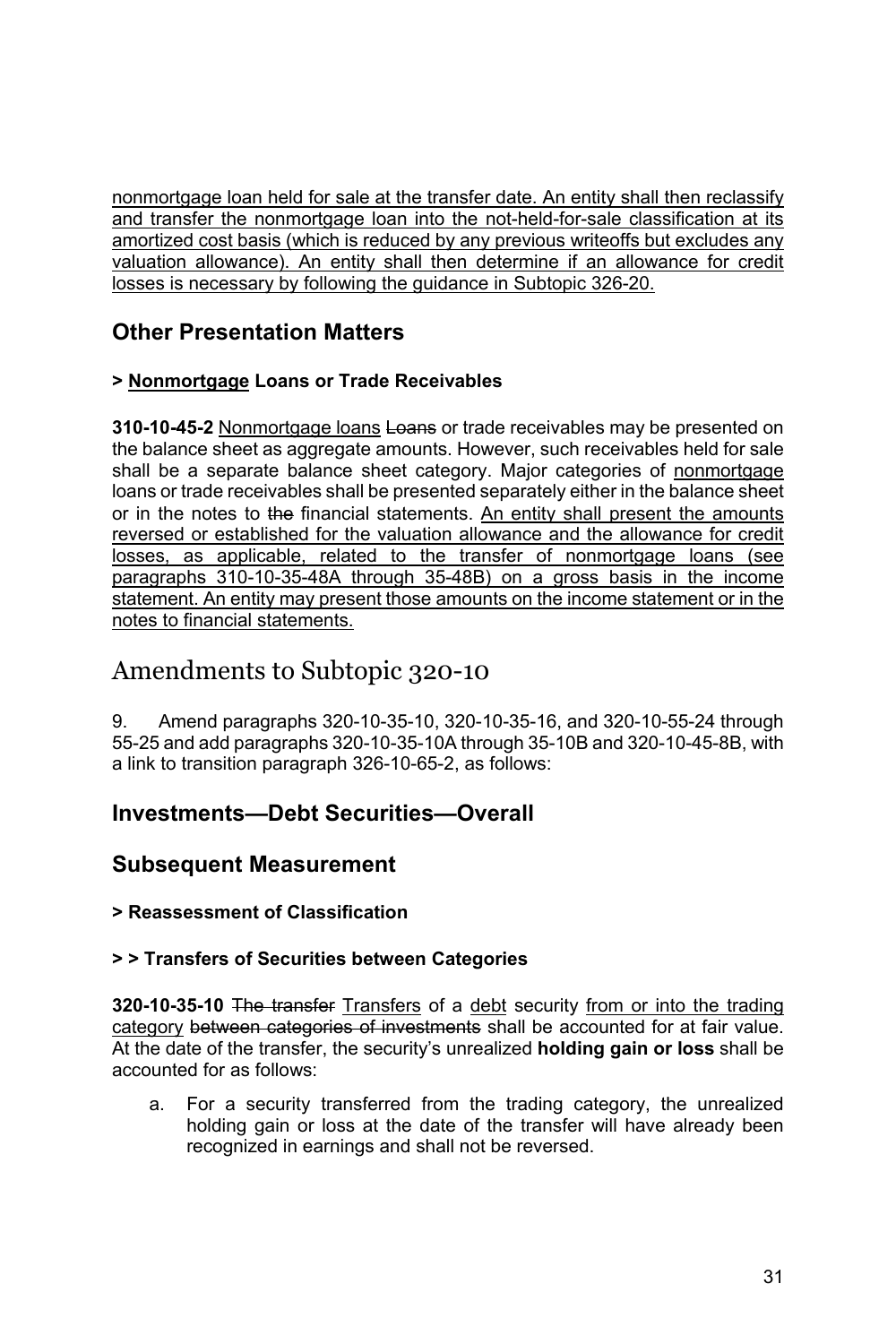- b. For a security transferred into the trading category, the portion of the unrealized holding gain or loss at the date of the transfer that has not been previously recognized in earnings shall be recognized in earnings immediately.
- c. Subparagraph superseded by Accounting Standards Update No. 2019- 04. For a debt security transferred into the available-for-sale category **From the held-to-maturity category, the unrealized holding gain or loss at** the date of the transfer shall be reported in other comprehensive income.
- d. Subparagraph superseded by Accounting Standards Update No. 2019- 04. For a debt security transferred into the held-to-maturity category from the available-for-sale category, the unrealized holding gain or loss at the date of the transfer shall continue to be reported in a separate component of shareholders' equity, such as accumulated other comprehensive income, but shall be amortized over the remaining life of the security as an adjustment of yield in a manner consistent with the amortization of any premium or discount. The amortization of an unrealized holding gain or loss reported in equity will offset or mitigate the effect on interest income of the amortization of the premium or discount (discussed in the following sentence) for that held-to-maturity security. For a debt security transferred into the held-to-maturity category, the use of fair value may create a premium or discount that, under amortized cost accounting, shall be amortized thereafter as an adjustment of yield pursuant to Subtopic 310-20.

**320-10-35-10A** For a debt security that is transferred into the available-for-sale category from the held-to-maturity category, an entity shall:

- a. Reverse in earnings any allowance for credit losses previously recorded on the held-to-maturity debt security at the transfer date
- b. Reclassify and transfer the debt security to the available-for-sale category at its **amortized cost basis** (which is reduced by any previous writeoffs but excludes any allowance for credit losses)
- c. Determine if an allowance for credit losses is necessary by following the guidance in Subtopic 326-30
- d. Report in other comprehensive income any unrealized gain or loss on the available-for-sale debt security at the date of transfer, excluding the amount recorded in the allowance for credit losses in accordance with (c)
- e. Consider whether the transfer of a debt security from the held-to-maturity category to the available-for-sale category calls into question the entity's intent and ability to hold securities that remain in the held-to-maturity category to maturity in accordance with paragraphs 320-10-35-8 through 35-9.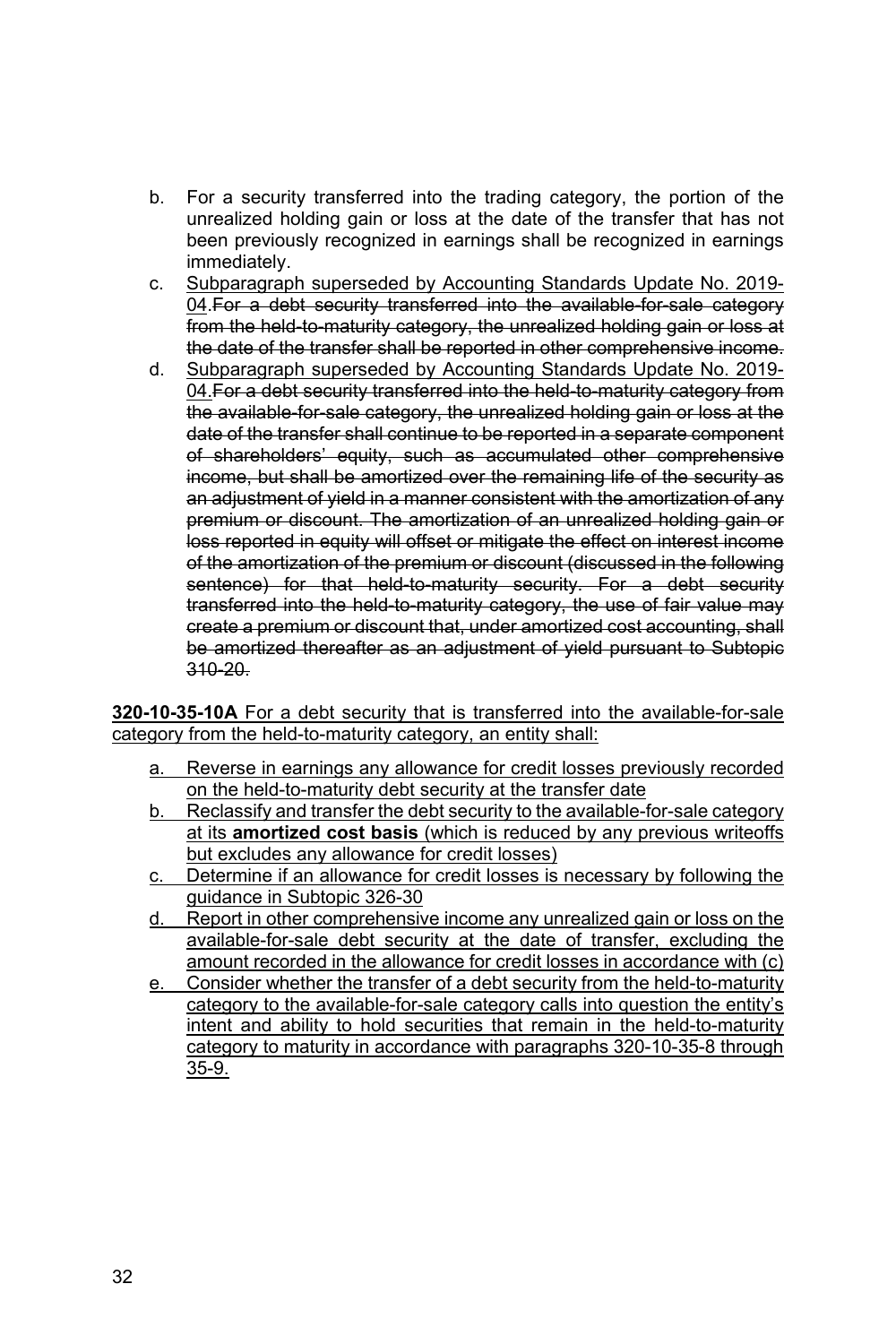**320-10-35-10B** For a debt security that is transferred into the held-to-maturity category from the available-for-sale category, an entity shall:

- a. Reverse in earnings any allowance for credit losses previously recorded on the available-for-sale debt security at the transfer date
- b. Reclassify and transfer the debt security to the held-to-maturity category at its amortized cost basis (which is reduced by any previous writeoffs but excludes any allowance for credit losses) plus or minus the amount of any remaining unrealized holding gain or loss reported in accumulated other comprehensive income
- c. Evaluate the debt security for an allowance for credit losses by following the guidance in Subtopic 326-20
- d. Continue to report the unrealized holding gain or loss at the date of the transfer in a separate component of shareholders' equity, such as accumulated other comprehensive income, but that gain or loss shall be amortized over the remaining life of the security as an adjustment of yield in a manner consistent with the amortization of any premium or discount. The amortization of an unrealized holding gain or loss reported in equity will offset or mitigate the effect on interest income of the amortization of the premium or discount (discussed in the following sentence) for that held-to-maturity security. For a debt security transferred into the held-tomaturity category, the transfer may create a premium or discount that, under amortized cost accounting, shall be amortized thereafter as an adjustment of yield in accordance with Subtopic 310-20 on receivables nonrefundable fees and other costs.

**320-10-35-15** When a security is transferred from held-to-maturity to available-forsale, the security's **amortized cost basis** carries over to the available-for-sale category for all of the following purposes:

- a. The subsequent amortization of the historical premium or discount
- b. The comparisons of fair value and amortized cost for the purpose of determining unrealized holding gains and losses under paragraph 320- 10-35-1
- c. The required disclosures of amortized cost.

**320-10-35-16** When a security is transferred from available-for-sale to held-tomaturity, the difference between the par value of the security and its fair value at the date of transfer is amortized transfer may create a premium or discount that, under amortized cost accounting, shall be amortized as a yield adjustment in accordance with Subtopic 310-20. That fair value amount, adjusted for subsequent amortization, becomes the The security's amortized cost basis is determined as the amortized cost basis at the transfer date (which is reduced by any previous writeoffs but excludes any allowance for credit losses) plus or minus the amount of any remaining unrealized holding gain or loss reported in accumulated other comprehensive income for the disclosures required by paragraphs 320-10-50-2 through 50-3, 320-10-50-5, and 320-10-50-10.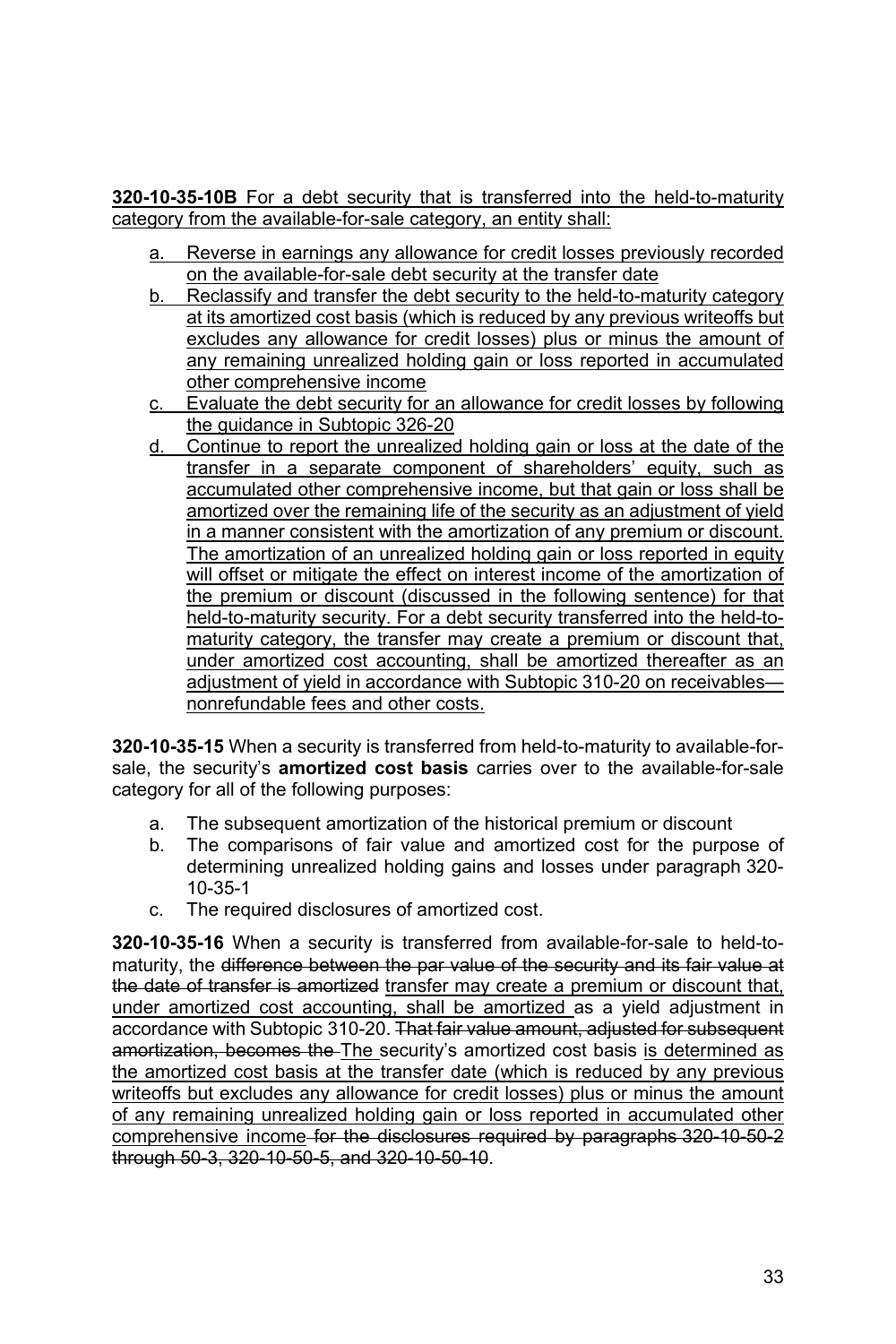## **Other Presentation Matters**

#### **> Income Statement Classification**

**320-10-45-8B** An entity shall present the amounts reversed or established for the allowance for credit losses related to the transfer of debt securities between categories (see paragraphs 320-10-35-10A through 35-10B) on a gross basis in the income statement. An entity may present those amounts on the income statement or in the notes to financial statements, if applicable.

### **Implementation Guidance and Illustrations**

#### **> Illustrations**

#### **> > Example 4: Transfer from Available-for-Sale to Held-to-Maturity**

**320-10-55-24** The following table illustrates the accounting for a transfer from available-for-sale to held-to-maturity.

|                  |                                                                                                           | Par   | <b>Amortized Cost</b><br>Premium<br>(Amortization) | Total      | <b>Fair Value</b> | Unrealized<br><b>Holding Gain</b><br>in Other<br>Comprehensive<br>Income<br>(Amortization) | Deferred Tax<br>Adjustment in<br>Other<br>Comprehensive<br>Income @ 30% (a)<br>Credit (Debit) | <b>Unrealized</b><br><b>Holding Gain,</b><br>Net of Tax.<br>in Other<br>Comprehensive<br>Income<br>Credit (Debit) | Cumulative<br>Effect on<br>Interest<br>Income<br>Credit<br>(Debit) |
|------------------|-----------------------------------------------------------------------------------------------------------|-------|----------------------------------------------------|------------|-------------------|--------------------------------------------------------------------------------------------|-----------------------------------------------------------------------------------------------|-------------------------------------------------------------------------------------------------------------------|--------------------------------------------------------------------|
| 1/1/X1           | Bond purchased, 6 years<br>from maturity, classified<br>as available for sale<br>Amortization of premium, | 100   | 6                                                  | 106        | 106               |                                                                                            |                                                                                               |                                                                                                                   |                                                                    |
| 19X1             | bringing amortized cost<br>to 105                                                                         |       | (1)                                                | (1)        | (1)               |                                                                                            |                                                                                               |                                                                                                                   | (1)                                                                |
| 19X1<br>12/31/X1 | Bond appreciates to 120<br>Balances<br>Bond transferred to held-<br>to-maturity at fair-value-            | 100   | 5                                                  | 105        | 15<br>120         | $\frac{15}{15}$                                                                            | $\frac{(4.5)}{(4.5)}$                                                                         | 10.5<br>10.5                                                                                                      | (1)                                                                |
| 1/1/X2           | amortized cost basis<br>plus unrealized holding<br>gain                                                   | 100   | 20                                                 | 120        | 120               | 15                                                                                         | (4.5)                                                                                         | 10.5                                                                                                              |                                                                    |
|                  | Amortization of premium                                                                                   |       |                                                    |            |                   |                                                                                            |                                                                                               |                                                                                                                   |                                                                    |
| 19X2<br>12/31/X2 | and equity component<br><b>Balances</b>                                                                   | 100   | (4)<br>16                                          | (4)<br>116 | 119               | (3)<br>12                                                                                  | 0.9<br>(3.6)                                                                                  | (2.1)<br>8.4                                                                                                      | (1)<br>(2)                                                         |
| 19X3             | Amortization of premium<br>and equity component                                                           |       | (4)                                                | (4)        |                   | (3)                                                                                        | 0.9                                                                                           | (2.1)                                                                                                             | (1)                                                                |
| 12/31/X3         | Balances                                                                                                  | 100   | 12                                                 | 112        | 114               | $\overline{9}$                                                                             | (2.7)                                                                                         | 6.3                                                                                                               | (3)                                                                |
| 19X4             | Amortization of premium<br>and equity component                                                           |       | (4)                                                | (4)        |                   | (3)                                                                                        | 0.9                                                                                           | (2.1)                                                                                                             | (1)                                                                |
| 12/31/X4         | <b>Balances</b>                                                                                           | 100   | 8                                                  | 108        | 107               | 6                                                                                          | (1.8)                                                                                         | 4.2                                                                                                               | (4)                                                                |
| 19X5             | Amortization of premium<br>and equity component                                                           |       | (4)                                                | (4)        |                   | (3)                                                                                        | 0.9                                                                                           | (2.1)                                                                                                             | (1)                                                                |
| 12/31/X5         | Balances                                                                                                  | 100   | $\overline{\mathbf{4}}$                            | 104        | 102               | 3                                                                                          | (0.9)                                                                                         | 2.1                                                                                                               | (5)                                                                |
| 19X6             | Amortization of premium<br>and equity component                                                           |       | (4)                                                | (4)        |                   | (3)                                                                                        | 0.9                                                                                           | (2)                                                                                                               | (1)                                                                |
| 12/31/X6         | Maturity at 100                                                                                           | (100) |                                                    | (100)      | 100               |                                                                                            |                                                                                               |                                                                                                                   |                                                                    |
| 12/31/X6         | Balances                                                                                                  |       |                                                    |            |                   |                                                                                            |                                                                                               |                                                                                                                   | (6)                                                                |

(a) The offsetting accounting entry would be to record or adjust a deferred tax liability.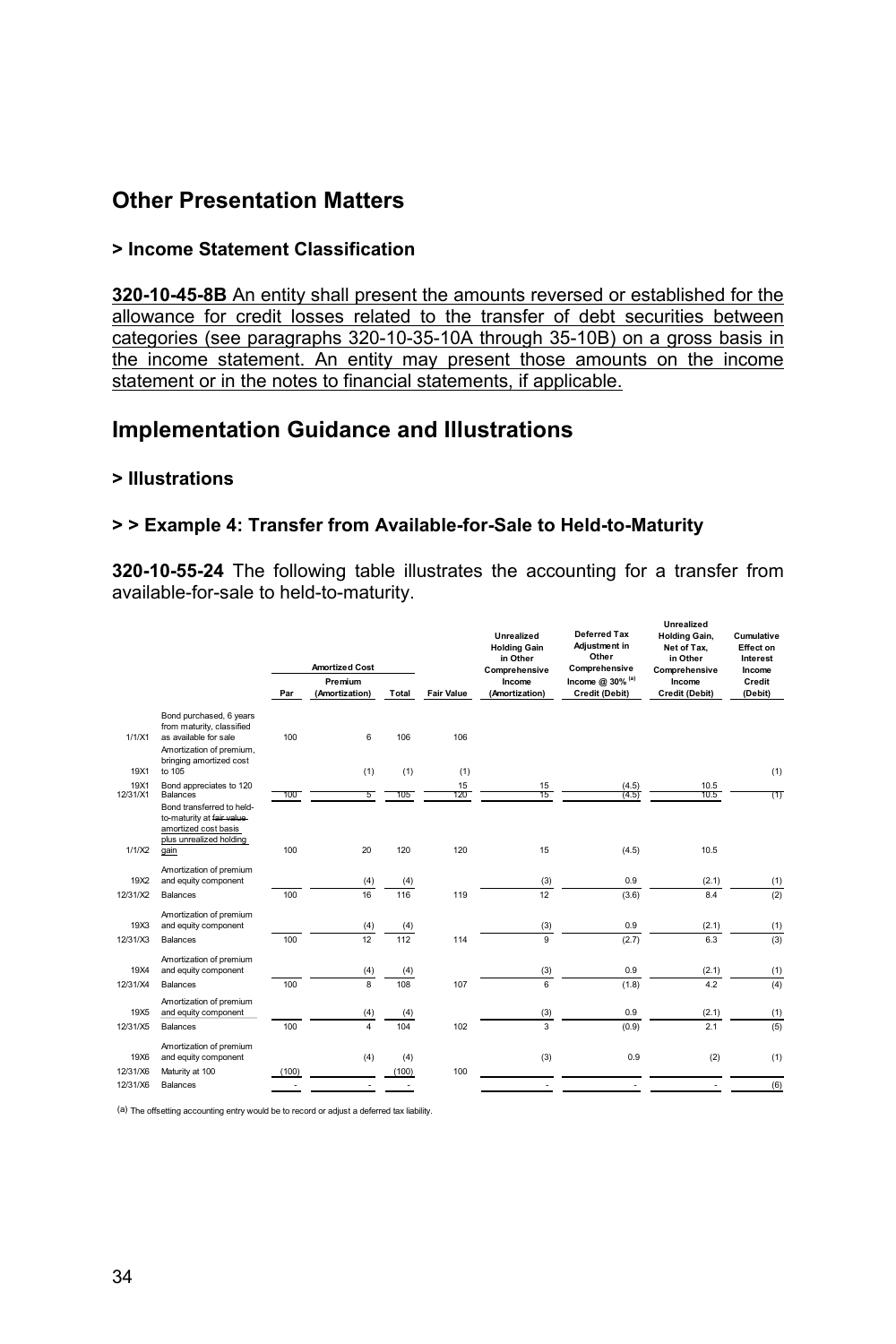**320-10-55-25** For illustrative purposes, amortization of the premium and the unrealized holding gain was computed on a straight-line basis. Premiums and discounts on debt securities should be amortized pursuant to Subtopic 310-20. Paragraph 320-10-35-10B 320-10-35-10(d) requires that the unrealized **holding gain or loss** at the date of transfer be amortized in a manner consistent with any premium or discount. The Cumulative Effect on Interest Income column represents the difference between the amortization of the premium and the unrealized holding gain over the life of the security, and does not reflect any coupon interest received.

# Amendments to Subtopic 326-20

10. Amend paragraph 326-20-35-7, with a link to transition paragraph 326-10- 65-2, as follows:

## **Financial Instruments—Credit Losses—Measured at Amortized Cost**

## **Subsequent Measurement**

### **> Loans Subsequently Identified for Sale**

**326-20-35-7** Once a decision has been made to sell **loans** not currently classified as held for sale, those loans shall be transferred into the held-for-sale classification. See paragraph 310-10-35-48A for guidance on transfers of nonmortgage loans between classifications and see Topic 948 for guidance on transfers of mortgage loans between classifications. The application of the writeoff guidance in paragraph 326-20-35-8 may result in a portion of the amortized cost basis being written off before the loan has been transferred to the held-for-sale classification. Upon transfer, an entity shall measure a valuation allowance equal to the amount by which the **amortized cost basis** (which is reduced by any previous writeoffs but excludes the allowance for credit losses) exceeds the **fair value**. This paragraph applies to both mortgage and nonmortgage loans.

# Amendments to Subtopic 948-310

11. Amend paragraphs 948-310-30-4 and 948-310-35-5A and add paragraphs 948-310-35-2A and 948-310-45-2, with a link to transition paragraph 326-10-65-2, as follows:

## **Financial Services—Mortgage Banking—Receivables**

### **Initial Measurement**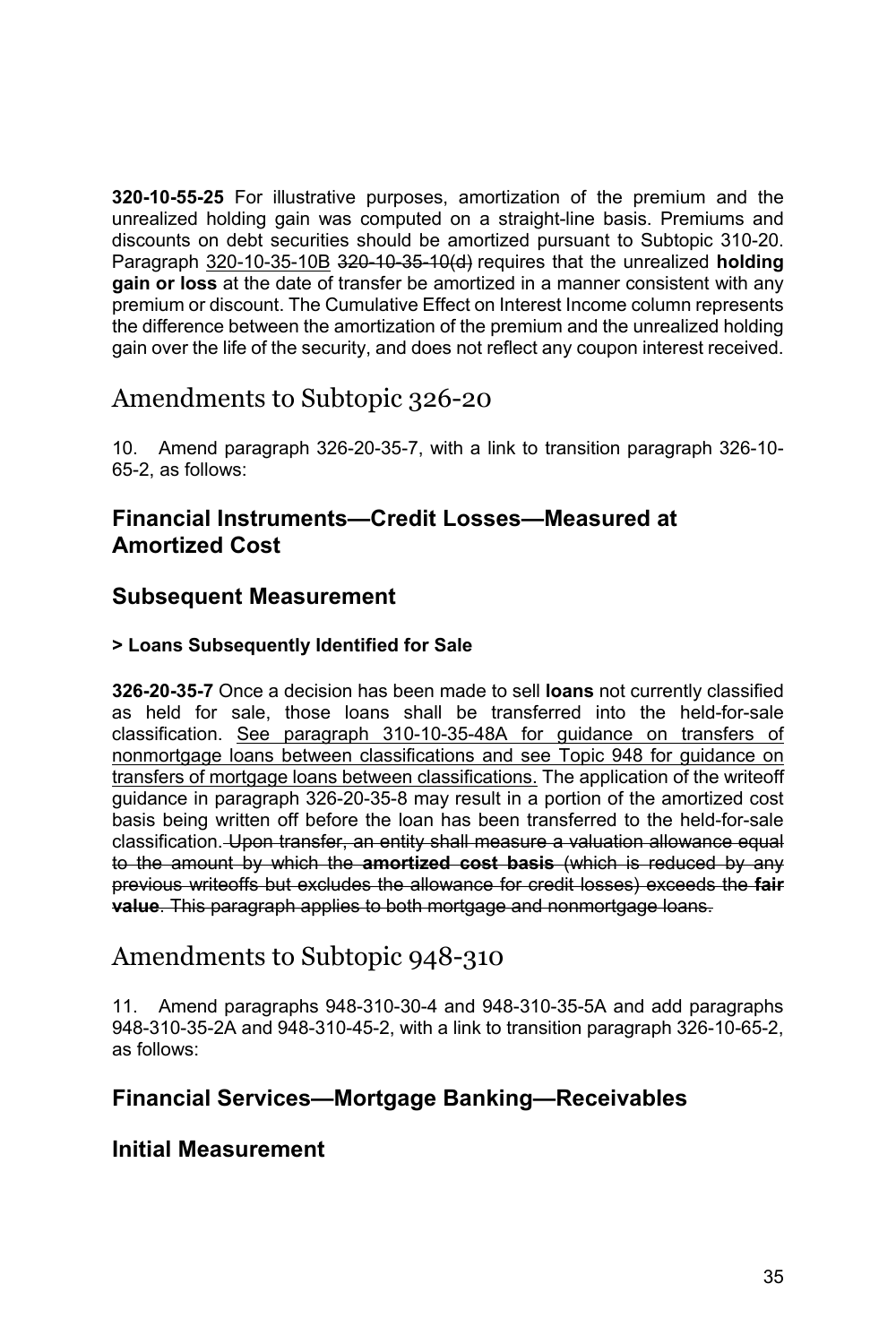### **> Loans Held as Long-Term Investments**

**948-310-30-4** A mortgage loan transferred to a long-term-investment classification classified as held-for-long-term-investment shall be measured upon transfer at the lower of at amortized cost basis or fair value on the transfer date. See Subtopic 326-20 for guidance on the measurement of credit losses for financial assets measured at amortized cost basis.

## **Subsequent Measurement**

### **> Loans Held for Sale**

**948-310-35-2A** For a mortgage loan that is transferred into the held-for-sale classification from the held-for-long-term-investment classification, an entity shall reverse in earnings any allowance for credit losses previously recorded on the mortgage loan held-for-long-term-investment at the transfer date. An entity shall then reclassify and transfer the mortgage loan into the held-for-sale classification at its amortized cost basis (which is reduced by any previous writeoffs but excludes any allowance for credit losses). An entity shall then determine if a valuation allowance is necessary by following the applicable guidance in this Subtopic.

#### **> Loans Held as Long-Term Investments**

**948-310-35-5A** For a mortgage loan that is transferred into the held-for-long-terminvestment classification from the mortgage loans held-for-sale classification, an entity shall reverse in earnings any valuation allowance previously recorded on the mortgage loan held for sale at the transfer date. An entity shall then reclassify and transfer the mortgage loan into the held-for-long-term-investment classification at its amortized cost basis (which is reduced by any previous writeoffs but excludes any valuation allowance). An entity shall then determine if an allowance for credit losses is necessary by following the guidance in Subtopic 326-20. See Subtopic 326-20 for guidance on the measurement of credit losses for financial instruments measured at amortized cost basis.

# **Other Presentation Matters**

**948-310-45-2** An entity shall present the amounts reversed or established for the valuation allowance and the allowance for credit losses, as applicable, related to the transfer of a mortgage loan between classifications (see paragraphs 948-310- 35-2A and 948-310-35-5A) on a gross basis in the income statement. An entity may present those amounts on the income statement or in the notes to financial statements.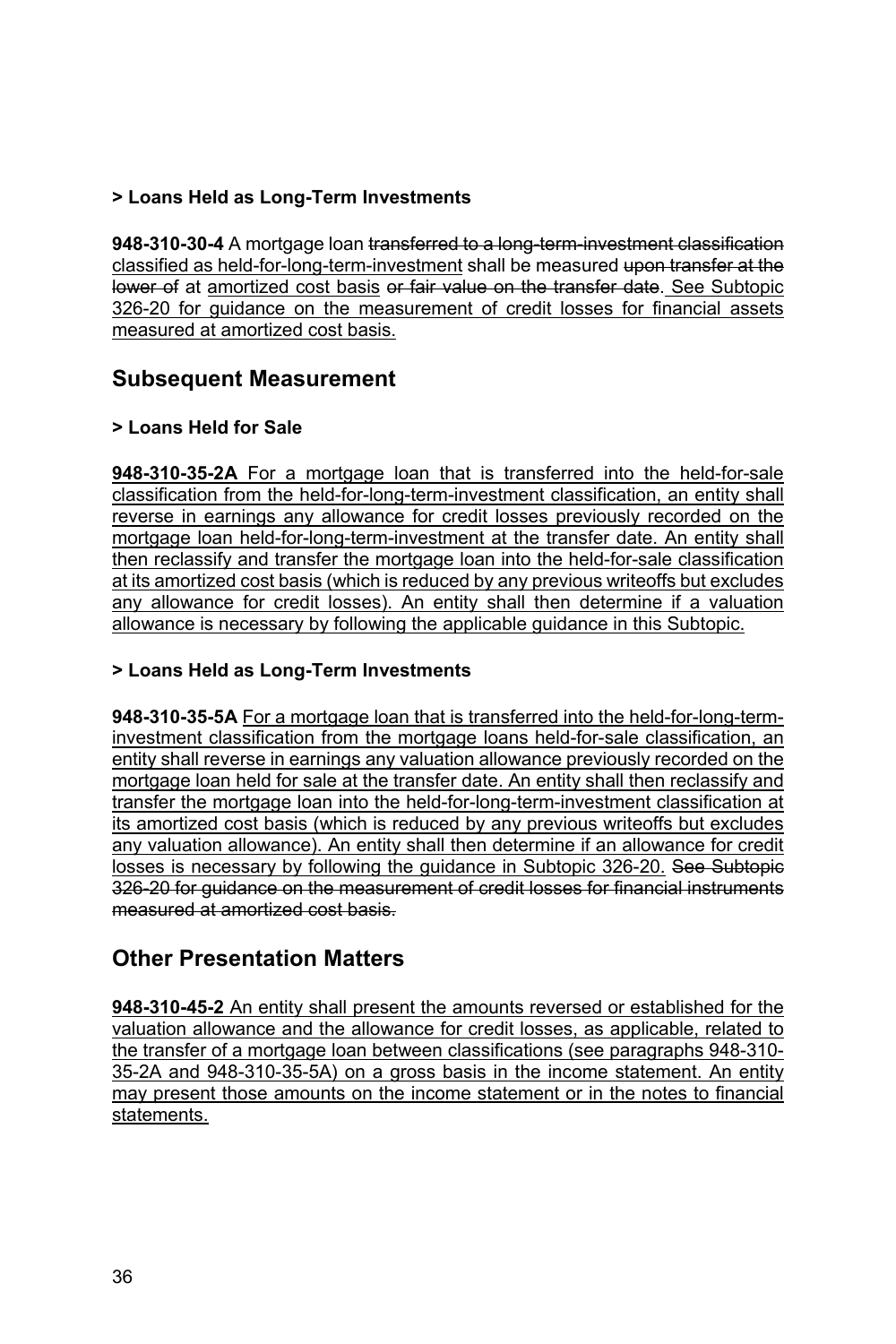## Issue 1C: Recoveries

12. The amendments clarify that an entity should consider expected recoveries when measuring the allowance for credit losses by superseding the guidance in paragraphs 326-20-35-8 through 35-9 that may have precluded an entity from considering recoveries when estimating expected credit losses on financial assets measured at amortized cost basis. Additionally, the amendments clarify that expected recoveries of amounts previously written off and expected to be written off should be included in the valuation account and should not exceed the aggregate of amounts previously written off and expected to be written off by the entity.

# Amendments to Subtopic 326-20

13. Amend paragraphs 326-20-30-1, 326-20-35-4 through 35-5, 326-20-35-8 and its related heading, 326-20-50-13, and 326-20-55-52 and supersede paragraph 326-20-35-9, with a link to transition paragraph 326-10-65-2, as follows:

### **Financial Instruments—Credit Losses—Measured at Amortized Cost**

## **Initial Measurement**

### **> Developing an Estimate of Expected Credit Losses**

**326-20-30-1** The allowance for credit losses is a valuation account that is deducted from, or added to, the **amortized cost basis** of the **financial asset(s)** to present the net amount expected to be collected on the financial asset. Expected recoveries of amounts previously written off and expected to be written off shall be included in the valuation account and shall not exceed the aggregate of amounts previously written off and expected to be written off by an entity. At the reporting date, an entity shall record an allowance for credit losses on financial assets within the scope of this Subtopic. An entity shall report in net income (as a credit loss expense) the amount necessary to adjust the allowance for credit losses for management's current estimate of expected credit losses on financial asset(s).

## **Subsequent Measurement**

### **> Financial Assets Secured by Collateral**

#### **> > Collateral-Dependent Financial Assets**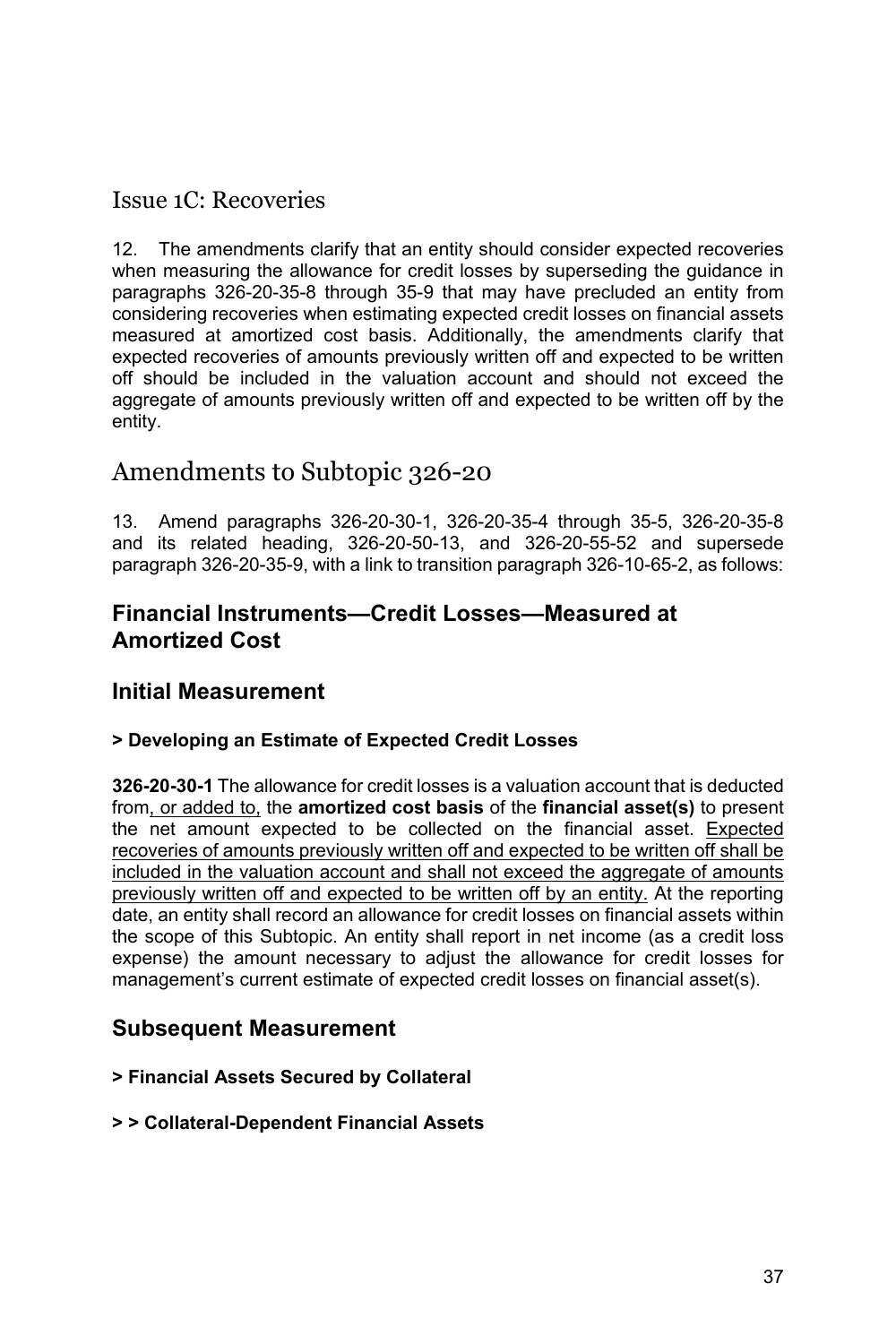**326-20-35-4** Regardless of the initial measurement method, an entity shall measure expected credit losses based on the **fair value** of the collateral at the reporting date when the entity determines that foreclosure is probable. When an entity determines that foreclosure is probable, the entity shall remeasure the **financial asset** at the fair value of the collateral at the reporting date so that the reporting of a credit loss is not delayed until actual foreclosure. An entity also shall consider any credit enhancements that meet the criteria in paragraph 326-20-30- 12 that are applicable to the financial asset when recording the allowance for credit losses. An allowance for credit losses that is added to the **amortized cost basis** of the financial asset(s) shall not exceed amounts previously written off.

#### **[Note: This paragraph is also amended in Issue 2F.]**

**326-20-35-5** An entity may use, as a practical expedient, the fair value of the collateral at the reporting date when recording the net carrying amount of the asset and determining the allowance for credit losses for a financial asset for which the repayment is expected to be provided substantially through the operation or sale of the collateral when the borrower is experiencing financial difficulty based on the entity's assessment as of the reporting date (collateral-dependent financial asset). If an entity uses the practical expedient on a collateral-dependent financial asset and repayment or satisfaction of the asset depends on the sale of the collateral, the fair value of the collateral shall be adjusted for estimated costs to sell (on a discounted basis). However, the entity shall not incorporate in the net carrying amount of the financial asset the estimated costs to sell the collateral if repayment or satisfaction of the financial asset depends only on the operation, rather than on the sale, of the collateral. For a collateral-dependent financial asset, an entity may expect credit losses of zero when When the fair value (less costs to sell, if applicable) of the collateral at the reporting date is equal to or exceeds the **{remove glossary link}amortized cost basis{remove glossary link}** of the financial asset asset, an entity shall adjust the allowance for credit losses to present the net amount expected to be collected on the financial asset equal to the fair value (less costs to sell, if applicable) of the collateral as long as the allowance that is added to the amortized cost basis of the financial asset(s) does not exceed amounts previously written off. If the fair value of the collateral is less than the amortized cost basis of the financial asset for which the practical expedient has been elected, an entity shall recognize an allowance for credit losses on the collateral-dependent financial asset, which is measured as the difference between the fair value of the collateral, less costs to sell (if applicable), at the reporting date and the amortized cost basis of the financial asset. An entity also shall consider any credit enhancements that meet the criteria in paragraph 326-20-30-12 that are applicable to the financial asset when recording the allowance for credit losses.

#### **[Note: This paragraph is also amended in Issue 2F.]**

#### **> Writeoffs and Recoveries of Financial Assets**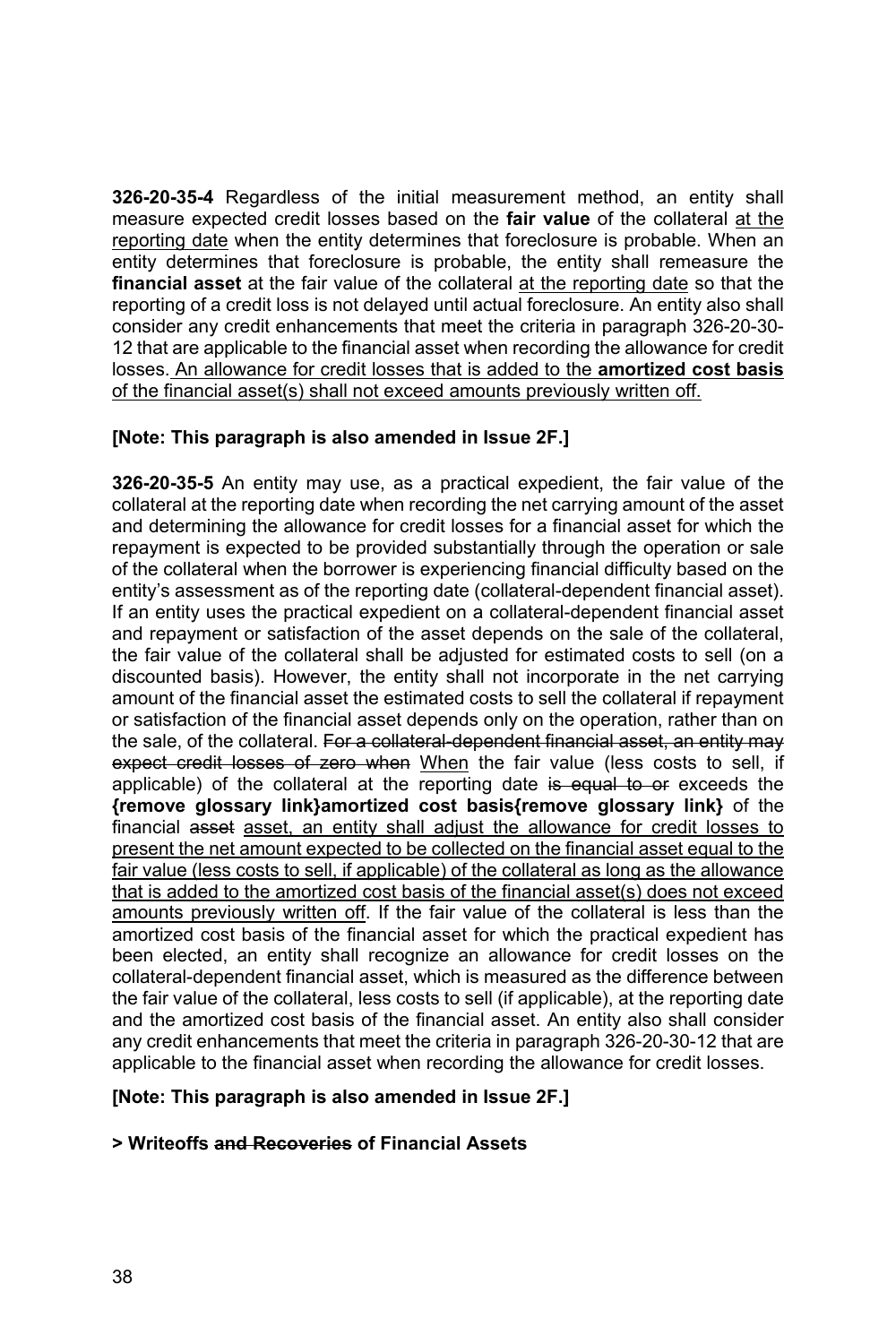**326-20-35-8** Writeoffs of **financial assets**, which may be full or partial writeoffs, shall be deducted from the allowance. The writeoffs shall be recorded in the period in which the financial asset(s) are deemed uncollectible. Recoveries of financial assets and trade receivables previously written off shall be recorded when received.

**326-20-35-9** Paragraph superseded by Accounting Standards Update No. 2019- 04.Practices differ between entities as some industries typically credit recoveries directly to earnings while financial institutions typically credit the allowance for credit losses for recoveries. The combination of this practice and the practice of frequently reviewing the appropriateness of the allowance for credit losses results in the same credit to earnings in an indirect manner.

## **Disclosure**

#### **> Allowance for Credit Losses**

#### **> > Rollforward of the Allowance for Credit Losses**

**326-20-50-13** Furthermore, to enable a financial statement user to understand the activity in the allowance for credit losses for each period, an entity shall separately provide by **portfolio segment** and major security type the quantitative disclosures of the activity in the allowance for credit losses for **financial assets** within the scope of this Subtopic, including all of the following:

- a. The beginning balance in the allowance for credit losses
- b. Current-period provision for expected credit losses
- c. The initial allowance for credit losses recognized on financial assets accounted for as **purchased financial assets with credit deterioration** (including beneficial interests that meet the criteria in paragraph 325-40- 30-1A), if applicable
- d. Writeoffs charged against the allowance
- e. Recoveries collected of amounts previously written off, if applicable
- f. The ending balance in the allowance for credit losses.

### **Implementation Guidance and Illustrations**

#### **> Illustrations**

#### **> > Example 9: Recognizing Writeoffs and Recoveries**

**326-20-55-52** Bank K currently evaluates its loan to Entity L on an individual basis because Entity L is 90 days past due on its loan payments and the loan no longer exhibits similar risk characteristics with other loans in the portfolio. At the end of December 31, 20X3, the amortized cost basis for Entity L's loan is \$500,000 with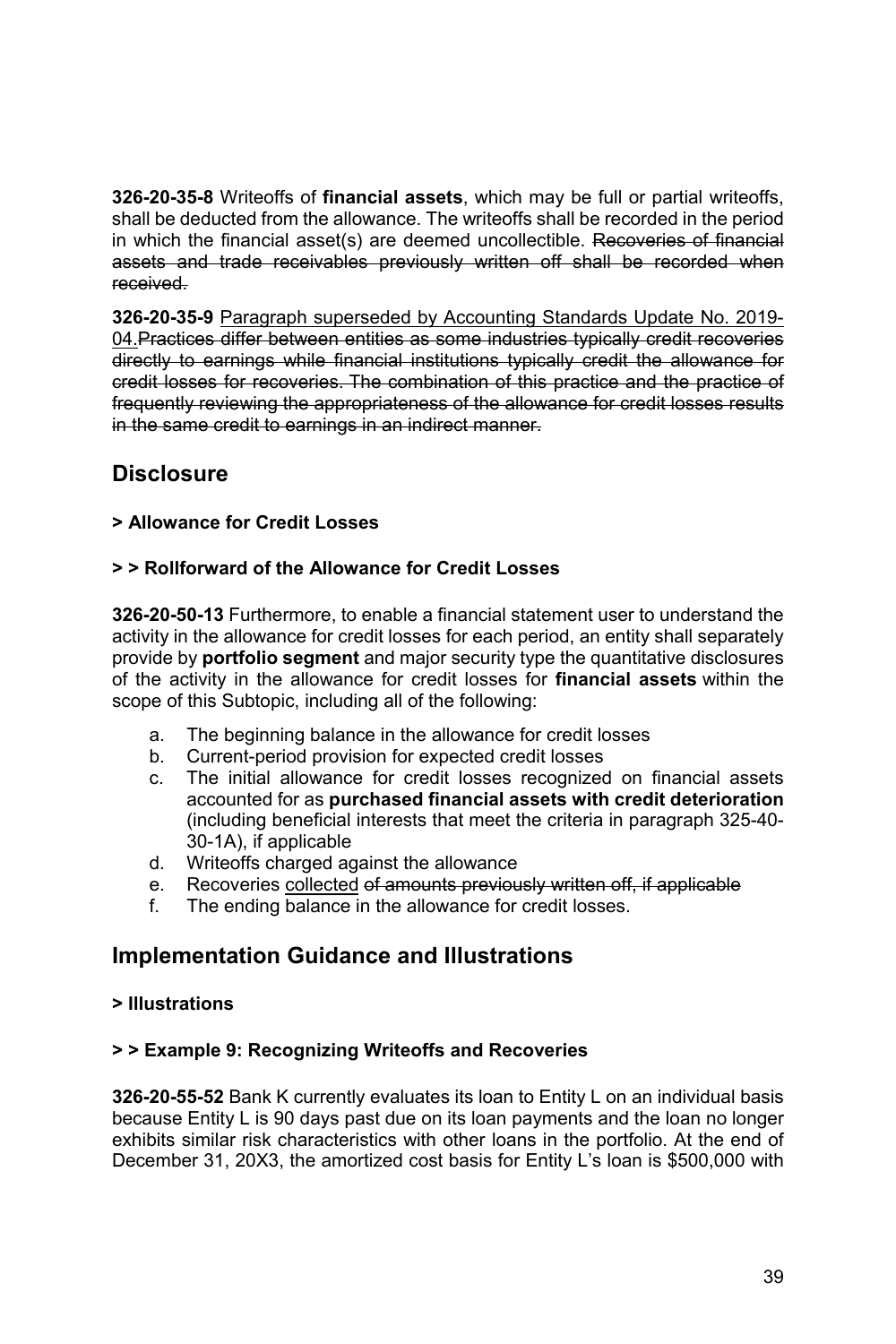an allowance for credit losses of \$375,000. During the first quarter of 20X4, Entity L issues a press release stating that it is filing for bankruptcy. Bank K determines that the \$500,000 loan made to Entity L is uncollectible. Bank K considers all available information that is relevant and reasonably available, without undue cost or effort, and determines that the information does not support an expectation of a future recovery in accordance with paragraph 326-20-30-7. Bank K measures a full credit loss on the loan to Entity L and writes off its entire loan balance in accordance with paragraph 326-20-35-8, as follows:

#### **[The remainder of this paragraph is not shown here because it is unchanged.]**

# Amendments to Subtopic 326-30

14. Amend paragraph 326-30-35-13, with a link to transition paragraph 326-10- 65-2, as follows:

## **Financial Instruments—Credit Losses—Available-for-Sale Debt Securities**

## **Subsequent Measurement**

### **> Accounting for Debt Securities after a Credit Impairment**

**326-30-35-12** An entity shall reassess the credit losses each reporting period when there is an allowance for credit losses. An entity shall record subsequent changes in the allowance for credit losses on available-for-sale debt securities with a corresponding adjustment recorded in the credit loss expense on **available-forsale debt securities**. An entity shall not reverse a previously recorded allowance for credit losses to an amount below zero.

**326-30-35-13** An entity shall recognize writeoffs and recoveries of available-forsale debt securities in accordance with paragraphs paragraph 326-20-35-8 through 35-9.

# Topic 2: Codification Improvements to Update 2016-13

# Issue 2A: Conforming Amendment to Subtopic 310-40

15. The amendment clarifies paragraph 310-40-55-14 by removing the incorrect cross-reference to paragraph 326-20-35-2 and, instead, properly crossreferencing paragraphs 326-20-35-4 through 35-5, which require that an entity use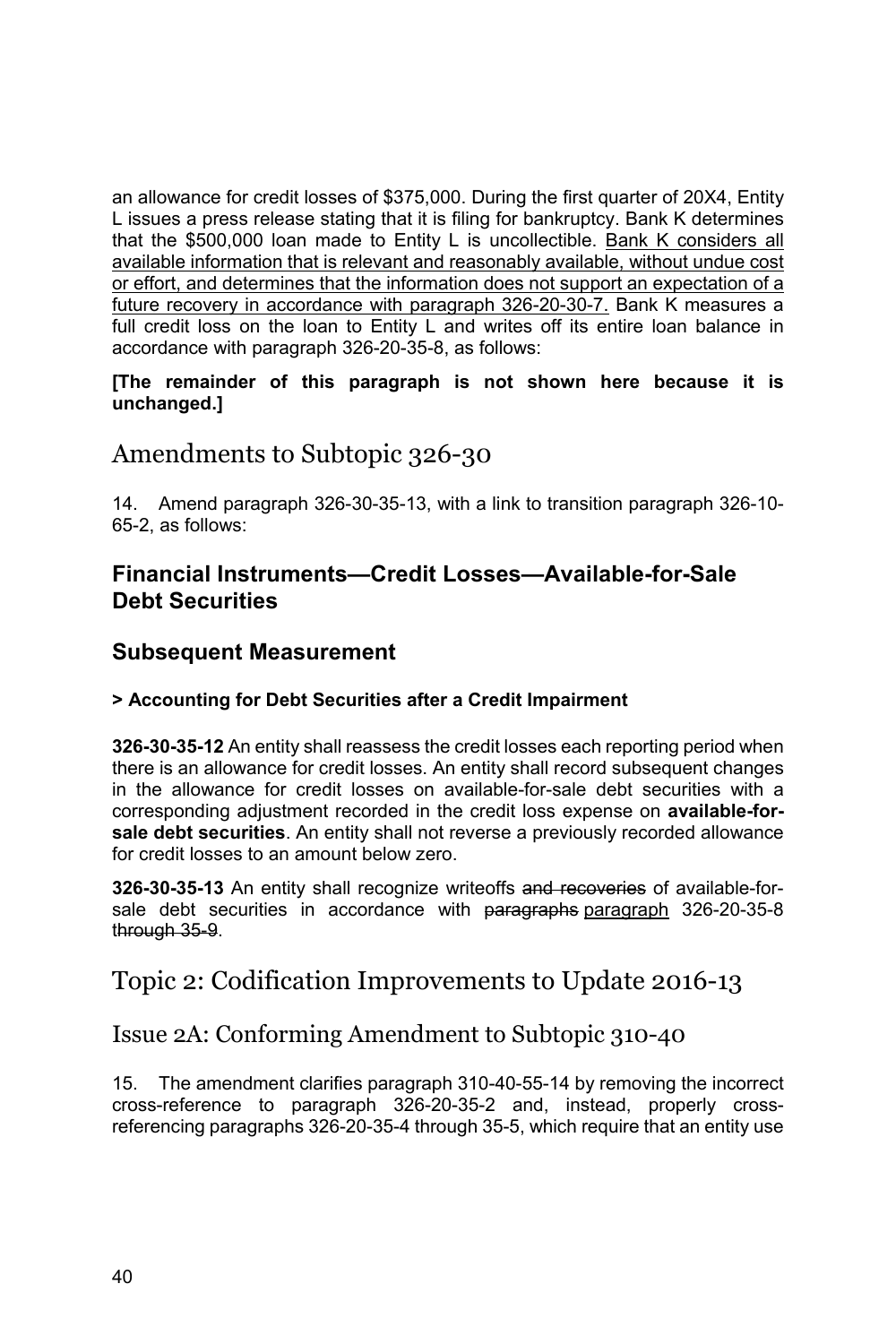the fair value of the collateral to determine expected credit losses when foreclosure is probable.

# Amendments to Subtopic 310-40

16. Amend paragraph 310-40-55-14, with a link to transition paragraph 326-10- 65-2, as follows:

## **Receivables—Troubled Debt Restructurings by Creditors**

## **Implementation Guidance and Illustrations**

### **> Illustrations**

#### **> > Example 2: Fair Value Less Cost to Sell Less Than the Seller's Net Receivable**

**310-40-55-14** On March 31, 20X3, the lender estimates expected credit losses using the fair value of the collateral in accordance with paragraphs 326-20-35-4 through 35-5 paragraph 326-20-35-2. Accordingly, the lender should record an allowance for credit losses in the cumulative amount of \$29,000 (\$19,000 incremental amount plus \$10,000 recorded previously) measured as the difference between the amortized cost basis (\$100,000) and the fair value less cost to sell (\$71,000). Upon foreclosure on May 1, 20X3, the application of paragraph 310-40- 40-5 results in the measurement of a new cost basis (also \$71,000) for long-lived assets received in full satisfaction of a receivable.

# Issue 2B: Conforming Amendment to Subtopic 323-10

17. The amendment to paragraph 323-10-35-26 clarifies the guidance by including references to both Subtopic 326-20, Financial Instruments—Credit Losses—Measured at Amortized Cost, and Subtopic 326-30, Financial Instruments—Credit Losses—Available-for-Sale Debt Securities, to require the subsequent measurement of credit losses on financial assets after the guidance on equity method losses is applied.

# Amendments to Subtopic 323-10

18. Amend paragraphs 323-10-35-24 and 323-10-35-26, with a link to transition paragraph 326-10-65-2, as follows:

## **Investments—Equity Method and Joint Ventures—Overall**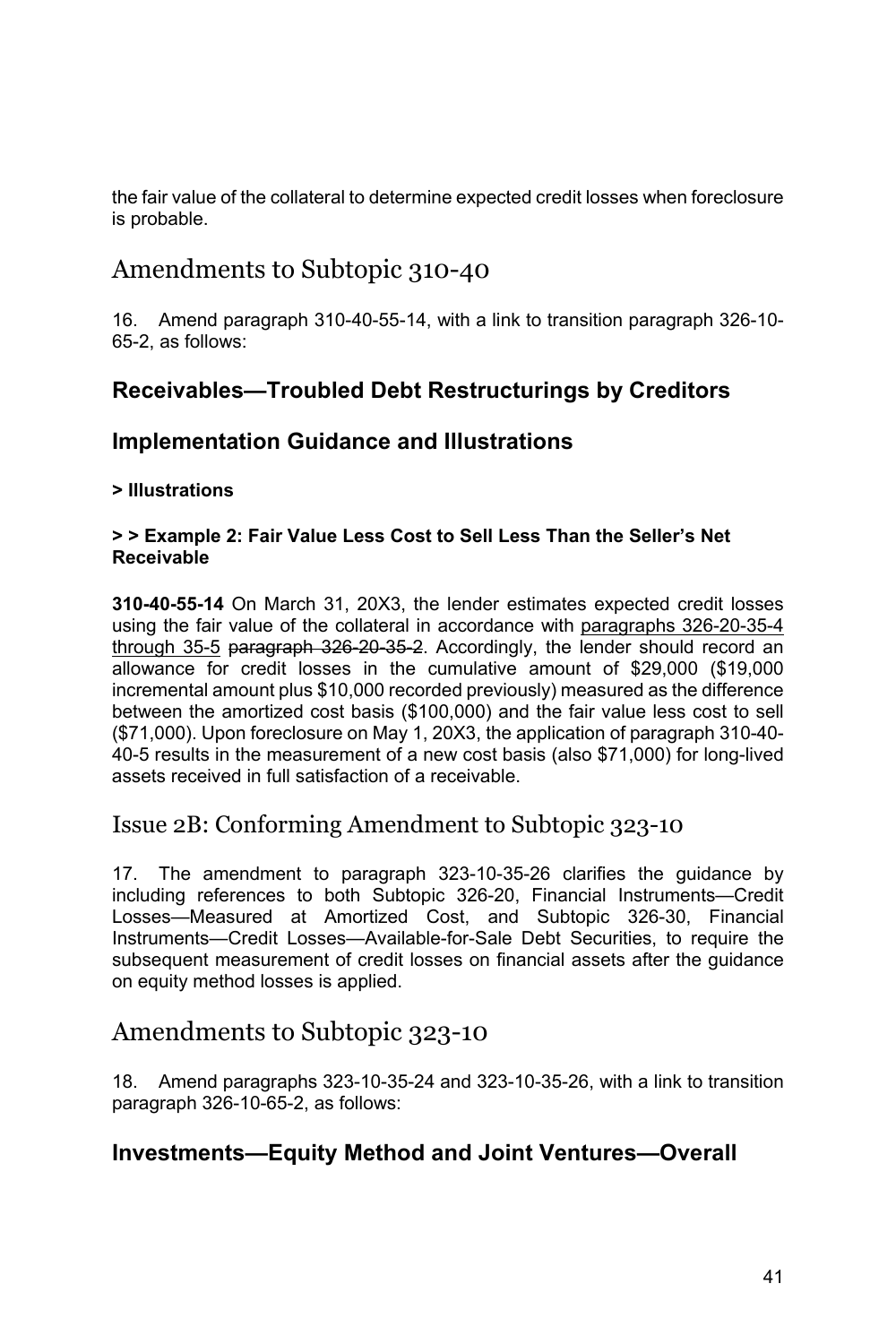# **Subsequent Measurement**

#### **> Equity Method Losses**

#### **> > Investee Losses If the Investor Has Other Investments in the Investee**

**323-10-35-24** In the circumstances described in the preceding paragraph, the investor shall continue to report its share of equity method losses in its statement of operations to the extent of and as an adjustment to the adjusted basis of the other investments in the investee. The order in which those equity method losses should be applied to the other investments shall follow the seniority of the other investments (that is, priority in liquidation). For each period, the adjusted basis of the other investments shall be adjusted for the equity method losses, then the investor shall apply Subtopic 310-10, 320-10, or 321-10, 326-20, or 326-30 to the other investments, as applicable.

**323-10-35-26** If the investor has other investments in the investee (including, but not limited to, preferred stock, debt securities, and loans to the investee) that are within the scope of Subtopic 310-10, 320-10, or 321-10, the investor should perform all of the following steps to determine the amount of equity method loss to report at the end of a period:

- a. Apply this Subtopic to determine the maximum amount of equity method losses.
- b. Determine whether the adjusted basis of the other investment(s) in the investee is positive, and do the following:
	- 1. If the adjusted basis is positive, the adjusted basis of the other investments shall be adjusted for the amount of the equity method loss based on the investments' seniority. Paragraph 320-10-35- 3 explains that, for investments accounted for in accordance with Subtopic 320-10, this adjusted basis becomes the debt security's basis from which subsequent changes in fair value are measured. Paragraph 321-10-35-5 explains that for investments accounted for in accordance with Subtopic 321-10, this adjusted basis becomes the equity security's basis from which subsequent changes in fair value are measured.
	- 2. If the adjusted basis reaches zero, equity method losses shall cease being reported; however, the investor shall continue to track the amount of unreported equity method losses for purposes of applying paragraph 323-10-35-20. If one of the other investments is sold at a time when its carrying value exceeds its adjusted basis, the difference between the cost basis of that other investment and its adjusted basis at the time of sale represents equity method losses that were originally applied to that other investment but effectively reversed upon its sale. Accordingly, that excess represents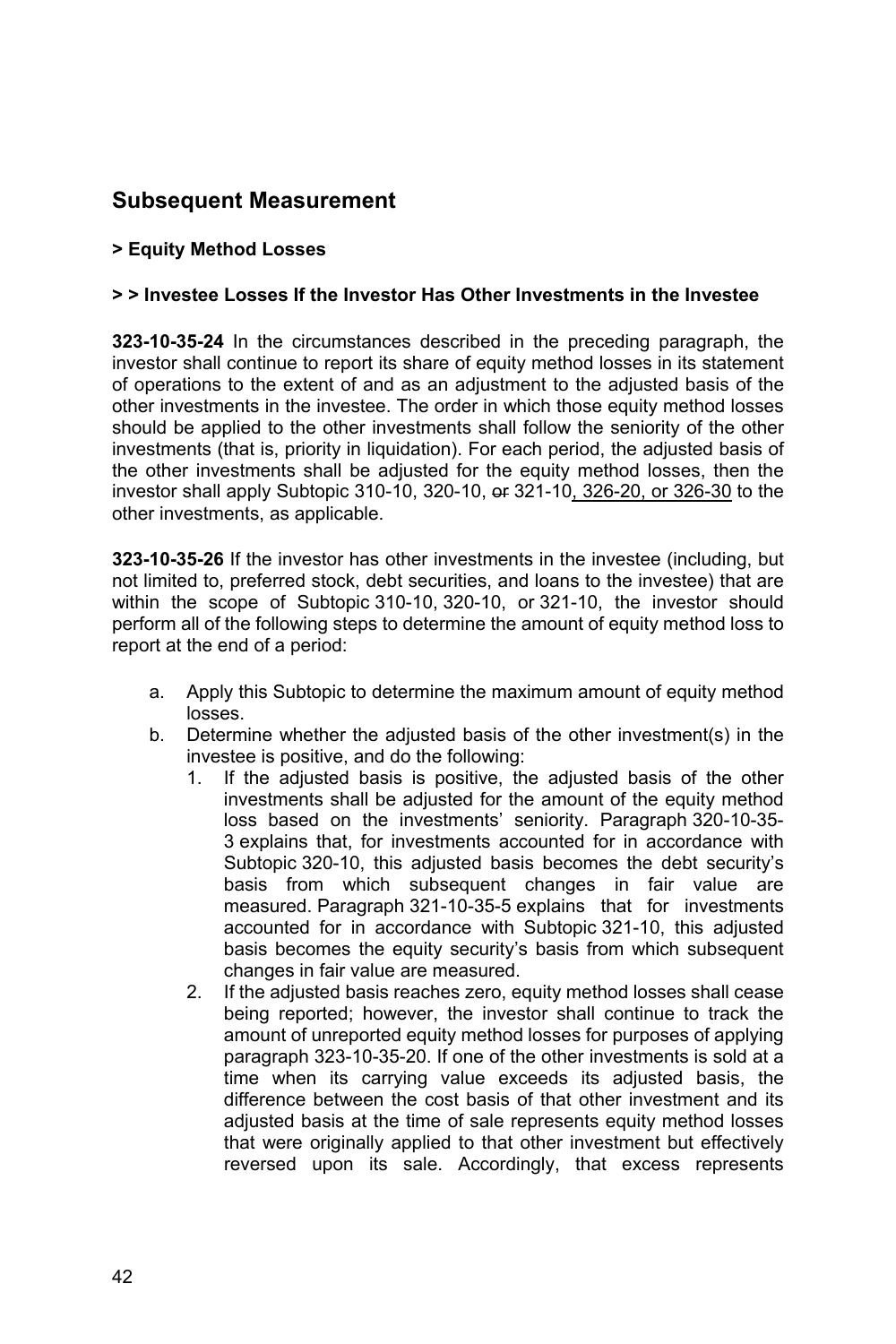unreported equity method losses that shall continue to be tracked before future equity method income can be reported. Example 4 (see paragraph 323-10-55-30) illustrates the application of (b)(2).

- c. After applying this Subtopic, apply Subtopics 310-10, 320-10, and 321-10, 326-20, and 326-30 to the adjusted basis of the other investments in the investee, as applicable.
- d. Apply appropriate generally accepted accounting principles (GAAP) to other investments that are not within the scope of Subtopics Subtopic 310-10, 320-10, or 321-10, 326-20, or 326-30.

Example 4 (see paragraph 323-10-55-30) illustrates the application of this guidance.

### Issue 2C: Clarification That Reinsurance Recoverables Are within the Scope of Subtopic 326-20

19. The amendments clarify that reinsurance recoverables that result from insurance transactions that are within the scope of Topic 944, Financial Services— Insurance, are within the scope of Subtopic 326-20 even if those reinsurance recoverables are measured on a net present value basis in accordance with Topic 944.

# Amendments to Subtopic 326-20

20. Amend paragraphs 326-20-05-1 and 326-20-15-2, with a link to transition paragraph 326-10-65-2, as follows:

## **Financial Instruments—Credit Losses—Measured at Amortized Cost**

## **Overview and Background**

**326-20-05-1** This Subtopic provides guidance on how an entity should measure expected credit losses on financial instruments measured at amortized cost and on leases, off-balance-sheet credit exposures, and reinsurance recoverables.

## **Scope and Scope Exceptions**

### **> Instruments**

**326-20-15-2** The guidance in this Subtopic applies to the following items: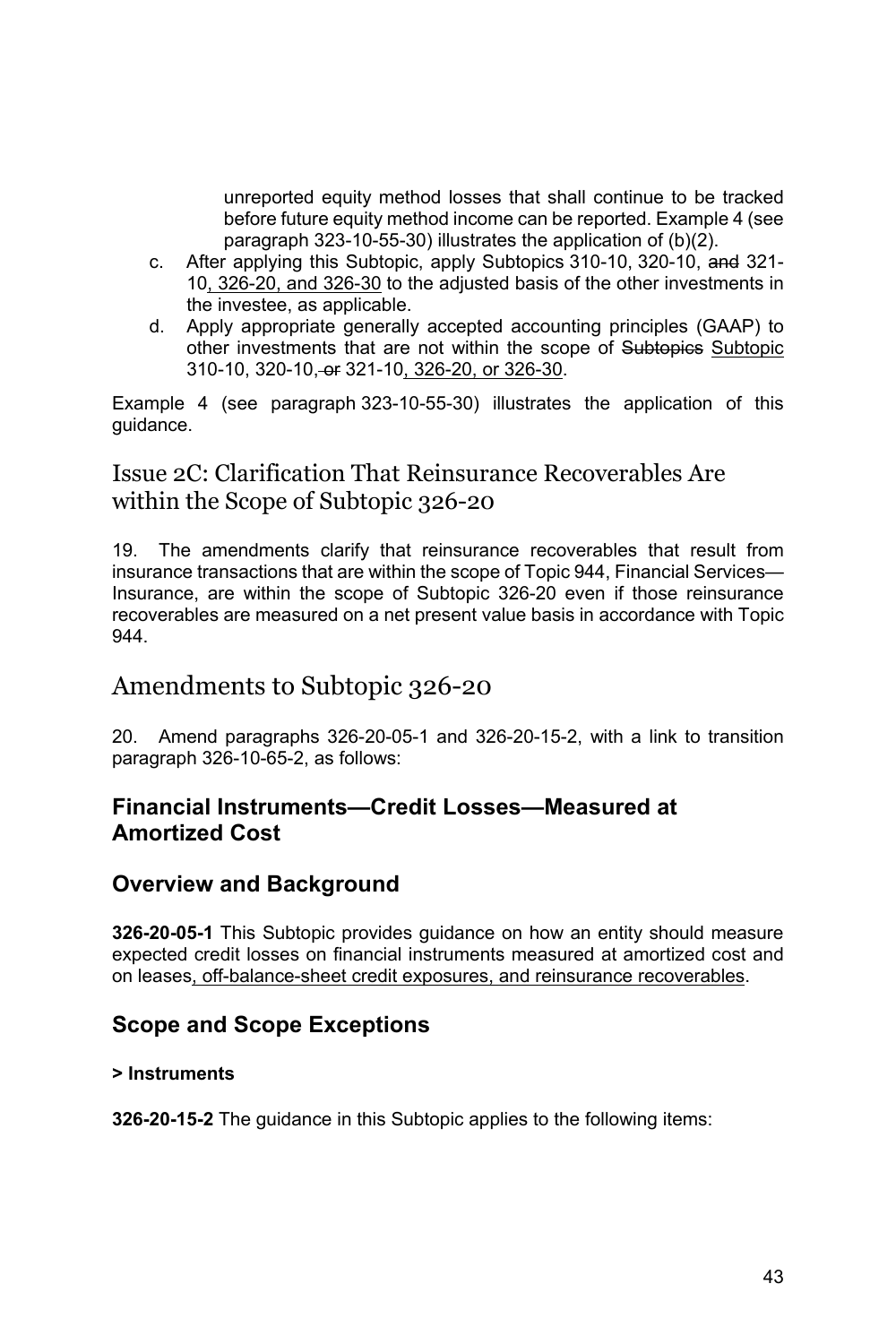- a. Financial assets measured at amortized cost basis, including the following:
	- 1. **Financing receivables**
	- 2. Held-to-maturity **debt securities**
	- 3. Receivables that result from revenue transactions within the scope of Topic 605 on revenue recognition, Topic 606 on revenue from contracts with customers, and Topic 610 on other income
	- 4. Subparagraph superseded by Accounting Standards Update No. 2019-04.**Reinsurance recoverables** that result from insurance transactions within the scope of Topic 944 on insurance
	- 5. Receivables that relate to repurchase agreements and securities lending agreements within the scope of Topic 860
- b. Net investments in leases recognized by a lessor in accordance with Topic 842 on leases
- c. Off-balance-sheet credit exposures not accounted for as insurance. Offbalance-sheet credit exposure refers to credit exposures on off-balancesheet loan commitments, standby letters of credit, financial guarantees not accounted for as insurance, and other similar instruments, except for instruments within the scope of Topic 815 on derivatives and hedging.
- d. **Reinsurance recoverables** that result from insurance transactions within the scope of Topic 944 on insurance.

## Issue 2D: Projections of Interest Rate Environments for Variable-Rate Financial Instruments

21. The amendments clarify the Board's intent for how an entity should determine the effective interest rate and estimated expected future cash flows by removing the prohibition in the guidance and requiring that the projections used for determining the effective interest rate also be used in determining the estimated expected future cash flows. The amendments also clarify that if an entity projects future interest rate environments when using a discounted cash flow method to measure expected credit losses on variable-rate financial instruments, then the entity should adjust the effective interest rate to consider the timing (and changes in the timing) of expected cash flows resulting from expected prepayments.

# Amendments to Subtopic 326-20

22. Amend paragraph 326-20-30-4, with a link to transition paragraph 326-10- 65-2, as follows:

## **Financial Instruments—Credit Losses—Measured at Amortized Cost**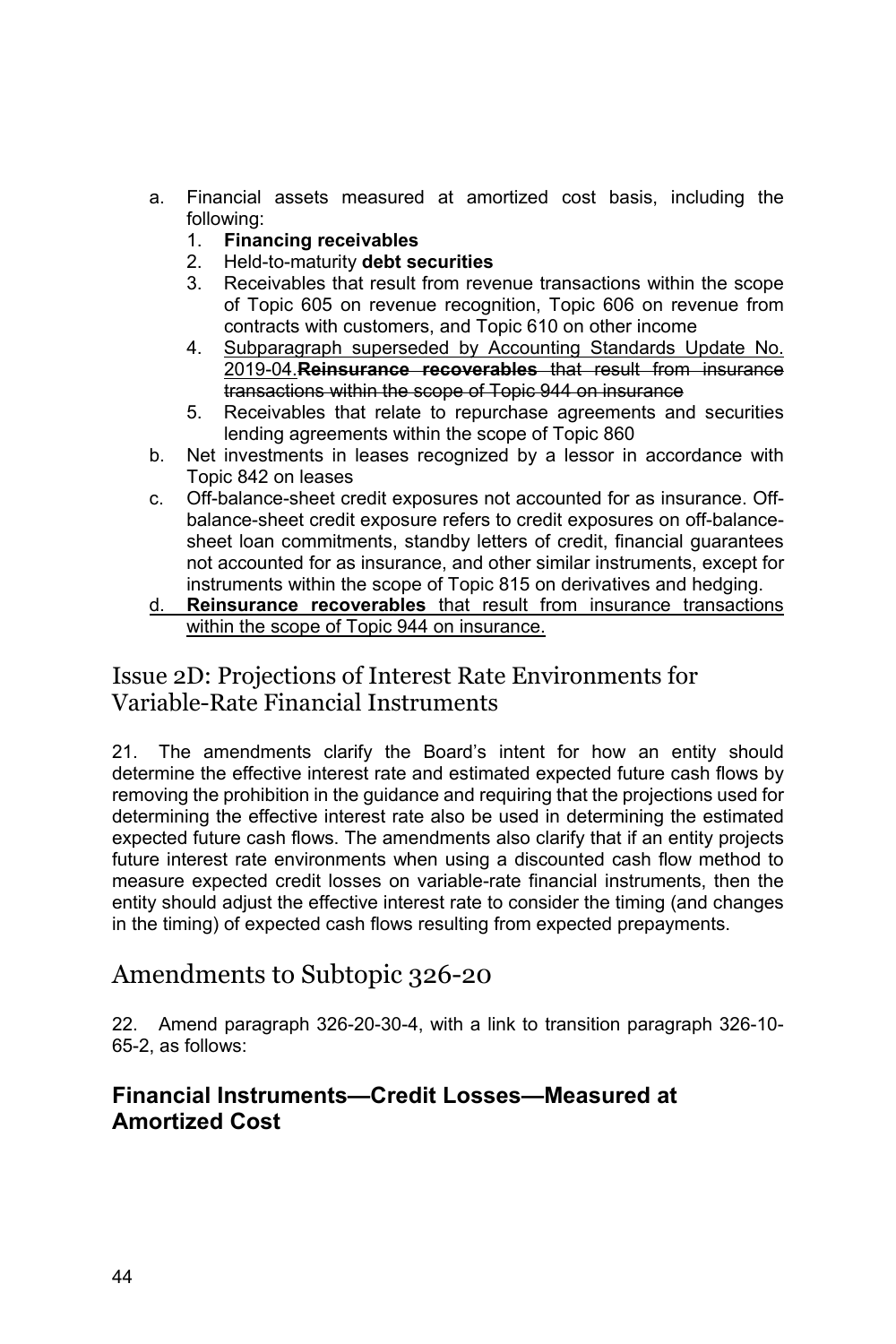## **Initial Measurement**

#### **> Developing an Estimate of Expected Credit Losses**

**326-20-30-4** If an entity estimates expected credit losses using methods that project future principal and interest cash flows (that is, a discounted cash flow method), the entity shall discount expected cash flows at the financial asset's **effective interest rate**. When a discounted cash flow method is applied, the allowance for credit losses shall reflect the difference between the amortized cost basis and the present value of the expected cash flows. If the financial asset's contractual interest rate varies based on subsequent changes in an independent factor, such as an index or rate, for example, the prime rate, the London Interbank Offered Rate (LIBOR), or the U.S. Treasury bill weekly average, that financial asset's effective interest rate (used to discount expected cash flows as described in this paragraph) shall be calculated based on the factor as it changes over the life of the financial asset. Projections of An entity is not required to project changes in the factor shall not be made for purposes of determining the effective interest rate or estimating expected future cash flows. If the entity projects changes in the factor for the purposes of estimating expected future cash flows, it shall use the same projections in determining the effective interest rate used to discount those cash flows. In addition, if the entity projects changes in the factor for the purposes of estimating expected future cash flows, it shall adjust the effective interest rate used to discount expected cash flows to consider the timing (and changes in the timing) of expected cash flows resulting from expected prepayments in accordance with paragraph 326-20-30-4A. Subtopic 310-20 on receivables—nonrefundable fees and other costs provides guidance on the calculation of interest income for variable rate instruments.

# Amendments to Subtopic 326-30

23. Amend paragraph 326-30-35-11, with a link to transition paragraph 326-10- 65-2, as follows:

### **Financial Instruments—Credit Losses—Available-for-Sale Debt Securities**

### **Subsequent Measurement**

- **> Impairment of Individual Available-for-Sale Securities**
- **> > Identifying and Accounting for Impairment**
- **> > > Impairment in Earnings and Other Comprehensive Income**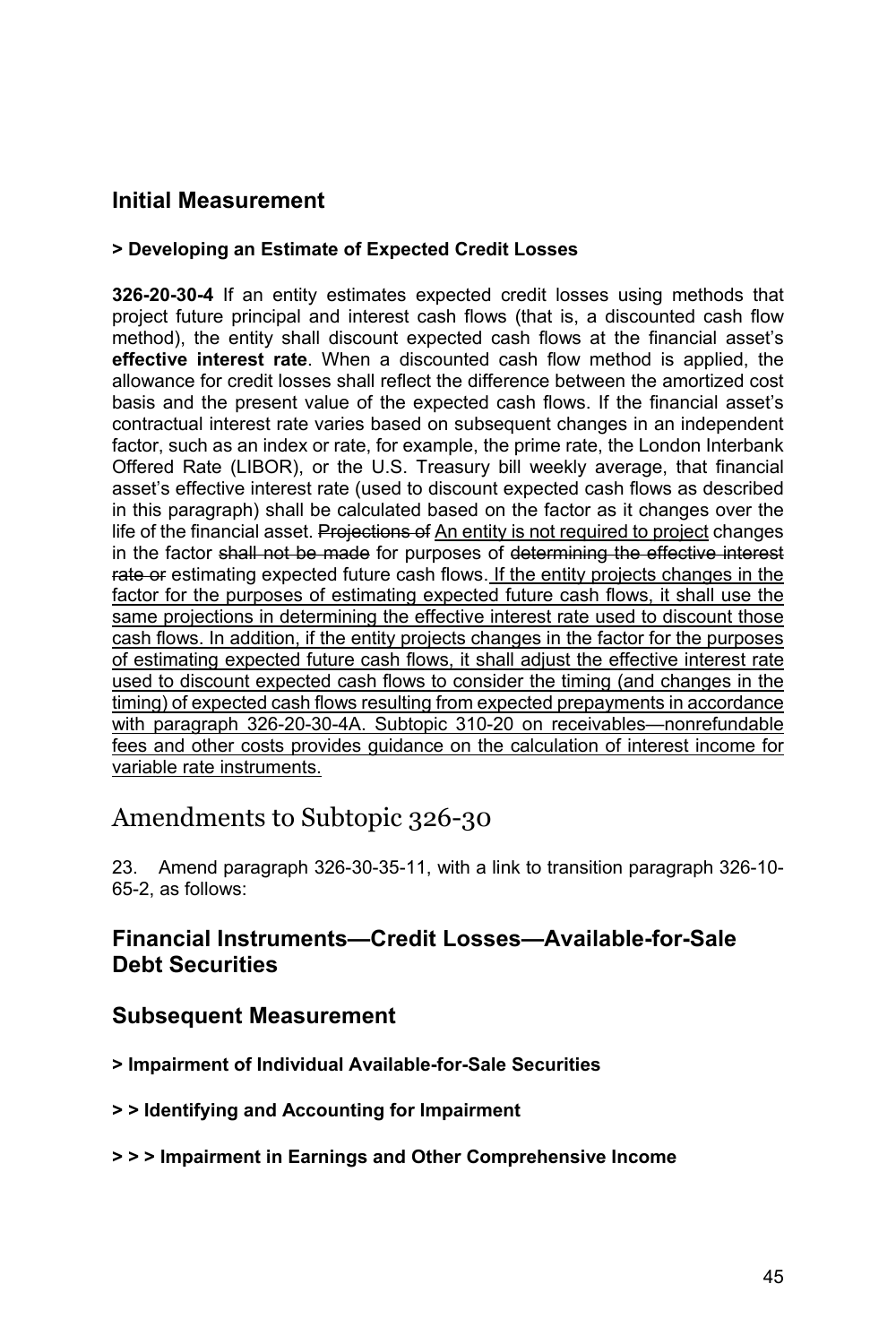**326-30-35-11** If the security's contractual interest rate varies based on subsequent changes in an independent factor, such as an index or rate, for example, the prime rate, the London Interbank Offered Rate (LIBOR), or the U.S. Treasury bill weekly average, that security's effective interest rate (used to discount expected cash flows as described in paragraph 326-30-35-7) may be calculated based on the factor as it changes over the life of the security or is projected to change over the life of the security, or may be fixed at the rate in effect at the date an entity determines that the security has a credit loss as determined in accordance with paragraphs 326-30-35-1 through 35-2. The entity's choice shall be applied consistently for all securities whose contractual interest rate varies based on subsequent changes in an independent factor. Projections of An entity is not required to project changes in the factor shall not be made for purposes of determining the effective interest rate or estimating expected future cash flows. If the entity projects changes in the factor for the purposes of estimating expected future cash flows, it shall use the same projections in determining the effective interest rate used to discount those cash flows. In addition, if the entity projects changes in the factor for the purposes of estimating expected future cash flows, it shall adjust the effective interest rate used to discount expected cash flows to consider the timing (and changes in the timing) of expected cash flows resulting from expected prepayments in accordance with paragraph 326-30-35-7A. Subtopic 310-20 on receivables—nonrefundable fees and other costs provides guidance on the calculation of interest income for variable rate instruments.

## Issue 2E: Consideration of Prepayments in Determining the Effective Interest Rate

24. The amendments in paragraph 326-20-30-4A permit an entity to make an accounting policy election to adjust the effective interest rate used to discount expected cash flows of a financial asset in accordance with paragraph 326-20-30- 4 for the consideration of timing (and changes in timing) of expected prepayments. The amendments also clarify that an entity should not adjust the effective interest rate used to discount expected cash flows for subsequent changes in expected prepayments if the financial asset is restructured in a troubled debt restructuring.

25. Additionally, paragraph 326-30-35-7A permits an entity to make an accounting policy election to adjust the effective interest rate used to discount expected cash flows of a debt security classified as available-for-sale in accordance with Subtopic 326-30 for the consideration of timing (and changes in timing) of expected prepayments.

# Amendments to Subtopic 326-20

26. Add paragraph 326-20-30-4A, with a link to transition paragraph 326-10-65- 2, as follows: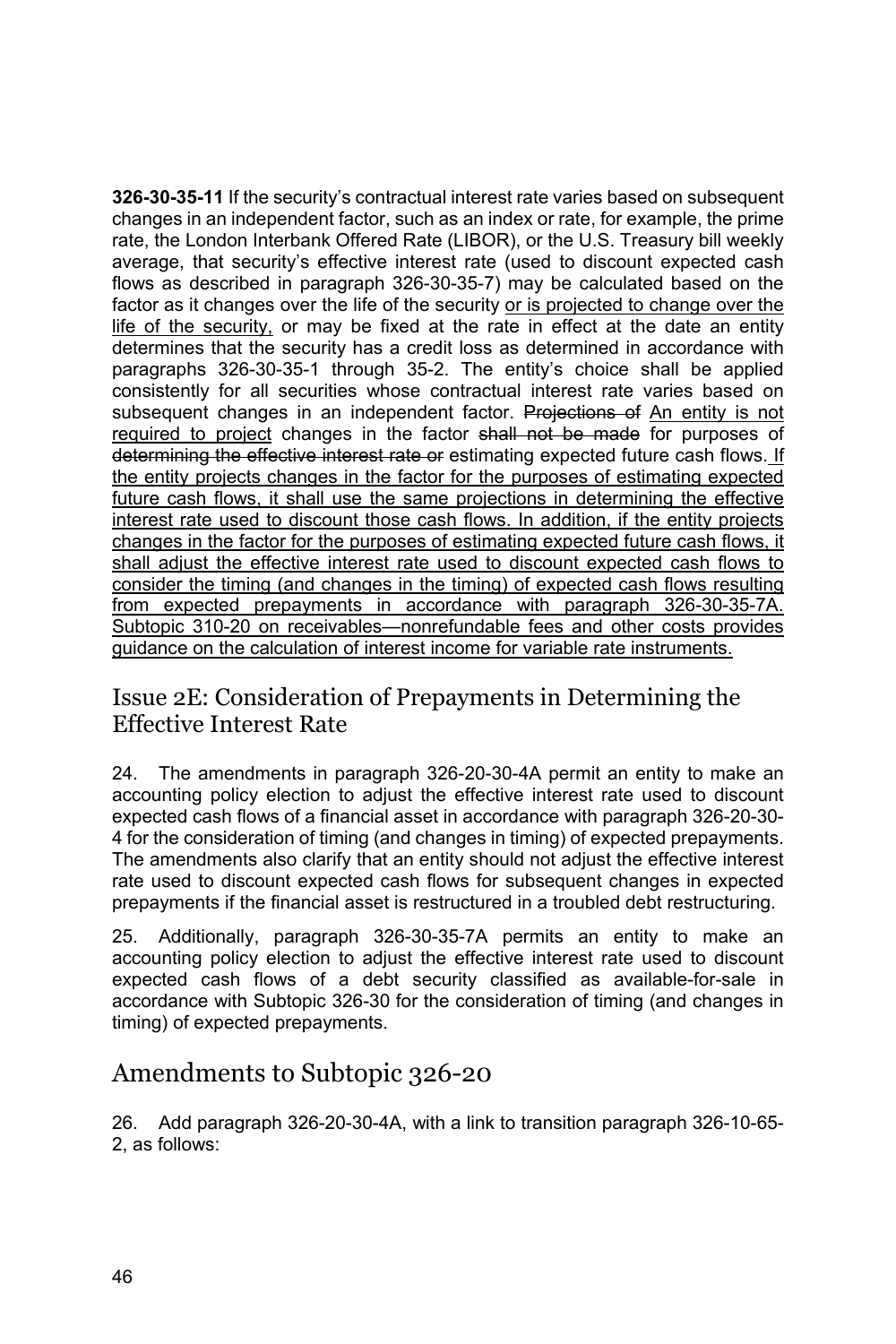## **Financial Instruments—Credit Losses—Measured at Amortized Cost**

## **Initial Measurement**

### **> Developing an Estimate of Expected Credit Losses**

**326-20-30-4A** As an accounting policy election for each class of financing receivable or major security type, an entity may adjust the effective interest rate used to discount expected cash flows to consider the timing (and changes in timing) of expected cash flows resulting from expected prepayments. However, if the asset is restructured in a troubled debt restructuring, the effective interest rate used to discount expected cash flows shall not be adjusted because of subsequent changes in expected timing of cash flows.

# Amendments to Subtopic 326-30

27. Add paragraph 326-30-35-7A, with a link to transition paragraph 326-10- 65-2, as follows:

### **Financial Instruments—Credit Losses—Available-for-Sale Debt Securities**

### **Subsequent Measurement**

**> Impairment of Individual Available-for-Sale Securities** 

**> > Identifying and Accounting for Impairment** 

### **> > > Impairment in Earnings and Other Comprehensive Income**

**326-30-35-7A** As an accounting policy election for each major security type of debt securities classified as available-for-sale securities, an entity may adjust the effective interest rate used to discount expected cash flows to consider the timing (and changes in the timing) of expected cash flows resulting from expected prepayments.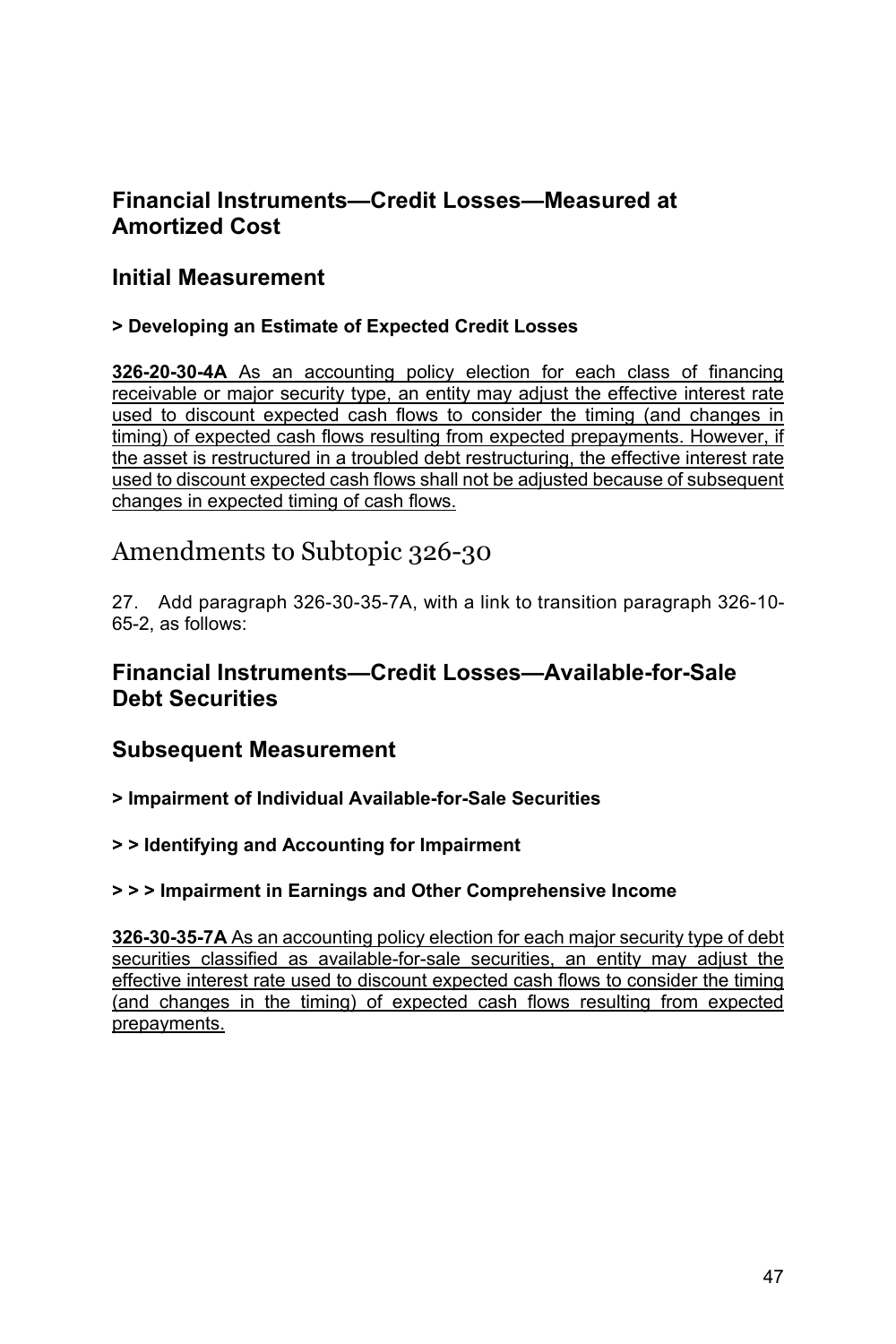# Issue 2F: Consideration of Estimated Costs to Sell When Foreclosure Is Probable

28. The amendments clarify the guidance and align the measurement of credit losses using fair value of collateral when foreclosure is probable and when an entity elects the collateral-dependent practical expedient by adding a requirement to adjust the fair value of the collateral for estimated costs to sell in paragraph 326- 20-35-4. Additionally, the amendments clarify the guidance that when an entity adjusts the fair value of the collateral for the estimated costs to sell, the estimated costs to sell should be undiscounted if the entity intends to sell rather than operate the collateral.

# Amendments to Subtopic 326-20

29. Amend paragraphs 326-20-35-4 through 35-5, with a link to transition paragraph 326-10-65-2, as follows:

### **Financial Instruments—Credit Losses—Measured at Amortized Cost**

### **Subsequent Measurement**

#### **> Financial Assets Secured by Collateral**

#### **> > Collateral-Dependent Financial Assets**

**326-20-35-4** Regardless of the initial measurement method, an entity shall measure expected credit losses based on the **fair value** of the collateral at the reporting date when the entity determines that foreclosure is probable. The entity shall adjust the fair value of the collateral for the estimated costs to sell if it intends to sell rather than operate the collateral. When an entity determines that foreclosure is probable, the entity shall remeasure the **financial asset** at the fair value of the collateral at the reporting date (less costs to sell, if applicable) so that the reporting of a credit loss is not delayed until actual foreclosure. An entity also shall consider any credit enhancements that meet the criteria in paragraph 326- 20-30-12 that are applicable to the financial asset when recording the allowance for credit losses. An allowance for credit losses that is added to the **amortized costs basis** of the financial asset(s) shall not exceed amounts previously written off.

**326-20-35-5** An entity may use, as a practical expedient, the fair value of the collateral at the reporting date when recording the net carrying amount of the asset and determining the allowance for credit losses for a financial asset for which the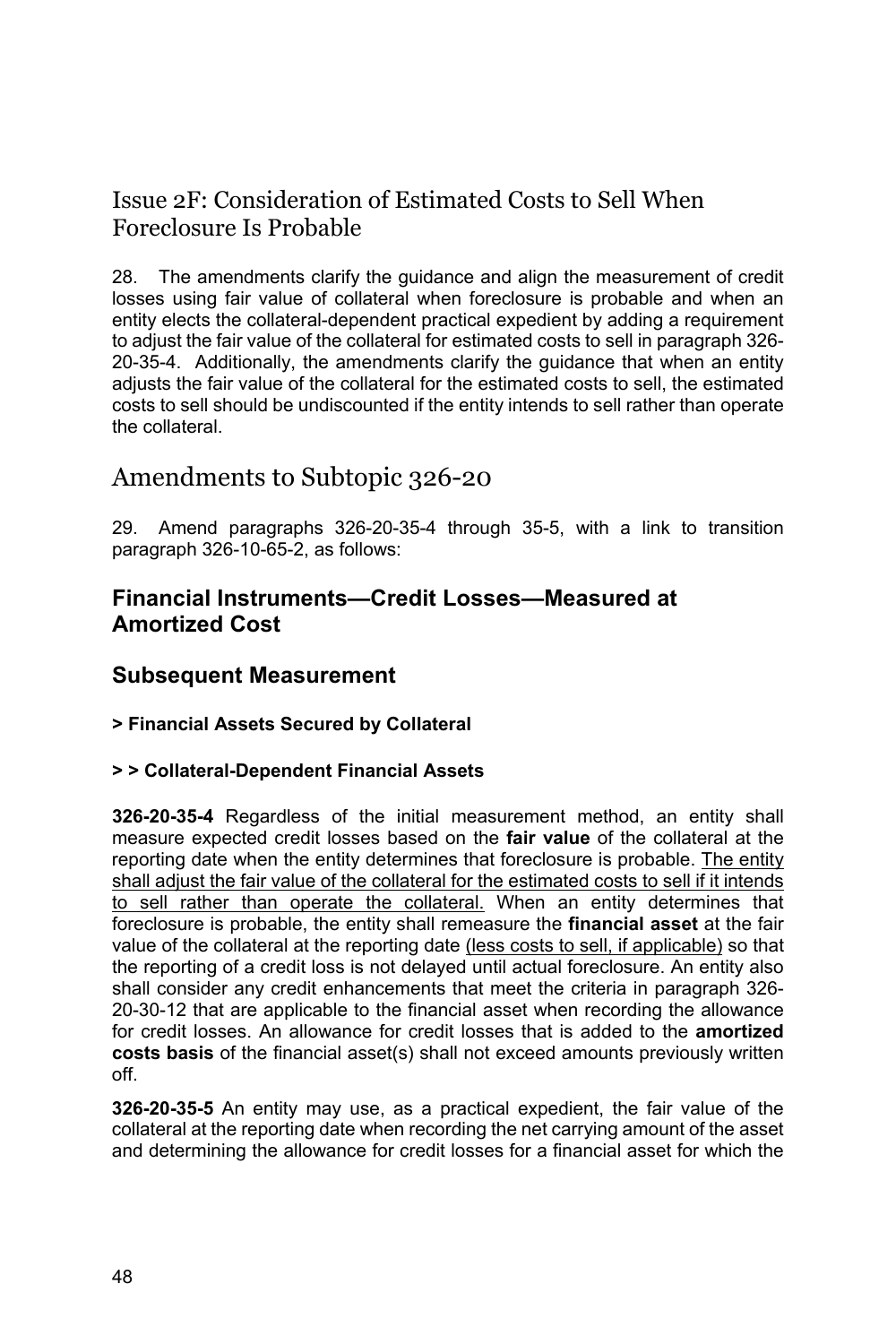repayment is expected to be provided substantially through the operation or sale of the collateral when the borrower is experiencing financial difficulty based on the entity's assessment as of the reporting date (collateral-dependent financial asset). If an entity uses the practical expedient on a collateral-dependent financial asset and repayment or satisfaction of the asset depends on the sale of the collateral, the fair value of the collateral shall be adjusted for estimated costs to sell-(on a discounted basis). However, the entity shall not incorporate in the net carrying amount of the financial asset the estimated costs to sell the collateral if repayment or satisfaction of the financial asset depends only on the operation, rather than on the sale, of the collateral. When the fair value (less costs to sell, if applicable) of the collateral at the reporting date exceeds the amortized cost basis of the financial asset, an entity shall adjust the allowance for credit losses to present the net amount expected to be collected on the financial asset equal to the fair value (less costs to sell, if applicable) of the collateral as long as the allowance that is added to the amortized cost basis of the financial asset(s) does not exceed amounts previously written off. If the fair value of the collateral is less than the amortized cost basis of the financial asset for which the practical expedient has been elected, an entity shall recognize an allowance for credit losses on the collateral-dependent financial asset, which is measured as the difference between the fair value of the collateral, less costs to sell (if applicable), at the reporting date and the amortized cost basis of the financial asset. An entity also shall consider any credit enhancements that meet the criteria in paragraph 326-20-30-12 that are applicable to the financial asset when recording the allowance for credit losses.

#### **[Note: Paragraphs 326-20-35-4 through 35-5 also were amended in Issue 1C. Those amendments are shown here unmarked. See paragraph 13 for details.]**

# Topic 3: Codification Improvements to Update 2017-12 and Other Hedging Items

## Issue 3A: Partial-Term Fair Value Hedges of Interest Rate Risk

30. The amendments clarify that an entity may measure the change in fair value of a hedged item using an assumed term only for changes attributable to interest rate risk. They also clarify that an entity may measure the change in the fair value of the hedged item attributable to interest rate risk using an assumed term when the hedged item is designated in a hedge of both interest rate risk and foreign exchange risk. In that instance, the change in carrying value of the hedged item attributable to foreign exchange risk must continue to be measured based on changes in the spot exchange rate in accordance with paragraph 815-25-35-18. In addition, the amendments clarify that one or more separately designated partialterm fair value hedging relationships of a single financial instrument can be outstanding at the same time. For forward-starting partial-term fair value hedges, the issuance of the hedged item is assumed to occur on the date on which the first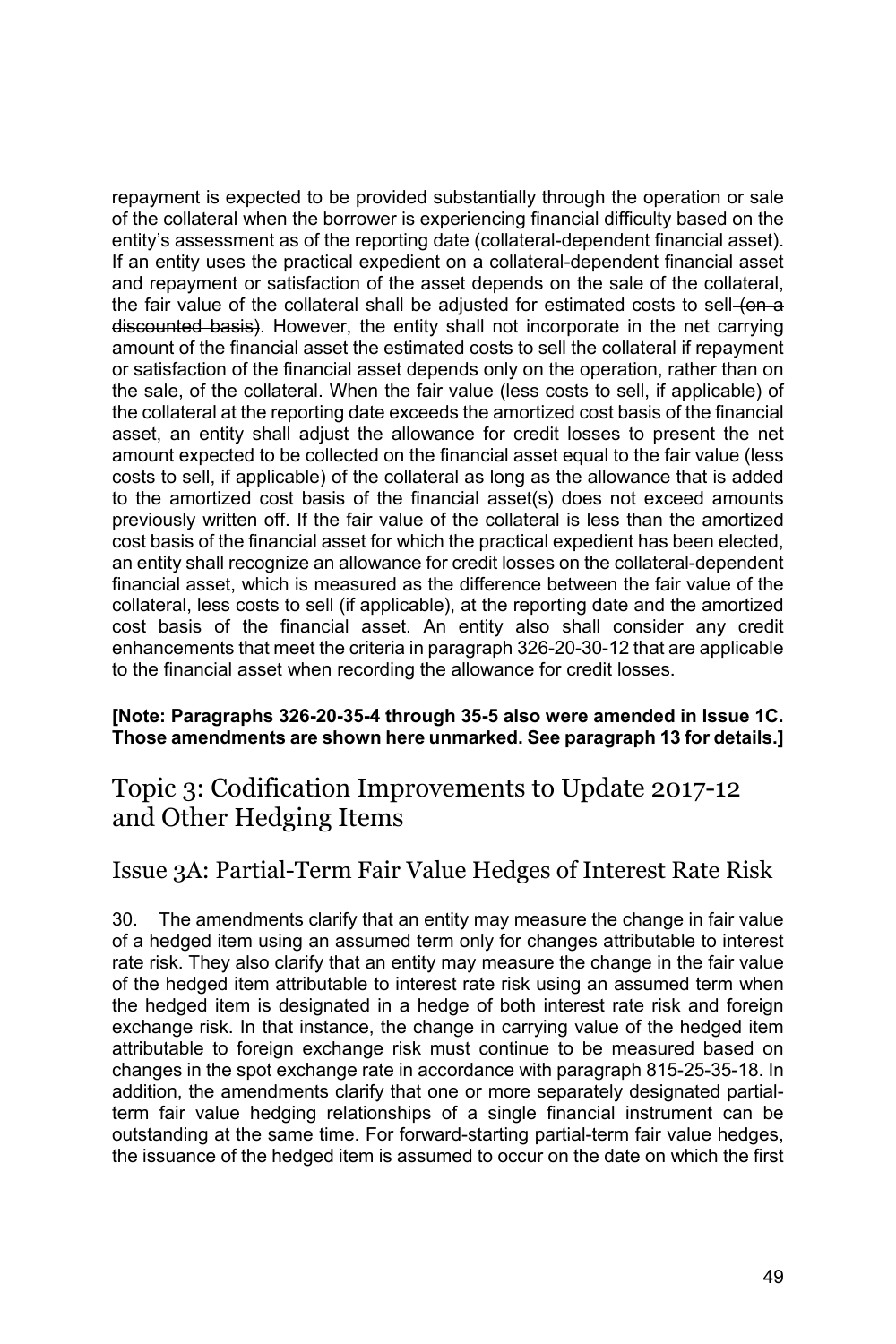hedged cash flow begins to accrue if an entity elects to measure the change in fair value of the hedged item in accordance with paragraph 815-25-35-13B.

# Amendments to Subtopic 815-20

31. Amend paragraph 815-20-25-12, with a link to transition paragraph 815-20- 65-5, as follows:

# **Derivatives and Hedging—Hedging—General**

# **Recognition**

### **> Eligibility of Hedged Items and Transactions**

### **> > Hedged Item Criteria Applicable to Fair Value Hedges Only**

**815-20-25-12** An asset or a liability is eligible for designation as a hedged item in a fair value hedge if all of the following additional criteria are met:

- a. The hedged item is specifically identified as either all or a specific portion of a recognized asset or liability or of an unrecognized firm commitment.
- b. The hedged item is a single asset or liability (or a specific portion thereof) or is a portfolio of similar assets or a portfolio of similar liabilities (or a specific portion thereof), in which circumstance:
	- 1. If similar assets or similar liabilities are aggregated and hedged as a portfolio, the individual assets or individual liabilities shall share the risk exposure for which they are designated as being hedged. The change in fair value attributable to the hedged risk for each individual item in a hedged portfolio shall be expected to respond in a generally proportionate manner to the overall change in fair value of the aggregate portfolio attributable to the hedged risk. See the discussion beginning in paragraph 815-20-55-14 for related implementation guidance. An entity may use different stratification criteria for the purposes of impairment testing and for the purposes of grouping similar assets to be designated as a hedged portfolio in a fair value hedge.
	- 2. If the hedged item is a specific portion of an asset or liability (or of a portfolio of similar assets or a portfolio of similar liabilities), the hedged item is one of the following:
		- i. A percentage of the entire asset or liability (or of the entire portfolio). An entity shall not express the hedged item as multiple percentages of a recognized asset or liability and then retroactively determine the hedged item based on an independent matrix of those multiple percentages and the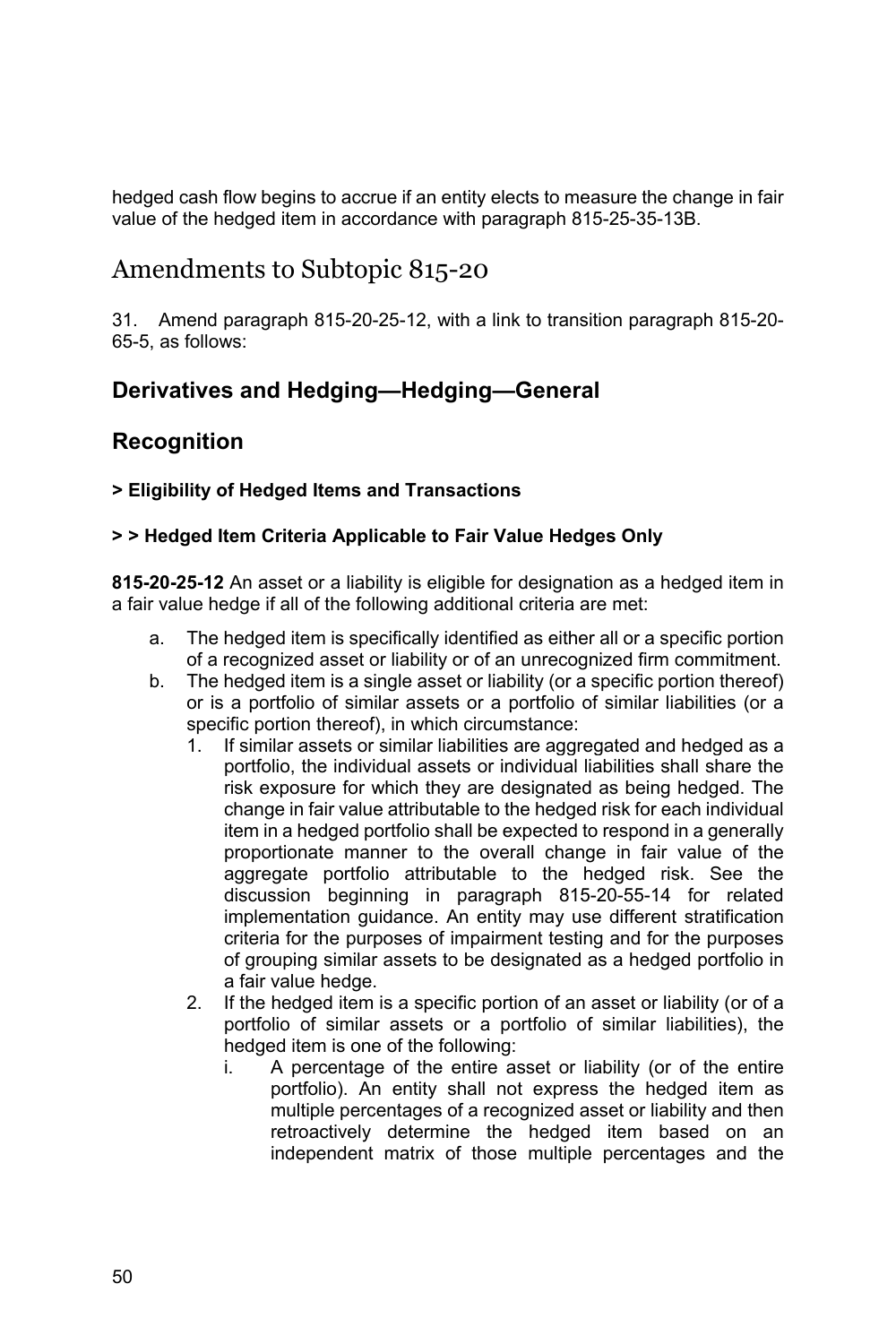actual scenario that occurred during the period for which hedge effectiveness is being assessed.

- ii. One or more selected contractual cash flows, including one or more individual interest payments during a selected portion of the term of a debt instrument (such as the portion of the asset or liability representing the present value of the interest payments in any consecutive two years of a four-year debt instrument). Paragraph 815-25-35-13B discusses the measurement of the change in fair value of the hedged item in partial-term hedges of **interest rate risk** using an assumed term.
- iii. A put option or call option (including an interest rate cap or price cap or an interest rate floor or price floor) embedded in an existing asset or liability that is not an embedded derivative accounted for separately pursuant to paragraph 815-15-25-1.
- iv. The residual value in a lessor's net investment in a direct financing or sales-type lease.
- c. The hedged item presents an exposure to changes in fair value attributable to the hedged risk that could affect reported earnings. The reference to affecting reported earnings does not apply to an entity that does not report earnings as a separate caption in a statement of financial performance, such as a not-for-profit entity (NFP), as discussed in paragraphs 815-30-15-2 through 15-3.
- d. If the hedged item is all or a portion of a debt security (or a portfolio of similar debt securities) that is classified as held to maturity in accordance with Topic 320, the designated risk being hedged is the risk of changes in its fair value attributable to **credit risk**, **{remove glossary link}foreign exchange risk{remove glossary link}**, or both. If the hedged item is an option component of a held-to-maturity security that permits its prepayment, the designated risk being hedged is the risk of changes in the entire fair value of that option component. If the hedged item is other than an option component of a held-to-maturity security that permits its prepayment, the designated hedged risk also shall not be the risk of changes in its overall fair value.
- e. If the hedged item is a nonfinancial asset or liability (other than a recognized loan servicing right or a nonfinancial firm commitment with financial components), the designated risk being hedged is the risk of changes in the fair value of the entire hedged asset or liability (reflecting its actual location if a physical asset). That is, the price risk of a similar asset in a different location or of a major ingredient shall not be the hedged risk. Thus, in hedging the exposure to changes in the fair value of gasoline, an entity may not designate the risk of changes in the price of crude oil as the risk being hedged for purposes of determining effectiveness of the fair value hedge of gasoline.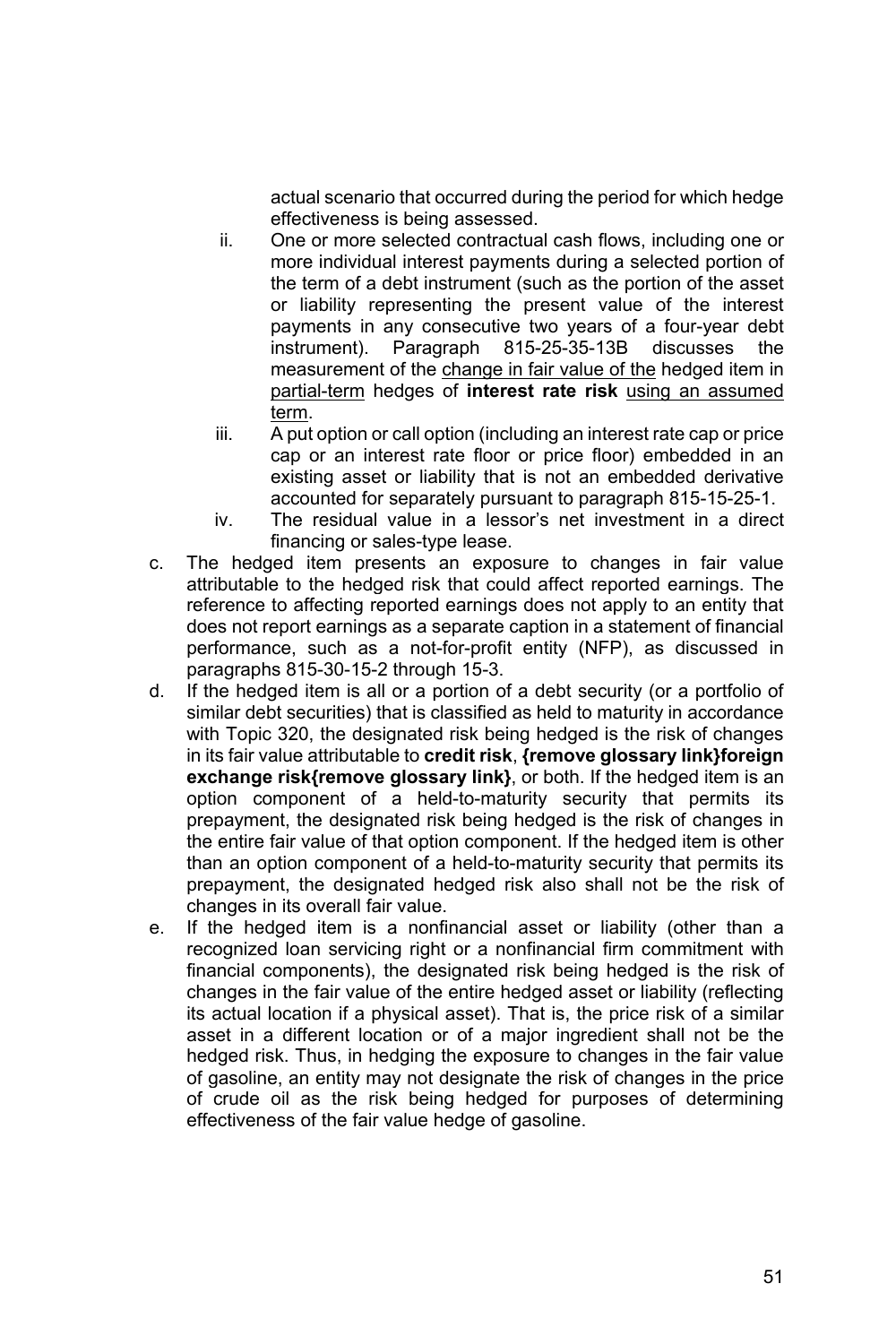- f. If the hedged item is a financial asset or liability, a recognized loan servicing right, or a nonfinancial firm commitment with financial components, the designated risk being hedged is any of the following:
	- 1. The risk of changes in the overall fair value of the entire hedged item
	- 2. The risk of changes in its fair value attributable to changes in the designated benchmark interest rate (referred to as interest rate risk)
	- 3. The risk of changes in its fair value attributable to changes in the related foreign currency exchange rates (referred to as foreign exchange risk)
	- 4. The risk of changes in its fair value attributable to both of the following (referred to as credit risk):
		- i. Changes in the obligor's creditworthiness
		- ii. Changes in the spread over the benchmark interest rate with respect to the hedged item's credit sector at inception of the hedge.
	- 5. If the risk designated as being hedged is not the risk in paragraph 815-20-25-12(f)(1), two or more of the other risks (interest rate risk, foreign currency exchange risk, and credit risk) may simultaneously be designated as being hedged.
- g. The item is not otherwise specifically ineligible for designation (see paragraph 815-20-25-43).

#### **[Note: This paragraph is also amended in Issue 3F. See paragraph 42 for details.]**

# Amendments to Subtopic 815-25

32. Amend paragraphs 815-25-35-13B and its related heading and 815-25-55- 99, with a link to transition paragraph 815-20-65-5, as follows:

## **Derivatives and Hedging—Fair Value Hedges**

### **Subsequent Measurement**

**> Changes in Fair Value of Hedged Item** 

#### **> > Changes Involving Interest Rate Risk**

#### **> > > Measuring the Change in Fair Value of the Hedged Item in Partial-Term Hedges of Interest Rate Risk Using an Assumed Term**

**815-25-35-13B** For a fair value hedge of interest rate risk in which the hedged item is designated as selected contractual cash flows in accordance with paragraph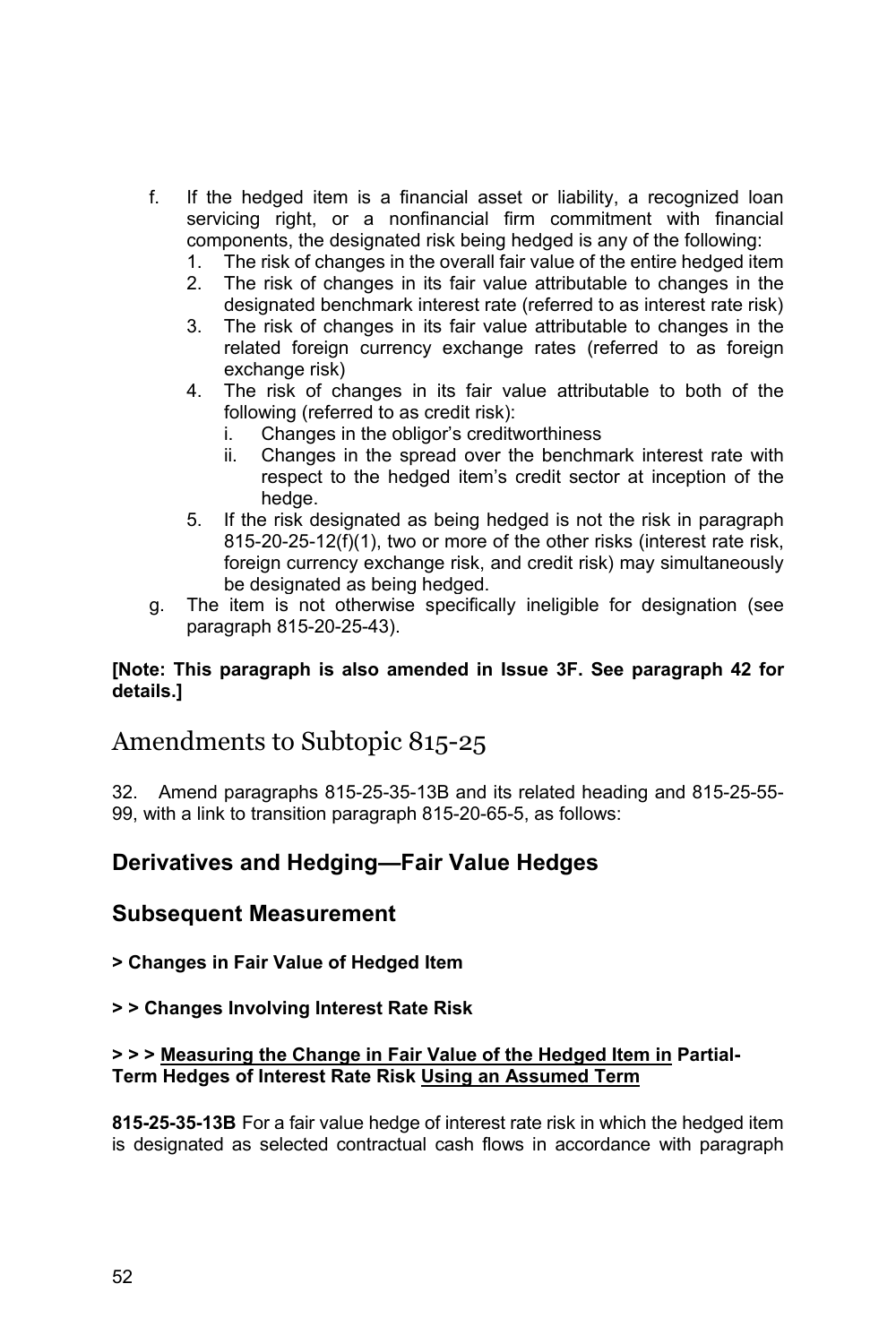815-20-25-12(b)(2)(ii), an entity may measure the change in the fair value of the hedged item attributable to the interest rate risk using an assumed term that begins when the first hedged cash flow begins to accrue and ends when the last hedged cash flow is due and payable. The assumed issuance of the hedged item occurs on the date that the first hedged cash flow begins to accrue. The assumed maturity of the hedged item occurs on the date in which the last hedged cash flow is due and payable. An entity may measure the change in fair value of the hedged item attributable to interest rate risk in accordance with this paragraph when the entity is designating the hedged item in a hedge of both interest rate risk and foreign exchange risk. In that hedging relationship, the change in carrying value of the hedged item attributable to foreign exchange risk shall be measured on the basis of changes in the foreign currency spot rate in accordance with paragraph 815-25-35-18. Additionally, an entity may have one or more separately designated partial-term hedging relationships outstanding at the same time for the same debt instrument (for example, 2 outstanding hedging relationships for consecutive interest cash flows in Years 1–3 and consecutive interest cash flows in Years 5–7 of a 10-year debt instrument).

## **Implementation Guidance and Illustrations**

### **> Illustrations**

#### **> > Example 15: Fair Value Hedge of Interest Rate Risk Using the Partial-Term Approach**

**815-25-55-99** Although this Example illustrates the hedged item as the first two years of interest payments associated with an existing debt instrument, paragraph 815-20-25-12(b)(2)(ii) permits one interest payment or any consecutive interest payments associated with an existing debt instrument to be designated as the hedged item. An entity also may have one or more separately designated partialterm hedging relationships outstanding at the same time for the same debt instrument. For example, an entity may have 2 outstanding hedging relationships for consecutive interest cash flows in Years 1 and 2 and consecutive interest cash flows in Years 4 and 5 of the 5-year debt instrument.

# Issue 3B: Amortization of Fair Value Hedge Basis Adjustments

33. The amendments clarify that an entity may, but is not required to, begin to amortize a fair value hedge basis adjustment before the fair value hedging relationship is discontinued. They also clarify that if an entity elects to amortize the basis adjustment during an outstanding partial-term hedge, the basis adjustment should be fully amortized by the hedged item's assumed maturity date in accordance with paragraph 815-25-35-13B.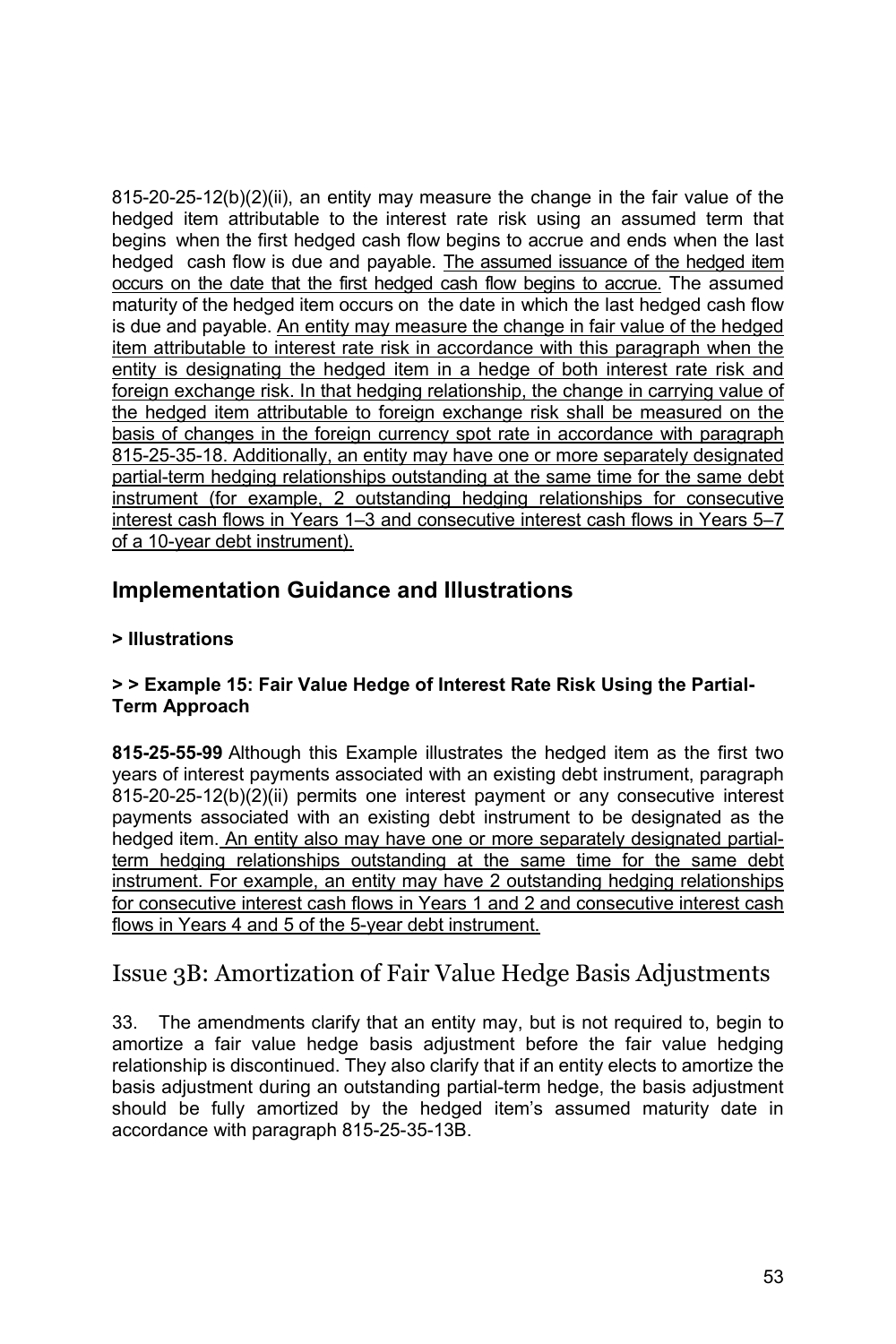# Amendments to Subtopic 815-25

34. Amend paragraph 815-25-35-9A, with a link to transition paragraph 815-20- 65-5, as follows:

# **Derivatives and Hedging—Fair Value Hedges**

## **Subsequent Measurement**

### **> Changes in Fair Value of Hedged Item**

**815-25-35-9** An adjustment of the carrying amount of a hedged interest-bearing **financial instrument** shall be amortized to earnings. Amortization shall begin no later than when the hedged item ceases to be adjusted for changes in its fair value attributable to the risk being hedged.

**815-25-35-9A** For an outstanding hedging relationship, any amortization of adjustments to the carrying amount of the hedged item shall be performed assuming that the amortization period is the remaining life of the hedging relationship. If, as permitted by paragraph 815-25-35-9, an entity amortizes the adjustment to the carrying amount of the hedged item during an outstanding partial-term hedge of an interest-bearing financial instrument, the entity shall fully amortize that adjustment by the hedged item's assumed maturity date in accordance with paragraph 815-25-35-13B. For a discontinued hedging relationship, all remaining adjustments to the carrying amount of the hedged item shall be amortized over a period that is consistent with the amortization of other discounts or premiums associated with the hedged item in accordance with other Topics (for example, Subtopic 310-20 on receivables—nonrefundable fees and other costs).

## Issue 3C: Disclosure of Fair Value Hedge Basis Adjustments

35. The amendments clarify that an entity should disclose available-for-sale debt securities at their amortized cost and that fair value hedge basis adjustments related to foreign exchange risk should be excluded from the disclosures required by paragraph 815-10-50-4EE.

# Amendments to Subtopic 815-10

36. Amend paragraph 815-10-50-4EE, with a link to transition paragraph 815- 20-65-5, as follows:

## **Derivative and Hedging—Overall**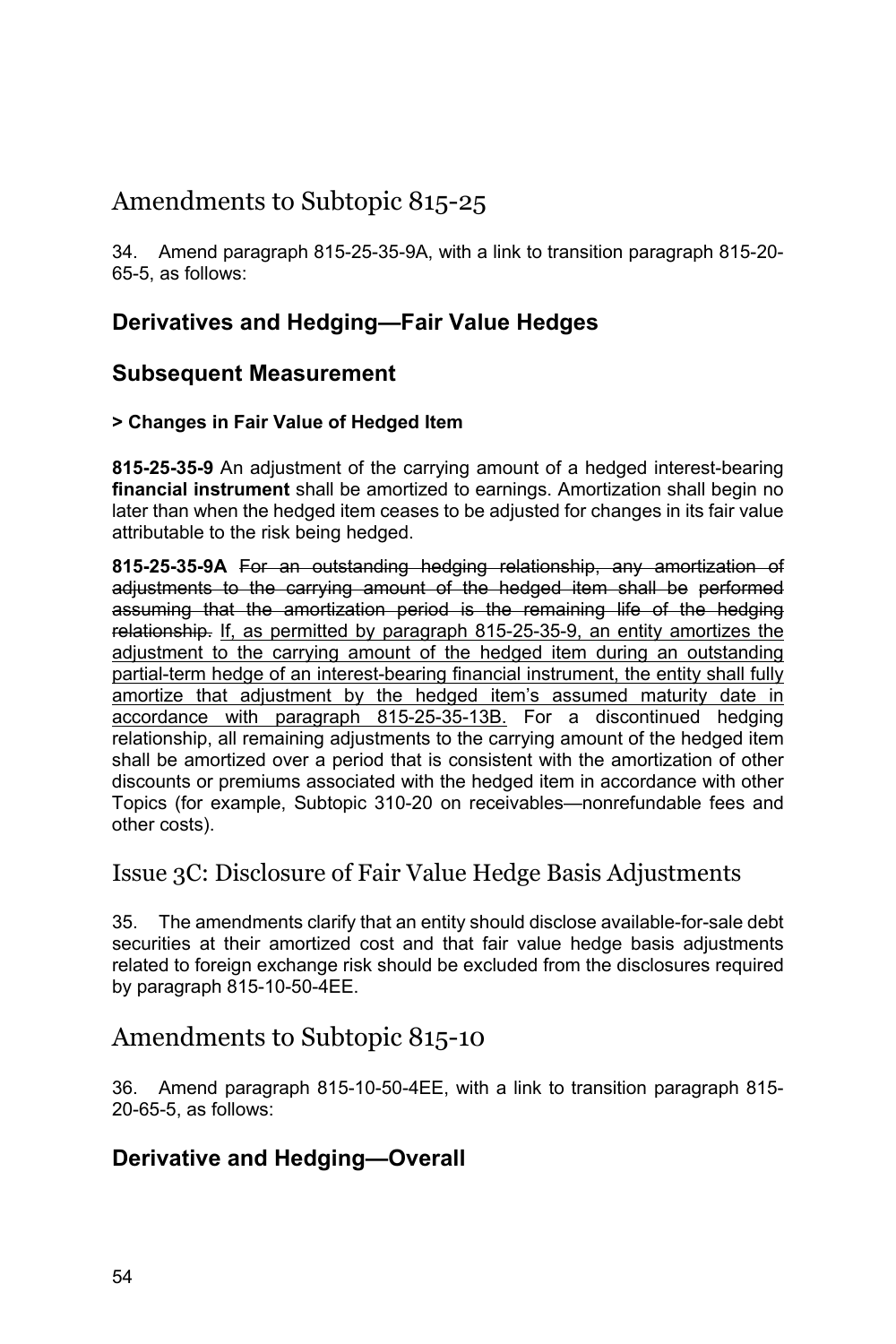# **Disclosure**

### **> Overall Quantitative Disclosures**

**815-10-50-4EE** An entity shall disclose in tabular format the following for items designated and qualifying as hedged items in fair value hedges:

- a. The carrying amount of hedged assets and liabilities recognized in the statement of financial position. For an available-for-sale debt security, the amount disclosed is the amortized cost basis.
- b. The cumulative amount of fair value hedging adjustments to hedged assets and liabilities included in the carrying amount of the hedged assets and liabilities recognized in the statement of financial position
- c. The line item in the statement of financial position that includes the hedged assets and liabilities
- d. The cumulative amount of fair value hedging adjustments remaining for any hedged assets and liabilities for which hedge accounting has been discontinued.

The disclosures required by (b) and (d) shall exclude cumulative basis adjustments related to foreign exchange risk.

## Issue 3D: Consideration of the Hedged Contractually Specified Interest Rate under the Hypothetical Derivative Method

37. The amendment clarifies that an entity should consider the contractually specified interest rate being hedged when applying the hypothetical derivative method.

# Amendments to Subtopic 815-30

38. Amend paragraph 815-30-35-26, with a link to transition paragraph 815-20- 65-5, as follows:

## **Derivatives and Hedging—Cash Flow Hedges**

### **Subsequent Measurement**

**> Subsequent Recognition and Measurement of Gains and Losses on Hedging Instrument** 

**> > Assessing Hedge Effectiveness in Certain Cash Flow Hedges Involving Interest Rate Risk When Effectiveness Is Assessed on a Quantitative Basis**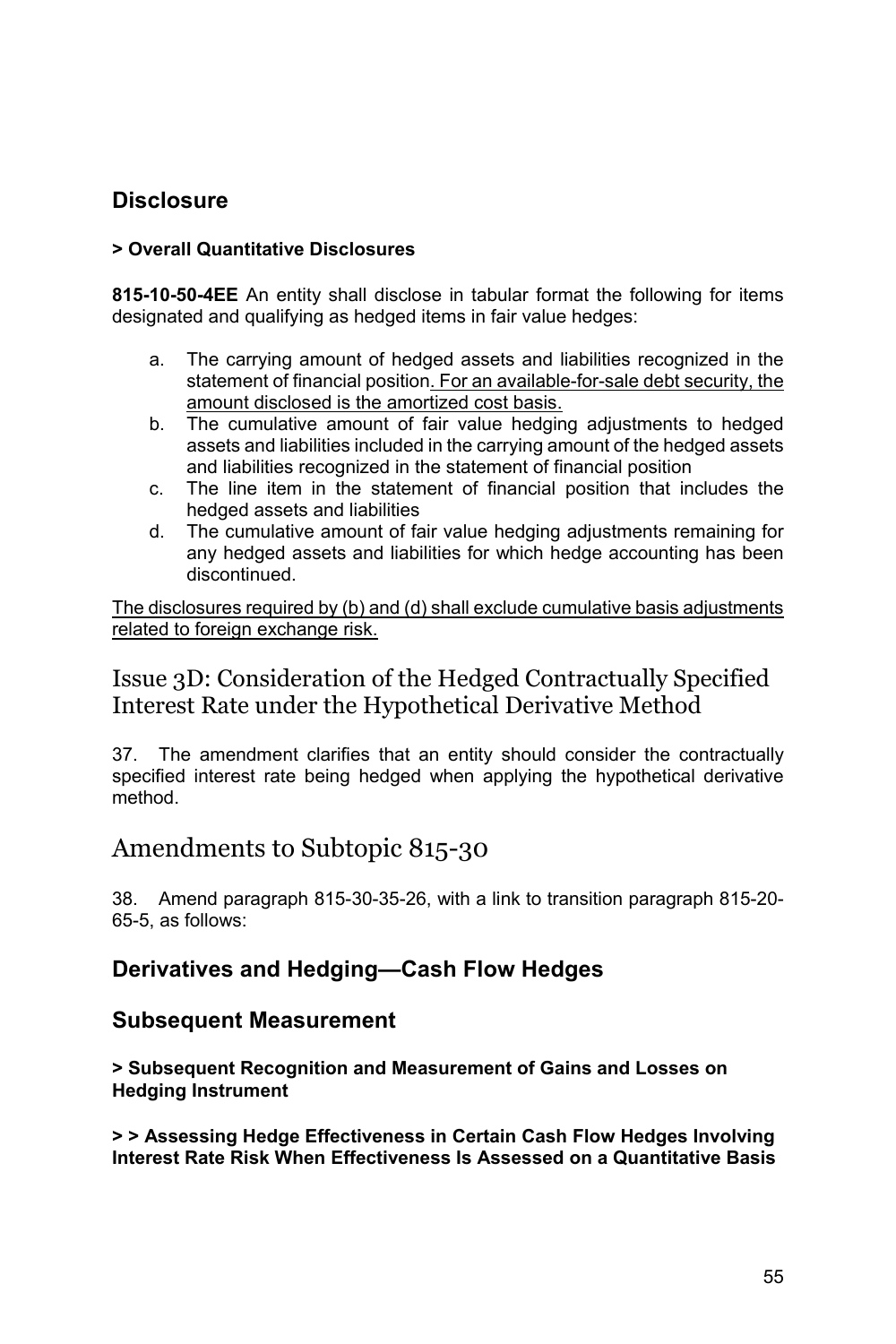### **> > > Hypothetical-Derivative Method**

**815-30-35-26** Essentially, the hypothetical derivative would need to satisfy all of the applicable conditions in paragraphs 815-20-25-104 and 815-20-25-106 necessary to qualify for use of the shortcut method except the criterion in paragraph  $815-20-25-106(g)$  and the criterion in paragraph  $815-20-25-104(e)$ . Thus, the hypothetical interest rate swap would be expected to perfectly offset the hedged cash flows. Because the requirements of paragraph 815-20-25-104(e) were developed with an emphasis on fair value hedging relationships, they do not fit the more general principle that the hypothetical derivative in a cash flow hedging relationship should be expected to perfectly offset the hedged cash flows.

## Issue 3E: Scope for Not-for-Profit Entities

39. The amendments clarify that a not-for-profit entity that does not separately report earnings is not permitted to elect the amortization approach for amounts excluded from the assessment of effectiveness under fair value hedge accounting. The amendments also update the cross-references in paragraph 815-10-15-1 to further clarify the scope of Topic 815, Derivatives and Hedging, for entities that do not report earnings separately.

# Amendments to Subtopic 815-10

40. Amend paragraph 815-10-15-1, with a link to transition paragraph 815-20- 65-5, as follows:

## **Derivatives and Hedging—Overall**

### **Scope and Scope Exceptions**

### **General**

### **> Entities**

**815-10-15-1** This Subtopic applies to all entities. Some entities, such as not-forprofit entities (NFPs) and defined benefit pension plans, do not report earnings as a separate caption in a statement of financial performance. The application of this Subtopic to those entities is set forth in paragraphs 815-10-35-3, 815-20-15-1, and 815-25-35-19, and 815-30-15-3.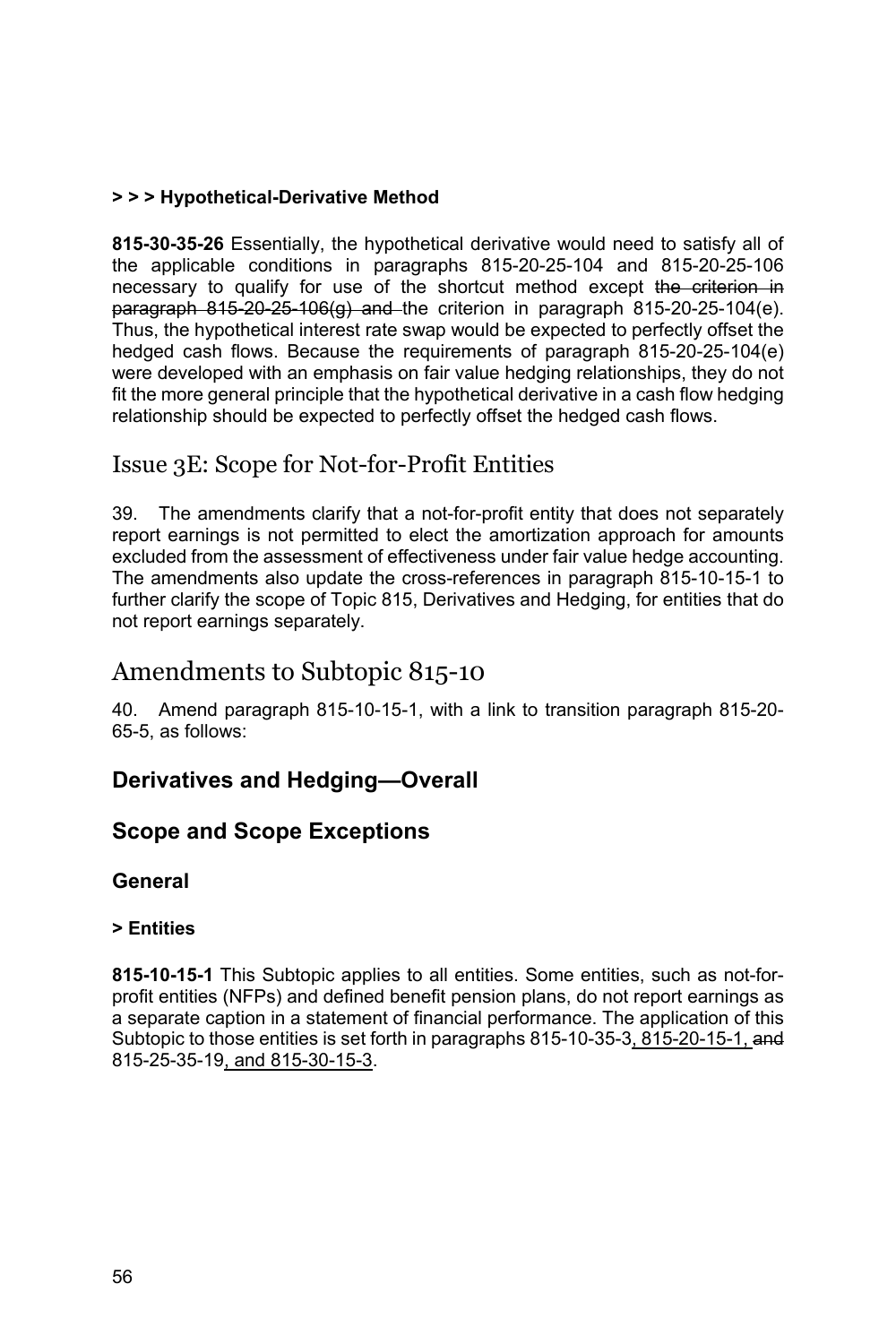# Amendments to Subtopic 815-20

41. Amend paragraphs 815-20-15-1 and 815-20-25-12, with a link to transition paragraph 815-20-65-5, as follows:

## **Derivatives and Hedging—Hedging—General**

## **Scope and Scope Exceptions**

### **> Entities**

**815-20-15-1** The guidance in this Subtopic applies to all entities. entities, with the following exceptions:

- a. Entities that do not report earnings separately are not permitted to use cash flow hedge accounting as described in this Subtopic or Subtopic 815-30 on cash flow hedges.
- b. Entities that do not report earnings separately are not permitted to elect the amortization approach for amounts excluded from the assessment of effectiveness under fair value hedge accounting in accordance with paragraphs 815-20-25-83A and 815-25-35-1(a).

# **Recognition**

### **> Eligibility of Hedged Items and Transactions**

### **> > Hedged Item Criteria Applicable to Fair Value Hedges Only**

**815-20-25-12** An asset or a liability is eligible for designation as a hedged item in a fair value hedge if all of the following additional criteria are met:

- a. The hedged item is specifically identified as either all or a specific portion of a recognized asset or liability or of an unrecognized firm commitment.
- b. The hedged item is a single asset or liability (or a specific portion thereof) or is a portfolio of similar assets or a portfolio of similar liabilities (or a specific portion thereof), in which circumstance:
	- 1. If similar assets or similar liabilities are aggregated and hedged as a portfolio, the individual assets or individual liabilities shall share the risk exposure for which they are designated as being hedged. The change in fair value attributable to the hedged risk for each individual item in a hedged portfolio shall be expected to respond in a generally proportionate manner to the overall change in fair value of the aggregate portfolio attributable to the hedged risk. See the discussion beginning in paragraph 815-20-55-14 for related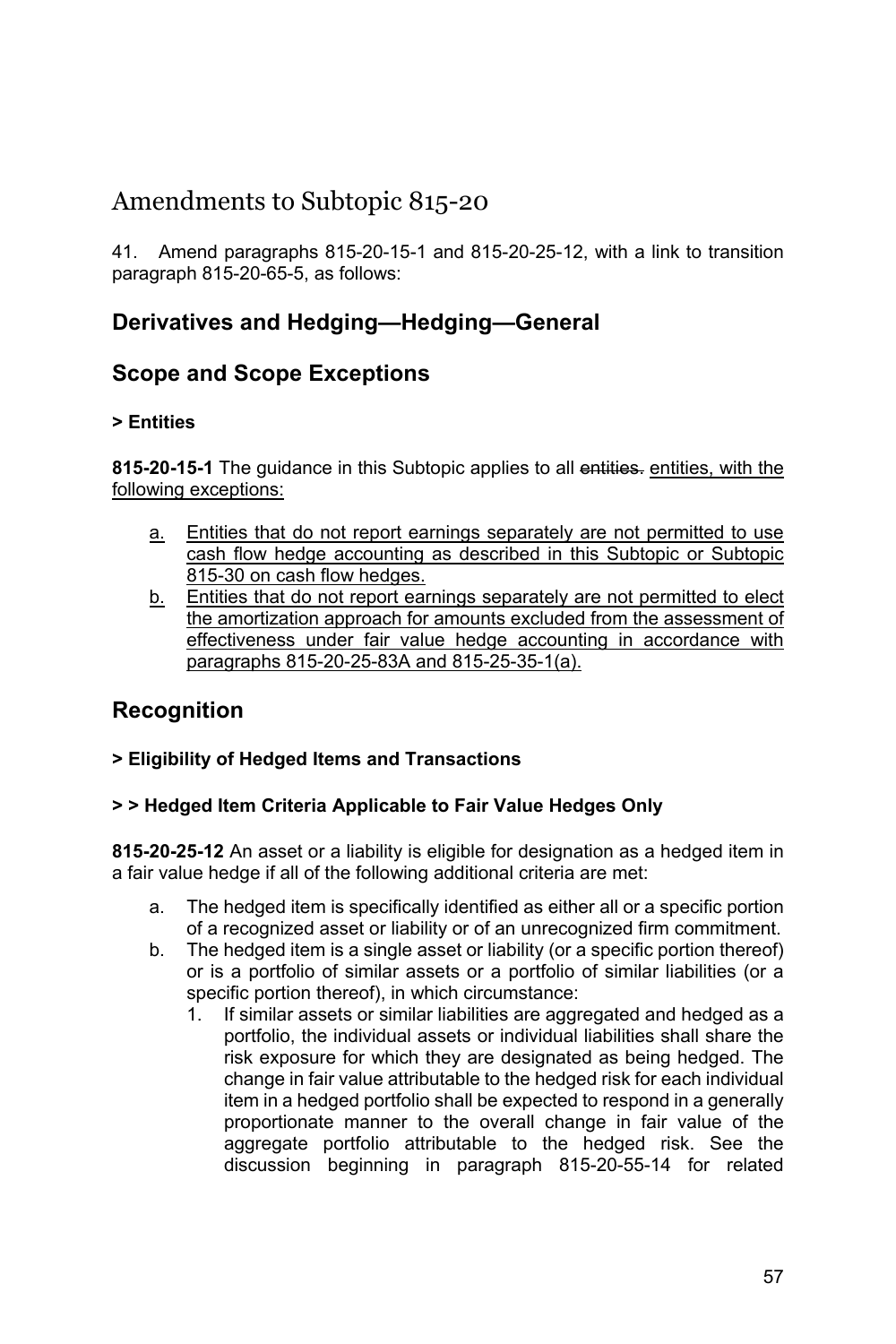implementation guidance. An entity may use different stratification criteria for the purposes of impairment testing and for the purposes of grouping similar assets to be designated as a hedged portfolio in a fair value hedge.

- 2. If the hedged item is a specific portion of an asset or liability (or of a portfolio of similar assets or a portfolio of similar liabilities), the hedged item is one of the following:
	- i. A percentage of the entire asset or liability (or of the entire portfolio). An entity shall not express the hedged item as multiple percentages of a recognized asset or liability and then retroactively determine the hedged item based on an independent matrix of those multiple percentages and the actual scenario that occurred during the period for which hedge effectiveness is being assessed.
	- ii. One or more selected contractual cash flows, including one or more individual interest payments during a selected portion of the term of a debt instrument (such as the portion of the asset or liability representing the present value of the interest payments in any consecutive two years of a four-year debt instrument). Paragraph 815-25-35-13B discusses the measurement of the change in fair value of the hedged item in partial-term hedges of **interest rate risk** using an assumed term.
	- iii. A put option or call option (including an interest rate cap or price cap or an interest rate floor or price floor) embedded in an existing asset or liability that is not an embedded derivative accounted for separately pursuant to paragraph 815-15-25-1.
	- iv. The residual value in a lessor's net investment in a direct financing or sales-type lease.
- c. The hedged item presents an exposure to changes in fair value attributable to the hedged risk that could affect reported earnings. The reference to affecting reported earnings does not apply to an entity that does not report earnings as a separate caption in a statement of financial performance, such as a not-for-profit entity (NFP), in accordance with paragraph 815-20-15-1 as discussed in paragraphs 815-30-15-2 through 15-3.
- d. If the hedged item is all or a portion of a debt security (or a portfolio of similar debt securities) that is classified as held to maturity in accordance with Topic 320, the designated risk being hedged is the risk of changes in its fair value attributable to **credit risk**, foreign exchange risk, or both. If the hedged item is an option component of a held-to-maturity security that permits its prepayment, the designated risk being hedged is the risk of changes in the entire fair value of that option component. If the hedged item is other than an option component of a held-to-maturity security that permits its prepayment, the designated hedged risk also shall not be the risk of changes in its overall fair value.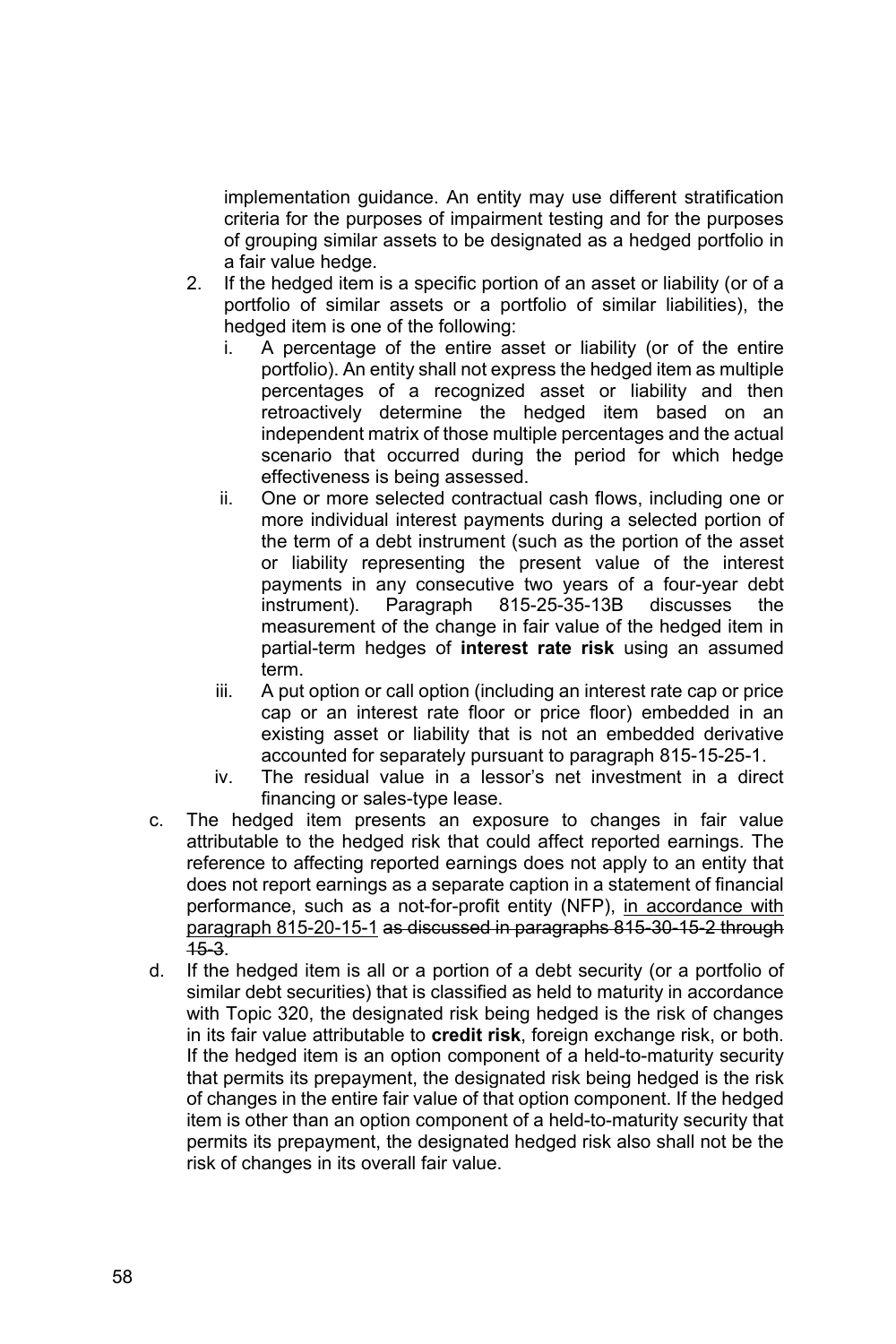- e. If the hedged item is a nonfinancial asset or liability (other than a recognized loan servicing right or a nonfinancial firm commitment with financial components), the designated risk being hedged is the risk of changes in the fair value of the entire hedged asset or liability (reflecting its actual location if a physical asset). That is, the price risk of a similar asset in a different location or of a major ingredient shall not be the hedged risk. Thus, in hedging the exposure to changes in the fair value of gasoline, an entity may not designate the risk of changes in the price of crude oil as the risk being hedged for purposes of determining effectiveness of the fair value hedge of gasoline.
- f. If the hedged item is a financial asset or liability, a recognized loan servicing right, or a nonfinancial firm commitment with financial components, the designated risk being hedged is any of the following:
	- 1. The risk of changes in the overall fair value of the entire hedged item
	- 2. The risk of changes in its fair value attributable to changes in the designated benchmark interest rate (referred to as interest rate risk)
	- 3. The risk of changes in its fair value attributable to changes in the related foreign currency exchange rates (referred to as foreign exchange risk)
	- 4. The risk of changes in its fair value attributable to both of the following (referred to as credit risk):
		- i. Changes in the obligor's creditworthiness
		- ii. Changes in the spread over the benchmark interest rate with respect to the hedged item's credit sector at inception of the hedge.
	- 5. If the risk designated as being hedged is not the risk in paragraph 815-20-25-12(f)(1), two or more of the other risks (interest rate risk, foreign currency exchange risk, and credit risk) may simultaneously be designated as being hedged.
- g. The item is not otherwise specifically ineligible for designation (see paragraph 815-20-25-43).

#### **[Note: This paragraph was also amended in Issue 3A. Those amendments are shown here unmarked. See paragraph 31 for details.]**

## Issue 3F: Hedge Accounting Provisions Applicable to Certain Private Companies and Not-for-Profit Entities

42. The amendments clarify that a private company that is not a financial institution as described in paragraph 942-320-50-1 should document the analysis supporting a last-of-layer designation concurrently with hedge inception. The amendments also clarify that not-for-profit entities (except for not-for-profit entities that have issued, or are a conduit bond obligor for, securities that are traded, listed, or quoted on an exchange or an over-the-counter market) qualify for the same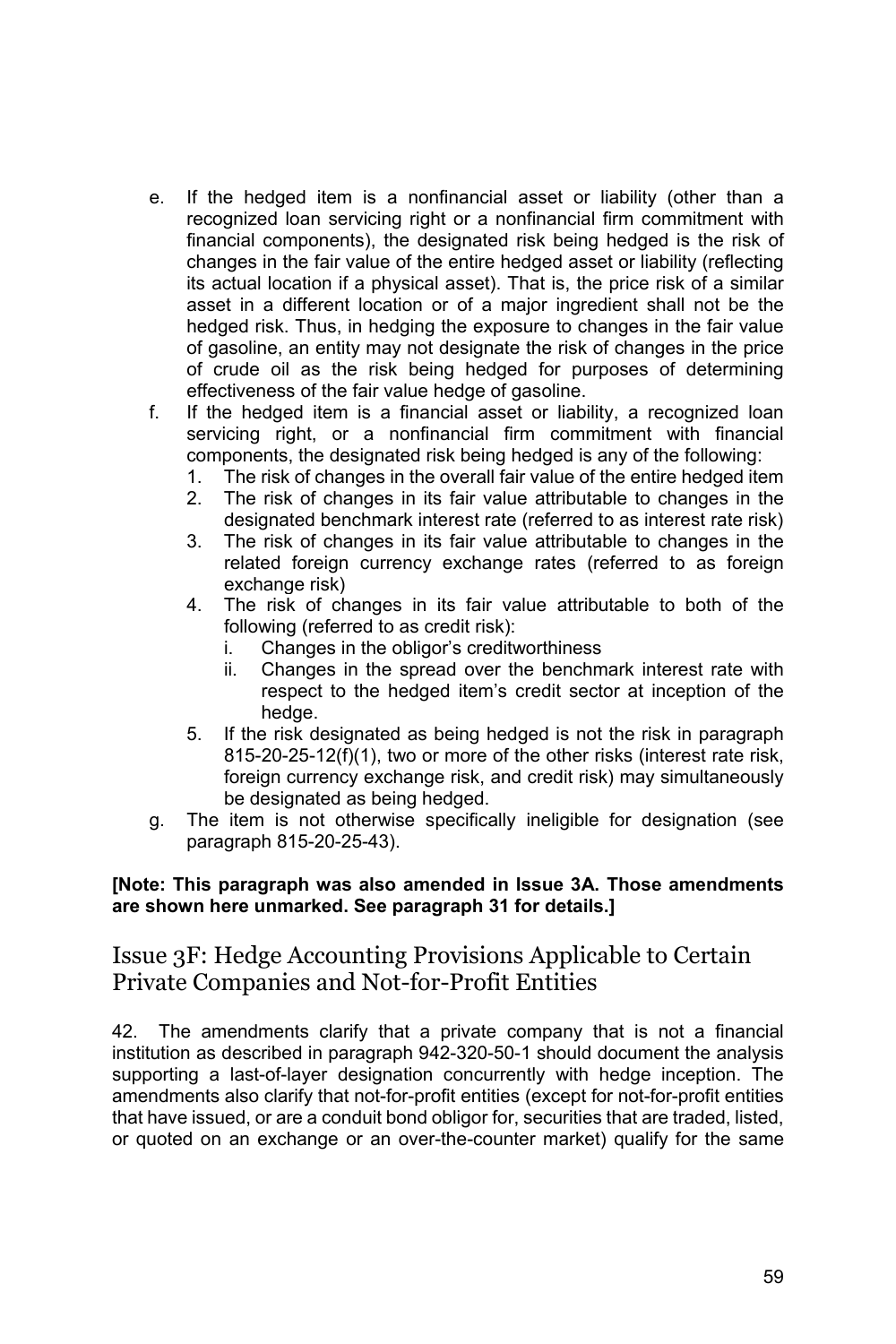subsequent quarterly hedge effectiveness assessment timing relief for which certain private companies qualify in accordance with paragraph 815-20-25-142.

# Amendments to Subtopic 815-20

43. Amend paragraphs 815-20-25-139 and 815-20-25-143, with a link to transition paragraph 815-20-65-5, as follows:

# **Derivatives and Hedging—Hedging—General**

## **Recognition**

**> Hedge Accounting Provisions Applicable to Certain Private Companies** 

#### **> > Timing of Hedge Documentation for Certain Private Companies If Simplified Hedge Accounting Approach Is Not Applied**

#### **> > > Concurrent Hedge Documentation**

**815-20-25-139** Concurrent with hedge inception, a **private company** that is not a financial institution as described in paragraph 942-320-50-1 shall document the following:

- a. The hedging relationship in accordance with paragraph 815-20-25- 3(b)(1)
- b. The hedging instrument in accordance with paragraph 815-20-25-  $3(b)(2)(i)$
- c. The hedged item in accordance with paragraph 815-20-25-3(b)(2)(ii), including (if applicable) firm commitments or the analysis supporting a last-of-layer designation in paragraph 815-20-25-3(c), or forecasted transactions in paragraph 815-20-25-3(d)  $815-20-25-3(c)$  or  $(d)$
- d. The nature of the risk being hedged in accordance with paragraph 815- 20-25-3(b)(2)(iii).

### **> Hedge Accounting Provisions Applicable to Certain Not-for-Profit Entities**

**815-20-25-143** Not-for-profit entities (except for not-for-profit entities that have issued, or are a conduit bond obligor for, securities that are traded, listed, or quoted on an exchange or an over-the-counter market) may apply the guidance on the timing of hedge documentation and hedge effectiveness assessments in paragraphs 815-20-25-139 through 25-142. Specifically, those entities shall document the items listed in paragraph 815-20-25-139 concurrent with hedge inception, but they may perform and document the items listed in paragraph 815- 20-25-140 and perform the required subsequent quarterly hedge effectiveness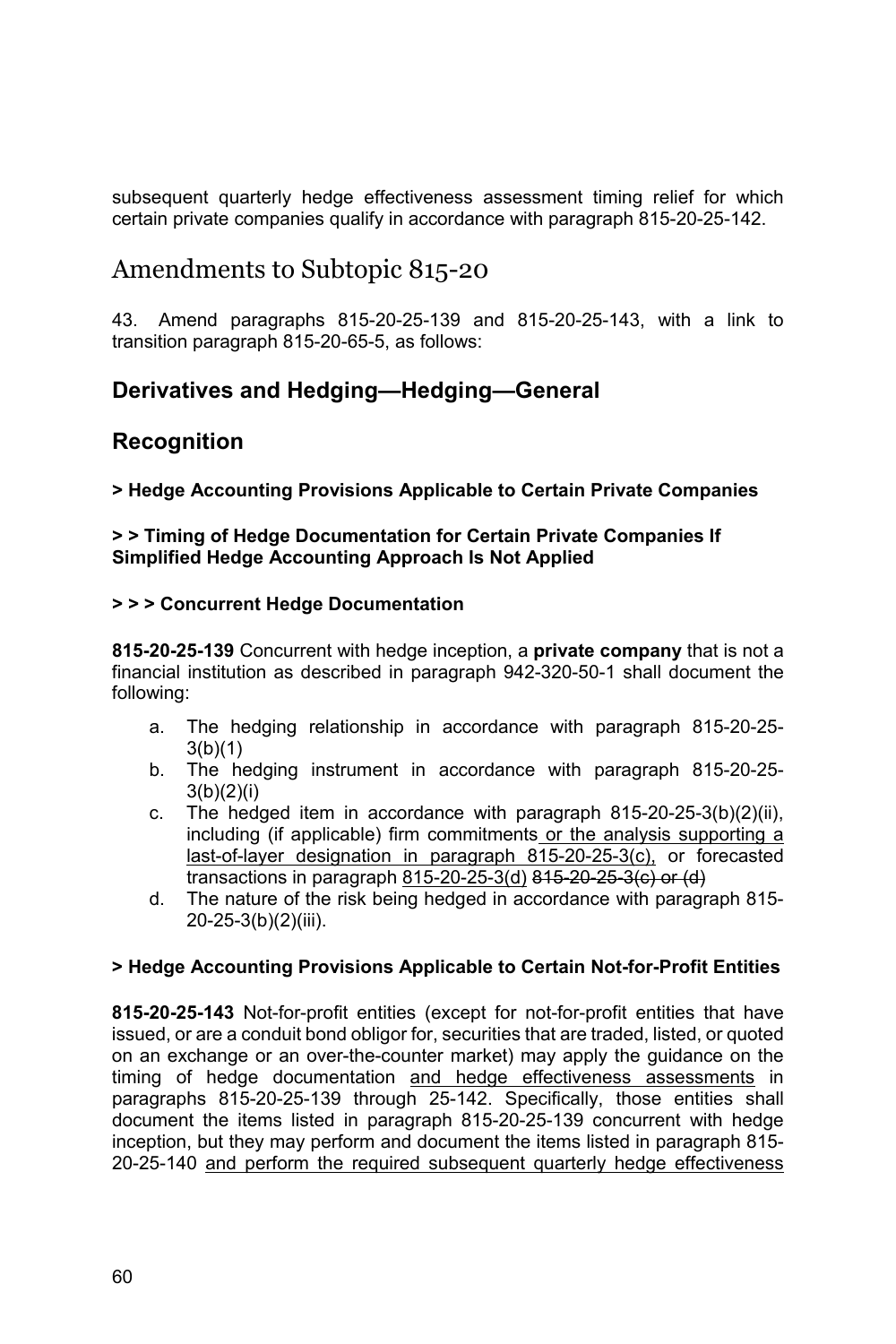assessments in accordance with paragraph 815-20-25-142 within the time periods discussed in paragraph 815-20-25-142.

# Issue 3G: Application of a First-Payments-Received Cash Flow Hedging Technique to Overall Cash Flows on a Group of Variable Interest Payments

44. The amendments clarify that the application of the first-payments-received cash flow hedging technique to changes in overall cash flows on a group of variable interest payments continues to be permitted under Topic 815, Derivatives and Hedging.

# Amendments to Subtopic 815-20

45. Add paragraph 815-20-55-33G, with a link to transition paragraph 815-20- 65-5, as follows:

## **Derivatives and Hedging—Hedging—General**

## **Implementation Guidance and Illustrations**

- **> Implementation Guidance**
- **> > Eligibility of Hedged Items**

#### **> > > Hedged Items in Cash Flow Hedges Only**

#### **> > > > First-Payments-Received Technique in Hedging Variable Interest Payments on a Group of Loans**

**815-20-55-33G** Under the first-payments-received technique, an entity also may designate the risk of overall changes in the hedged cash flows, which includes the risk of decreases in cash flows attributable to credit default. The use of the firstpayments-received technique in those circumstances is permitted by this Subtopic as an exception even though that technique excludes the variable interest payments that are contractually due but not paid by the debtor from being hedged transactions, thereby excluding some of the risk of decreases in interest payment inflows attributable to credit default. This implementation guidance on applying the first-payments-received technique to overall changes in cash flows for interestbearing financial assets should not be applied by analogy to other circumstances.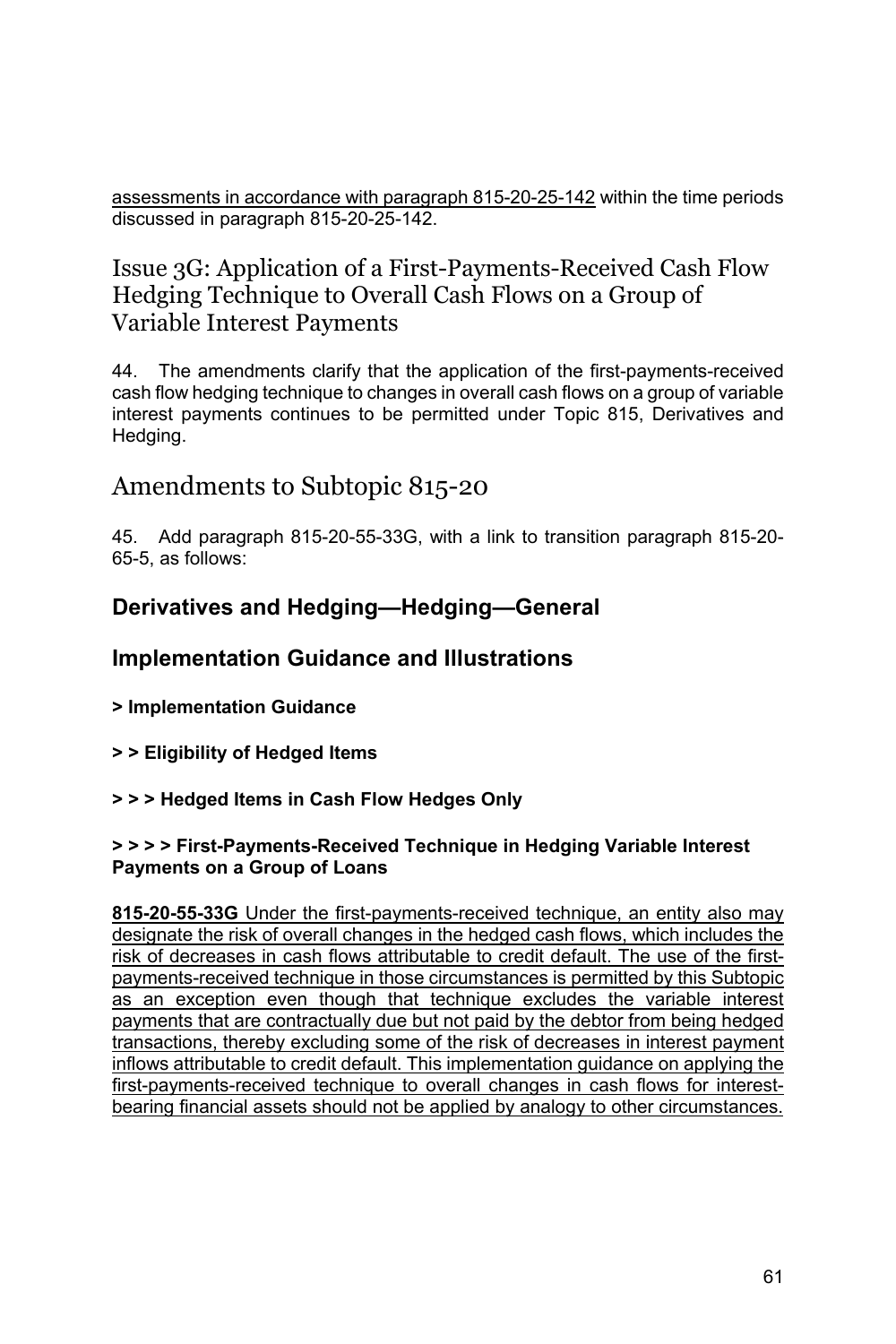# Issue 3H: Update 2017-12 Transition Guidance

46. The amendments clarify the following transition provisions to the amendments in Update 2017-12:

- a. An entity that adopted the amendments in Update 2017-12 in an interim period and elected to modify the measurement methodology for a hedged item in accordance with either paragraph 815-20-25-6B or paragraph 815-25-35-13 without dedesignating the hedging relationship is required to reflect any adjustment made in accordance with paragraph 815-20-65- 3(e)(1) at the appropriate balance on the date of initial application of the amendments in Update 2017-12 if that adjustment was made as of the date of adoption of the amendments in Update 2017-12.
- b. An entity may rebalance its fair value hedging relationships of interest rate risk when it modifies the measurement methodology used for the hedged item from total contractual coupon cash flows to the benchmark rate component of the contractual coupon cash flows by any combination of increasing or decreasing the designated notional of the hedging instrument or increasing or decreasing the designated proportion of the hedged item. However, the entity may not add new hedged items or hedging instruments to the hedging relationship.
- c. An entity may transition from a quantitative method of hedge effectiveness assessment to a method comparing the hedging relationship's critical terms in accordance with paragraphs 815-20-25-84 through 25-85 or paragraphs 815-20-25-129 through 25-129A without dedesignating the existing hedging relationship if the guidance within those paragraphs is met.
- d. A debt security reclassified from held-to-maturity to available-for-sale in accordance with paragraph 815-20-65-3(e)(7):
	- 1. Would not call into question the entity's assertion to hold to maturity those debt securities that continue to be classified as held-tomaturity
	- 2. Is not required to be designated in a last-of-layer hedging relationship
	- 3. Is not prohibited from being sold after reclassification.

# Amendments to Subtopic 815-20

47. Amend paragraph 815-20-65-3, with a link to transition paragraph 815-20- 65-5, as follows:

## **Derivatives and Hedging—Hedging—General**

## **Transition and Open Effective Date Information**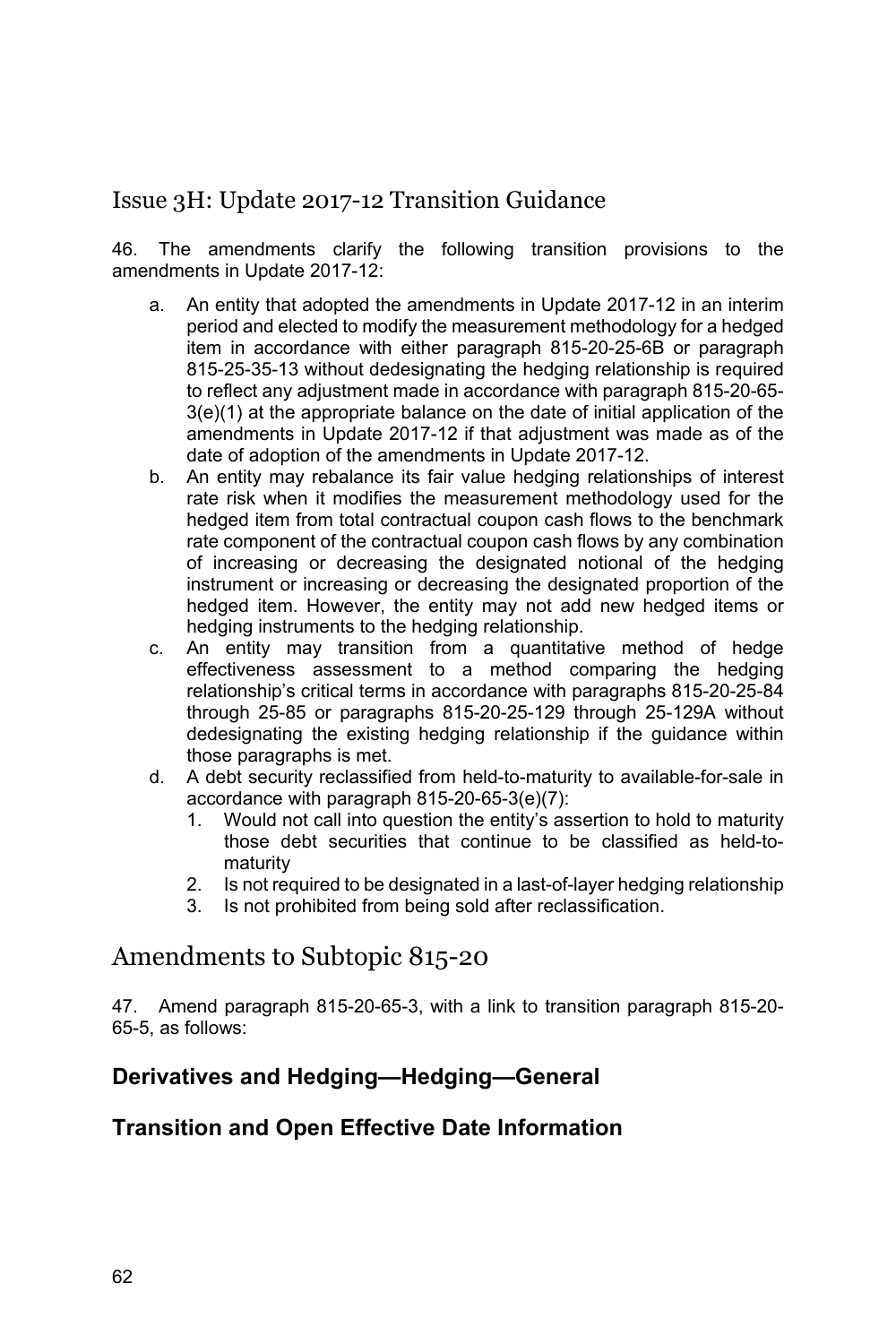#### **> Transition Related to Accounting Standards Update No. 2017-12,**  *Derivatives and Hedging (Topic 815): Targeted Improvements to Accounting for Hedging Activities*

**815-20-65-3** The following represents the transition and effective date information related to Accounting Standards Update No. 2017-12, *Derivatives and Hedging (Topic 815): Targeted Improvements to Accounting for Hedging Activities:* 

- a. For **public business entities,** the pending content that links to this paragraph shall be effective for fiscal years beginning after December 15, 2018, and interim periods within those fiscal years.
- b. For all other entities, the pending content that links to this paragraph shall be effective for fiscal years beginning after December 15, 2019, and interim periods within fiscal years beginning after December 15, 2020.
- c. Early adoption, including adoption in an interim period, of the pending content that links to this paragraph is permitted. If an entity early adopts the pending content that links to this paragraph in an interim period, any adjustments shall be reflected as of the beginning of the fiscal year that includes that interim period (that is, the initial application date).
- d. For **cash flow hedges** and net investment hedges existing (that is, the hedging instrument has not expired, been sold, terminated, or exercised or the entity has not removed the designation of the hedging relationship) as of the date of adoption, an entity shall apply the pending content that links to this paragraph related to the elimination of the separate measurement of ineffectiveness by means of a cumulative-effect adjustment to accumulated other comprehensive income with a corresponding adjustment to the opening balance of retained earnings as of the initial application date.
- e. An entity may elect any of the following items upon adoption of the pending content that links to this paragraph:
	- 1. For a **fair value hedge** of **interest rate risk** existing as of the date of adoption, an entity may modify the measurement methodology for a hedged item in accordance with either paragraph 815-20-25-6B or paragraph 815-25-35-13 without dedesignation of the hedging relationship. The cumulative basis adjustment carried forward shall be adjusted to an amount that reflects what the cumulative basis adjustment would have been at the initial application date of adoption had the modified measurement methodology been used in all past periods in which the hedging relationship was outstanding. When making this election, the benchmark rate component of the contractual coupon cash flows shall be determined as of the hedging relationship's original inception date. The cumulative effect of applying this election shall be recognized as an adjustment to the basis adjustment of the hedged item recognized on the balance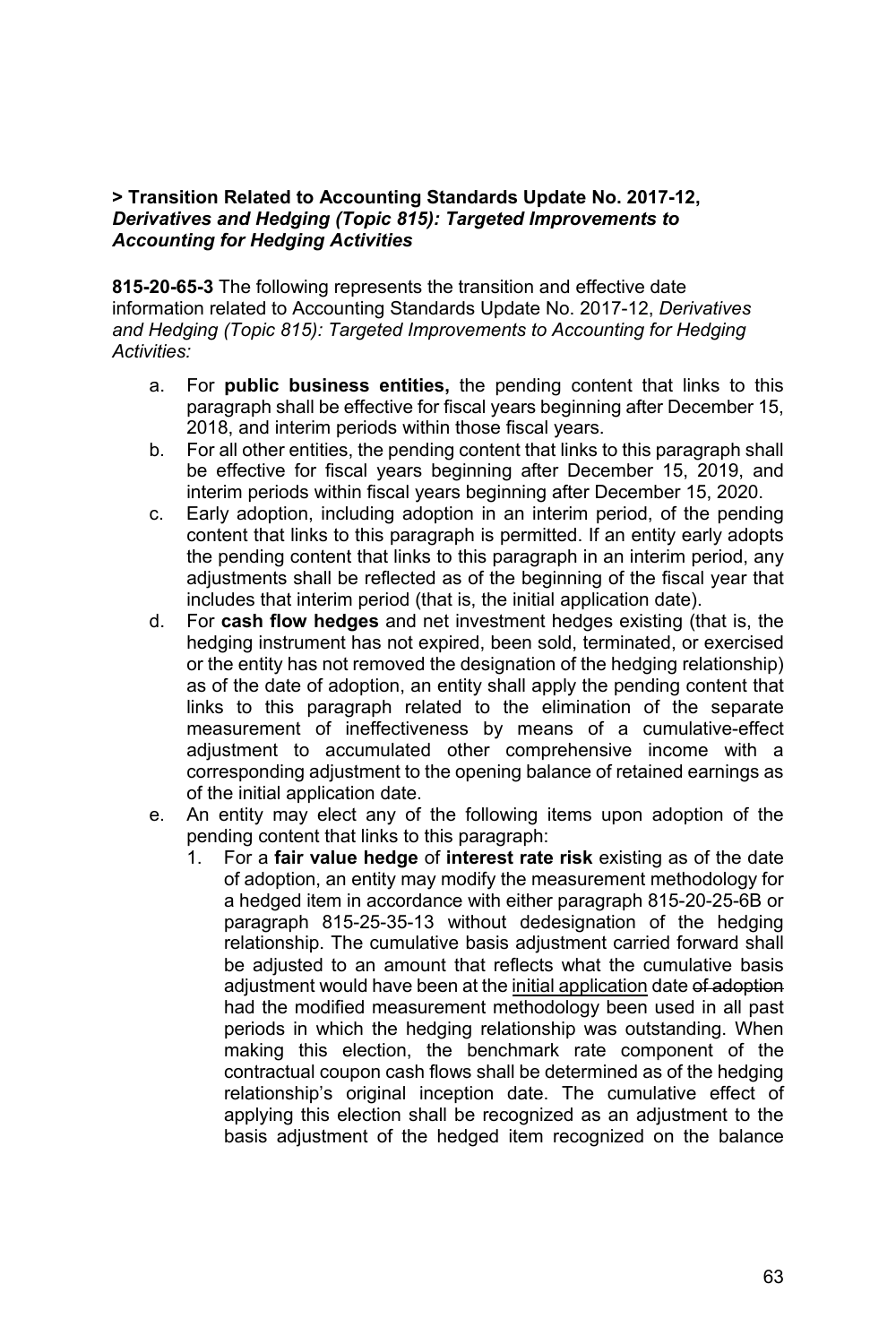sheet with a corresponding adjustment to the opening balance of retained earnings as of the initial application date.

- 2. For the fair value hedges of interest rate risk for which an entity modifies the measurement methodology for the hedged item based on the benchmark rate component of the contractual coupon cash flows in accordance with (1) above, an entity may elect to dedesignate a portion of the hedged item and reclassify the basis adjustment associated with the portion of the hedged item dedesignated rebalance the hedging relationship through any of the following approaches, including any combination of those approaches:
	- i. Increasing the designated notional amount of the hedging instrument
	- ii. Decreasing the designated notional amount of the hedging instrument
	- iii. Increasing the designated proportion of the hedged item
	- iv. Decreasing the designated proportion of the hedged item.

An entity may not add a new hedging instrument or hedged item to an existing hedging relationship. If an entity applies the guidance in (iii) or (iv) above, the cumulative effect of changing the designated proportion of the hedged item shall be recognized as an adjustment to the basis adjustment of the hedged item recognized on the balance sheet with a corresponding adjustment to the opening balance of retained earnings as of the initial application date.

- 3. For fair value hedges existing as of the date of adoption in which foreign exchange risk is the hedged risk or one of the hedged risks and a currency swap is the hedging instrument, an entity may, without dedesignation, modify its hedge documentation to exclude the cross-currency basis spread component of the currency swap from the assessment of hedge effectiveness and recognize the excluded component through an amortization approach. The cumulative effect of applying this election shall be recognized as an adjustment to accumulated other comprehensive income with a corresponding adjustment to the opening balance of retained earnings as of the initial application date.
- 4. For hedges existing as of the date of adoption that exclude a portion of the hedging instrument from the assessment of effectiveness, an entity may modify the recognition model for the excluded component from a mark-to-market approach to an amortization approach without dedesignation of the hedging relationship. The cumulative effect of applying this election shall be recognized as an adjustment to accumulated other comprehensive income with a corresponding adjustment to the opening balance of retained earnings as of the initial application date.
- 5. An entity may modify documentation without dedesignating an existing hedging relationship to specify the following: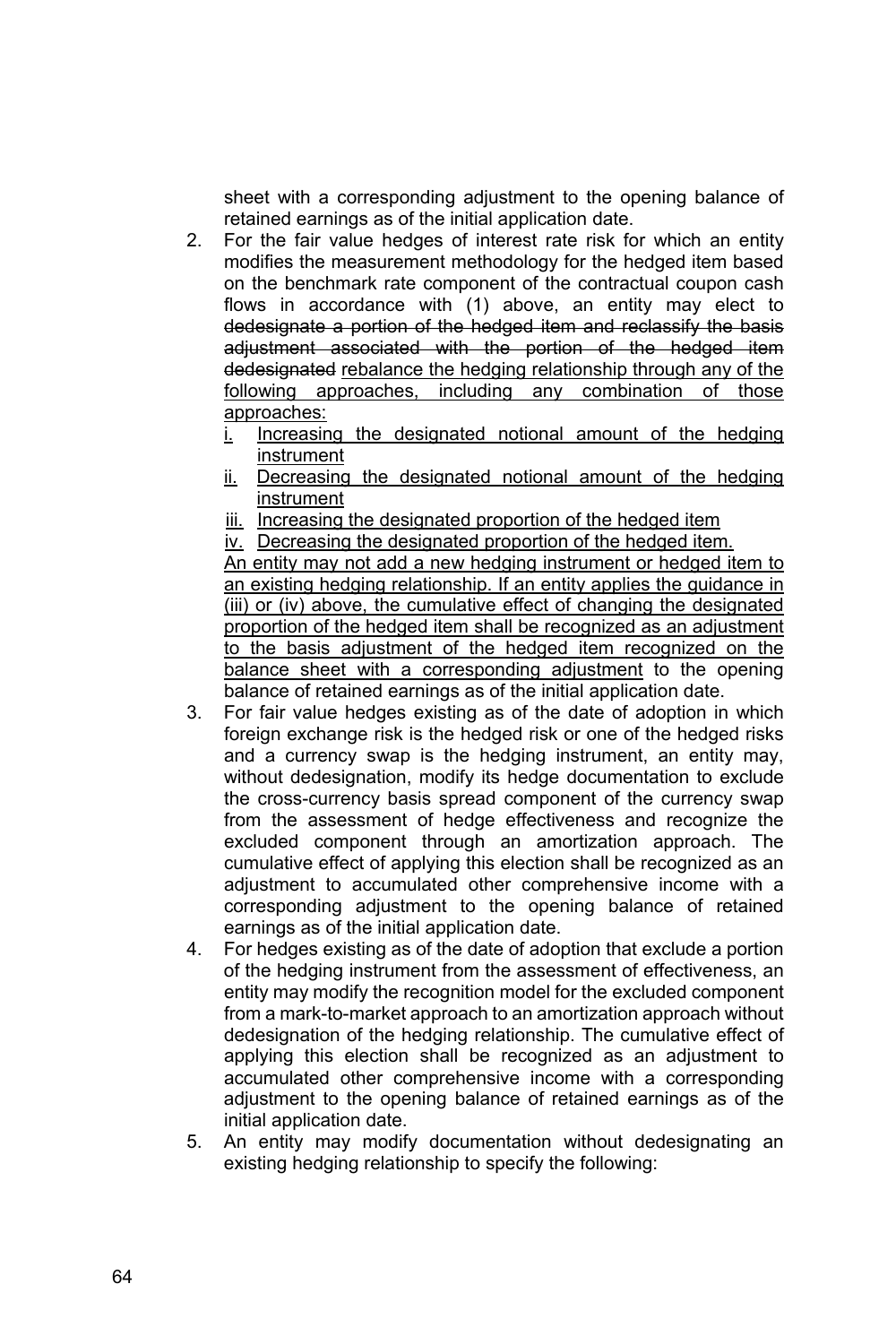- i. For hedging relationships that currently use a quantitative method to assess effectiveness, that subsequent prospective and retrospective effectiveness assessments shall be performed qualitatively in accordance with paragraph 815-20-25- 3(b)(2)(iv)(03)
- ii. For hedging relationships that currently use the shortcut method to assess effectiveness, the quantitative method that would be used to perform assessments of effectiveness in accordance with paragraph 815-20-25-117A if the entity determines at a later date that use of the shortcut method was not or no longer is appropriate.
- iii. For cash flow hedging relationships in which an entity currently uses a quantitative method to assess effectiveness, that the critical terms of the hedging instrument and the hedged item match if the criteria in paragraphs 815-20-25-84 through 25-85 or paragraphs 815-20-25-129 through 25-129A are met and that subsequent prospective and retrospective effectiveness assessments shall be performed in accordance with paragraphs 815-20-35-9 through 35-12 or in accordance with paragraphs 815-20-25-126 through 25-129A and paragraphs 815-30-35-33 through 35-34.
- 6. For cash flow hedges existing as of the date of adoption in which the hedged risk is designated as the variability in total cash flows that meet the requirements to designate as the hedged risk the variability in cash flows attributable to changes in a **contractually specified component** or a contractually specified interest rate, an entity may:
	- i. Modify the hedging relationship, without dedesignation, to specify the hedged risk is the variability in the contractually specified component or contractually specified interest rate
	- ii. Create the terms of the instrument used to estimate changes in value of the hedged risk (either under the hypothetical derivative method or another acceptable method in Subtopic 815-30) in the assessment of effectiveness on the basis of market data as of the inception of the hedging relationship
	- iii. Consider any ineffectiveness previously recognized on the hedging relationship as part of the transition adjustment in accordance with (d) above.
- 7. An entity may reclassify a debt security from held-to-maturity to available-for-sale if the debt security is eligible to be hedged under the last-of-layer method in accordance with paragraph 815-20-25- 12A. Any unrealized gain or loss at the date of the transfer shall be recorded in accumulated other comprehensive income in accordance with paragraph 320-10-35-10(c). That reclassification, in and of itself, would not result in any of the following: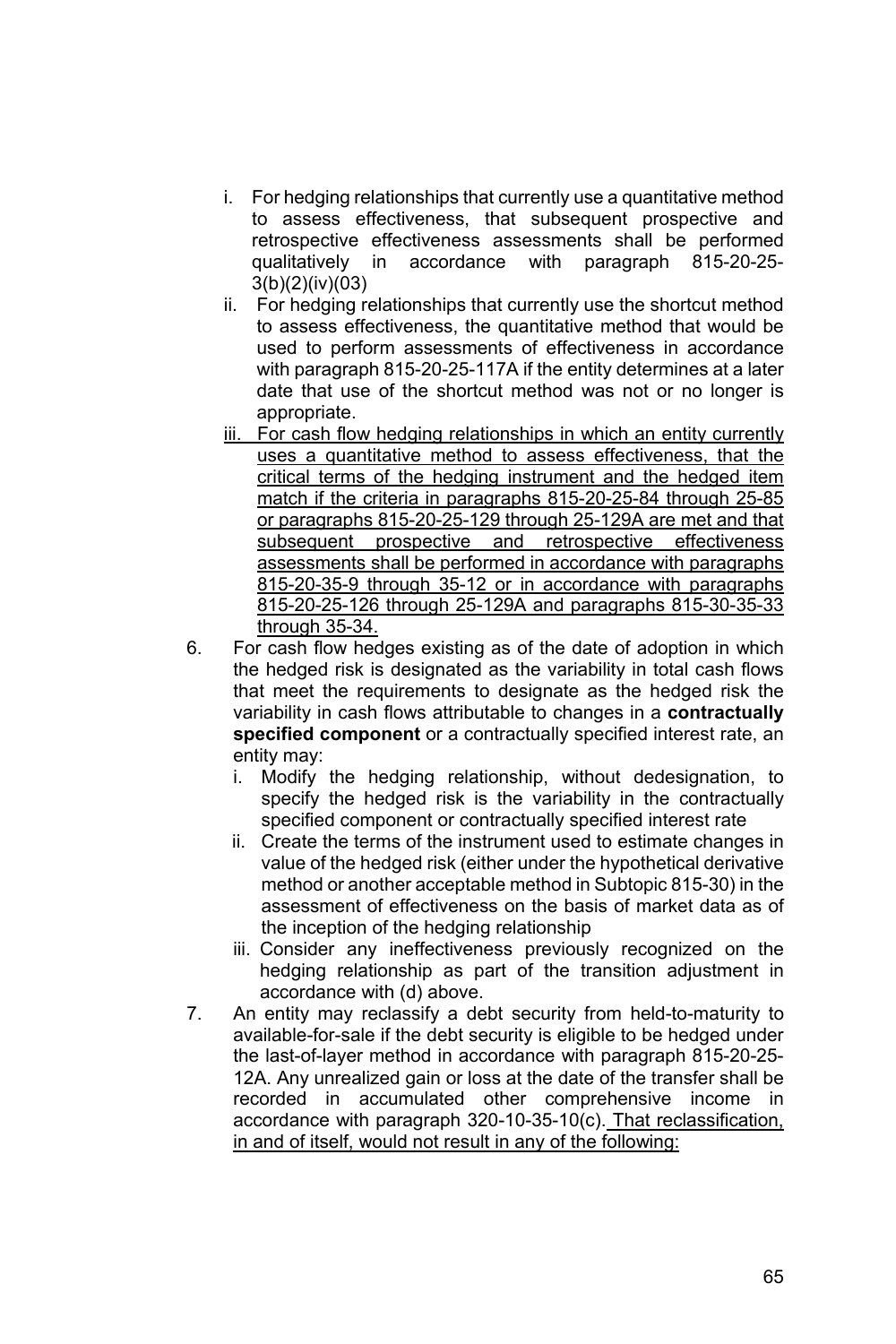- i. Call into question the entity's assertion at the most recent reporting date that it had the intent and ability to hold to maturity those debt securities that continue to be classified as held-tomaturity
- ii. Require the entity to designate the reclassified security in a hedging relationship under the last-of-layer method
- iii. Restrict the entity from selling the reclassified security.
- f. For private companies that are not financial institutions as described in paragraph 942-320-50-1 and **not-for-profit entities** (except for not-forprofit entities that have issued, or are a conduit bond obligor for, securities that are traded, listed, or quoted on an exchange or an over-the-counter market), the elections in (e) above shall be determined before the next interim (if applicable) or annual **financial statements are available to be issued.**
- g. For all other entities, the elections in (e) above shall be determined before the first quarterly effectiveness assessment date after the date of adoption.
- h. For fair value hedges existing as of the date of adoption in which the hedged item is a tax-exempt **financial instrument**, the hedged risk may be modified to interest rate risk related to the **Securities Industry and Financial Markets Association (SIFMA) Municipal Swap Rate**. The modification shall be considered a dedesignation and immediate redesignation of the hedging relationship. In this situation, the cumulative basis adjustment of the hedged item from the dedesignated hedging relationship shall be amortized to earnings on a level-yield basis over a period of time based on the applicable requirements in other Topics.
- i. An entity is not required to apply the guidance in paragraph 815-20-25- 81 when comparing hedging relationships executed before and after the date of adoption of the pending content that links to this paragraph for any of the following:
	- 1. Hedging relationships executed before the date of adoption assessed under the shortcut method for which hedge documentation was not amended as permitted by (e)(5)(ii) above, and hedging relationships executed after the date of adoption assessed under the shortcut method in accordance with paragraphs 815-20-25-117A through 25-117D
	- 2. Hedging relationships executed before the date of adoption for which the hedged risk was not amended to a contractually specified component or a contractually specified interest rate as permitted by (e)(6) above, and hedging relationships executed after the date of adoption for which the hedged risk is the variability in cash flows attributable to changes in a contractually specified component or a contractually specified interest rate
	- 3. Hedging relationships executed before the date of adoption for which the recognition of excluded components was not amended to an amortization approach as permitted by (e)(4) above, and hedging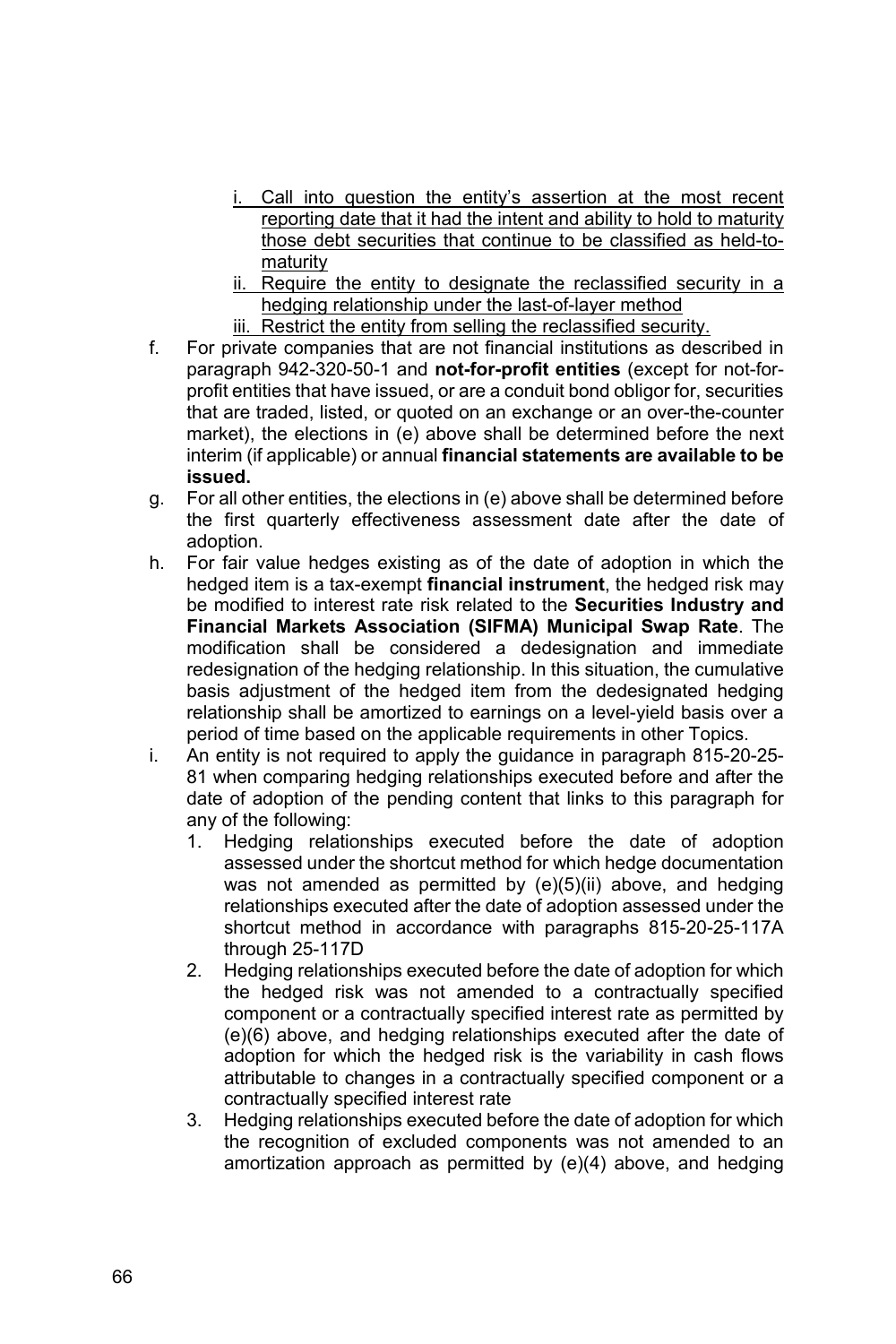relationships executed after the date of adoption for which an amortization approach is elected in accordance with paragraph 815- 20-25-83A.

- j. On a prospective basis only for existing hedging relationships on the date of adoption (in all interim periods and fiscal years ending after the date of adoption), an entity shall:
	- 1. Present the entire change in the fair value of the hedging instrument in the same income statement line item as the earnings effect of the hedged item when the hedged item affects earnings (with the exception of amounts excluded from the assessment of hedge effectiveness in a net investment hedge) in accordance with paragraphs 815-20-45-1A and 815-20-45-1C
	- 2. Disclose the items in the pending content that links to this paragraph in Subtopic 815-10.
- k. An entity shall provide the following disclosures within Topic 250 on accounting changes and error corrections:
	- 1. The nature of and reason for the change in accounting principle
	- 2. The cumulative effect of the change on the opening balance of each affected component of equity or net assets in the statement of financial position as of the date of adoption
	- 3. The disclosures in (1) through (2) above in each interim and annual financial statement period in the fiscal year of adoption.
- 48. Add paragraph 815-20-65-5 and its related heading, as follows:

#### **> Transition Related to Accounting Standards Update No. 2019-04,**  *Codification Improvements to Topic 326, Financial Instruments—Credit Losses, Topic 815, Derivatives and Hedging, and Topic 825, Financial Instruments*

**815-20-65-5** The following represents the transition and effective date information related to Accounting Standards Update No. 2019-04, *Codification Improvements to Topic 326, Financial Instruments—Credit Losses, Topic 815, Derivatives and Hedging, and Topic 825, Financial Instruments*:

- a. For an entity that has adopted the amendments in Accounting Standards Update No. 2017-12, *Derivatives and Hedging (Topic 815): Targeted Improvements to Accounting for Hedging Activities,* before the issuance date of Update 2019-04, the pending content that links to this paragraph shall be effective as of the beginning of the first annual reporting period beginning after the date of issuance of Update 2019-04. Early adoption is permitted on any date on or after the issuance of Update 2019-04. See (c), (d), and (e) below for additional transition guidance for entities that have adopted the amendments in Update 2017-12 before the issuance date of Update 2019-04.
- b. For an entity that has not adopted the amendments in Update 2017-12 before the issuance date of Update 2019-04, the pending content that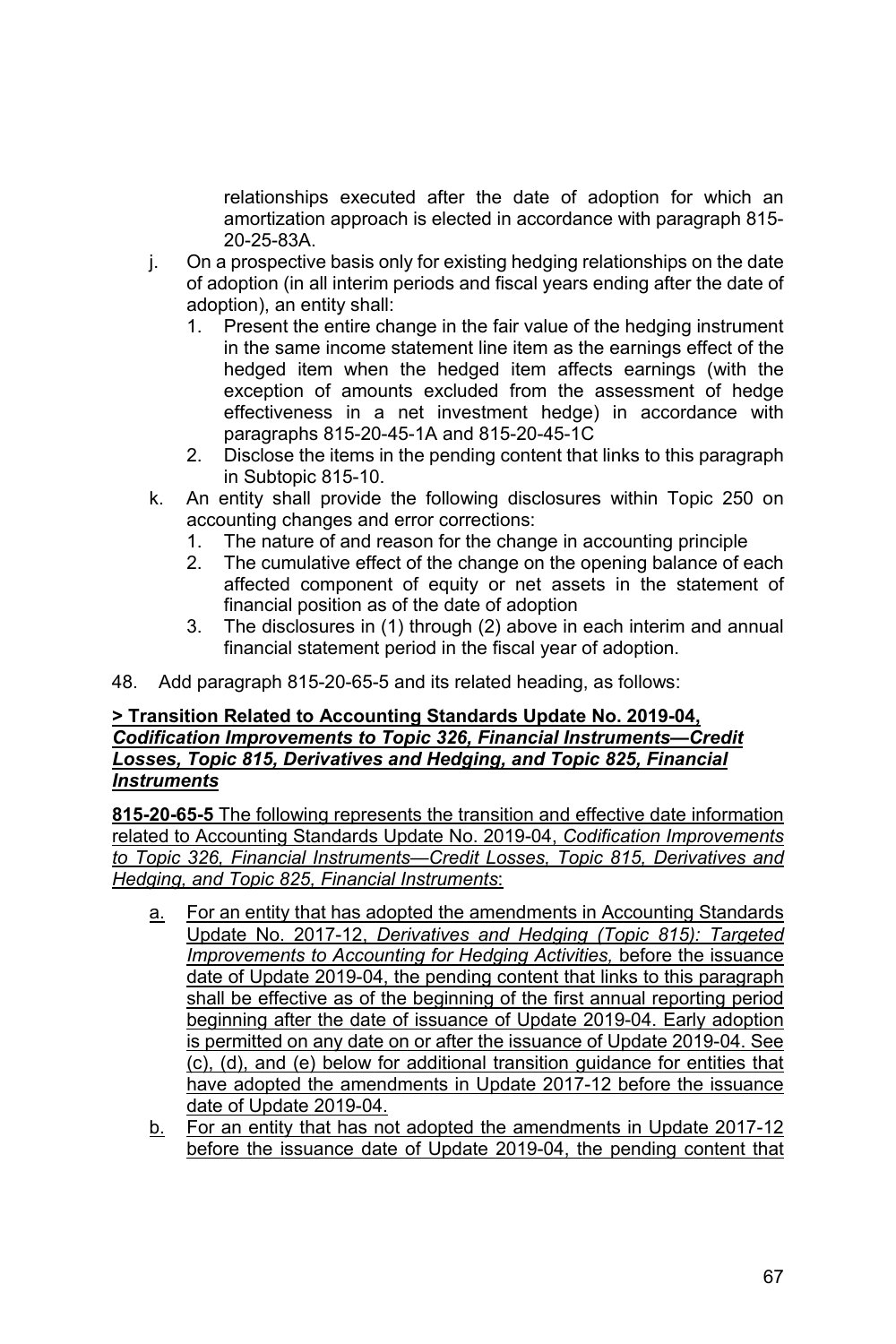links to this paragraph shall be effective as of the date the entity adopts the amendments in Update 2017-12 in accordance with paragraph 815- 20-65-3. The pending content that links to this paragraph shall be adopted at the same time that the amendments in Update 2017-12 are adopted.

- c. For an entity that has adopted the amendments in Update 2017-12 before the issuance date of Update 2019-04, that entity shall elect to reflect all of the pending content that links to this paragraph either on a prospective basis or on a retrospective basis as of the date of adoption of the amendments in Update 2017-12 in accordance with paragraph 815-20- 65-3, with the following exceptions:
	- 1. An entity that adopted the amendments in Update 2017-12 in an interim period and elected to modify the measurement methodology for a hedged item in accordance with either paragraph 815-20-25-6B or paragraph 815-25-35-13 without dedesignating the hedging relationship shall reflect any adjustment made in accordance with paragraph 815-20-65-3(e)(1) at the appropriate balance on the date of initial application of the amendments in Update 2017-12 if that adjustment was made as of the date of adoption of the amendments in Update 2017-12.
	- 2. An entity that elects fair value hedge rebalancing in accordance with paragraph 815-20-65-3(e)(2) shall reflect any adjustments for existing hedges as of the date of adoption of the amendments in Update 2017-12 on the date of initial application of the amendments in Update 2017-12 in accordance with paragraph 815-20-65-3.
	- 3. An entity may reclassify a debt security from held to maturity to available for sale if the debt security is eligible to be hedged under the last-of-layer guidance in accordance with paragraph 815-20-25- 12A upon adoption of the pending content that links to this paragraph only if the entity did not reclassify one or more debt securities from held to maturity to available for sale upon adoption of the amendments in Update 2017-12*.* If the entity did not reclassify any debt securities from held to maturity to available for sale upon adoption of the amendments in Update 2017-12 and elects to reclassify securities in accordance with paragraph 815-20-65-3(e)(7) upon adoption of the pending content that links to this paragraph, it shall make that reclassification as of the date of adoption of the pending content that links to this paragraph in accordance with (a) above. Any unrealized gain or loss at the date of the reclassification shall be recorded in accumulated other comprehensive income in accordance with paragraph 320-10-35-10(c).
- d. For an entity that has adopted the amendments in Update 2017-12 before the issuance date of Update 2019-04 and reflects the amendments on a prospective basis in accordance with (c) above, the adjustment resulting from the amendment in paragraph 815-25-35-9A to a partial-term fair value hedge relationship's amortization shall be accounted for as a change in estimate in accordance with paragraph 250-10-45-17.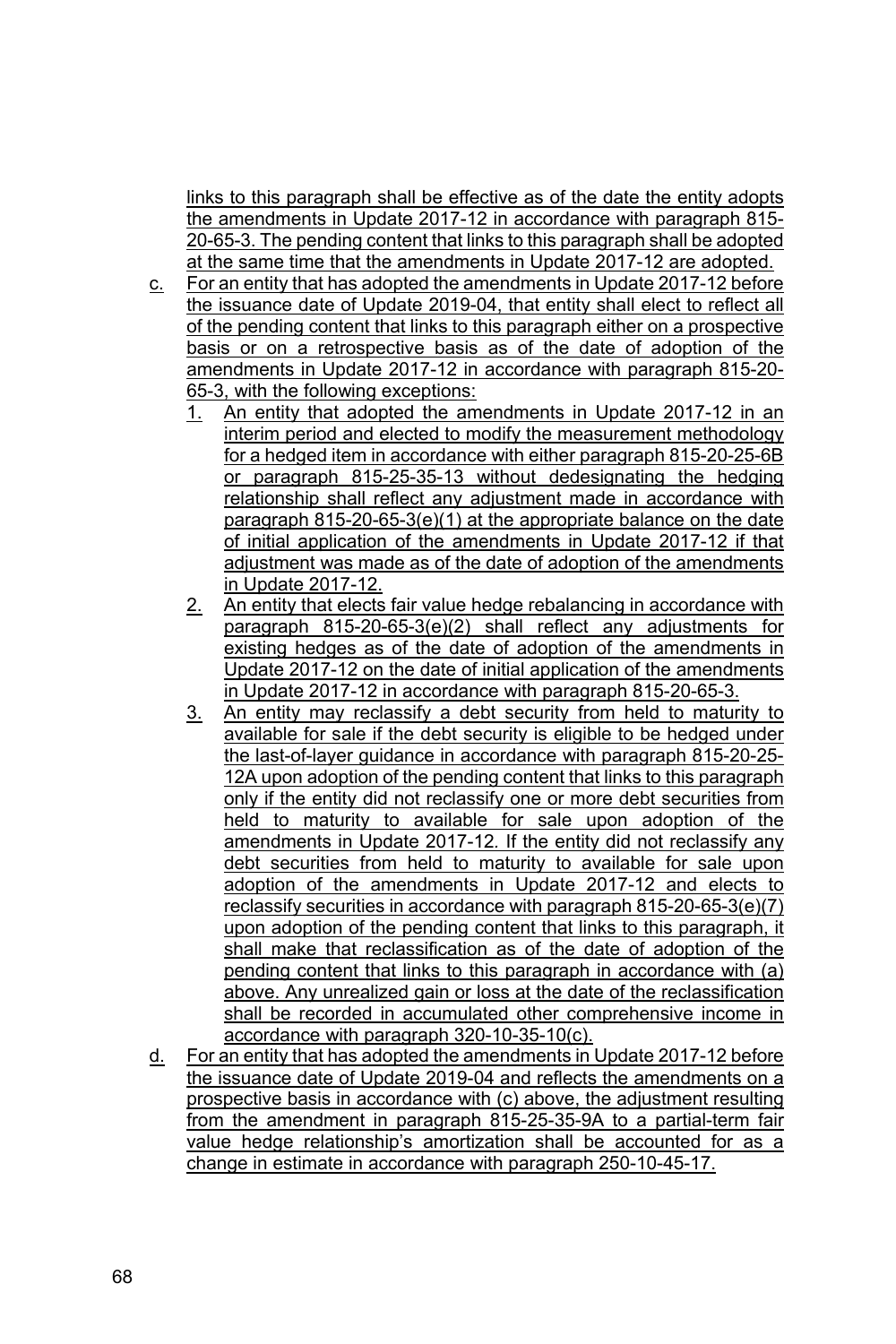- e. For an entity that has adopted the amendments in Update 2017-12 before the issuance date of Update 2019-04 and reflects the amendments on a retrospective basis in accordance with (c) above, new hedging relationships may be retrospectively designated between the date of adoption of the amendments in Update 2017-12 and the effective date of Update 2019-04 in accordance with (a) above for existing eligible hedging instruments and existing eligible recognized assets or liabilities existing eligible forecasted transactions related to the amendments in paragraph 815-25-35-13B, 815-30-35-26, or 815-20-55-33G.
- f. An entity shall disclose the following in the period that the entity adopts the pending content that links to this paragraph:
	- 1. The nature of and reason for the change in accounting principle.<br>2. The method of applying the change. For an entity that adopted
	- The method of applying the change. For an entity that adopted the amendments in Update 2017-12 before the issuance of Update 2019-04, the entity shall disclose whether it adopted the eligible amendments in accordance with (c) above either on a prospective or retrospective basis.
	- 3. The effect of the adoption on any line item in the statement of financial position, if material, as of the beginning of the first period for which the pending content that links to this paragraph is applied. Presentation of the effect on financial statement subtotals is not required.
	- 4. The cumulative effect of the change on retained earnings or other components of equity in the statement of financial position as of the beginning of the first period for which the pending content that links to this paragraph is applied.
- g. An entity that issues interim financial statements shall provide the disclosures in (f) above in each interim financial statement of the fiscal year of change and the annual financial statement of the fiscal year of change.

# Topic 4: Codification Improvements to Update 2016-01

### Issue 4A: Scope Clarifications for Subtopics 320-10 and 321-10

49. The amendments clarify the guidance in paragraphs 320-10-15-3 and 321- 10-15-3, including adding health and welfare plans to the list of entities for which Topic 320, Investments—Debt Securities, does not apply.

# Amendments to Subtopic 320-10

50. Amend paragraph 320-10-15-3, with a link to transition paragraph 825-10- 65-5, as follows: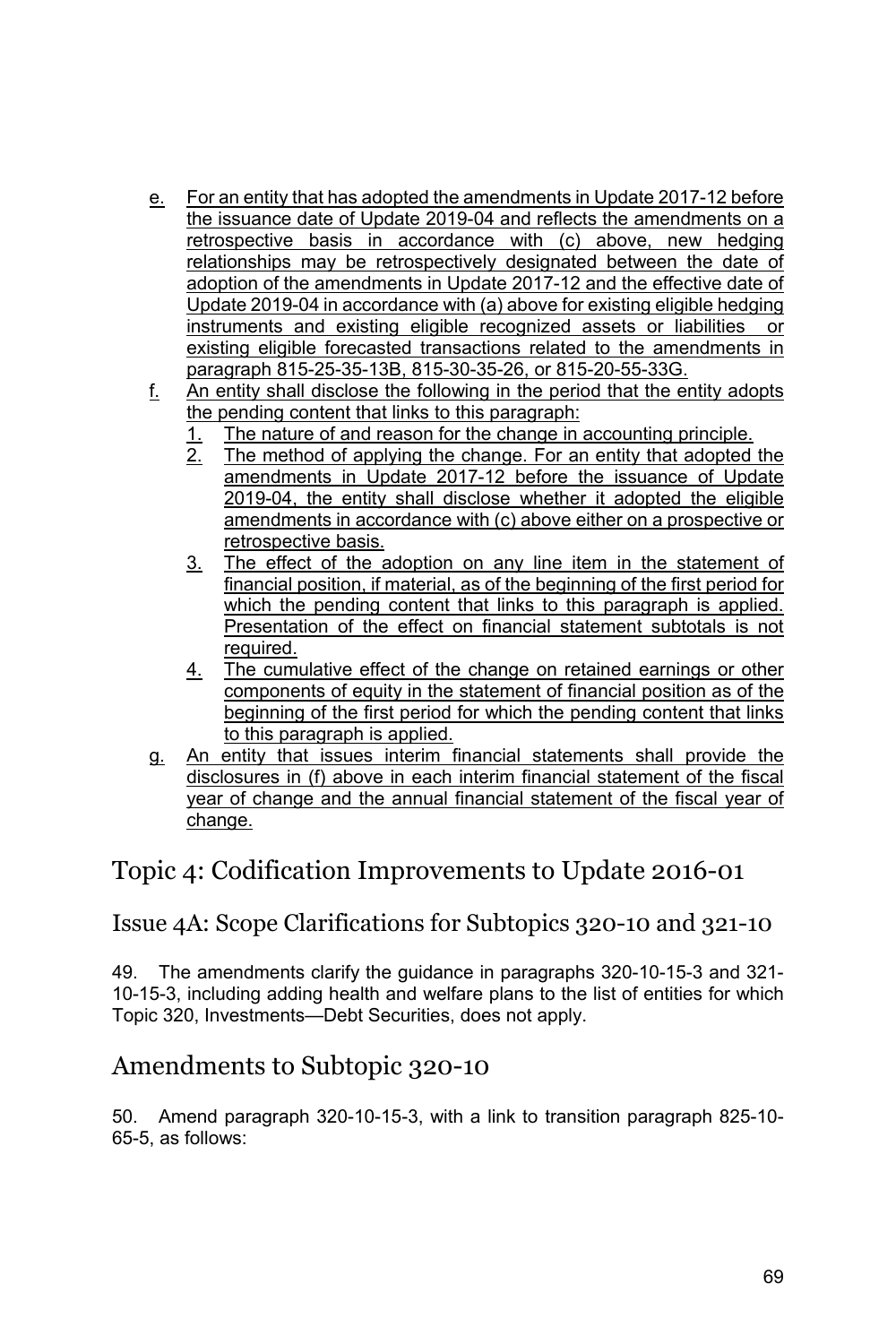# **Investments—Debt Securities—Overall**

### **Scope and Scope Exceptions**

#### **> Entities**

**320-10-15-3** The guidance in this Topic does not apply to the following entities:

- a. Entities in certain specialized industries. Entities whose specialized accounting practices include accounting for substantially all investments in **debt securities** at fair value, with changes in value recognized in earnings (income) or in the change in net assets. Examples of those entities are:
	- 1. Brokers and dealers in securities (Topic 940)
	- 2. Defined benefit pension, pension and other postretirement, and health and welfare plans (Topics 960, 962, and 965)
	- 3. Investment companies (Topic 946).

### Amendments to Subtopic 321-10

51. Amend paragraph 321-10-15-3, with a link to transition paragraph 825-10- 65-5, as follows:

#### **Investments—Equity Securities—Overall**

#### **Scope and Scope Exceptions**

#### **> Entities**

**321-10-15-3** The guidance in this Topic does not apply to entities in certain specialized industries whose specialized accounting practices include accounting for substantially all investments at fair value, with changes in value recognized in earnings (income) or in the change in net assets. Examples of those entities are:

- a. Brokers and dealers in securities (Topic 940)
- b. Defined benefit pension, pension and other postretirement, and health and welfare plans (Topics 960, 962, and 965)
- c. Investment companies (Topic 946).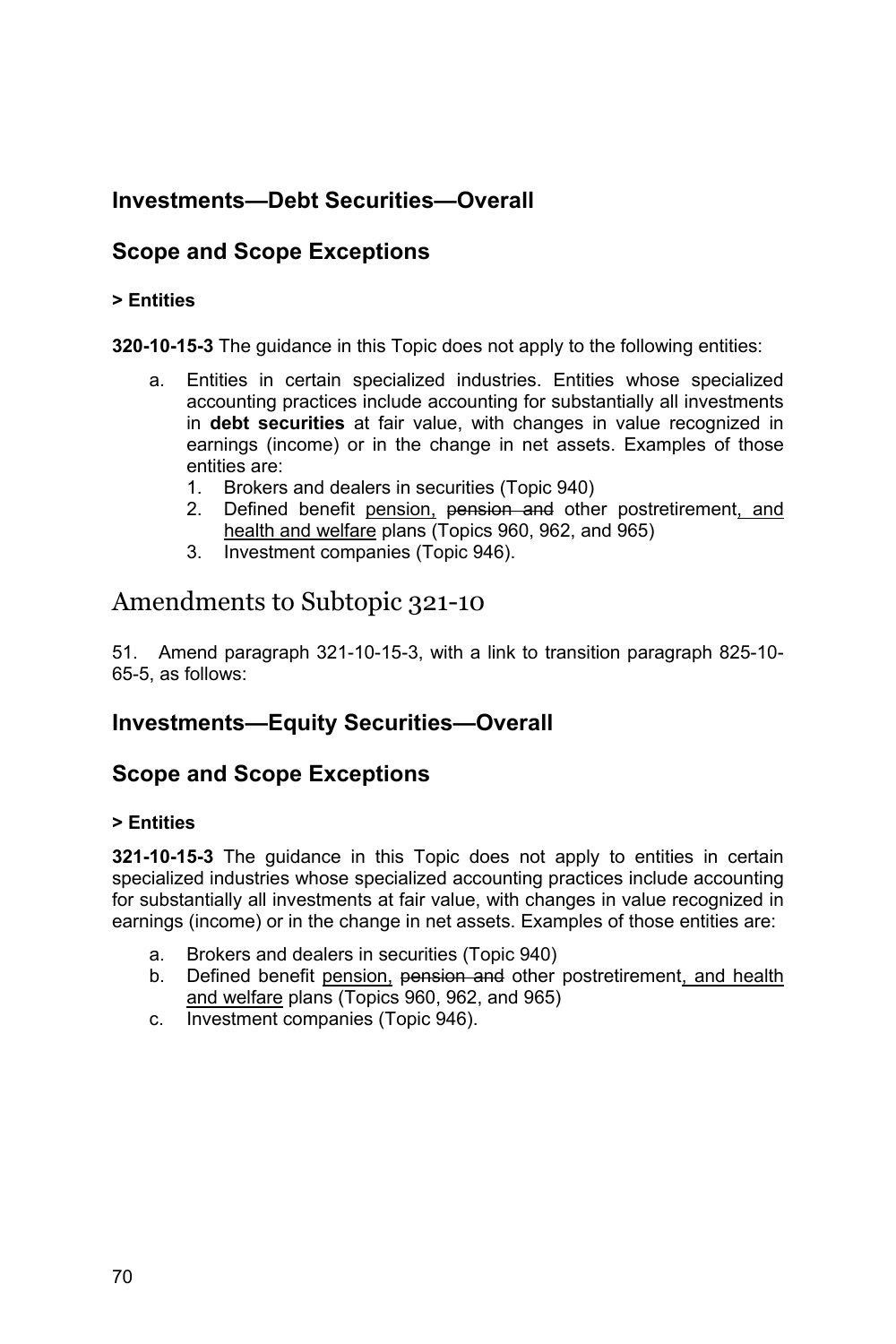### Issue 4B: Held-to-Maturity Debt Securities Fair Value **Disclosures**

52. The Board intended to eliminate all fair value disclosures for financial assets measured at amortized cost basis for entities other than public business entities through the amendments in Update 2016-01. The amendments clarify the guidance in paragraph 320-10-50-5 by eliminating the requirement for entities other than public business entities to disclose aggregate fair value of held-tomaturity debt securities.

# Amendments to Subtopic 320-10

53. Amend paragraph 320-10-50-5, with a link to transition paragraph 825-10- 65-5, and its related pending content, with no additional link to a transition paragraph, and add paragraphs 320-10-50-5A through 50-5B, with a link to transition paragraph 825-10-65-5, as follows:

#### **Investments—Debt Securities—Overall**

#### **Disclosure**

#### **> Securities Classified as Held to Maturity**

**320-10-50-5** For securities classified as held to maturity, all All reporting entities shall disclose all of the following for securities classified as held to maturity by major security type as of each date for which a statement of financial position is presented:

- a. Amortized cost basis
- aa. Subparagraph superseded by Accounting Standards Update No. 2019- 04.Aggregate fair value
- b. Subparagraph superseded by Accounting Standards Update No. 2019- 04. Gross unrecognized holding gains
- c. Subparagraph superseded by Accounting Standards Update No. 2019- 04.Gross unrecognized holding losses
- d. Net carrying amount
- dd. Total other-than-temporary impairment recognized in accumulated other comprehensive income
- e. Gross gains and losses in accumulated other comprehensive income for any derivatives that hedged the forecasted acquisition of the held-tomaturity securities
- f. Information about the contractual maturities of those securities as of the date of the most recent statement of financial position presented. (Maturity information may be combined in appropriate groupings. In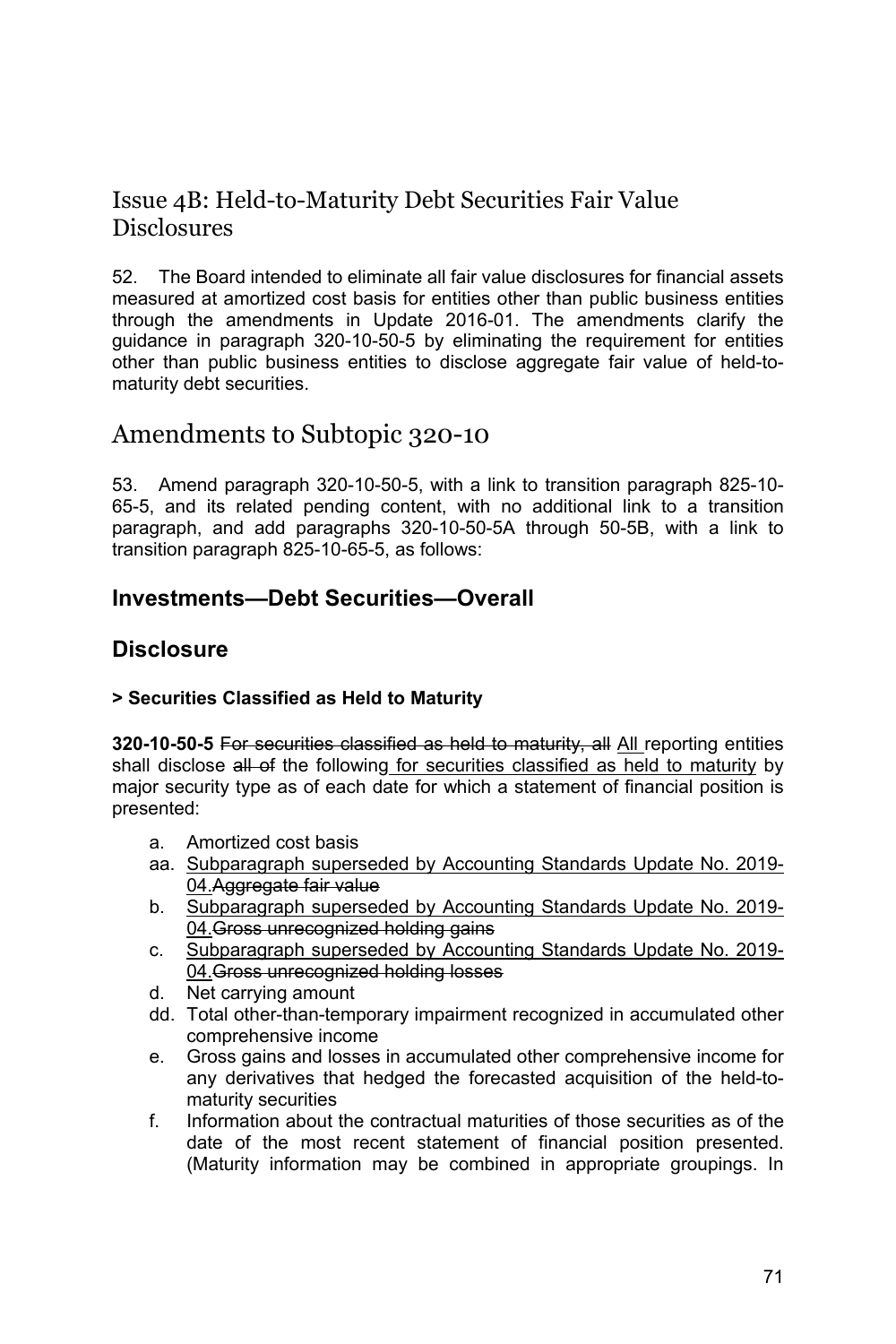complying with this requirement, financial institutions [see paragraph 942-320-50-1] shall disclose the fair value and the net carrying amount (if different from fair value) of debt securities on the basis of at least the following four maturity groupings:

- 1. Within one year
- 2. After one year through five years
- 3. After 5 years through 10 years
- 4. After 10 years.

Securities not due at a single maturity date, such as mortgage-backed securities, may be disclosed separately rather than allocated over several maturity groupings; if allocated, the basis for allocation also shall be disclosed.)

#### **Pending Content:**

**Transition Date:** *(P) December 16, 2019; (N) December 16, 2021* | **Transition Guidance:** 326-10-65-1

**320-10-50-5** For securities classified as held to maturity, all All reporting entities shall disclose all of the following for securities classified as held to maturity by major security type as of each date for which a statement of financial position is presented:

- a. Amortized cost basis
- aa. Subparagraph superseded by Accounting Standards Update No. 2019- 04.Aggregate fair value

aaa. Total allowance for credit losses

- b. Subparagraph superseded by Accounting Standards Update No. 2019- 04. Gross unrecognized holding gains
- c. Subparagraph superseded by Accounting Standards Update No. 2019- 04. Gross unrecognized holding losses
- d. Net carrying amount
- dd. Subparagraph superseded by Accounting Standards Update 2016-13.
- e. Gross gains and losses in accumulated other comprehensive income for any derivatives that hedged the forecasted acquisition of the held-tomaturity securities
- f. Information about the contractual maturities of those securities as of the date of the most recent statement of financial position presented. (Maturity information may be combined in appropriate groupings. In complying with this requirement, financial institutions [see paragraph 942-320-50-11 shall disclose the fair value and the net carrying amount (if different from fair value) of debt securities on the basis of at least the following four maturity groupings:
	- 1. Within one year
	- 2. After one year through five years
	- 3. After 5 years through 10 years
	- 4. After 10 years.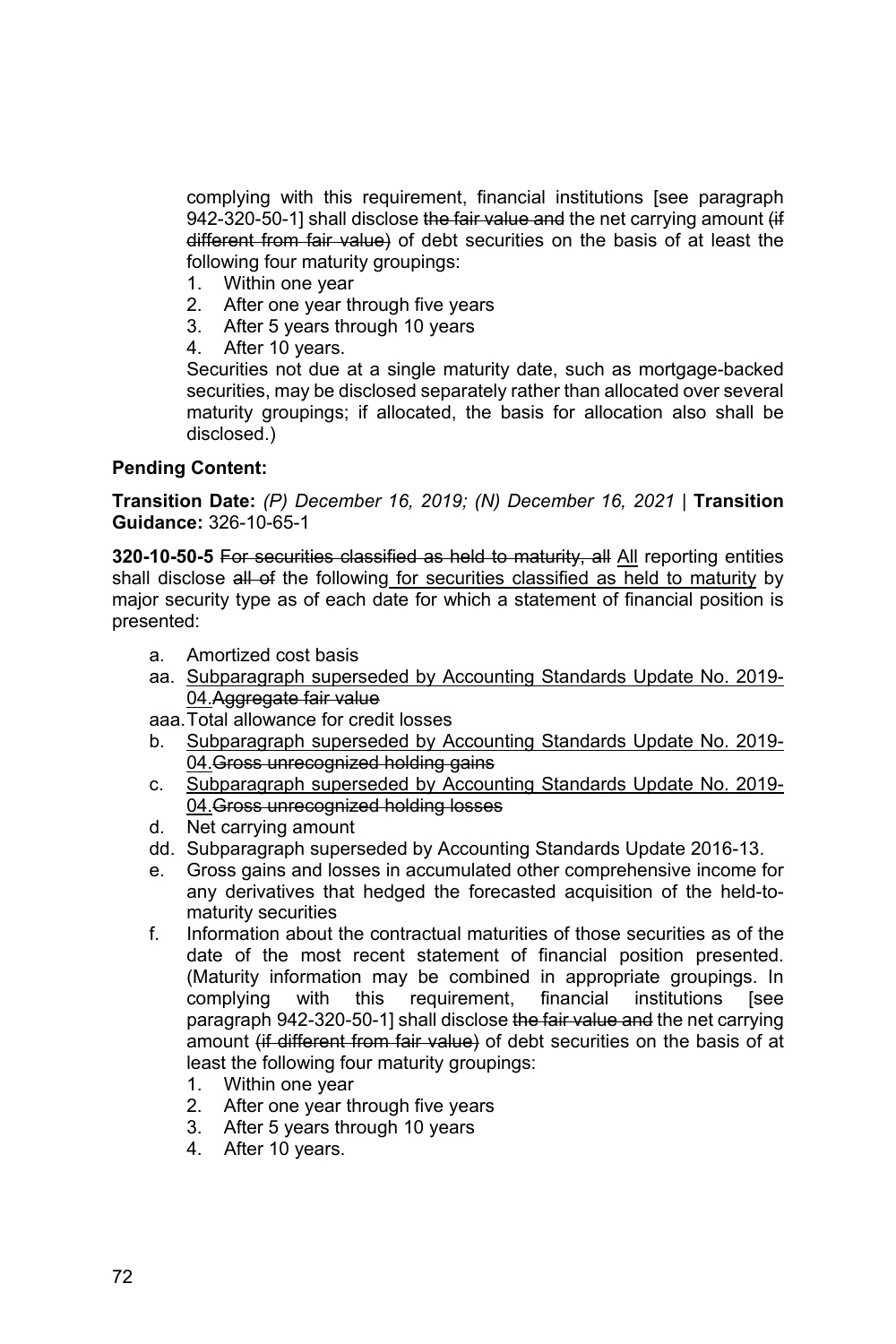Securities not due at a single maturity date, such as mortgage-backed securities, may be disclosed separately rather than allocated over several maturity groupings; if allocated, the basis for allocation also shall be disclosed.)

**320-10-50-5A** A **public business entity** shall disclose the following information for securities classified as held to maturity, by major security type, as of each date for which a statement of financial position is presented:

- a. Aggregate fair value
- b. Gross unrecognized holding gains
- c. Gross unrecognized holding losses.

**320-10-50-5B** A financial institution that is a public business entity shall disclose the fair value of the debt securities classified as held to maturity, by major security type, on the basis of at least the following four maturity groupings:

- a. Within 1 year
- b. After 1 year through 5 years
- c. After 5 years through 10 years
- d. After 10 years.

Securities not due at a single maturity date, such as mortgage-backed securities, may be disclosed separately rather than allocated over several maturity groupings; if allocated, the basis for allocation also shall be disclosed.

# Amendments to Subtopic 942-320

54. Amend paragraph 942-320-50-3 and add paragraph 942-320-50-3A, with a link to transition paragraph 825-10-65-5, as follows:

#### **Financial Services—Depository and Lending—Investments— Debt and Equity Securities**

#### **Disclosure**

**942-320-50-3** In complying with this requirement, financial institutions shall disclose the fair value and the net carrying amount (if different from fair value) of debt securities based on at least 4 maturity groupings:

- a. Within 1 year
- b. After 1 year through 5 years
- c. After 5 years through 10 years
- d. After 10 years.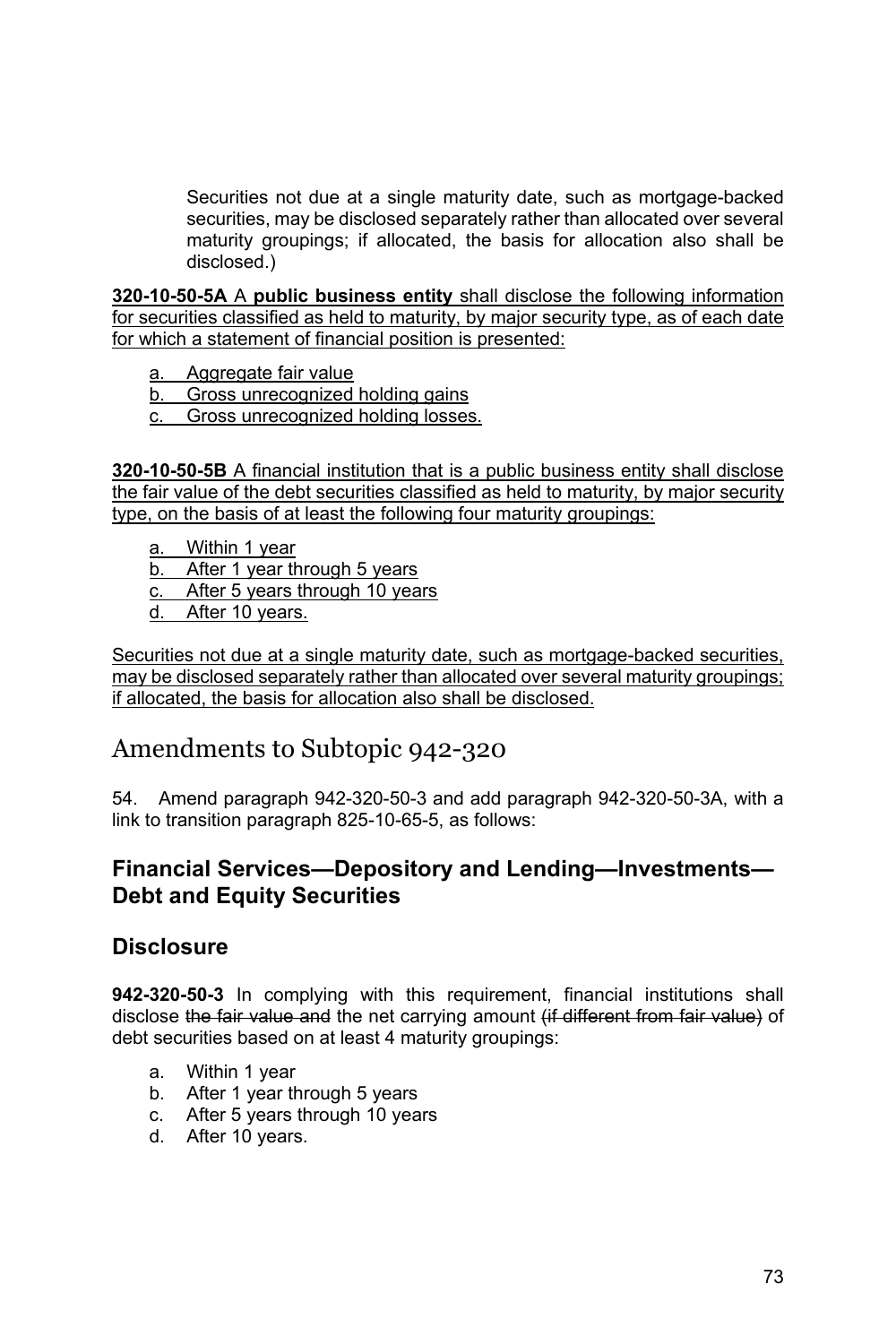#### **942-320-50-3A** A financial institution that is a public business entity shall disclose the fair value of the debt securities based on at least 4 maturity groupings:

a. Within 1 year

b. After 1 year through 5 years

c. After 5 years through 10 years

d. After 10 years.

### Issue 4C: Applicability of Topic 820 to the Measurement Alternative

55. The Board intended to require a nonrecurring fair value measurement in accordance with Topic 820, Fair Value Measurement, upon the occurrence and identification of any remeasurement events described in Topic 321 for equity securities without readily determinable fair values accounted for under the measurement alternative in accordance with paragraph 321-10-35-2. Without proper clarification, the guidance in Topic 321 for the remeasurement of equity securities without readily determinable fair values accounted for under the measurement alternative could be interpreted to require different measurement bases depending on the specific remeasurement event that occurs. The amendments clarify that all adjustments made under the measurement alternative upon the identified remeasurement events should be accounted for in accordance with Topic 820.

# Amendment to Subtopic 321-10

56. Amend paragraph 321-10-35-2 and add paragraph 321-10-50-2B, with a link to transition paragraph 825-10-65-5, as follows:

### **Investments—Equity Securities—Overall**

### **Subsequent Measurement**

#### **> Equity Securities without Readily Determinable Fair Values**

**321-10-35-2** An entity may elect to measure an equity security without a **readily determinable fair value** that does not qualify for the practical expedient to estimate fair value in accordance with paragraph 820-10-35-59 at its cost minus impairment, if any, any. If an entity identifies plus or minus changes resulting from observable price changes in **orderly transactions** for the identical or a similar investment of the same issuer issuer, it shall measure the equity security at fair value as of the date that the observable transaction occurred. An election to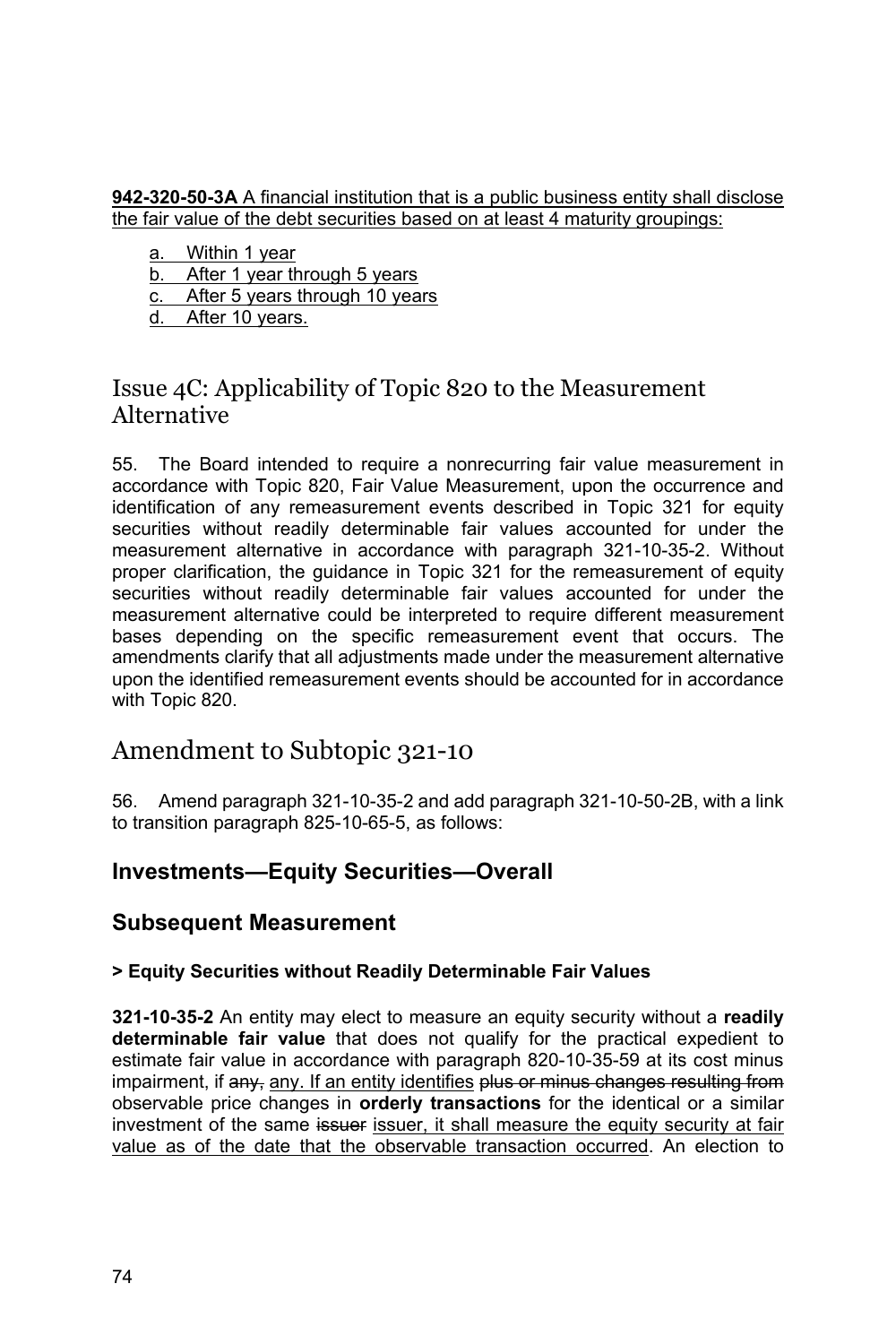measure an equity security in accordance with this paragraph shall be made for each investment separately. Once an entity elects to measure an equity security in accordance with this paragraph, the entity shall continue to apply the measurement guidance in this paragraph until the investment does not qualify to be measured in accordance with this paragraph (for example, if the investment has a readily determinable fair value or becomes eligible for the practical expedient to estimate fair value in accordance with paragraph 820-10-35-59). The entity shall reassess at each reporting period whether the equity investment without a readily determinable fair value qualifies to be measured in accordance with this paragraph. If an entity measures an equity security in accordance with this paragraph (and the security continues to qualify for measurement in accordance with this paragraph), the entity may subsequently elect to measure the equity security at fair value. If an entity subsequently elects to measure an equity security at fair value, the entity shall measure all identical or similar investments of the same issuer, including future purchases of identical or similar investments of the same issuer, at fair value. The election to measure those securities at fair value shall be irrevocable. Any resulting gains or losses on the securities for which that election is made shall be recorded in earnings at the time of the election.

### **Disclosures**

**321-10-50-2B** To the extent that the disclosure requirements in this Subtopic achieve the fair value disclosure requirements described in Section 820-10-50 on disclosing fair value measurement, an entity need not duplicate the related fair value disclosure.

### Issue 4D: Remeasurement of Equity Securities at Historical Exchange Rates

57. The amendments clarify that an entity is required to follow paragraph 830- 10-45-18 for equity securities without readily determinable fair values accounted for under the measurement alternative in accordance with paragraph 321-10-35- 2. Paragraph 830-10-45-18 requires remeasurement at historical exchange rates. The amendments to paragraph  $830-10-45-18(a)(1)$  and  $(a)(2)$  are not intended to change items that should be remeasured at historical exchange rates.

# Amendments to Subtopic 830-10

58. Amend paragraph 830-10-45-18, with a link to transition paragraph 825-10- 65-5, as follows:

### **Foreign Currency Matters—Overall**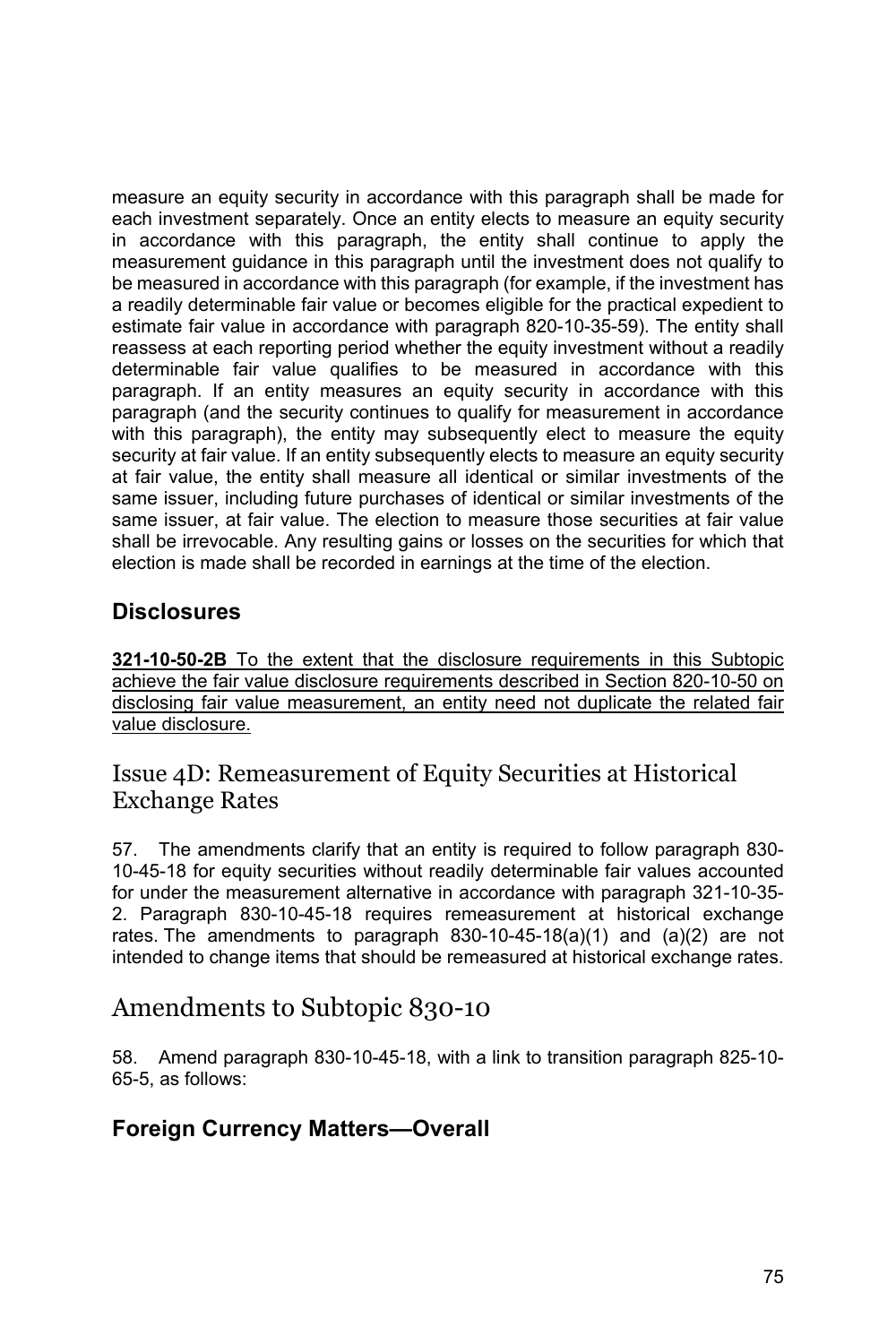# **Other Presentation Matters**

#### **> Remeasurement of the Books of Record Into the Functional Currency**

#### **> > Accounts to Be Remeasured Using Historical Exchange Rates**

**830-10-45-18** All of the following are common nonmonetary balance sheet items and related revenue, expense, gain, and loss accounts that shall be remeasured using historical rates to produce the same result in terms of the functional currency that would have occurred if those items had been initially recorded in the functional currency:

- a. Marketable securities carried at cost, including: Equity securities without readily determinable fair values accounted for in accordance with paragraph 321-10-35-2. The historical rate to be used shall be the exchange rate as of the later of the acquisition date or the most recent date on which the equity security was adjusted to fair value in accordance with paragraphs 321-10-35-2 through 35-3, if applicable.
	- 1. Subparagraph superseded by Accounting Standards Update No. 2019-04.Equity securities
	- 2. Subparagraph superseded by Accounting Standards Update No. 2019-04.Debt securities not intended to be held until maturity.
- b. Inventories carried at cost
- c. Prepaid expenses such as insurance, advertising, and rent
- d. Property, plant, and equipment
- e. Accumulated depreciation on property, plant, and equipment
- f. Patents, trademarks, licenses, and formulas
- g. Goodwill
- h. Other intangible assets
- i. Deferred charges and credits, except policy acquisition costs for life insurance companies
- i. Deferred income
- k. Common stock
- l. Preferred stock carried at issuance price
- m. Revenues and expenses related to nonmonetary items, for example:
	- 1. Cost of goods sold
	- 2. Depreciation of property, plant, and equipment
	- 3. Amortization of intangible items such as patents, licenses, and so forth
	- 4. Amortization of deferred charges or credits except policy acquisition costs for life insurance entities.

# Amendments to Subtopic 825-10

59. Add paragraph 825-10-65-5 and its related heading, as follows: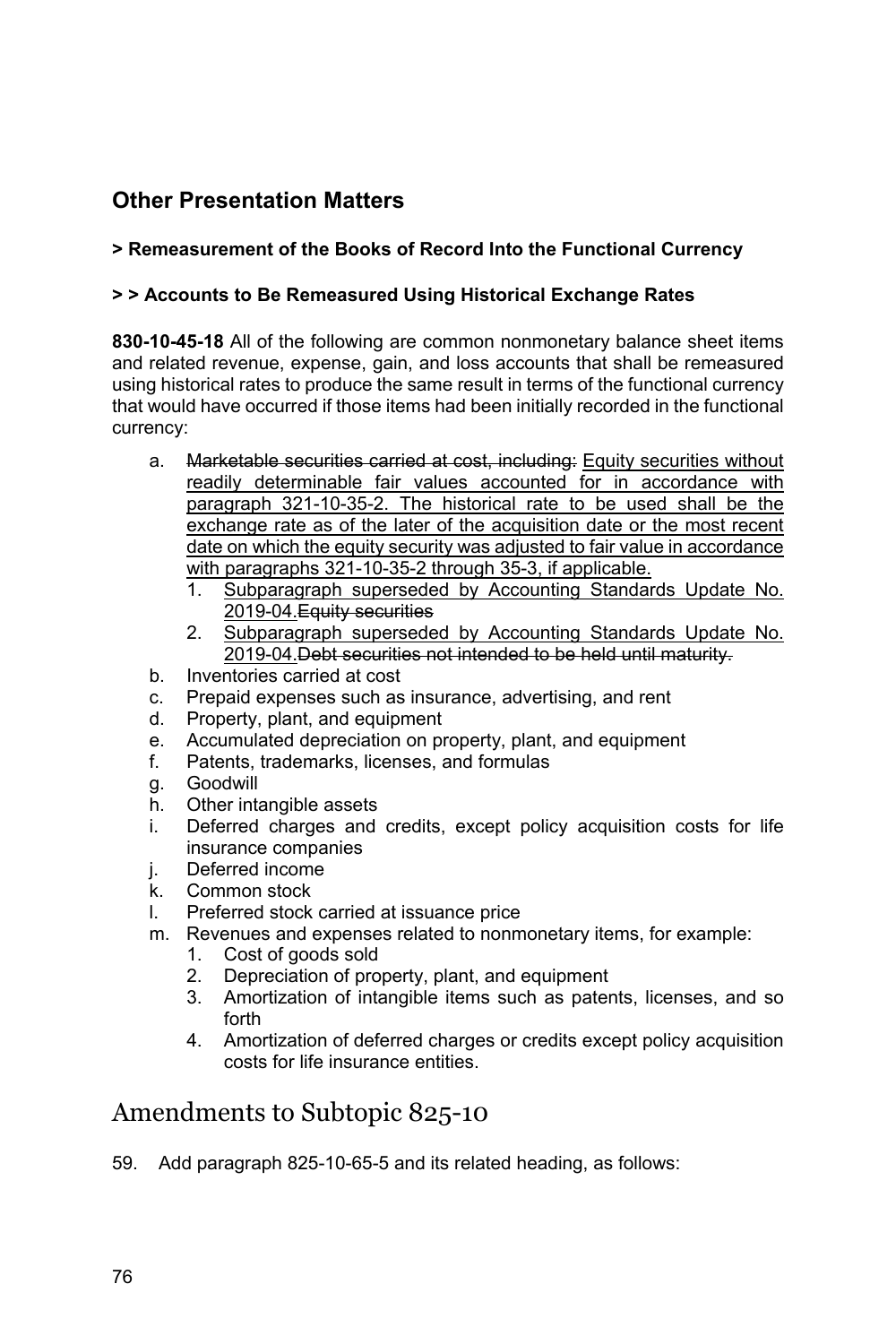# **Financial Instruments—Overall**

### **Transition and Open Effective Date Information**

#### **> Transition Related to Accounting Standards Update No. 2019-04,**  *Codification Improvements to Topic 326, Financial Instruments—Credit Losses, Topic 815, Derivatives and Hedging, and Topic 825, Financial Instruments*

**825-10-65-5** The following represents the transition and effective date information related to Accounting Standards Update No. 2019-04, *Codification Improvements to Topic 326, Financial Instruments—Credit Losses, Topic 815, Derivatives and Hedging, and Topic 825, Financial Instruments:* 

- a. For all entities, the pending content that links to this paragraph shall be effective for fiscal years beginning after December 15, 2019, including interim periods within those fiscal years.
- b. An entity shall apply the pending content that links to this paragraph by means of a cumulative-effect adjustment to opening retained earnings as of the beginning of the first fiscal year in which all of the amendments that link to paragraph 825-10-65-2 are effective.
- c. Early adoption, including adoption in an interim period, is permitted as long as an entity has adopted all of the pending content that links to paragraph 825-10-65-2. If an entity early adopts the pending content that links to this paragraph in an interim period, any adjustments shall be reflected as of the beginning of the fiscal year in which the entity adopted all of the pending content that links to paragraph 825-10-65-2.
- d. An entity shall apply prospectively the pending content that links to this paragraph related to equity securities without **readily determinable fair values** (including disclosure requirements) for which the entity elects the measurement alternative in accordance with paragraph 321-10-35-2 that exists as of the date of adoption of the pending content that links to this paragraph.
- e. An entity shall disclose the following in the period that the entity adopts the pending content that links to this paragraph:
	- 1. The nature of the change in accounting principle, including an explanation of the newly adopted accounting principle.
	- $\frac{2.}{3.}$  The method of applying the change.
	- The effect of the adoption on any line item in the statement of financial position, if material, as of the beginning of the first period for which the pending content that links to this paragraph is effective. Presentation of the effect on financial statement subtotals is not required.
	- 4. The cumulative effect of the change on retained earnings or other components of equity in the statement of financial position as of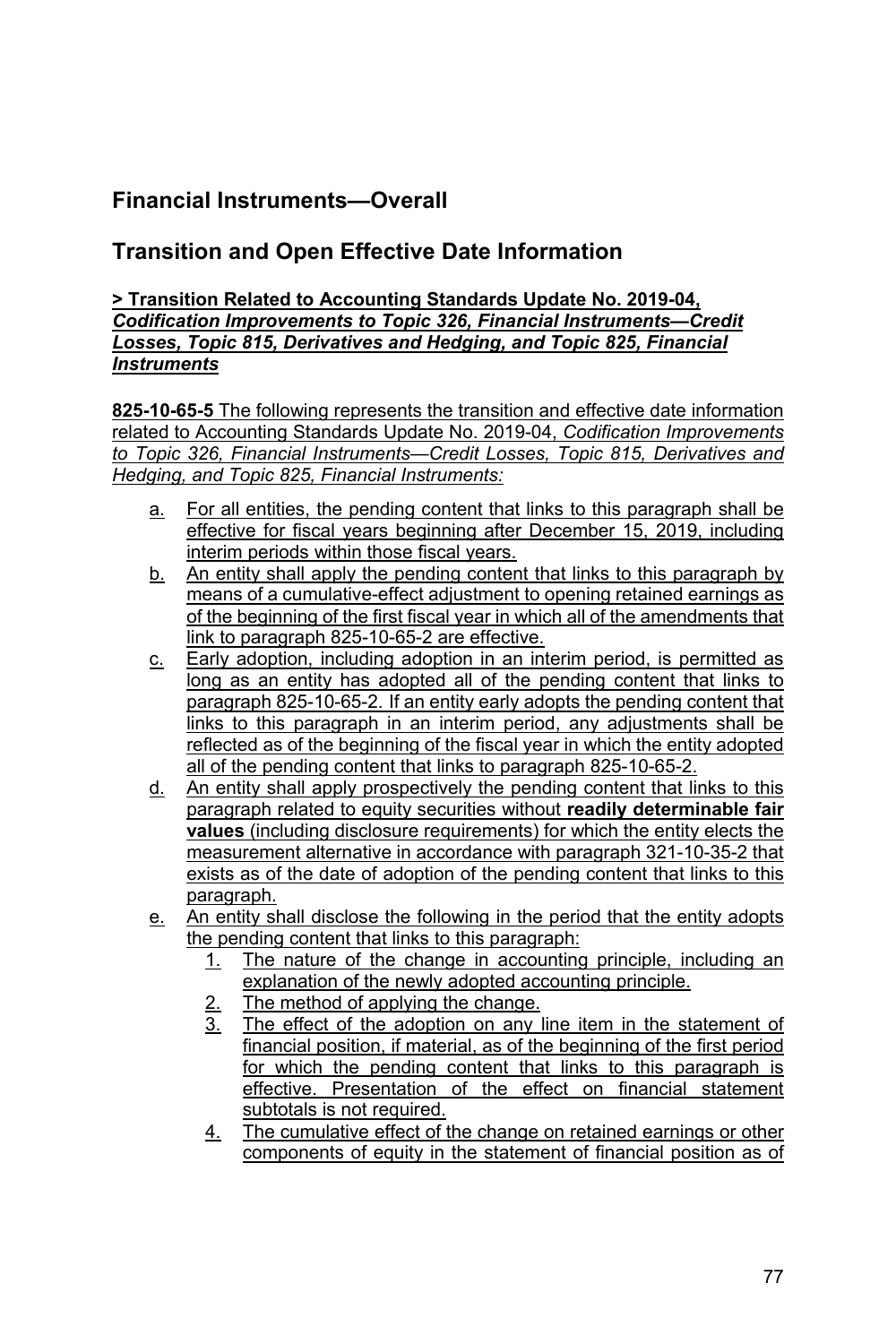the beginning of the first period for which the pending content that links to this paragraph is effective.

f. An entity that issues interim financial statements shall provide the disclosures in (1) through (4) above in each interim financial statement of the fiscal year of change and the annual financial statement of the fiscal year of change.

# Topic 5: Codification Improvements Resulting from the November 1, 2018 Credit Losses TRG Meeting

60. Since the issuance of Update 2016-13, the staff has been working with stakeholders by responding to inquiries and seeking feedback, both through the formal Credit Losses TRG and informally through other communications with stakeholders. The following amendments in this section reflect the Board's decisions to clarify the guidance in the amendments in Update 2016-13 resulting from the November 1, 2018 Credit Losses TRG meeting. The amendments relate to the following two issues raised by stakeholders during the implementation of Update 2016-13 and discussed at that meeting: (a) vintage disclosure requirements related to line-of-credit arrangements that convert to term loans and (b) considering contractual extensions and renewals in determining the contractual term of a financial asset.

### Issue 5A: Vintage Disclosures—Line-of-Credit Arrangements Converted to Term Loans

61. The amendments require an entity to present the amortized cost basis of line-of-credit arrangements that are converted to term loans in a separate column, as illustrated in Example 15.

# Amendments to Subtopic 326-20

62. Add paragraph 326-20-50-6A and amend paragraphs 326-20-50-7 and 326- 20-55-79, with a link to transition paragraph 326-10-65-2, as follows:

### **Financial Instruments—Credit Losses—Measured at Amortized Cost**

### **Disclosure**

**> Credit Quality Information**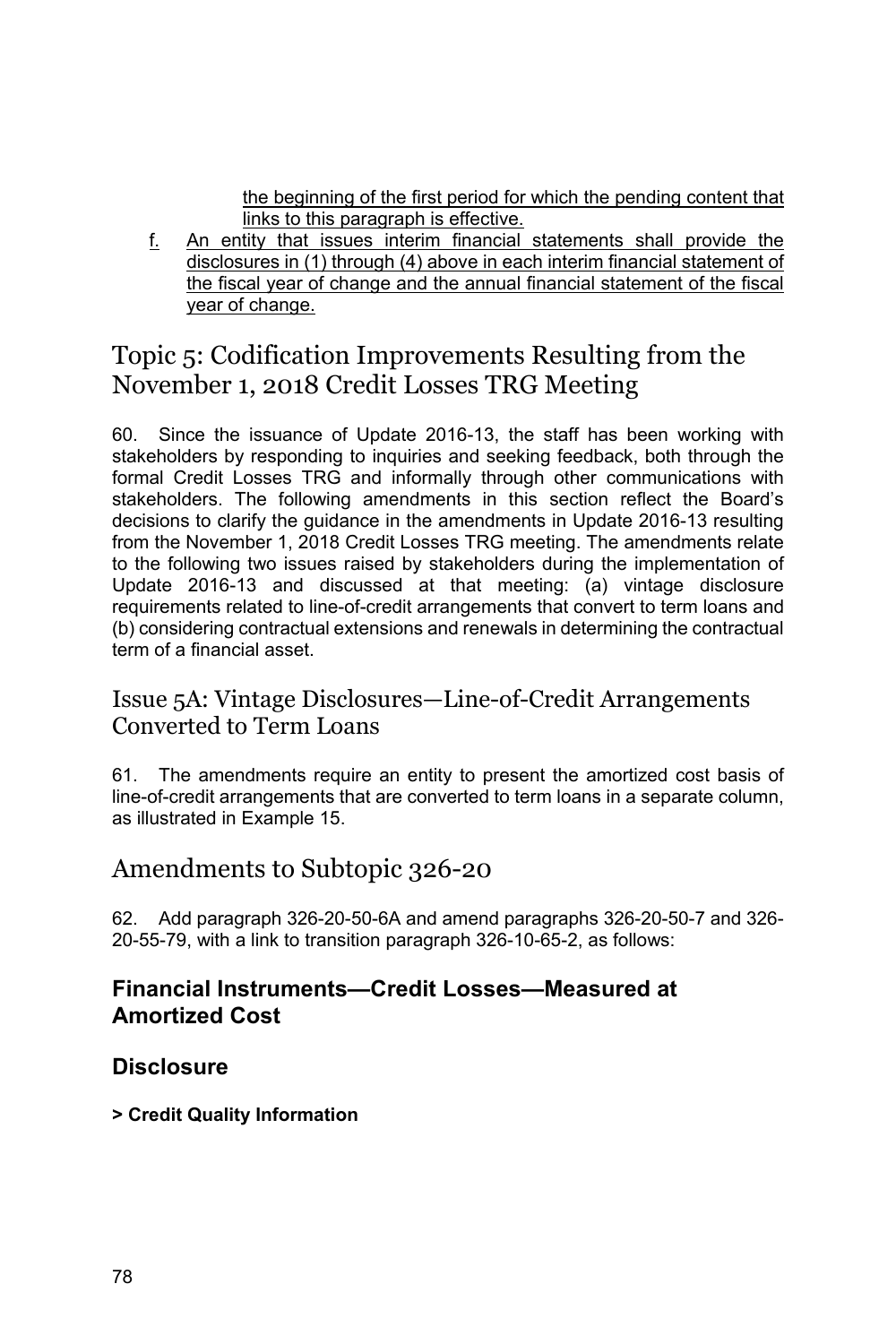**326-20-50-6A** For the purpose of the disclosure requirement in paragraph 326-20- 50-6, an entity shall present the amortized cost basis of line-of-credit arrangements that are converted to term loans in a separate column (see Example 15 in paragraph 326-20-55-79). An entity shall disclose in each reporting period, by class of financing receivable, the amount of line-of-credit arrangements that are converted to term loans in each reporting period.

**326-20-50-7** An Except as provided in paragraph 326-20-50-6A, an entity shall use the guidance in paragraphs 310-20-35-9 through 35-12 when determining whether a modification, extension, or renewal of a financing receivable should be presented as a current-period origination. An entity shall use the guidance in paragraphs 842- 10-25-8 through 25-9 when determining whether a lease modification should be presented as a current-period origination.

# **Implementation Guidance and Illustrations**

#### **> Illustrations**

#### **> > Example 15: Disclosing Credit Quality Indicators of Financing Receivables by Amortized Cost Basis**

**326-20-55-79** The following Example illustrates the presentation of credit quality disclosures for a financial institution with a narrow range of loan products offered to local customers—both consumer and commercial. Depending on the size and complexity of an entity's portfolio of financing receivables, the entity may present disclosures that are more or less detailed than the following Example. An entity may choose other methods of determining the class of financing receivable and may determine different credit quality indicators that reflect how credit risk is monitored. Some entities may have more than one credit quality indicator for certain classes of financing receivables.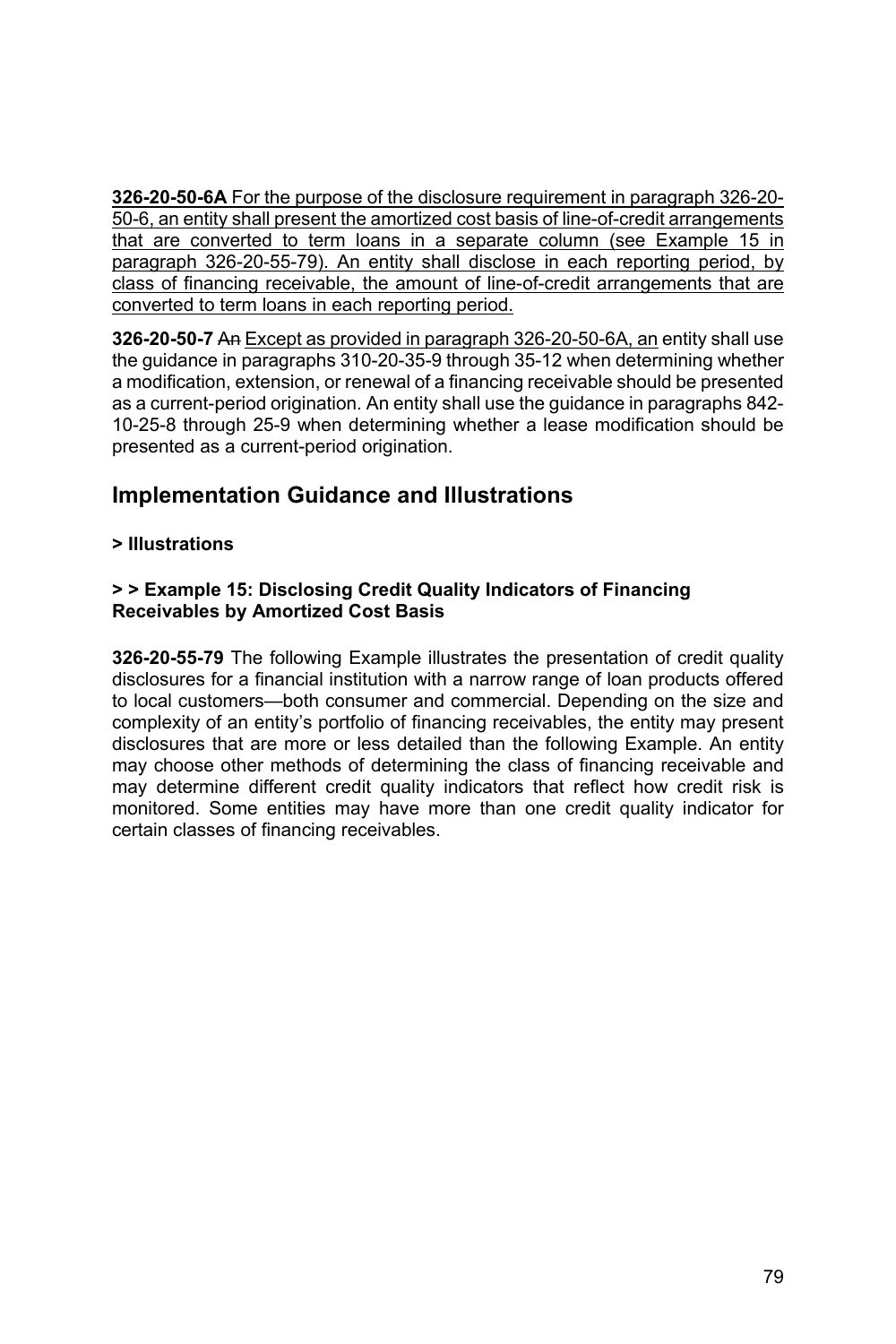|                                                                  |      |      |      |      |   |      |       | <b>Revolving Loans</b><br><b>Amortized Cost</b> |    |    | <b>Revolving Loans</b><br><b>Converted to Term Loans</b> |   |       |  |
|------------------------------------------------------------------|------|------|------|------|---|------|-------|-------------------------------------------------|----|----|----------------------------------------------------------|---|-------|--|
| As of December 31, 20X5                                          | 20X5 | 20X4 | 20X3 | 20X2 |   | 20X1 | Prior | <b>Basis</b>                                    |    |    | <b>Amortized Cost Basis</b>                              |   | Total |  |
| Residential mortgage:                                            |      |      |      |      |   |      |       |                                                 |    |    |                                                          |   |       |  |
| Risk rating:                                                     |      |      |      |      |   |      |       |                                                 |    |    |                                                          |   |       |  |
| 1-2 internal grade                                               | s    | Ś    | s    | s    |   | s    | s     | s                                               |    | s  |                                                          |   | Ś     |  |
| 3-4 internal grade                                               |      |      |      |      |   |      |       |                                                 |    |    |                                                          |   |       |  |
| 5 internal grade                                                 |      |      |      |      |   |      |       |                                                 |    |    |                                                          |   |       |  |
| 6 internal grade                                                 |      |      |      |      |   |      |       |                                                 |    |    |                                                          |   |       |  |
| 7 internal grade                                                 |      |      |      |      |   |      |       |                                                 |    |    |                                                          |   |       |  |
| Total residential mortgage loans                                 | s    | s    | Ś    | s    |   | Ś    | s     | s                                               |    | S  |                                                          |   | Ś     |  |
| Residential mortgage loans:                                      |      |      |      |      |   |      |       |                                                 |    |    |                                                          |   |       |  |
| Current-period gross writeoffs                                   | s    | s    | s    | s    |   | s    | s     | s                                               |    | s  |                                                          |   | s     |  |
| Current-period recoveries                                        |      |      |      |      |   |      |       |                                                 |    |    |                                                          |   |       |  |
| <b>Current-period net writeoffs</b>                              | S    | \$   | s    | s    |   | s    | s     | s                                               |    | S  |                                                          |   | s     |  |
| Consumer:                                                        |      |      |      |      |   |      |       |                                                 |    |    |                                                          |   |       |  |
| Risk rating:                                                     |      |      |      |      |   |      |       |                                                 |    |    |                                                          |   |       |  |
| 1-2 internal grade                                               | s    | Ś,   | S    | ç    |   | s    | s     | s                                               |    | s  |                                                          |   | Ś     |  |
| 3-4 internal grade                                               |      |      |      |      |   |      |       |                                                 |    |    |                                                          |   |       |  |
| 5 internal grade                                                 |      |      |      |      |   |      |       |                                                 |    |    |                                                          |   |       |  |
| 6 internal grade                                                 |      |      |      |      |   |      |       |                                                 |    |    |                                                          |   |       |  |
| 7 internal grade                                                 |      |      |      |      |   |      |       |                                                 |    |    |                                                          |   |       |  |
| <b>Total consumer</b>                                            | s    | \$   | s    | s    |   | s    | S     | S                                               | ÷. | S  |                                                          |   | s     |  |
| <b>Consumer loans:</b>                                           |      |      |      |      |   |      |       |                                                 |    |    |                                                          |   |       |  |
| Current-period gross writeoffs                                   | s    | s    | Ś    | Ś    |   | s    | s     | s                                               |    | \$ |                                                          |   | s     |  |
| Current-period recoveries                                        |      |      |      |      |   |      |       |                                                 |    |    |                                                          |   |       |  |
| <b>Current-period net writeoffs</b>                              | s    | s    | s    | S    | ٠ | s    | s     | s                                               | ×, | s  |                                                          | ٠ | s     |  |
| <b>Commercial business:</b>                                      |      |      |      |      |   |      |       |                                                 |    |    |                                                          |   |       |  |
| Risk rating:                                                     |      |      |      |      |   |      |       |                                                 |    |    |                                                          |   |       |  |
| 1-2 internal grade                                               | s    | Ś    |      | S    |   | Ś    | s     | s                                               |    | \$ |                                                          |   | Ś     |  |
| 3-4 internal grade                                               |      |      |      |      |   |      |       |                                                 |    |    |                                                          |   |       |  |
| 5 internal grade                                                 |      |      |      |      |   |      |       |                                                 |    |    |                                                          |   |       |  |
| 6 internal grade                                                 |      |      |      |      |   |      |       |                                                 |    |    |                                                          |   |       |  |
| 7 internal grade                                                 |      |      |      |      |   |      |       |                                                 |    |    |                                                          |   |       |  |
| <b>Total commercial business</b>                                 | s    | s    | Ś    | \$   |   | s    | s     | s                                               |    | S  |                                                          |   | s     |  |
| <b>Commercial business loans:</b>                                |      |      |      |      |   |      |       |                                                 |    |    |                                                          |   |       |  |
|                                                                  | s    | s    | s    | s    |   | s    | s     | s                                               |    | \$ |                                                          |   | Ś     |  |
| Current-period gross writeoffs                                   |      |      |      |      |   |      |       |                                                 |    |    |                                                          |   |       |  |
| Current-period recoveries<br><b>Current-period net writeoffs</b> | s    | s    | s    | s    |   | s    | s     | s                                               |    | s  |                                                          |   | s     |  |
|                                                                  |      |      |      |      |   |      |       |                                                 |    |    |                                                          |   |       |  |
| Commercial mortgage:                                             |      |      |      |      |   |      |       |                                                 |    |    |                                                          |   |       |  |
| Risk rating:                                                     |      |      |      | s    |   | s    | s     |                                                 |    |    |                                                          |   |       |  |
| 1-2 internal grade                                               | s    | S    | S    |      |   |      |       | s                                               |    | s  |                                                          |   | s     |  |
| 3-4 internal grade                                               |      |      |      |      |   |      |       |                                                 |    |    |                                                          |   |       |  |
| 5 internal grade                                                 |      |      |      |      |   |      |       |                                                 |    |    |                                                          |   |       |  |
| 6 internal grade                                                 |      |      |      |      |   |      |       |                                                 |    |    |                                                          |   |       |  |
| 7 internal grade                                                 | s    |      | s    | s    |   |      |       | s                                               |    |    |                                                          |   |       |  |
| <b>Total commercial mortgage</b>                                 |      | s    |      |      |   | s    | s     |                                                 |    | S  |                                                          |   | Ś     |  |
| Commercial mortgage loans:                                       |      |      |      |      |   |      |       |                                                 |    |    |                                                          |   |       |  |
| Current-period gross writeoffs                                   | s    | Ś    | Ś    | s    |   | s    | s     | s                                               |    | \$ |                                                          |   | Ś     |  |
| Current-period recoveries                                        |      |      |      |      |   |      |       |                                                 |    |    |                                                          |   |       |  |
| <b>Current-period net writeoffs</b>                              | s    | Ś.   | Ś    | s    |   | Ś    | ś     | $\overline{\mathsf{s}}$                         |    | s  |                                                          |   | Ś     |  |

**Term Loans Amortized Cost Basis by Origination Year** 

### Issue 5B: Contractual Extensions and Renewals

63. The amendments clarify that an entity should consider extension or renewal options (excluding those that are accounted for as a derivative in Topic 815) that are included in the original or modified contract at the reporting date and are not unconditionally cancellable by the entity.

# Amendments to Subtopic 326-20

64. Amend paragraph 326-20-30-6, with a link to transition paragraph 326-10- 65-2, as follows: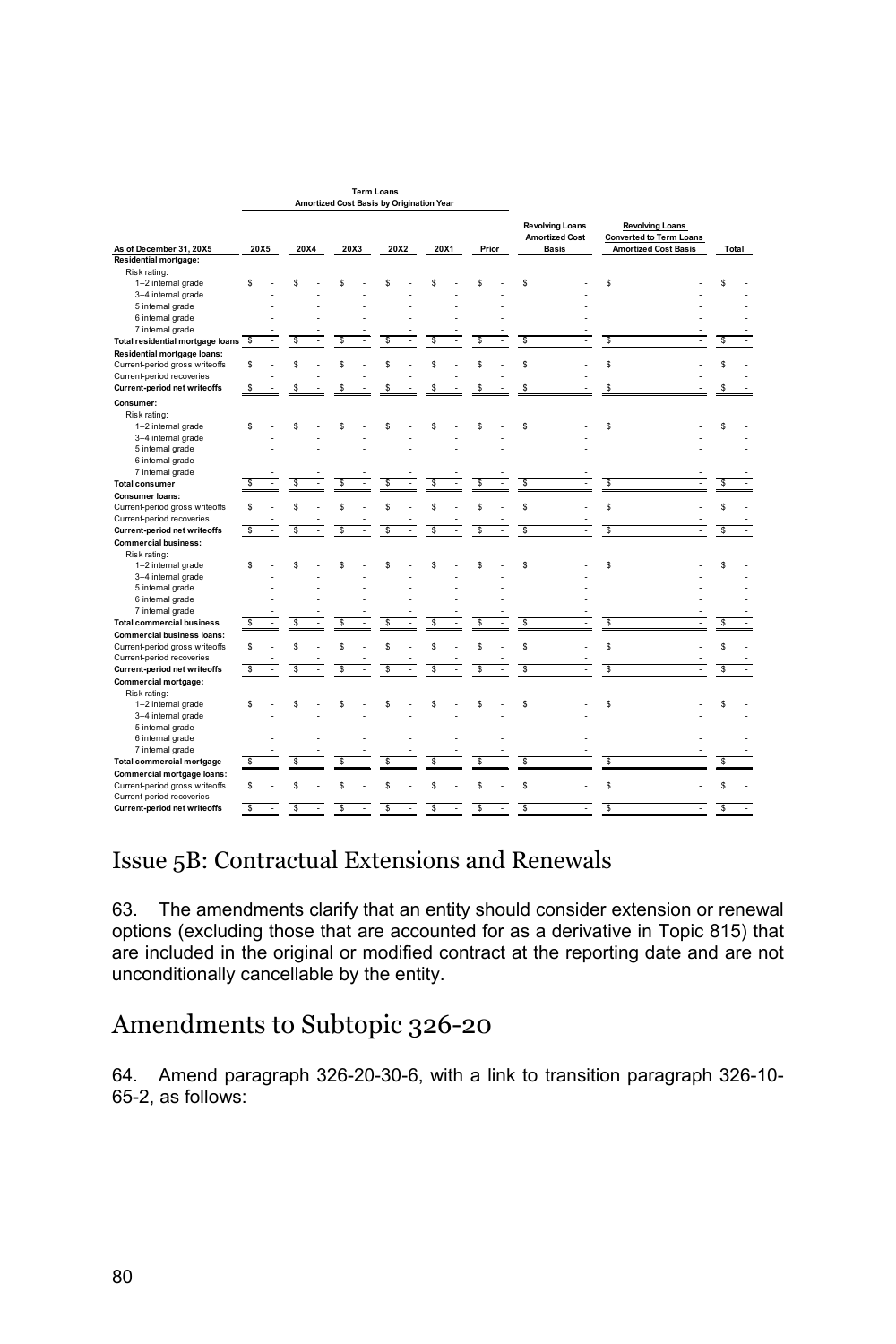### **Financial Instruments—Credit Losses—Measured at Amortized Cost**

#### **Initial Measurement**

#### **> Developing an Estimate of Expected Credit Losses**

**326-20-30-6** An entity shall estimate expected credit losses over the contractual term of the financial asset(s) when using the methods in accordance with paragraph 326-20-30-5. An entity shall consider prepayments as a separate input in the method or prepayments may be embedded in the credit loss information in accordance with paragraph 326-20-30-5. An entity shall consider estimated prepayments in the future principal and interest cash flows when utilizing a method in accordance with paragraph 326-20-30-4. An entity shall not extend the contractual term for expected extensions, renewals, and modifications unless either of the following applies: unless it has a reasonable expectation at the reporting date that it will execute a **troubled debt restructuring** with the borrower.

- a. The entity has a reasonable expectation at the reporting date that it will execute a troubled debt restructuring with the borrower.
- b. The extension or renewal options (excluding those that are accounted for as derivatives in accordance with Topic 815) are included in the original or modified contract at the reporting date and are not unconditionally cancellable by the entity.

# Amendments to Subtopic 326-10

65. Amend paragraph 326-10-65-1 and its related heading and add paragraph 326-10-65-2 and its related heading, with no link to a transition paragraph, as follows:

#### **Financial Instruments—Credit Losses—Overall**

#### **Transition and Open Effective Date Information**

**> Transition Related to Accounting Standards Updates Update No. 2016-13,**  *Financial Instruments—Credit Losses (Topic 326): Measurement of Credit Losses on Financial Instruments,* **No. 2018-19,** *Codification Improvements to Topic 326, Financial Instruments—Credit Losses,* **and No. 2019-04,** *Codification Improvements to Topic 326, Financial Instruments—Credit Losses, Topic 815, Derivatives and Hedging, and Topic 825, Financial Instruments*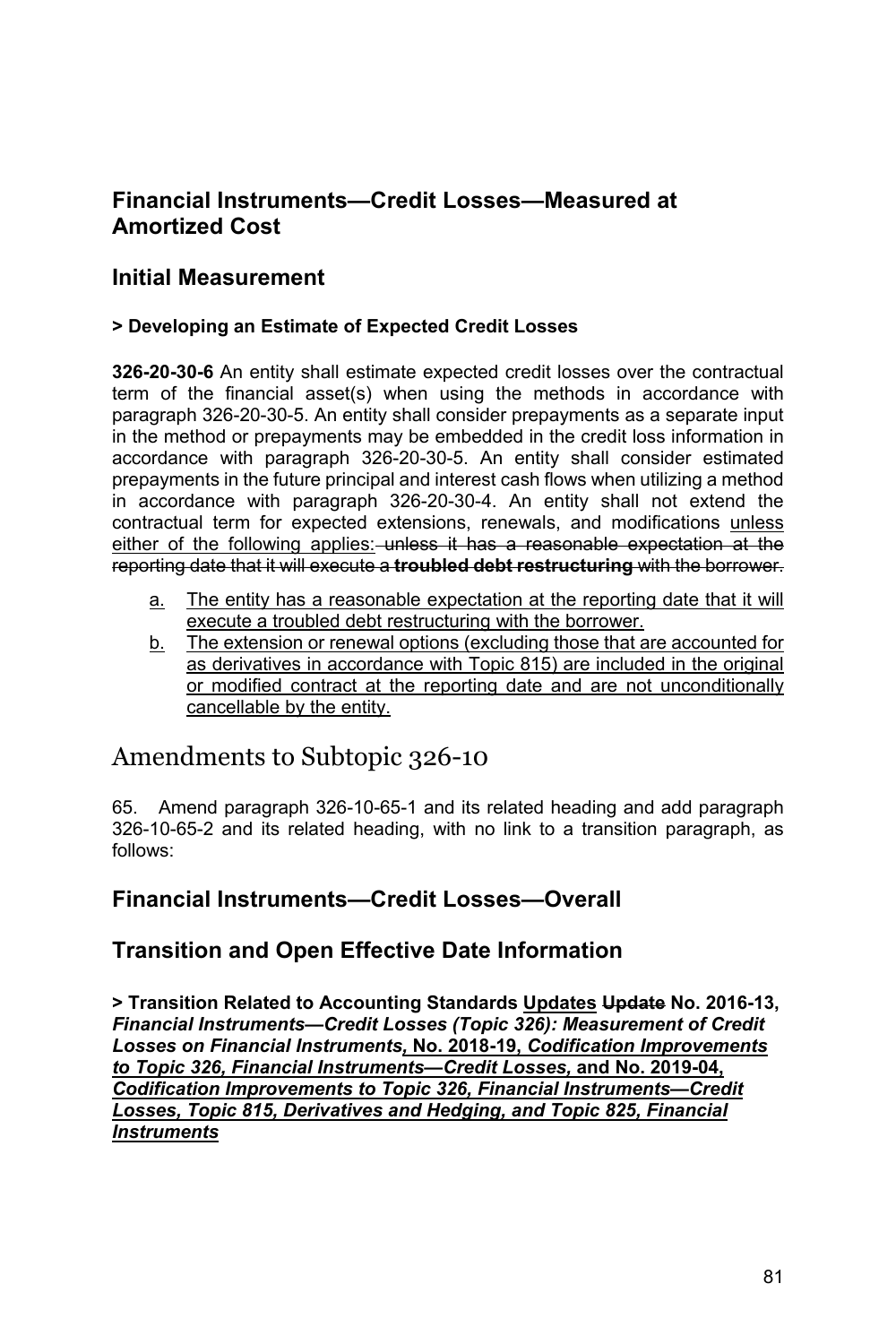**326-10-65-1** The following represents the transition and effective date information related to Accounting Standards Updates Update No. 2016-13, *Financial Instruments—Credit Losses (Topic 326): Measurement of Credit Losses on Financial Instruments,* No. 2018-19, *Codification Improvements to Topic 326, Financial Instruments—Credit Losses,* and No. 2019-04, *Codification Improvements to Topic 326, Financial Instruments—Credit Losses, Topic 815, Derivatives and Hedging, and Topic 825, Financial Instruments:* 

**[The remainder of this paragraph is not shown here because it is unchanged.]** 

#### **> Transition Related to Accounting Standards Update No. 2019-04,**  *Codification Improvements to Topic 326, Financial Instruments—Credit Losses, Topic 815, Derivatives and Hedging, and Topic 825, Financial Instruments*

**326-10-65-2** The following represents the transition and effective date information related to Accounting Standards Update No. 2019-04, *Codification Improvements to Topic 326, Financial Instruments—Credit Losses, Topic 815, Derivatives and Hedging, and Topic 825, Financial Instruments:* 

- a. An entity that has not yet adopted the pending content that links to paragraph 326-10-65-1 shall apply the pending content that links to this paragraph when the entity first applies the pending content that links to paragraph 326-10-65-1 and shall apply the same transition method for the pending content that links to paragraph 326-10-65-1.
- b. An entity that has adopted the pending content that links to paragraph 326-10-65-1 shall apply the pending content that links to this paragraph for fiscal years beginning after December 15, 2019, including interim periods within those fiscal years.
- c. Early adoption, including adoption in an interim period is permitted as long as an entity has adopted the pending content that links to paragraph 326- 10-65-1.
- d. An entity that adopts the pending content that links to this paragraph in accordance with (b) or (c) shall apply the pending content that links to this paragraph by means of a cumulative-effect adjustment to the opening retained earnings as of the beginning of the first reporting period in which the pending content that links to paragraph 326-10-65-1 is effective.
- e. An entity that adopts the pending content that links to this paragraph in accordance with (b) or (c) shall disclose the following in the period that the entity adopts the pending content that links to this paragraph:
	- 1. The nature of the change in accounting principle, including an explanation of the newly adopted accounting principle.
	- $\frac{2}{3}$ . The method of applying the change.<br> $\frac{3}{3}$ . The effect of the adoption on any
	- The effect of the adoption on any line item in the statement of financial position, if material, as of the beginning of the first period for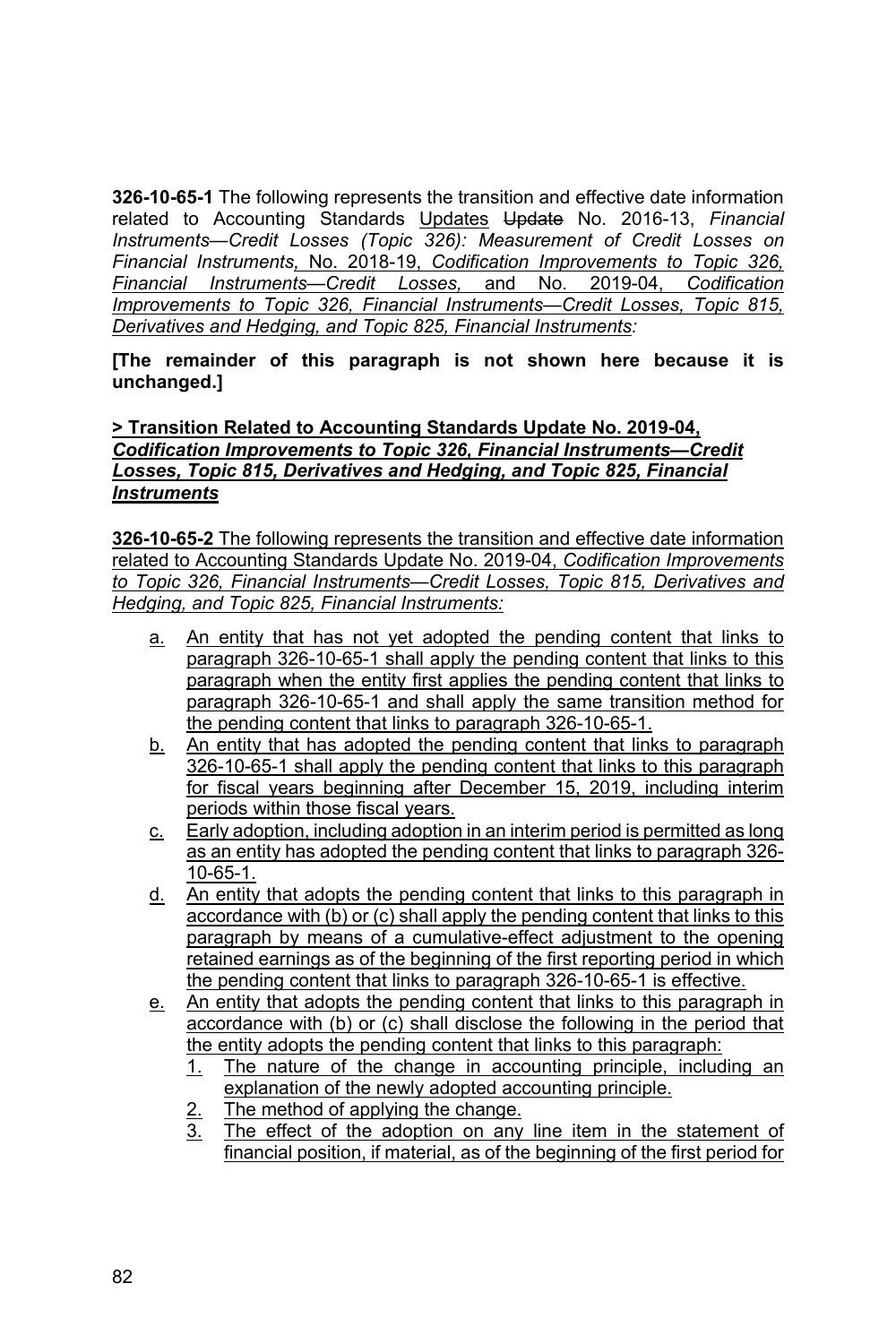which the pending content that links to this paragraph is applied. Presentation of the effect on financial statement subtotals is not required.

- 4. The cumulative effect of the change on retained earnings or other components of equity in the statement of financial position as of the beginning of the first period for which the pending content that links to this paragraph is applied.
- 5. An entity that issues interim financial statements shall provide the disclosures in (1) through (4) in each interim financial statement of the fiscal year of change and the annual financial statement of the fiscal year of change.
- f. An entity that develops or amends its accounting policy to comply with the requirements of the accounting policy election in paragraph 326-20- 30-5A shall apply the guidance in paragraphs 326-20-30-5A and 326-30- 30-1B in accordance with (d).

# Amendments to Status Sections

66. Amend paragraph 310-10-00-1, by adding the following items to the table, as follows:

| Paragraph     | <b>Action</b> | <b>Accounting</b><br><b>Standards</b><br><b>Update</b> | <b>Date</b> |
|---------------|---------------|--------------------------------------------------------|-------------|
| 310-10-35-47  | Amended       | 2019-04                                                | 04/25/2019  |
| 310-10-35-47A | Added         | 2019-04                                                | 04/25/2019  |
| 310-10-35-48  | Amended       | 2019-04                                                | 04/25/2019  |
| 310-10-35-48A | Added         | 2019-04                                                | 04/25/2019  |
| 310-10-35-48B | Added         | 2019-04                                                | 04/25/2019  |
| 310-10-45-2   | Amended       | 2019-04                                                | 04/25/2019  |

**310-10-00-1** The following table identifies the changes made to this Subtopic.

67. Amend paragraph 310-40-00-1, by adding the following items to the table, as follows:

**310-40-00-1** The following table identifies the changes made to this Subtopic.

| Paragraph    | <b>Action</b> | Accounting<br><b>Standards</b><br><b>Update</b> | <b>Date</b> |
|--------------|---------------|-------------------------------------------------|-------------|
| 310-40-55-14 | Amended       | 2019-04                                         | 04/25/2019  |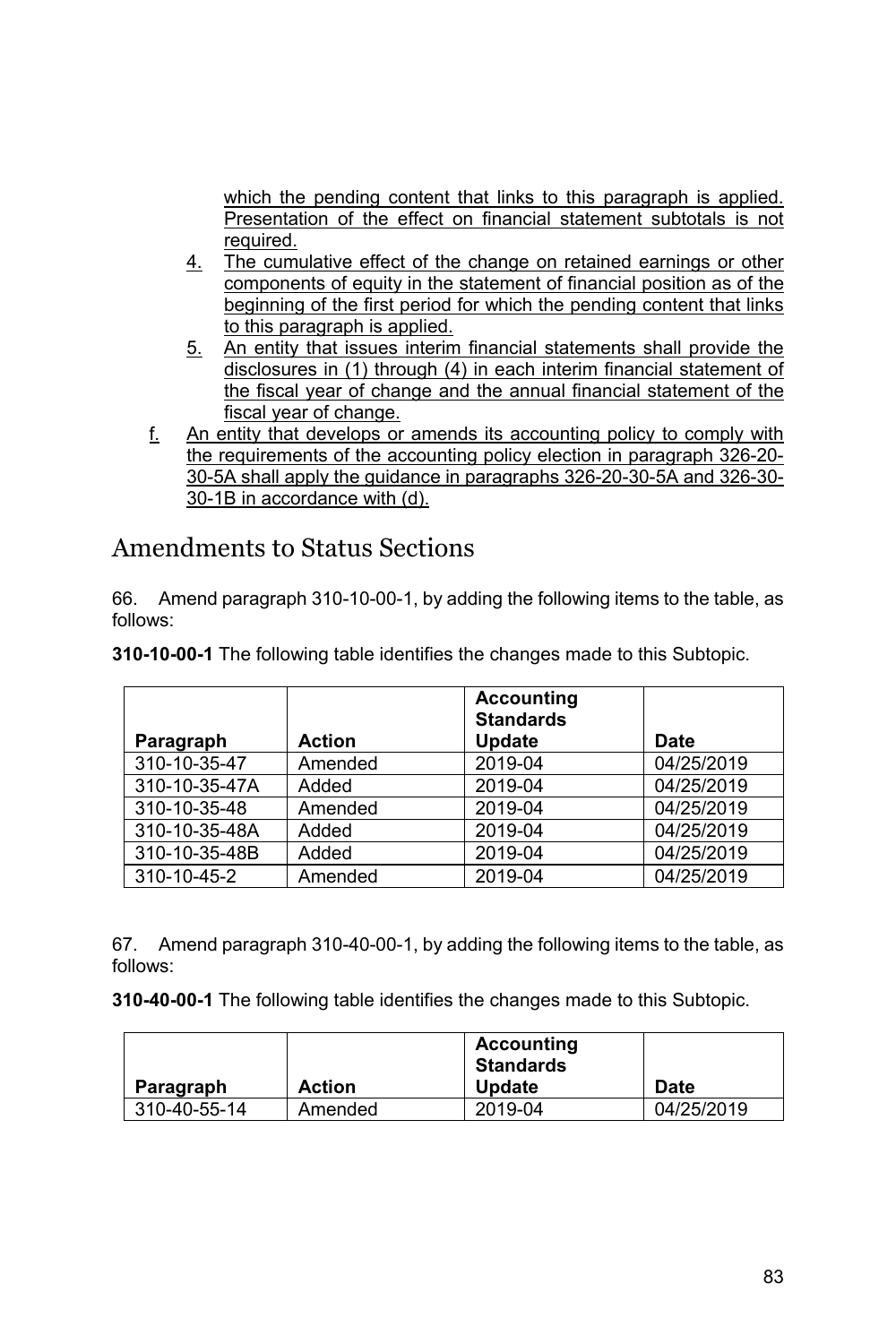68. Amend paragraph 320-10-00-1, by adding the following items to the table, as follows:

|                        |               | <b>Accounting</b><br><b>Standards</b> |            |
|------------------------|---------------|---------------------------------------|------------|
| Paragraph              | <b>Action</b> | <b>Update</b>                         | Date       |
| <b>Public</b>          |               |                                       |            |
| <b>Business Entity</b> | Added         | 2019-04                               | 04/25/2019 |
| 320-10-15-3            | Amended       | 2019-04                               | 04/25/2019 |
| 320-10-35-10           | Amended       | 2019-04                               | 04/25/2019 |
| 320-10-35-10A          | Added         | 2019-04                               | 04/25/2019 |
| 320-10-35-10B          | Added         | 2019-04                               | 04/25/2019 |
| 320-10-35-16           | Amended       | 2019-04                               | 04/25/2019 |
| 320-10-45-8B           | Added         | 2019-04                               | 04/25/2019 |
| 320-10-50-5            | Amended       | 2019-04                               | 04/25/2019 |
| 320-10-50-5A           | Added         | 2019-04                               | 04/25/2019 |
| 320-10-50-5B           | Added         | 2019-04                               | 04/25/2019 |
| 320-10-55-24           | Amended       | 2019-04                               | 04/25/2019 |
| 320-10-55-25           | Amended       | 2019-04                               | 04/25/2019 |

**320-10-00-1** The following table identifies the changes made to this Subtopic.

69. Amend paragraph 321-10-00-1, by adding the following items to the table, as follows:

**321-10-00-1** The following table identifies the changes made to this Subtopic.

| Paragraph    | <b>Action</b> | <b>Accounting</b><br><b>Standards</b><br><b>Update</b> | <b>Date</b> |
|--------------|---------------|--------------------------------------------------------|-------------|
| 321-10-15-3  | Amended       | 2019-04                                                | 04/25/2019  |
| 321-10-35-2  | Amended       | 2019-04                                                | 04/25/2019  |
| 321-10-50-2B | Added         | 2019-04                                                | 04/25/2019  |

70. Amend paragraph 323-10-00-1, by adding the following items to the table, as follows:

**323-10-00-1** The following table identifies the changes made to this Subtopic.

|              |               | Accounting<br><b>Standards</b> |            |
|--------------|---------------|--------------------------------|------------|
| Paragraph    | <b>Action</b> | <b>Update</b>                  | Date       |
| 323-10-35-24 | Amended       | 2019-04                        | 04/25/2019 |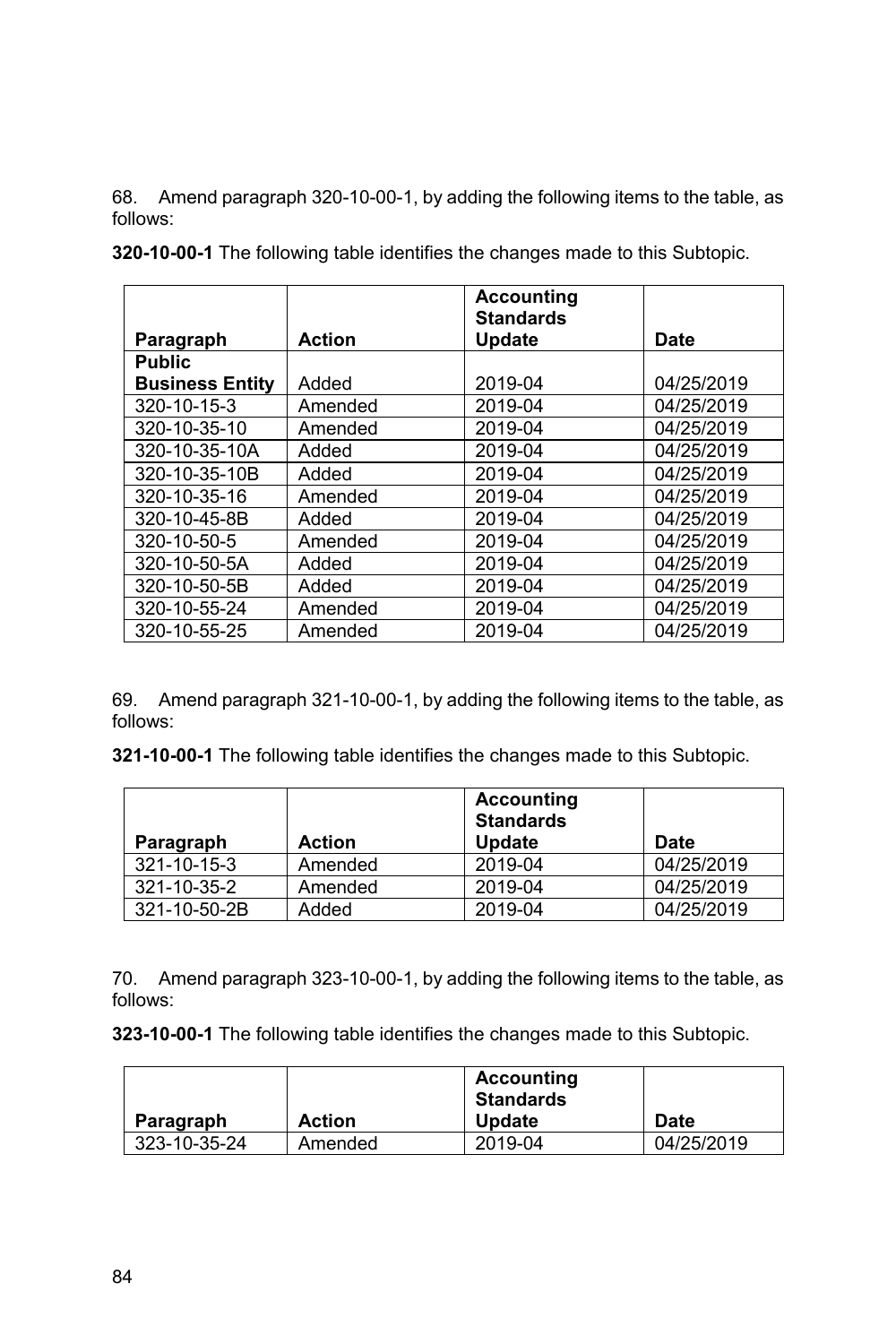| Paragraph    | <b>Action</b> | Accounting<br>Standards<br><b>Update</b> | Date       |
|--------------|---------------|------------------------------------------|------------|
| 323-10-35-26 | Amended       | 2019-04                                  | 04/25/2019 |

71. Amend paragraph 326-10-00-1, by adding the following items to the table, as follows:

**326-10-00-1** The following table identifies the changes made to this Subtopic.

|             |               | Accounting<br><b>Standards</b> |            |
|-------------|---------------|--------------------------------|------------|
| Paragraph   | <b>Action</b> | <b>Update</b>                  | Date       |
| 326-10-65-1 | Amended       | 2019-04                        | 04/25/2019 |
| 326-10-65-2 | Added         | 2019-04                        | 04/25/2019 |

72. Amend paragraph 326-20-00-1, by adding the following items to the table, as follows:

**326-20-00-1** The following table identifies the changes made to this Subtopic.

|               |               | <b>Accounting</b><br><b>Standards</b> |            |
|---------------|---------------|---------------------------------------|------------|
| Paragraph     | <b>Action</b> | <b>Update</b>                         | Date       |
| 326-20-05-1   | Amended       | 2019-04                               | 04/25/2019 |
| 326-20-15-2   | Amended       | 2019-04                               | 04/25/2019 |
| 326-20-30-1   | Amended       | 2019-04                               | 04/25/2019 |
| 326-20-30-4   | Amended       | 2019-04                               | 04/25/2019 |
| 326-20-30-4A  | Added         | 2019-04                               | 04/25/2019 |
| 326-20-30-5   | Amended       | 2019-04                               | 04/25/2019 |
| 326-20-30-5A  | Added         | 2019-04                               | 04/25/2019 |
| 326-20-30-6   | Amended       | 2019-04                               | 04/25/2019 |
| 326-20-35-4   | Amended       | 2019-04                               | 04/25/2019 |
| 326-20-35-5   | Amended       | 2019-04                               | 04/25/2019 |
| 326-20-35-7   | Amended       | 2019-04                               | 04/25/2019 |
| 326-20-35-8   | Amended       | 2019-04                               | 04/25/2019 |
| 326-20-35-8A  | Added         | 2019-04                               | 04/25/2019 |
| 326-20-35-9   | Superseded    | 2019-04                               | 04/25/2019 |
| 326-20-45-5   | Added         | 2019-04                               | 04/25/2019 |
| 326-20-50-3A  |               |                                       |            |
| through 50-3D | Added         | 2019-04                               | 04/25/2019 |
| 326-20-50-6A  | Added         | 2019-04                               | 04/25/2019 |
| 326-20-50-7   | Amended       | 2019-04                               | 04/25/2019 |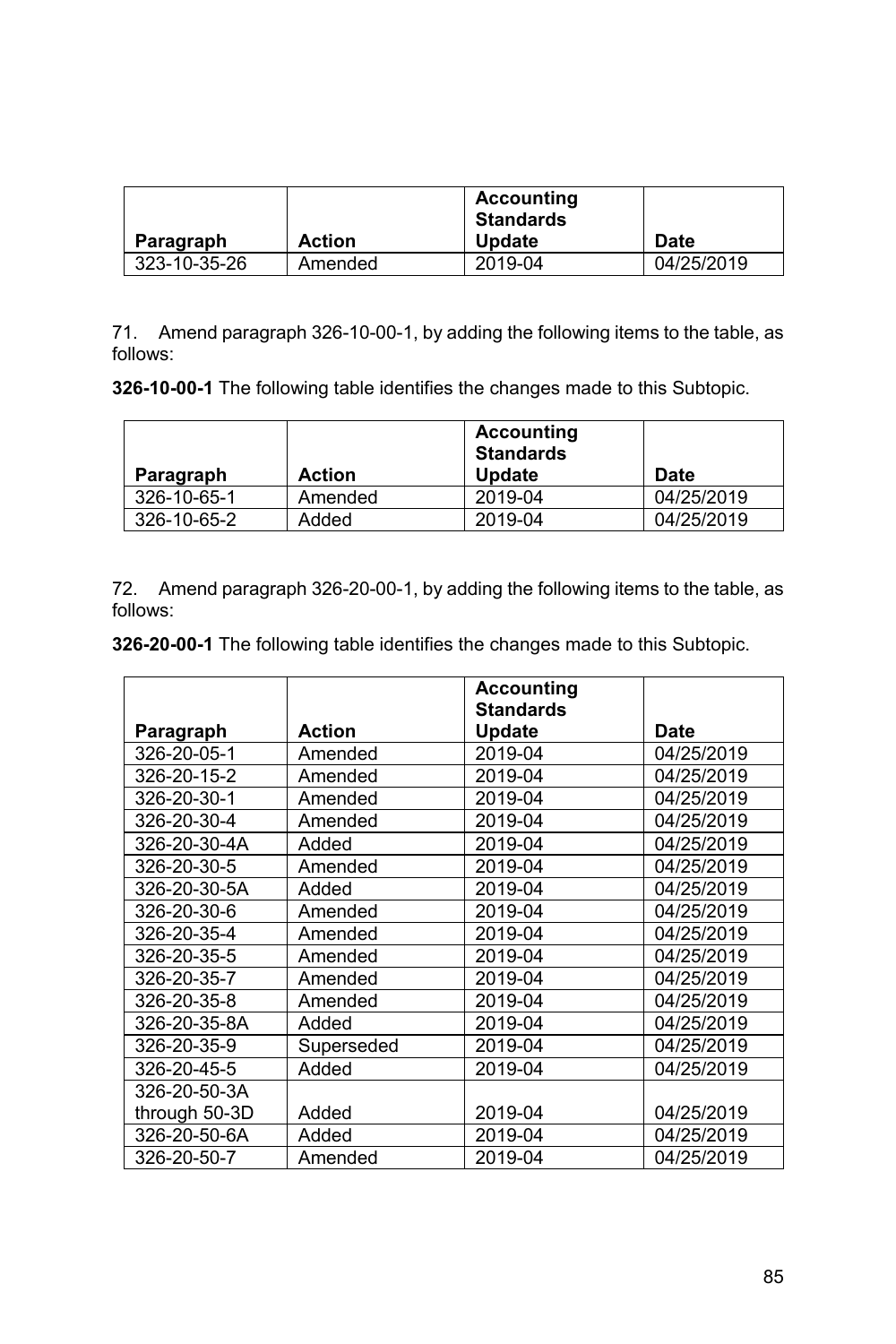| Paragraph    | <b>Action</b> | <b>Accounting</b><br><b>Standards</b><br><b>Update</b> | Date       |
|--------------|---------------|--------------------------------------------------------|------------|
| 326-20-50-13 | Amended       | 2019-04                                                | 04/25/2019 |
| 326-20-55-52 | Amended       | 2019-04                                                | 04/25/2019 |
| 326-20-55-79 | Amended       | 2019-04                                                | 04/25/2019 |

73. Amend paragraph 326-30-00-1, by adding the following items to the table, as follows:

**326-30-00-1** The following table identifies the changes made to this Subtopic.

|               |               | <b>Accounting</b><br><b>Standards</b> |            |
|---------------|---------------|---------------------------------------|------------|
| Paragraph     | <b>Action</b> | <b>Update</b>                         | Date       |
| 326-30-30-1A  | Added         | 2019-04                               | 04/25/2019 |
| 326-30-30-1B  | Added         | 2019-04                               | 04/25/2019 |
| 326-30-35-7A  | Added         | 2019-04                               | 04/25/2019 |
| 326-30-35-11  | Amended       | 2019-04                               | 04/25/2019 |
| 326-30-35-13  | Amended       | 2019-04                               | 04/25/2019 |
| 326-30-35-13A | Added         | 2019-04                               | 04/25/2019 |
| 326-30-45-1   | Amended       | 2019-04                               | 04/25/2019 |
| 326-30-50-3A  |               |                                       |            |
| through 50-3D | Added         | 2019-04                               | 04/25/2019 |
| 326-30-50-4   | Amended       | 2019-04                               | 04/25/2019 |

74. Amend paragraph 815-10-00-1, by adding the following items to the table, as follows:

**815-10-00-1** The following table identifies the changes made to this Subtopic.

|               |               | <b>Accounting</b><br><b>Standards</b> |            |
|---------------|---------------|---------------------------------------|------------|
| Paragraph     | <b>Action</b> | <b>Update</b>                         | Date       |
| 815-10-15-1   | Amended       | 2019-04                               | 04/25/2019 |
| 815-10-50-4EE | Amended       | 2019-04                               | 04/25/2019 |

75. Amend paragraph 815-20-00-1, by adding the following items to the table, as follows:

**815-20-00-1** The following table identifies the changes made to this Subtopic.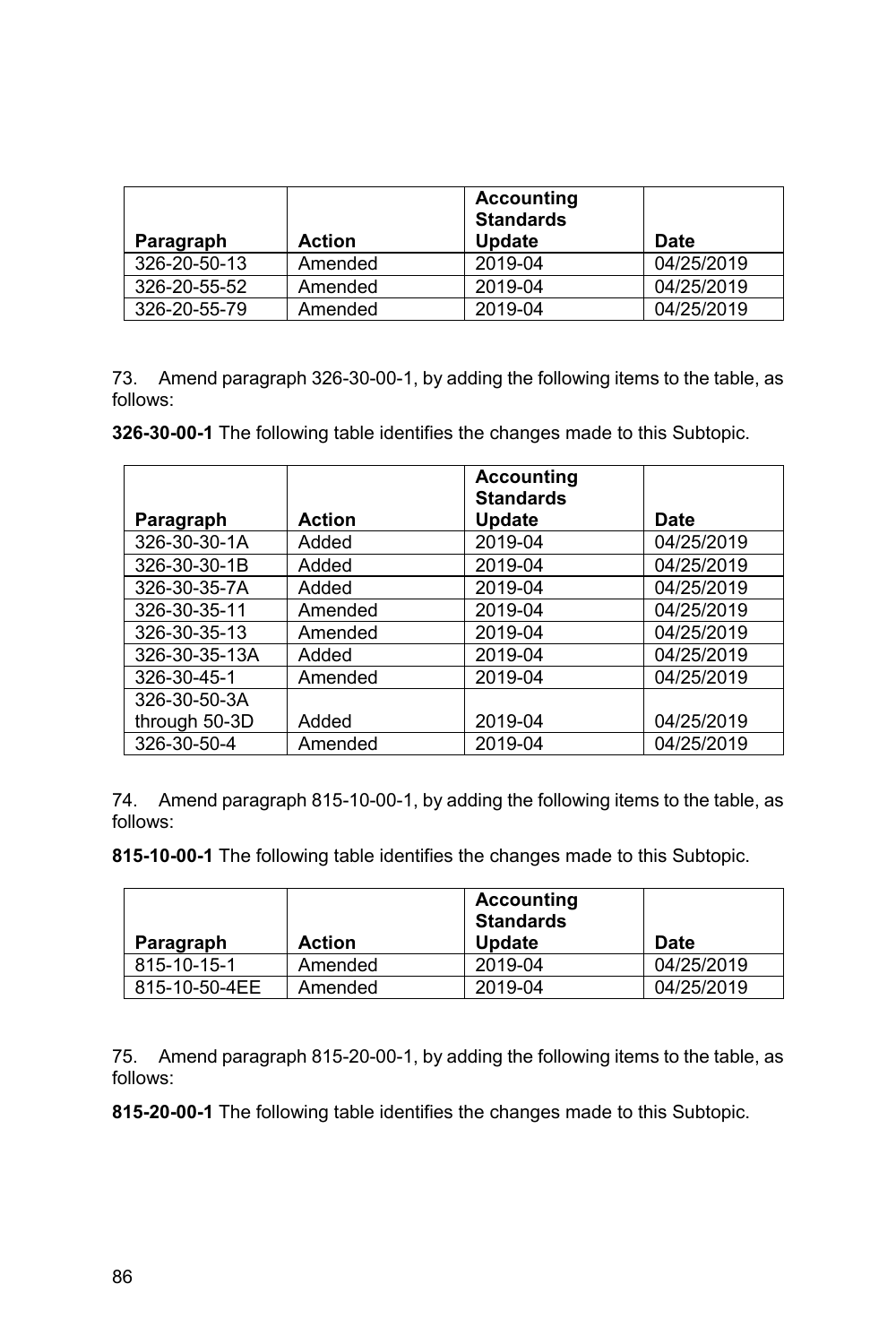| Paragraph     | <b>Action</b> | <b>Accounting</b><br><b>Standards</b><br><b>Update</b> | Date       |
|---------------|---------------|--------------------------------------------------------|------------|
| 815-20-15-1   | Amended       | 2019-04                                                | 04/25/2019 |
| 815-20-25-12  | Amended       | 2019-04                                                | 04/25/2019 |
| 815-20-25-139 | Amended       | 2019-04                                                | 04/25/2019 |
| 815-20-25-143 | Amended       | 2019-04                                                | 04/25/2019 |
| 815-20-55-33G | Added         | 2019-04                                                | 04/25/2019 |
| 815-20-65-3   | Amended       | 2019-04                                                | 04/25/2019 |
| 815-20-65-5   | Added         | 2019-04                                                | 04/25/2019 |

76. Amend paragraph 815-25-00-1, by adding the following items to the table, as follows:

**815-25-00-1** The following table identifies the changes made to this Subtopic.

| Paragraph     | <b>Action</b> | <b>Accounting</b><br><b>Standards</b><br><b>Update</b> | <b>Date</b> |
|---------------|---------------|--------------------------------------------------------|-------------|
| 815-25-35-9A  | Amended       | 2019-04                                                | 04/25/2019  |
| 815-25-35-13B | Amended       | 2019-04                                                | 04/25/2019  |
| 815-25-55-99  | Amended       | 2019-04                                                | 04/25/2019  |

77. Amend paragraph 815-30-00-1, by adding the following item to the table, as follows:

**815-30-00-1** The following table identifies the changes made to this Subtopic.

|              |               | Accounting<br><b>Standards</b> |             |
|--------------|---------------|--------------------------------|-------------|
| Paragraph    | <b>Action</b> | <b>Update</b>                  | <b>Date</b> |
| 815-30-35-26 | Amended       | 2019-04                        | 04/25/2019  |

78. Amend paragraph 825-10-00-1, by adding the following item to the table, as follows:

**825-10-00-1** The following table identifies the changes made to this Subtopic.

|             |               | Accounting<br><b>Standards</b> |             |
|-------------|---------------|--------------------------------|-------------|
| Paragraph   | <b>Action</b> | <b>Update</b>                  | <b>Date</b> |
| 825-10-65-5 | Added         | 2019-04                        | 04/25/2019  |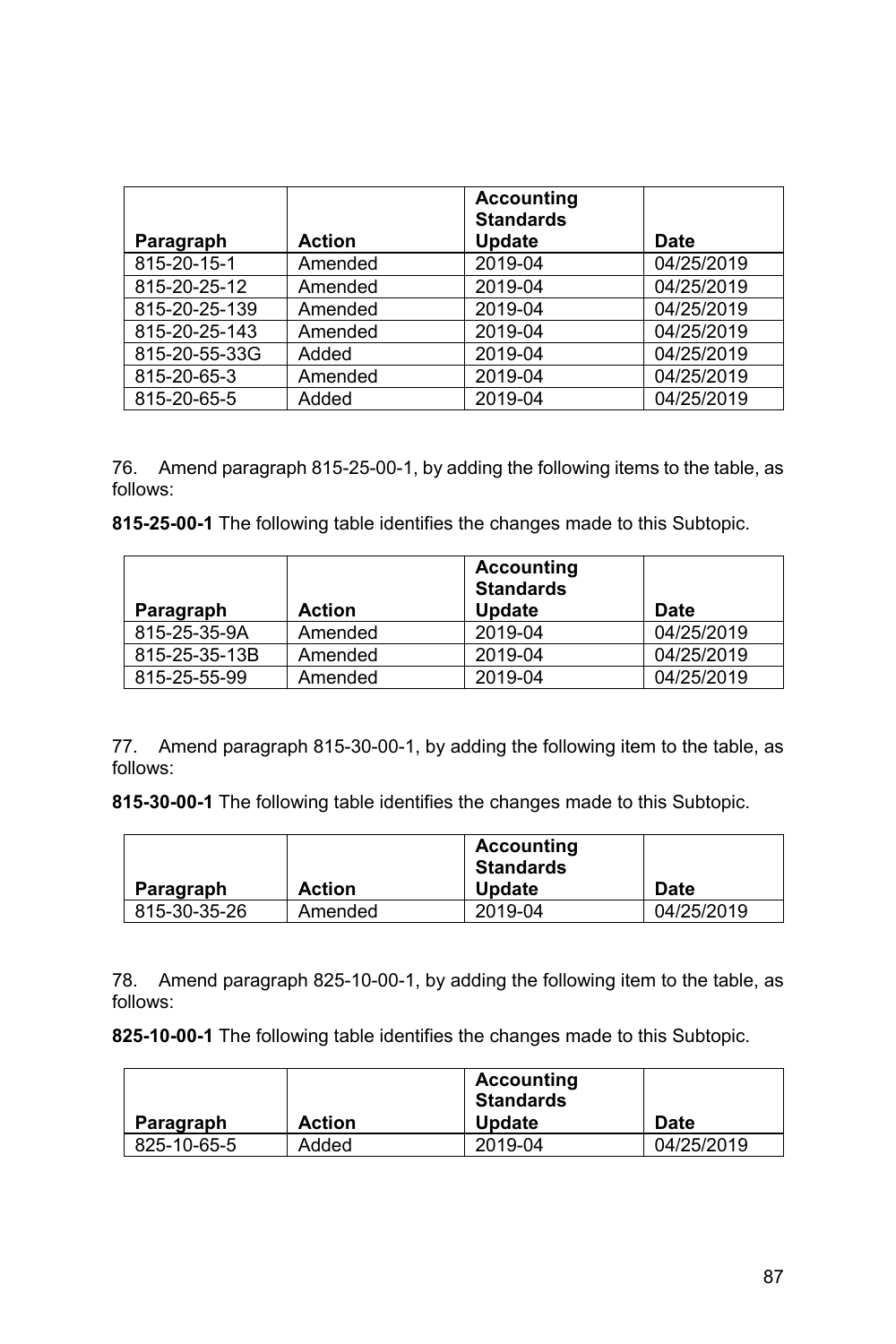79. Amend paragraph 830-10-00-1, by adding the following item to the table, as follows:

**830-10-00-1** The following table identifies the changes made to this Subtopic.

| Paragraph    | <b>Action</b> | Accounting<br><b>Standards</b><br><b>Update</b> | <b>Date</b> |
|--------------|---------------|-------------------------------------------------|-------------|
|              |               |                                                 |             |
| 830-10-45-18 | Amended       | 2019-04                                         | 04/25/2019  |

80. Amend paragraph 942-320-00-1, by adding the following items to the table, as follows:

**942-320-00-1** The following table identifies the changes made to this Subtopic.

| Paragraph     | <b>Action</b> | Accounting<br><b>Standards</b><br><b>Update</b> | Date       |
|---------------|---------------|-------------------------------------------------|------------|
| 942-320-50-3  | Amended       | 2019-04                                         | 04/25/2019 |
| 942-320-50-3A | Added         | 2019-04                                         | 04/25/2019 |

81. Amend paragraph 948-310-00-1, by adding the following items to the table, as follows:

**948-310-00-1** The following table identifies the changes made to this Subtopic.

|               |               | <b>Accounting</b><br><b>Standards</b> |            |
|---------------|---------------|---------------------------------------|------------|
| Paragraph     | <b>Action</b> | <b>Update</b>                         | Date       |
| 948-310-30-4  | Amended       | 2019-04                               | 04/25/2019 |
| 948-310-35-2A | Added         | 2019-04                               | 04/25/2019 |
| 948-310-35-5A | Amended       | 2019-04                               | 04/25/2019 |
| 948-310-45-2  | Added         | 2019-04                               | 04/25/2019 |

*The amendments in this Update were adopted by the unanimous vote of the six members of the Financial Accounting Standards Board:*

> Russell G. Golden, *Chairman*  James L. Kroeker, *Vice Chairman* Christine A. Botosan Gary R. Buesser Marsha L. Hunt R. Harold Schroeder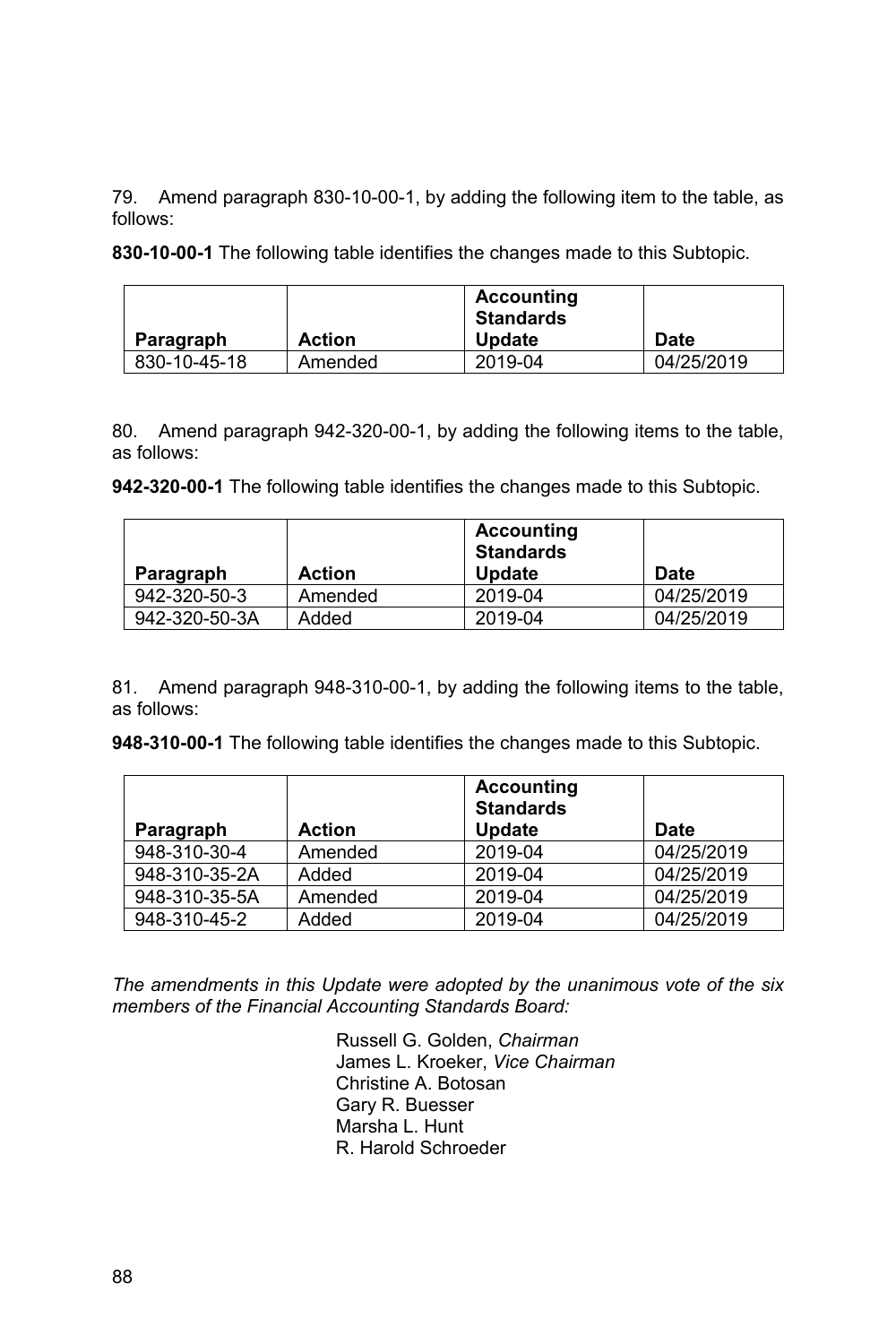# Background Information and Basis for Conclusions

# Introduction

BC1. The following summarizes the Board's considerations in reaching the conclusions in this Update. It includes reasons for accepting certain approaches and rejecting others. Individual Board members gave greater weight to some factors than to others.

BC2. The following paragraphs are organized by issue and further segmented by subissues within each issue. This organization mirrors the organization in the Amendments to the *FASB Accounting Standards Codification*® section.

# Background Information

BC3. Since 2016, the Board has issued the following Accounting Standards Updates related to financial instruments:

- a. Accounting Standards Update No. 2016-01, *Financial Instruments— Overall (Subtopic 825-10): Recognition and Measurement of Financial Assets and Financial Liabilities*
- b. Accounting Standards Update No. 2016-13, *Financial Instruments— Credit Losses (Topic 326): Measurement of Credit Losses on Financial Instruments*
- c. Accounting Standards Update No. 2017-12, *Derivatives and Hedging (Topic 815): Targeted Improvements to Accounting for Hedging Activities.*

BC4. After the issuance of each Update, the Board has assisted stakeholders in the implementation of the amendments as incorporated in the Codification. Through this assistance, the Board has identified certain areas that need clarification and correction.

BC5. The Board has an ongoing project on its agenda for improving the Codification or correcting its unintended application. The items addressed in that project generally are not expected to have a significant effect on current accounting practice or to create a significant administrative cost for most entities. The amendments in this Update are similar to those items. However, the Board decided to issue a separate Update for improvements related to Updates 2016-01, 2016- 13, and 2017-12 to increase stakeholders' awareness of the amendments and to expedite the improvements to the Codification.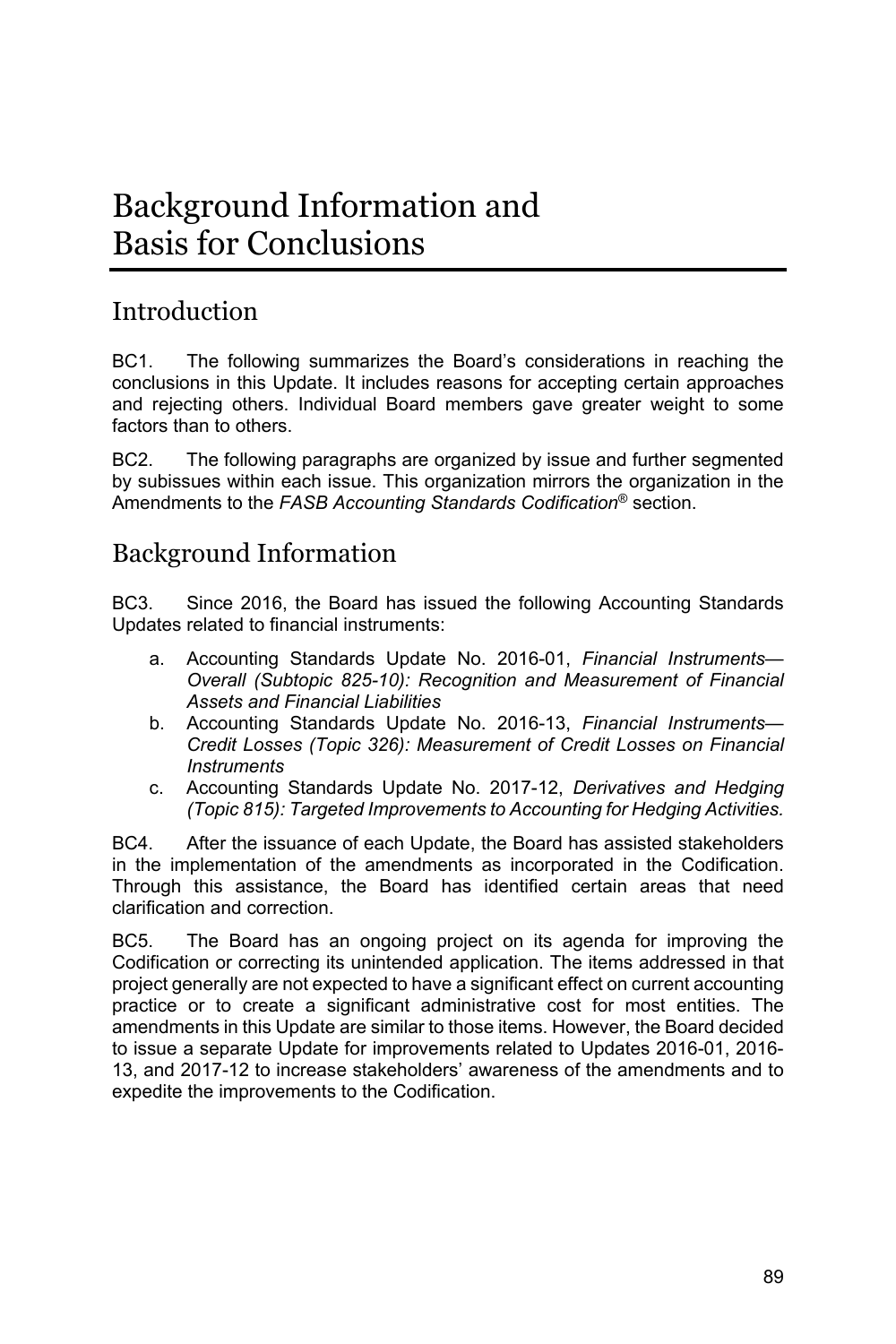BC6. The Board issued Update 2016-01 in January 2016. The amendments in that Update retained the current framework for accounting for financial instruments in GAAP but made targeted improvements to address certain aspects of recognition, measurement, presentation, and disclosure of financial instruments. In addition to amending Topic 825, Financial Instruments, the amendments in the Update added Topic 321, Investments—Equity Securities, and made several consequential amendments to the Codification.

BC7. The Board issued Update 2016-13 in June 2016. The amendments in that Update introduced the expected credit losses methodology for the measurement of credit losses on financial assets measured at amortized cost basis, replacing the previous incurred loss methodology. The amendments in the Update added Topic 326, Financial Instruments—Credit Losses, and made several consequential amendments to the Codification. The Update also modified the accounting for available-for-sale debt securities, which must be individually assessed for credit losses when fair value is less than the amortized cost basis, in accordance with Subtopic 326-30, Financial Instruments—Credit Losses—Available-for-Sale Debt Securities.

BC8. The Board issued Update 2017-12 in August 2017. The amendments in that Update made targeted improvements to the hedge accounting model with the objective of improving the financial reporting of hedging relationships to better portray the economic results of an entity's risk management activities in its financial statements. In addition to that main objective, the amendments in that Update made certain targeted improvements to simplify the application of hedge accounting guidance in current GAAP on the basis of the feedback received from preparers, auditors, users, and other stakeholders.

BC9. The amendments in this Update include items brought to the Board's attention by stakeholders. The amendments clarify, correct, and improve the guidance related to the amendments in Updates 2016-01, 2016-13, and 2017-12. Therefore, the Board does not anticipate that entities will incur significant costs because of the amendments. The amendments should provide the benefit of improving consistent application of GAAP by clarifying existing and pending guidance within GAAP.

BC10. The Board issued proposed Accounting Standards Update, *Codification Improvements—Financial Instruments,* on November 19, 2018, and received 31 comment letters on the proposed Update, 14 of which included comments on the proposed amendments to hedge accounting in Topic 815. The Board's consideration of stakeholders' feedback and their conclusions are included in the relevant sections of this basis for conclusions.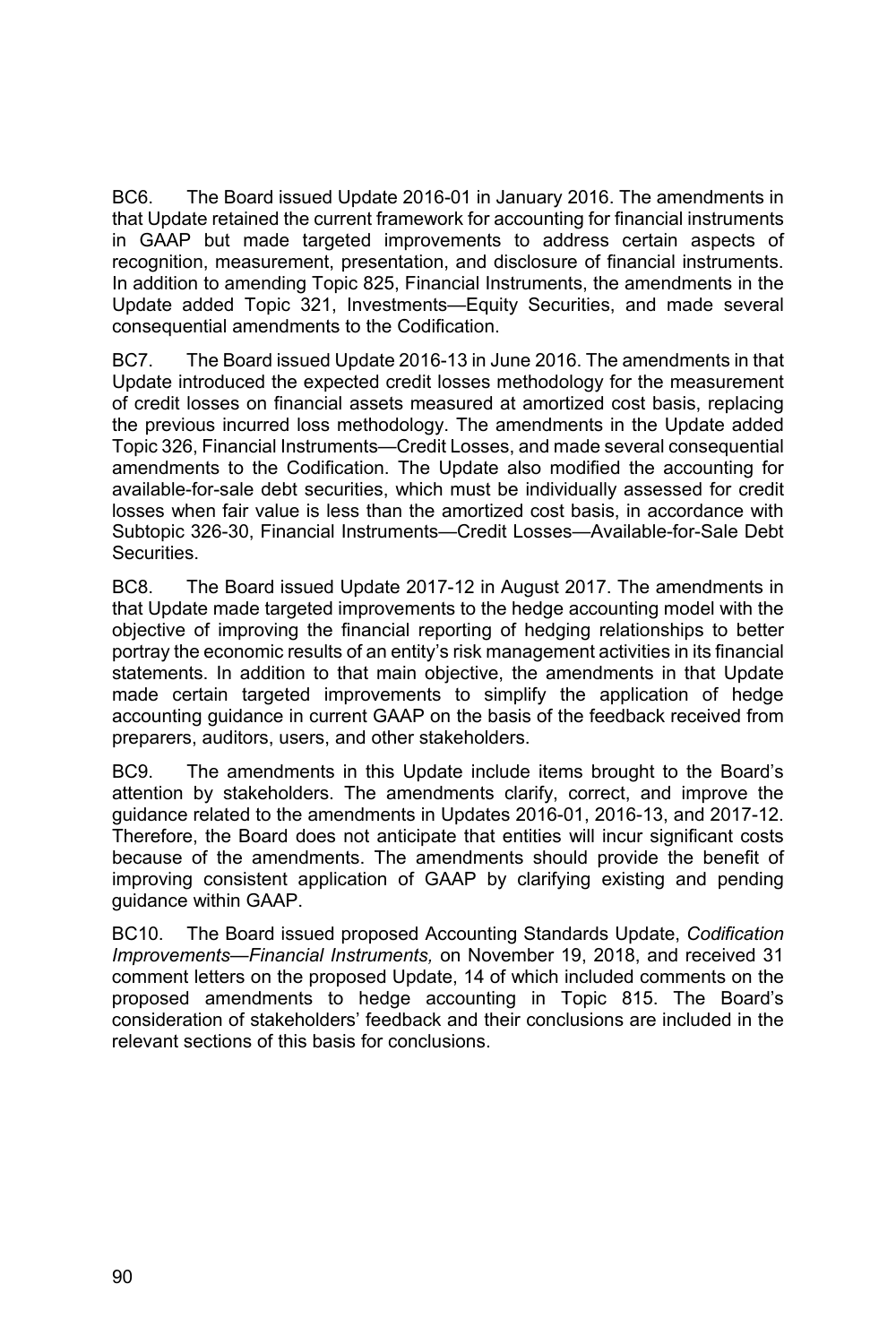# Basis for Conclusions

### Topic 1: Codification Improvements Resulting from the June 11, 2018 and the November 1, 2018 Credit Losses Transition Resource Group (TRG) Meetings

#### *Issue 1A: Accrued Interest*

BC11. Update 2016-13 defines *amortized cost basis* as the amount at which a financing receivable or investment is originated or acquired, adjusted for applicable accrued interest, accretion, or amortization of premium, discount, and net deferred fees or costs, collection of cash, writeoffs, foreign exchange, and fair value hedge accounting adjustments.

BC12. Stakeholders indicated that including *applicable accrued interest* in the definition of *amortized cost basis* would be operably burdensome and costly to implement. Those stakeholders noted that many financial reporting systems, which are separate from loan systems that track individual loan details, do not track accrued interest amounts on an individual loan basis, which is necessary to (a) measure expected credit losses on a pool basis, (b) implement presentation requirements, and (c) prepare certain disclosures. Stakeholders asked whether including accrued interest in the definition of *amortized cost basis* was appropriate.

BC13. The Board clarified that the original intent in defining *amortized cost basis* was for financial assets held at amortized cost basis to represent the net amount expected to be collected. Therefore, contractual interest that has been earned but not yet received on the financial asset must be included in the amortized cost basis, which is adjusted by the allowance for credit losses to reflect the net amount expected to be collected on the balance sheet.

BC14. However, the Board also clarified that it was not its intent to impose significant system and operational changes because of the change in definition. Therefore, the amendments in this Update:

- a. Allow an entity to measure an allowance for credit losses on accrued interest receivables separately from the allowance for credit losses related to the unpaid principal balance and other components of the amortized cost basis. The Board acknowledged that an entity would still be required to apply the guidance in paragraph 326-20-30-2, which requires an entity to measure expected credit losses on a collective (pool) basis when similar risk characteristics exist when measuring the allowance for credit losses for accrued interest.
- b. Allow an entity to make an accounting policy election to present separately on the statement of financial position the accrued interest receivable balance net of the allowance for credit losses (if applicable) or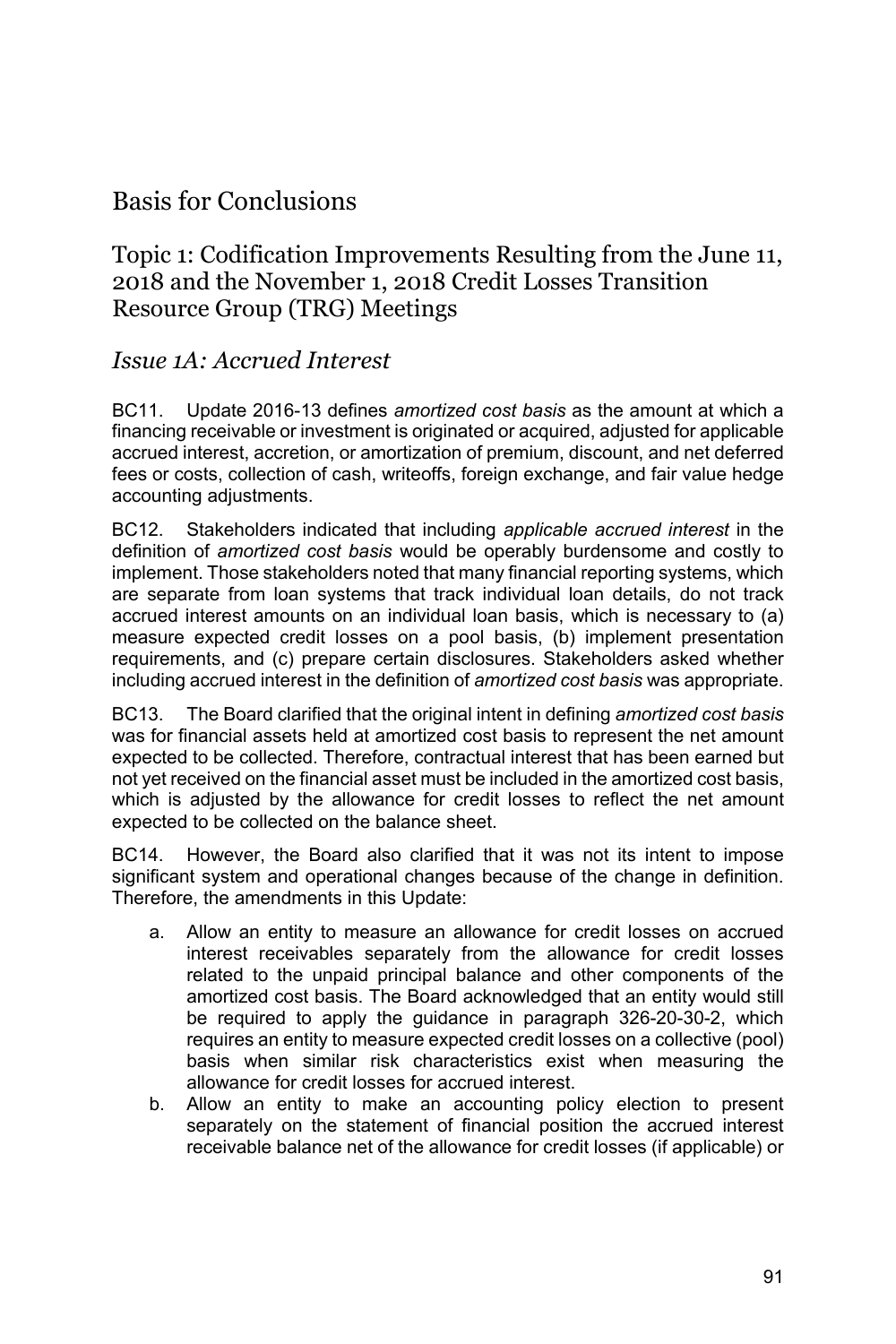to present the accrued interest receivable balance net of the allowance for credit losses (if applicable) within another statement of financial position line item if the entity discloses the accrued interest receivable balance, the applicable allowance for credit losses (if any) related to the accrued interest receivable balance, and the line item in which the accrued interest receivable balance is included.

c. Apply a practical expedient to disclose separately the total amount of accrued interest as a single balance in certain disclosure requirements within Subtopic 326-20, Financial Instruments—Credit Losses— Measured at Amortized Cost.

BC15. Stakeholders also noted that a conflict exists between current nonaccrual practices and the writeoff guidance in paragraph 326-20-35-8 regarding accrued interest. Stakeholders noted that the writeoff guidance would require the reversal of accrued interest through the allowance for credit losses, whereas certain policies currently used in practice would allow the reversal of accrued interest through interest income.

BC16. The Board clarified that it was not its intent to change existing practice with regards to the reversal or writeoff of uncollectible accrued interest. As a result, the Board clarified that an entity may make an accounting policy election at the class of financing receivable or the major security type level to write off accrued interest by either reversing interest income or recognizing credit loss expense or a combination of both. An entity also is required to make certain disclosures. The Board understands that the amendments in Update 2016-13 and the amendments in this Update apply to all types of entities, including regulated and nonregulated entities. The Board expects that entities that currently do not have an accounting policy in place will be able to develop a policy without incurring significant costs.

BC17. Separate from the accounting policy election to write off accrued interest amounts by either reversing interest income or recognizing credit loss expense or a combination of both, the Board clarified that an entity may make an accounting policy election, at the class of financing receivable or the major security type level, to exclude accrued interest from the calculation of expected credit losses if the entity writes off the applicable accrued interest receivable balance in a timely manner. An entity also is required to make certain disclosures. The Board understands that requiring an entity to record an allowance for credit losses on accrued interest balances only to have it reversed or written off would create an unnecessary burden. However, the Board did not want an entity to record accrued interest balances without recording an allowance for credit losses if it does not write off uncollectible accrued interest balances in a timely manner. Therefore, an entity that does not have an accounting policy to write off accrued interest amounts in a timely manner is required to calculate an allowance for credit losses on those balances, subject to the guidance in Subtopic 326-20.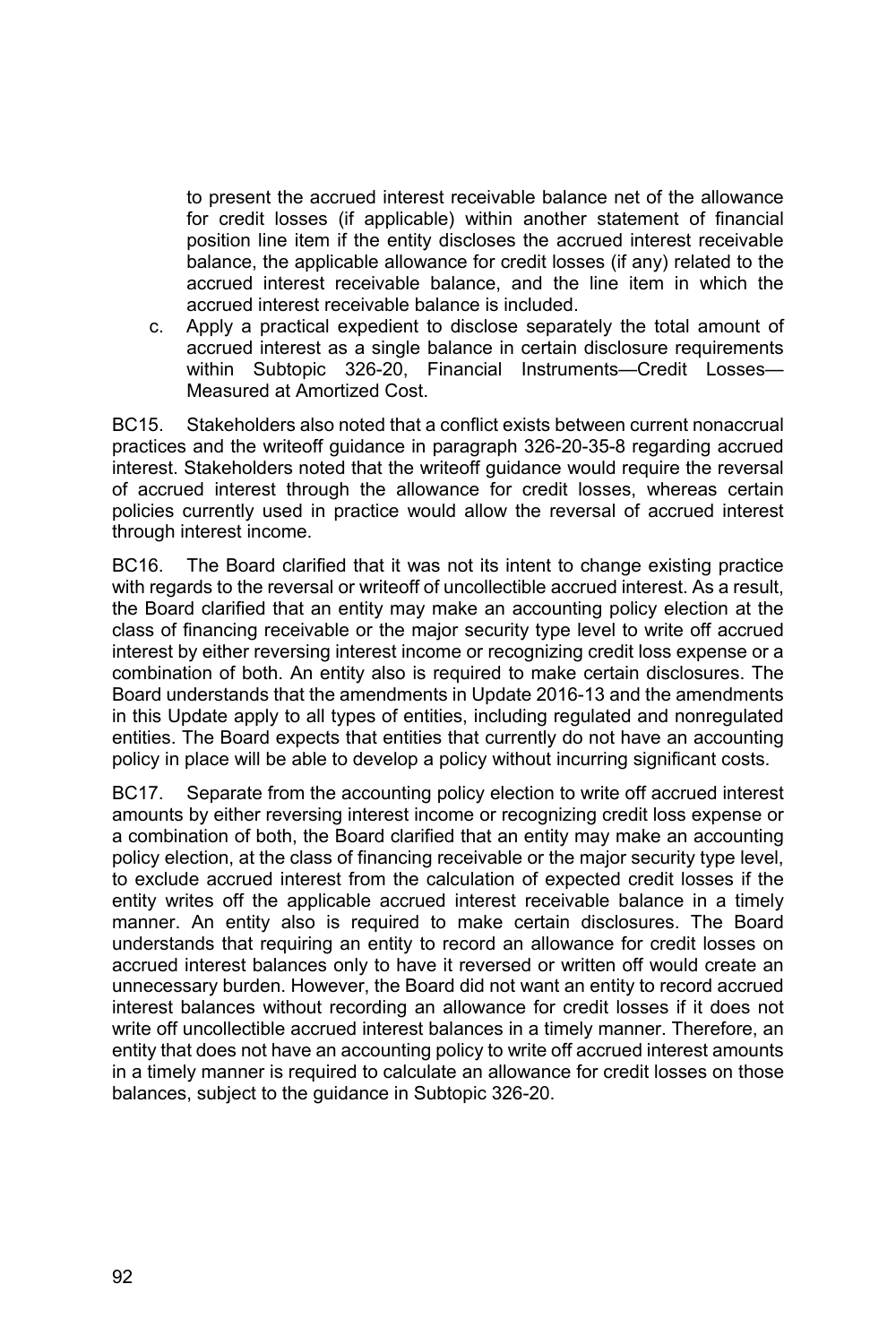# *Feedback on Proposed Update and Redeliberations*

BC18. Respondents supported the Board's decision to provide relief for the measurement, presentation, and disclosures required for accrued interest receivable balances within the scope of Subtopic 326-20.

BC19. Although a majority of respondents supported the accounting policy election not to measure an allowance for credit losses on accrued interest receivable balances if an entity writes off the applicable accrued interest receivable balance in a timely manner, certain respondents requested that the Board clarify the guidance on what time period would be considered timely.

BC20. The Board decided not to provide a specific time period for what is considered timely when applying the accounting policy election to exclude accrued interest from the calculation of expected credit losses. The Board understands that accounting policies for writing off financial assets may vary depending on the types of financial assets and industry practices. The Board believes that a specific time period would not provide entities with the intended flexibility to set their writeoff accounting policies by the class of financing receivable or major security type. Instead, an entity should apply judgment based on specific facts and circumstances to determine whether the time period of when the accrued interest receivable balance is deemed uncollectible and written off is timely.

BC21. However, to alleviate respondents' concerns about the proposed Update, the Board decided that an entity should disclose its accounting policy elections to (a) write off accrued interest by either reversing interest income or recognizing credit loss expense or a combination of both and (b) exclude accrued interest from the calculation of expected credit losses if the entity writes off the applicable accrued interest receivable balance in a timely manner and that the time period or periods are considered timely. An entity that elects to write off accrued interest by reversing interest income also should disclose the amount written off by portfolio segment or major security type.

BC22. Separate from the Board's decision to provide relief for the measurement, presentation, and disclosures required for accrued interest receivable balances within the scope of Subtopic 326-20, a number of respondents suggested that the Board extend this relief to Subtopic 326-30 on credit losses for available-for-sale debt securities. Respondents similarly indicated that including *applicable accrued interest* in the definition of *amortized cost basis* would be operably burdensome and costly to implement for available-for-sale debt securities. Those stakeholders noted that some institutions currently present accrued interest receivables in a financial statement line item separate from the associated available-for-sale debt security, similar to the presentation of accrued interest receivables for certain loans. Therefore, those respondents noted that the same operational complexities and changes to existing practice would apply to available-for-sale debt securities.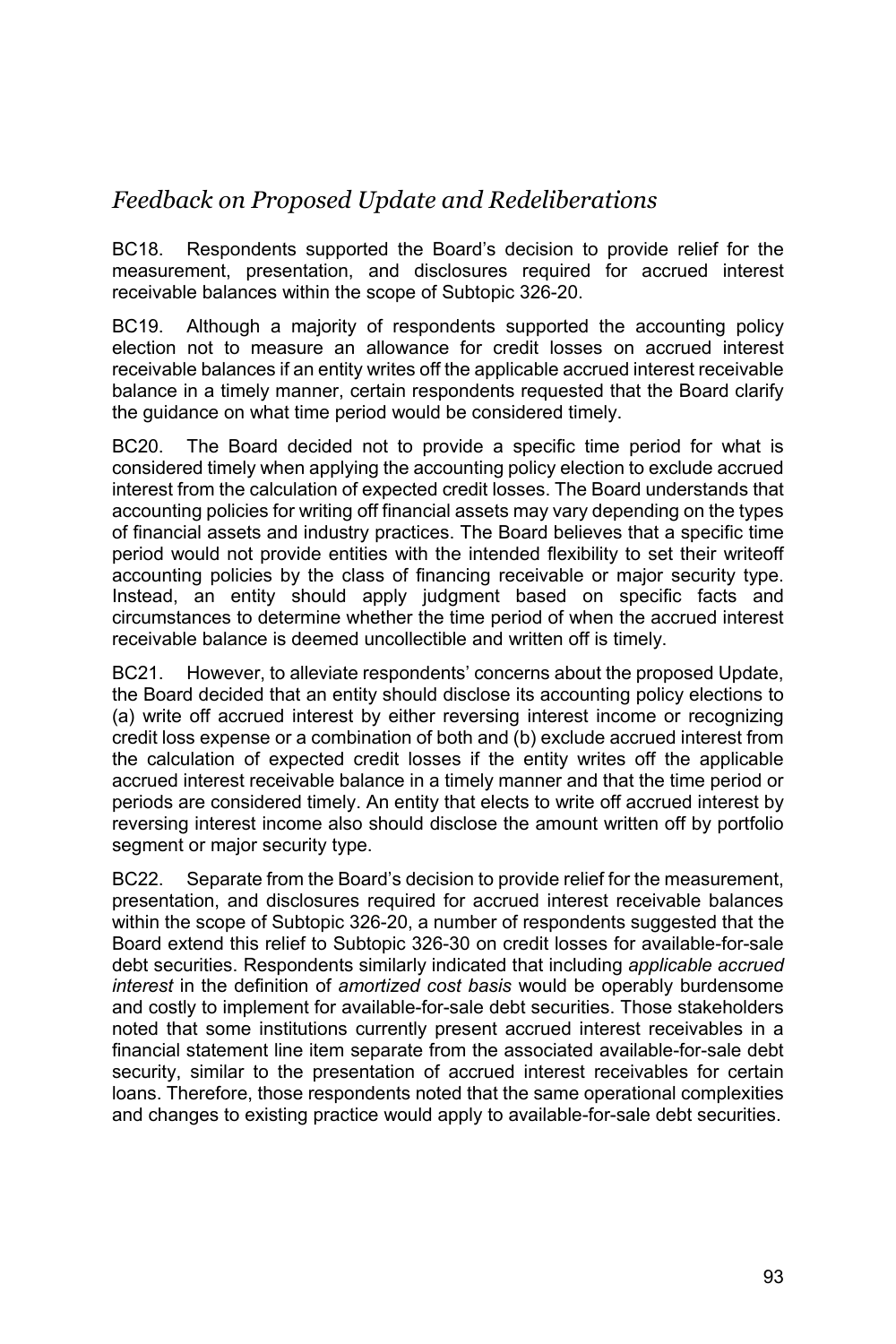BC23. The Board acknowledged that it did not intend to impose significant system and operational changes for available-for-sale debt securities because of the change in definition of *amortized cost basis* in certain circumstances. The Board decided that for an entity that does not include accrued interest in the fair value and amortized cost basis of the available-for-sale debt security for the purposes of identifying and measuring an impairment, similar relief should be provided for the measurement, presentation, and disclosures as permitted for those financial assets within the scope of Subtopic 326-20. As a result, if an entity excludes accrued interest in both the fair value and amortized cost basis of the available-for-sale debt security for the purposes of identifying and measuring impairment, the following amendments in this Update apply:

- a. Allow an entity to measure an allowance for credit losses on accrued interest receivables separately from the allowance for credit losses on the other components of the available-for-sale debt security's amortized cost basis.
- b. Make an accounting policy election to exclude accrued interest from the calculation of expected credit losses if the entity writes off the applicable accrued interest receivable balance in a timely manner.
- c. Make an accounting policy election to write off accrued interest by either reversing interest income or recognizing credit loss expense or a combination of both.
- d. Make an accounting policy election to present separately on the statement of financial position the accrued interest receivable balance, net of the allowance for credit losses (if any), or to present the accrued interest receivable balance, net of the allowance for credit losses (if any), within another statement of financial position line item if the entity discloses the accrued interest receivable balance, the applicable allowance for credit losses related to the accrued interest receivable balance, and the line item in which the accrued interest receivable balance is included.
- e. Apply a practical expedient to disclose separately the total amount of accrued interest as a single balance in certain disclosure requirements within Subtopic 326-30.

BC24. The Board noted that for entities that include accrued interest in both the fair value and amortized cost basis of the available-for-sale debt security when recognizing and measuring impairment, separately calculating the allowance on the accrued interest receivable amount from the other components of the amortized cost basis of the debt security would have been unnecessarily complex and would have reduced the decision usefulness of the information being provided to financial statement users. For similar reasons, the Board did not extend the presentation and disclosure relief provided in Subtopic 326-20 to Subtopic 326-30 for those entities that include accrued interest in both the fair value and amortized cost basis of the available-for-sale debt security when recognizing and measuring the impairment.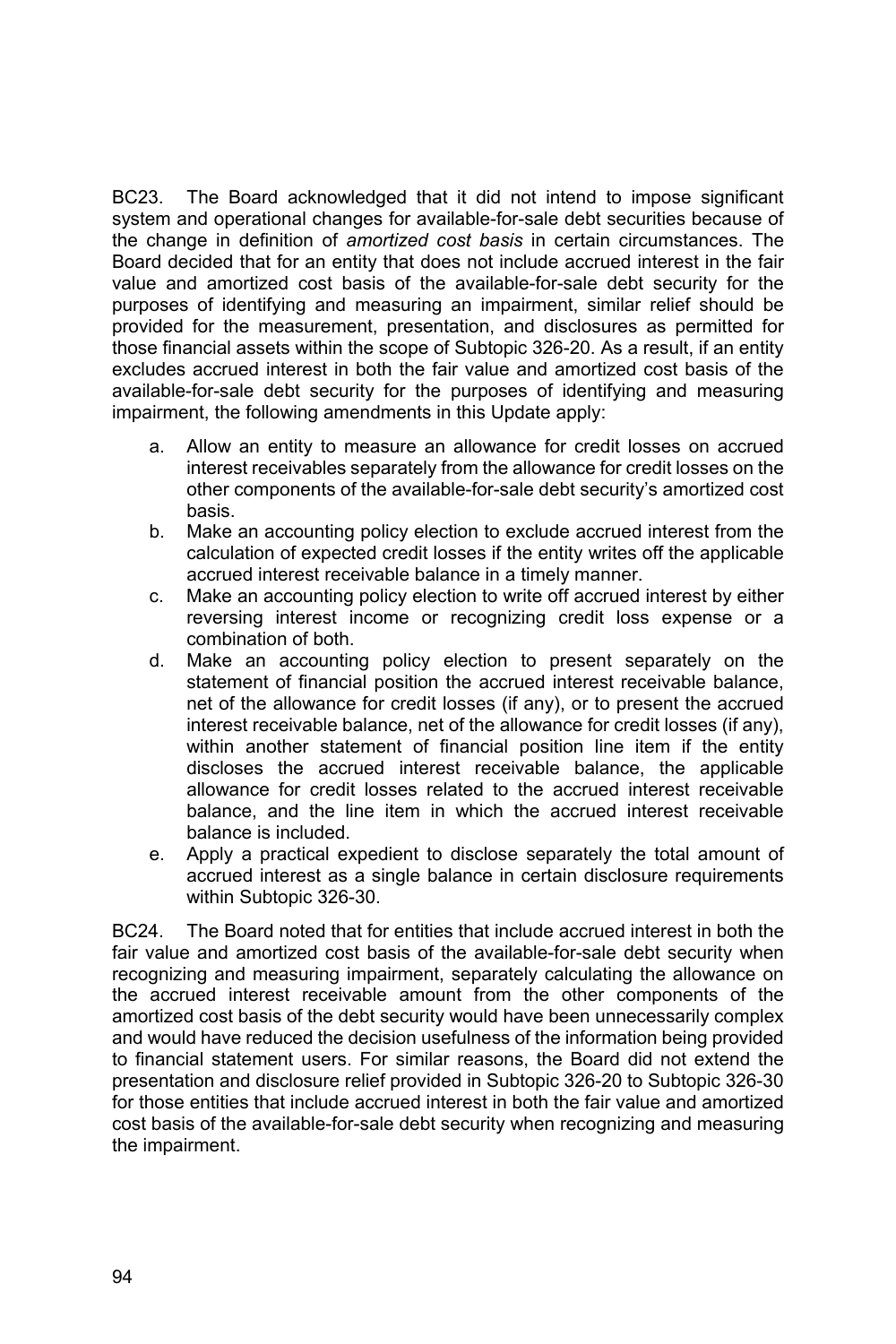# *Issue 1B: Transfers between Classifications or Categories for Loans and Debt Securities*

BC25. The amendments in Update 2016-13 made numerous changes to the accounting for loans and debt securities, including introducing the expected credit losses methodology, which replaced the incurred loss methodology and the otherthan-temporary impairment assessment methodology. In addition, the amendments made only limited changes to account for transfers of loans that are subsequently identified for sale.

BC26. Measurement guidance in Subtopic 948-310, Financial Services— Mortgage Banking—Receivables, requires that mortgage loans held for sale be reported at the lower of amortized cost basis or fair value at the balance sheet date. The amount by which amortized cost basis exceeds fair value should be accounted for as a valuation allowance, and changes in the valuation allowance should be included in the determination of net income of the period in which the change occurs. In addition, Subtopic 948-310 requires that mortgage loans transferred to loans held as long-term investment be measured upon transfer at the lower of amortized cost basis and fair value on the transfer date. Subsequently, an entity with loans held as long-term investments is required to measure the allowance for credit losses by following guidance in Subtopic 326-20.

BC27. Subtopic 310-10, Receivables—Overall, provides guidance on how an entity should account for loans not held for sale and nonmortgage loans held for sale.

- a. Loans not held for sale that management has the intent and ability to hold for the foreseeable future or until maturity or payoff should be reported in the balance sheet at the outstanding principal adjusted for any writeoffs, the allowance for credit losses, any deferred fees or costs on originated loans, and any unamortized premiums or discounts on purchased loans.
- b. Nonmortgage loans held for sale should be reported at the lower of amortized cost basis and fair value.

BC28. Subtopic 320-10, Investments—Debt and Equity Securities—Overall, describes the measurement of investments in debt securities classified as held-tomaturity. Investments in debt securities classified as held-to-maturity are measured at amortized cost, and an entity is required to measure an allowance for credit losses for held-to-maturity debt securities by following the guidance in Subtopic 326-20.

BC29. Subtopic 326-30 requires that for individual debt securities classified as available-for-sale, an entity should determine whether a decline in fair value below the amortized cost basis has resulted from credit losses or other factors. An entity should record an impairment for credit losses through an allowance for credit losses. However, the allowance is limited by the amount that the fair value is less than the amortized cost basis. Impairment that has not been recorded through an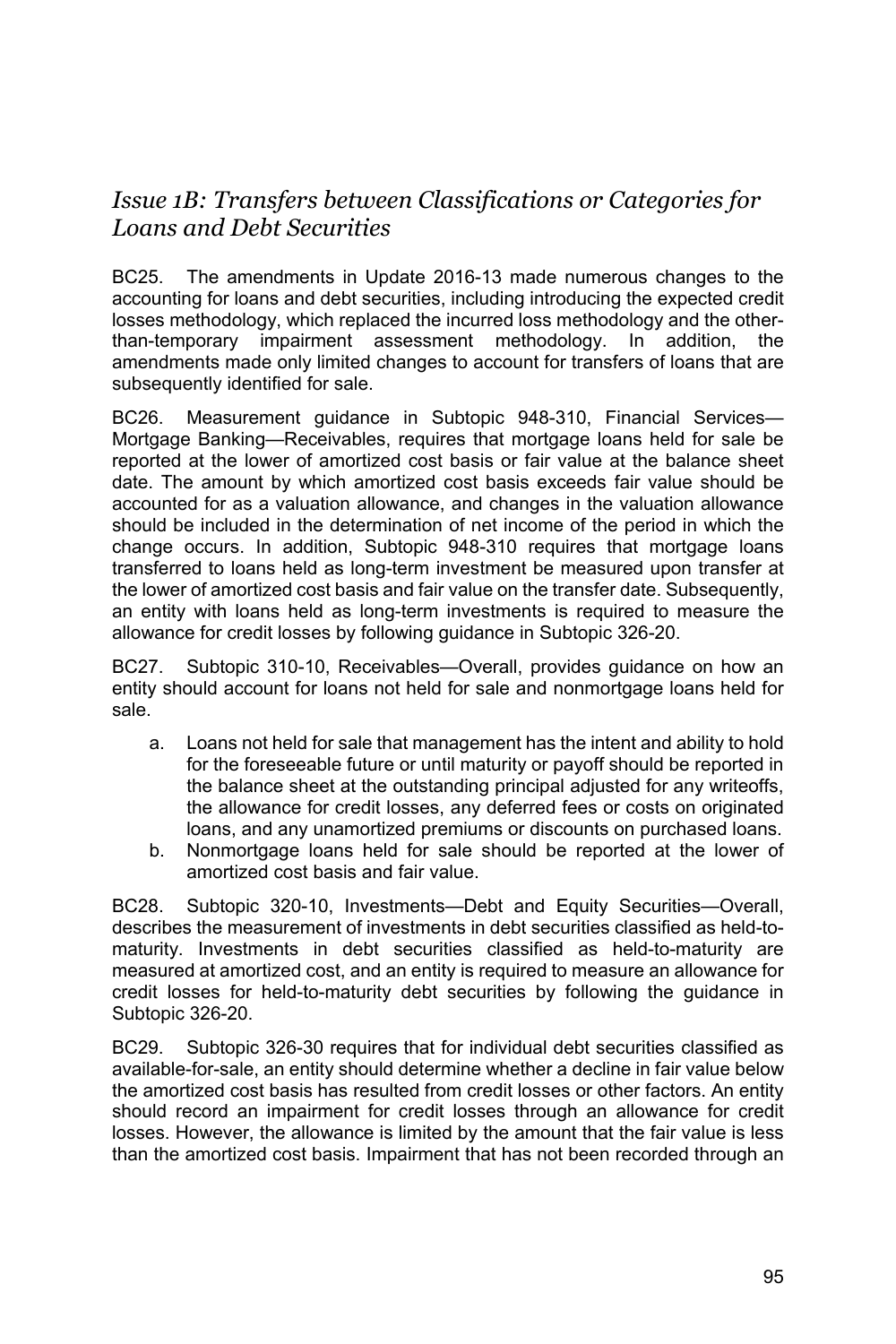allowance for credit losses is recorded through other comprehensive income, net of applicable taxes. The fair value floor and other requirements of Subtopic 326- 30 may cause differences in the measurement of an allowance for credit losses on available-for-sale and held-to-maturity debt securities.

BC30. Subtopic 320-10 requires that when a debt security is transferred into the held-to-maturity category from the available-for-sale category, any unrealized holding gain or loss at the date of the transfer should continue to be reported as a separate component of shareholder's equity, such as accumulated other comprehensive income, but should be amortized over the remaining life of the security as an adjustment of yield in a manner consistent with the amortization of any premium or discount. That is, the unrealized gain or loss should be amortized as an adjustment of yield by following the interest method in accordance with Subtopic 310-20, Receivables—Nonrefundable Fees and Other Costs. Additionally, Subtopic 320-10 requires that when a debt security is transferred into the available-for-sale category from the held-to-maturity category, the unrealized holding gain or loss at the date of the transfer should be reported in other comprehensive income.

BC31. Stakeholders noted that the guidance in Update 2016-13 would lead to an entity double counting credit losses when transferring a loan or debt security between classifications or categories. Stakeholders noted that the amendments in Update 2016-13 require an entity with (a) loans classified as held-for-long-terminvestment or not-held-for-sale or (b) debt securities classified as held-to-maturity to calculate and record the expected credit loss for the related financial asset on day one even if that risk is remote. The issue of double counting credit losses arises when an entity records an allowance for credit losses or a valuation allowance related to a loan classified as held-for-sale or a debt security classified as available-for-sale and subsequently decides to transfer the loan or debt security to a long-term hold position because the entity would be required to transfer the loan or debt security at the lower of amortized cost basis and fair value. Therefore, upon transfer of a loan or debt security to a long-term hold position, an entity that previously recorded an allowance for credit losses or a valuation allowance that may already have considered credit losses would have to measure an allowance for credit losses in accordance with Subtopic 326-20, even if that risk is remote.

BC32. To address stakeholders' concerns about double counting the allowance for credit losses, the Board clarified that when transferring a loan or debt security between classifications or categories, an entity should reverse in earnings any valuation allowance or allowance for credit losses that is recorded at the time the entity transfers a loan or debt security. The Board clarified that an entity should then reclassify and transfer the loan or debt security to the new classification or category at its amortized cost basis (which is reduced by any previous writeoffs but excludes any valuation allowance or allowance for credit losses), adjusted for any remaining unrealized holding gain or loss in accumulated other comprehensive income, if applicable. Finally, the Board clarified that an entity should then measure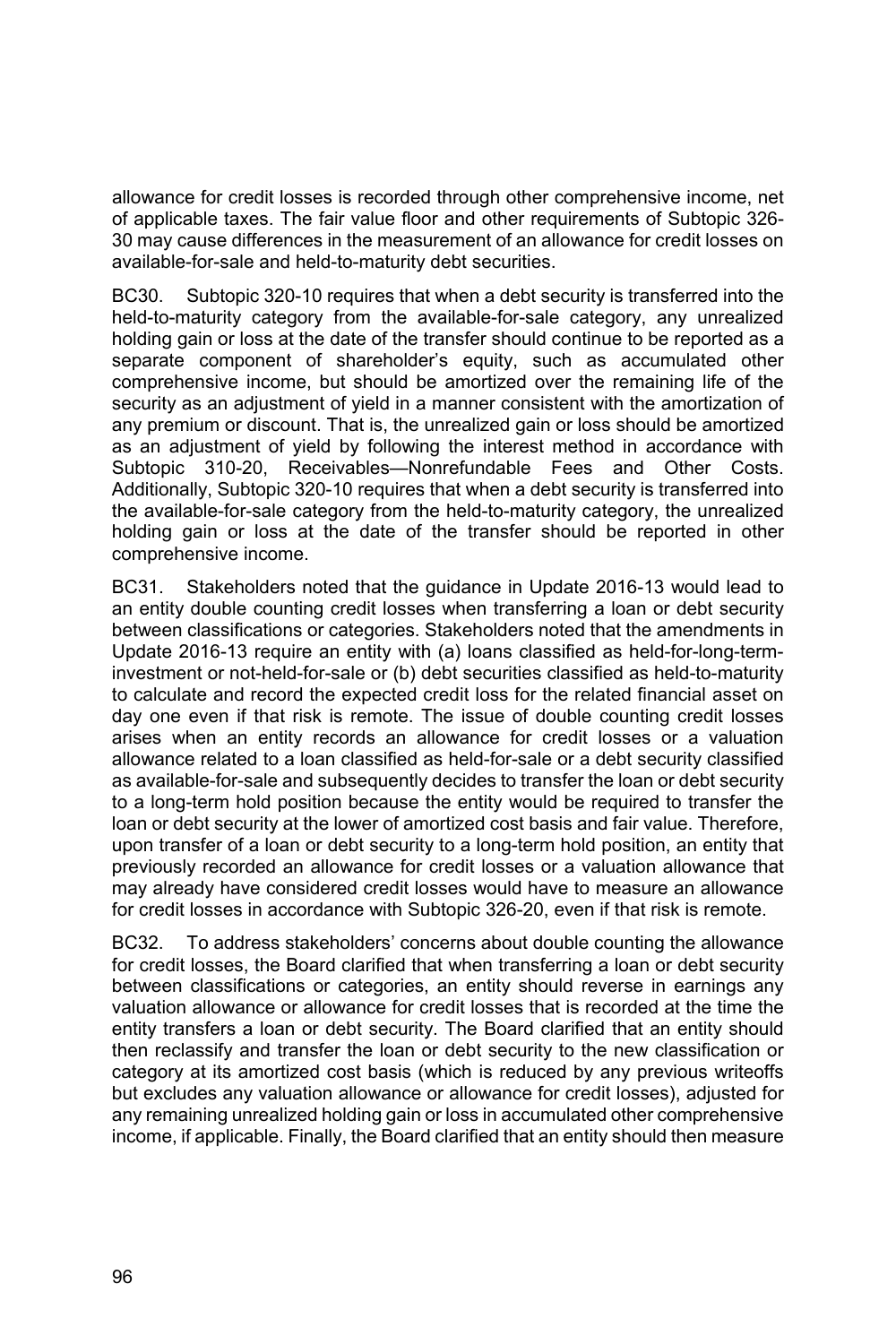a valuation allowance or allowance for credit losses on the loan or debt security following the guidance applicable to the new classification or category.

BC33. To be consistent with the logic of existing presentation requirements, the Board clarified that an entity should present the amounts reversed or established for the allowance for credit losses related to the transfer of loan and debt security between classifications or categories on a gross basis in the income statement. The Board also clarified that an entity may present those amounts on the income statement or the notes to financial statements.

### *Feedback on Proposed Update and Redeliberations*

BC34. Respondents supported the Board's clarifications with respect to the transfer of loans and debt securities between classifications or categories. Specifically, respondents noted that the amendments will address stakeholders' concerns about double counting the allowance for credit losses when transferring a loan or debt security between classifications or categories.

BC35. Several respondents supported expanding the clarification to all types of financial instruments within the scope of Topics 310 and 326. Those respondents noted that other types of financial instruments may be transferred between categories and supported expanding the Board's decision to those situations. The Board decided not to extend the amendments on transfers between classifications or categories for loans and debt securities to other areas of Topics 310 and 326 because the issue raised by stakeholders specifically referred to loans and debt securities only. In addition, the Board noted that existing GAAP does not have guidance on changes in classification or category for trade receivables to be held for sale, and it does not have guidance on lease receivable classifications or categories. The Board concluded that this request was beyond the scope of the Codification Improvements project.

#### *Issue 1C: Recoveries*

BC36. The amendments in Update 2016-13 require that writeoffs of financial assets, which may be full or partial writeoffs, should be deducted from the allowance. The writeoffs should be recorded in the period in which the financial asset or assets are deemed uncollectible. The guidance further states that recoveries of financial assets and trade receivables previously written off should be recorded when received.

BC37. Stakeholders noted that there was diversity in views on whether cash flows from expected recoveries of a financial asset that had been written off, or may be written off in the future, should be included in the calculation of expected credit losses. Stakeholders stated that paragraph 326-20-30-1 implies that recoveries of financial assets should be included in the net amount expected to be collected and, therefore, by extension, included in the allowance calculation for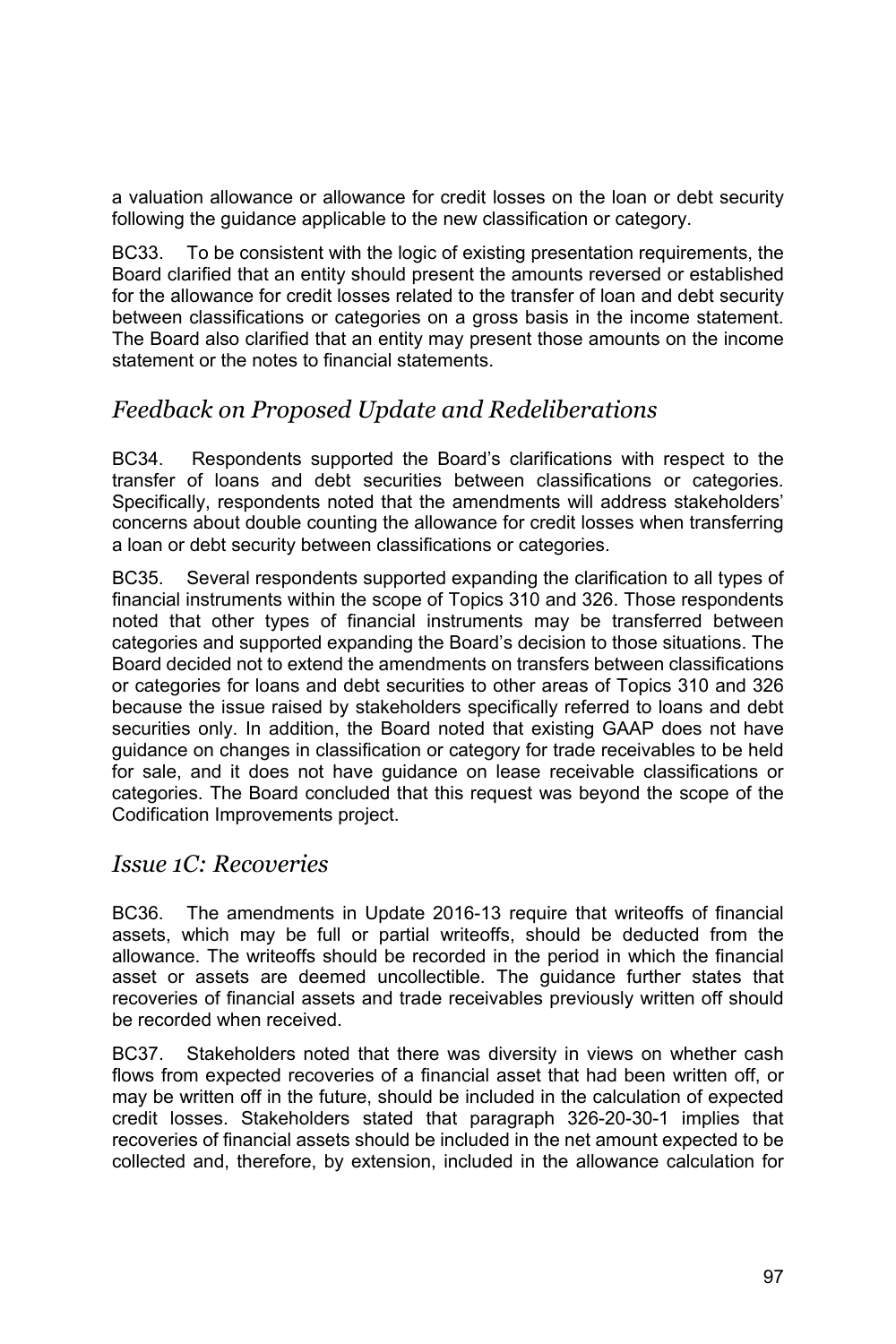credit losses. However, stakeholders noted that paragraph 326-20-35-8 states that recoveries on written off assets should be recorded when received. Stakeholders noted that they are uncertain whether an entity is required to include expected recoveries when measuring the allowance for credit losses on an individual financial asset or pool of financial assets.

BC38. The Board clarified that an entity should consider recoveries when measuring the allowance for credit losses on either an individual basis or a pool basis. The Board noted that when considering recoveries, an entity should follow the guidance in Subtopic 326-20, which states that when developing an estimate of expected credit losses on financial asset(s), an entity should consider available information relevant to assessing the collectibility of cash flows. This information may include internal information, external information, or a combination of both relating to past events, current conditions, and reasonable and supportable forecasts.

BC39. In deciding to clarify that an entity should consider recoveries when measuring the allowance for credit losses, the Board considered the deliberations that led to the finalization of Update 2016-13.

- a. First, the Board concluded that the measurement of credit losses should be based on an entity's expectations about the collectibility of financial assets held at the reporting date.
- b. Second, the Board concluded that an entity's expectations about the collectibility of a financial asset should consider available information about past events, including historical loss experience with similar assets, current conditions, and reasonable and supportable forecasts that inform the entity about the estimated collectibility of the asset.
- c. Third, the Board considered retaining an initial recognition threshold (such as probable) for recording credit losses. The Board concluded, however, that the methodology for recording credit losses should not be based on a notion of "incurred" losses because that notion would interfere with the timely measurement of changes in expected credit losses and the reporting of credit losses. Removing the probable threshold would result in a more timely measurement of expected credit losses because losses can be expected *before* they are probable. The exception to this requirement relates to the two instances that allow an entity to measure the allowance for credit losses by using the fair value of the underlying collateral at the reporting date. Those two instances include situations in which foreclosure is probable or for a collateral-dependent loan for which the borrower is experiencing financial difficulty.

BC40. The Board considered numerous alternatives in defining the scope of recoveries that could be considered as an input into determining the allowance for credit losses. The Board decided that it would be inconsistent with its original intent to provide flexibility if the Board were to specifically define one input. Therefore, the Board decided not to specifically define the scope of recoveries that could be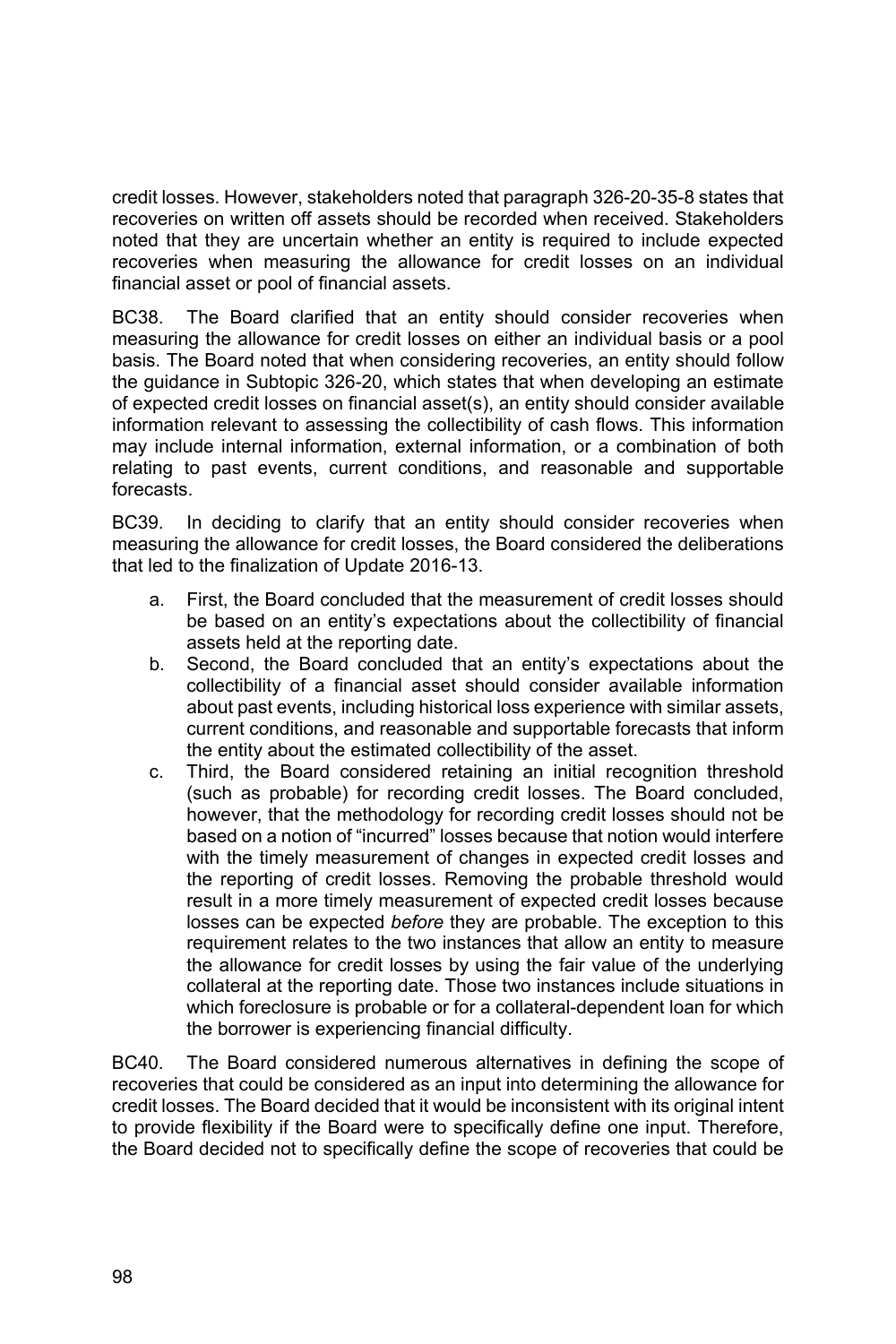included in determining the allowance for credit losses. The majority of stakeholders stated that the Board should not define what is considered a recovery because the guidance in Update 2016-13 is clear that recoveries should be considered when measuring the allowance for credit losses and defining a single input would be inconsistent with the intent of the guidance to provide flexibility in measuring the allowance for credit losses. In contrast, some stakeholders stated that the Board should consider defining recoveries so that (a) entities apply the guidance consistently and (b) to provide rigor around recovery types.

BC41. In addition, the Board understood that in certain circumstances, in particular when measuring the allowance for credit losses on an individual financial asset, an entity may estimate that it will collect cash flows that are greater than the current amortized cost basis. The Board concluded that expected recoveries of amounts previously written off and expected to be written off should be included in the valuation account and should not exceed the aggregate of amounts previously written off and expected to be written off by the entity. For collateral-dependent financial assets, when the fair value (less costs to sell, if applicable) of the collateral at the reporting date exceeds the amortized cost basis of the financial asset, an entity should add an allowance for credit losses to the amortized cost basis and that allowance for credit losses should not exceed amounts previously written off.

# *Feedback on Proposed Update and Redeliberations*

BC42. Respondents supported the Board's clarification that recoveries should be considered as an input when measuring the allowance for credit losses when applying the guidance in Subtopic 326-20. In addition, respondents supported the Board's decision that an entity should be permitted to record a negative allowance on financial assets as long as the negative allowance does not exceed the aggregate amount of previous or expected writeoffs of the financial asset(s) within the scope of Subtopic 326-20. Respondents also supported the Board's decision that an entity should be permitted to record a negative allowance if the fair value of the collateral as of the reporting date exceeds the amortized cost basis of the collateral dependent loan as long as the allowance for credit losses that is added to the amortized cost basis does not exceed amounts previously written off.

BC43. Respondents expressed mixed views on whether entities should be permitted to record a negative allowance on available-for-sale debt securities. Respondents who supported extending the Board's decision on recording a negative allowance noted that extending the decision on negative allowances to available-for-sale debt securities would more closely align the accounting for recoveries on loans and all types of debt securities, not just those classified as held-to-maturity. The Board concluded that the issue of negative allowances was discussed in the context of those financial assets within the scope of Subtopic 326- 20 and not available-for-sale debt securities. The Board also noted that extending the decision to permit the use of a negative allowance when measuring the allowance for credit losses on available-for-sale debt securities could have had a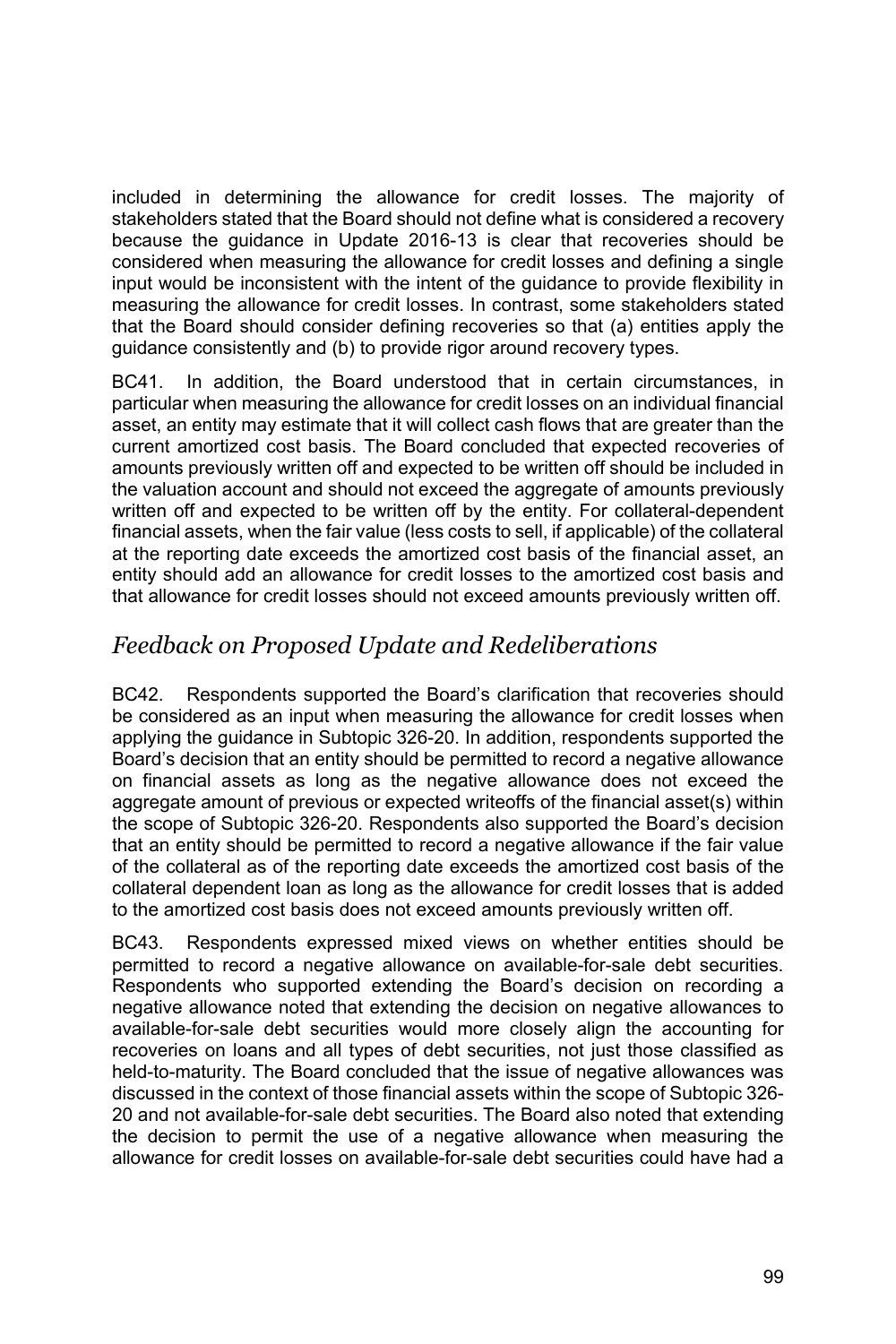significant effect on the current accounting practice or created significant administrative costs for entities. Thus, the Board believes that extending its decision to available-for-sale debt securities would have warranted additional consideration before amending the guidance in Subtopic 326-30.

### Topic 2: Codification Improvements to Update 2016-13

BC44. Issues 2A and 2B represent conforming amendments to the guidance related to amendments in Update 2016-13. The reasons for making those conforming amendments are sufficiently explained in the summary and Amendments to the *FASB Accounting Standards Codification*® sections. Therefore, there are no formal basis for conclusions sections for those issues.

### *Issue 2C: Clarification That Reinsurance Recoverables Are within the Scope of Subtopic 326-20*

BC45. The scope of Subtopic 326-20 includes financial assets measured on an amortized cost basis. Paragraph 326-20-15-2 provides a list of specific financial assets that are measured on an amortized cost basis and are within the scope of Subtopic 326-20, which includes reinsurance recoverables that result from insurance transactions within the scope of Topic 944, Financial Services— Insurance. Topic 944 requires that reinsurance recoverables be recognized in a manner consistent with the liabilities (including estimated amounts for claims incurred but not reported and future policy benefits) relating to the underlying insurance contracts. Assumptions used in estimating reinsurance recoverables should be consistent with those used in estimating the related liabilities. Stakeholders noted that, without proper clarification, a reader could interpret that reinsurance recoverables are excluded from the scope of Subtopic 326-20 because those amounts are not measured on an amortized cost basis. The Board clarified that it intended to include within the scope of Subtopic 326-20 all reinsurance recoverables measured in accordance with Topic 944 and thereby require an entity to measure an allowance for credit losses on those reinsurance recoverables in accordance with Subtopic 326-20. Therefore, the amendments clarify that reinsurance recoverables are within the scope of Subtopic 326-20.

#### *Issue 2D: Projections of Interest Rate Environments for Variable-Rate Financial Instruments*

BC46. The guidance in paragraph 326-20-30-4 permits an entity to use a discounted cash flow method when determining the allowance for credit losses for financial assets measured at amortized cost basis. The guidance was retained, amended, and moved from Topic 310, Receivables, to Topic 326 through the amendments in Update 2016-13. The guidance in this paragraph specifically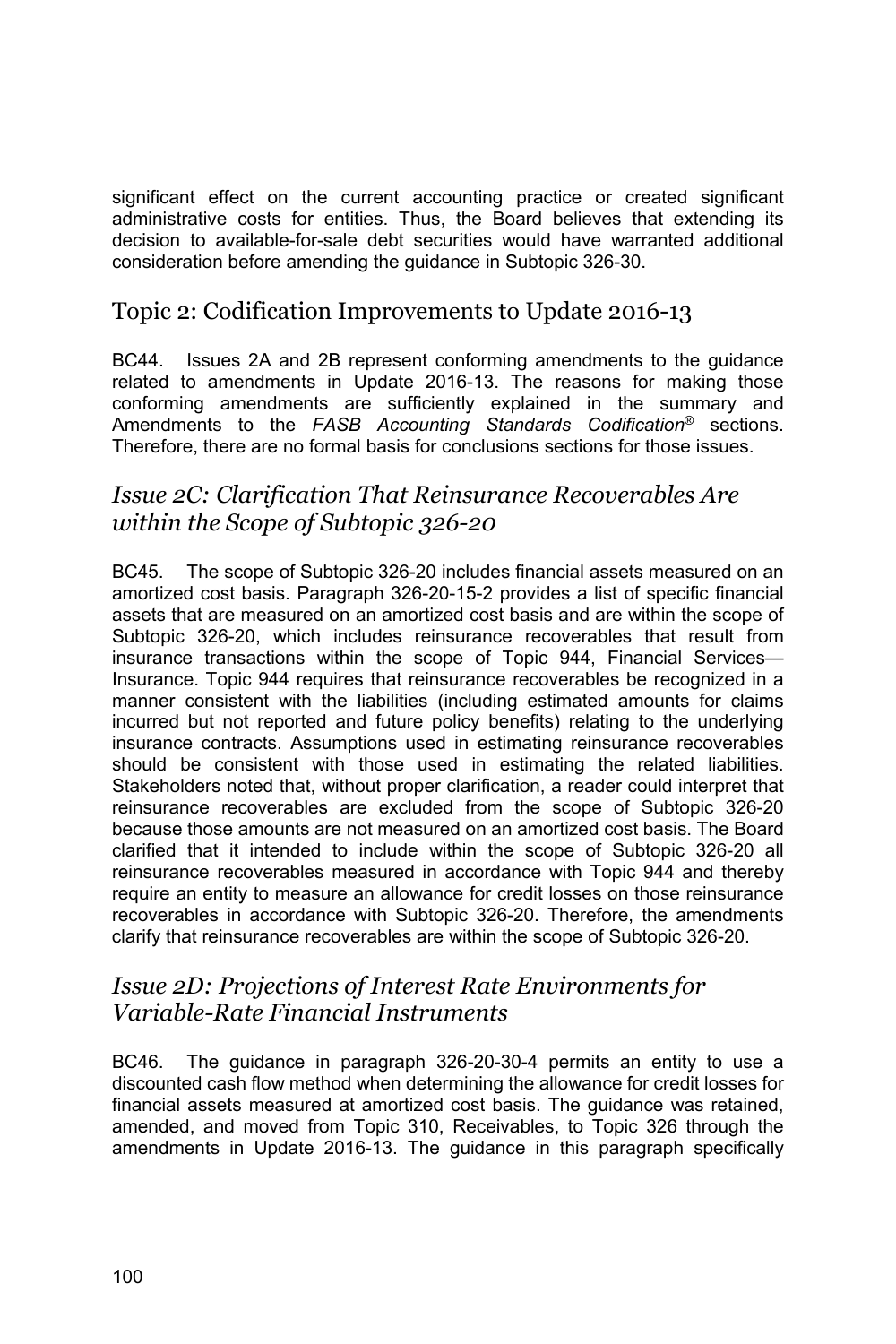addresses the measurement of variable-rate financial assets on which an entity chooses to measure credit losses using a discounted cash flow method. Specifically, the guidance requires an entity to calculate the financial asset's effective interest rate used to discount expected cash flows on the basis of the variable factor as it changes over the life of the financial asset. Furthermore, the guidance prohibits an entity from incorporating projections of changes in the variable factor for determining both the effective interest rate and the estimate of expected future cash flows.

BC47. During the implementation process for Update 2016-13, stakeholders questioned whether prohibiting projections of future interest rate environments in estimating expected cash flows and determining the effective interest rate used to discount expected cash flows for variable-rate financial assets was consistent with the Board's intent. The Board acknowledged that the prohibition carried forward from existing guidance was inconsistent with its intent in providing entities with the flexibility to determine the allowance for credit losses. The Board noted that some entities may have more sophisticated methodologies that allow them to project the interest rate environment and more accurately reflect expected credit losses. The Board saw no reason to prohibit entities from producing a more accurate estimate of credit losses and reflecting that estimate in the allowance for credit losses.

BC48. Therefore, the Board decided to permit, but not require, an entity to use projections of future interest rate environments in determining those expected future cash flows and in determining the effective interest rate for discounting expected future cash flows, provided that the expectations or projections are determined in a manner that is consistent with Topic 326's requirements. Specifically, the Board concluded that the reasonable and supportable forecast period over which an entity chooses to project the contractual variable interest rate should be consistent for the purposes of estimating future cash flows and for determining the effective interest rate. Additionally, the Board concluded that if an entity projects changes in the factor for the purposes of estimating expected future cash flows, it should use the same projections in determining the effective interest rate used to discount those cash flows.

BC49. In addition, the Board acknowledged that the issue also exists for available-for-sale debt securities for which an entity must use a discounted cash flow method to estimate expected credit losses in accordance with Subtopic 326- 30. That is, the guidance in paragraph 326-30-35-11 prohibits an entity from incorporating projections of changes in the variable factor for the purposes of determining expected future cash flows or determining the effective interest rate. For the same reasons that the Board decided to amend paragraph 326-20-30-4, the Board also decided to amend paragraph 326-30-35-11 to permit, but not require, an entity to use projections of future interest rate environments in determining the expected future cash flows and in determining the effective interest rate when calculating the allowance for credit losses on an available-for-sale debt security.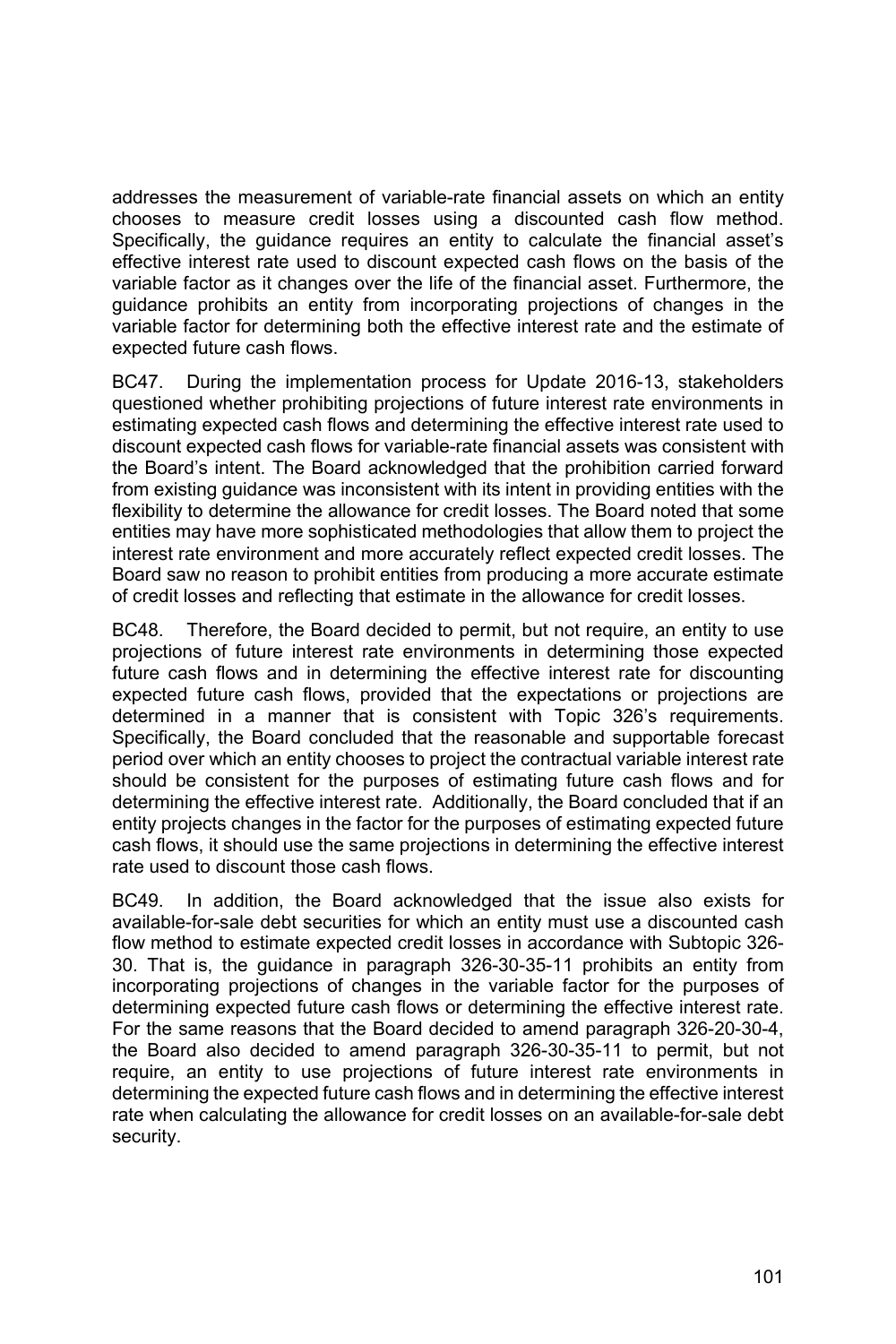# *Feedback on Proposed Update and Redeliberations*

BC50. Respondents expressed mixed views about whether using a prepaymentadjusted effective interest rate should be required if an entity uses projections of interest rate environments in estimating expected cash flows. Some respondents noted that using a prepayment-adjusted effective interest rate should be required if an entity uses projections of interest rate environments in estimating expected cash flows because there is no conceptual basis to incorporate the projected prepayments in the expected cash flows and not the effective interest rate. Other respondents noted that this requirement would add complexity to the guidance and would not provide entities with flexibility in determining the allowance for credit losses.

BC51. The Board concluded that if an entity uses projections of future interest rate environments when using a discounted cash flow method to measure expected credit losses on variable-rate financial instruments, then it also should adjust the effective interest rate to consider the timing (and changes in the timing) of expected cash flows resulting from expected prepayments. The Board acknowledged that this requirement may be complex, but noted that if an entity can project the future interest rate environment, then it also should be able to adjust the effective interest rate for prepayments. In addition, the Board acknowledged that entities are not required to project future interest rate environments for variable-rate financial instruments, but instead entities are provided with the option to do so. Therefore, if an entity believes that it is too complex to project future interest rate environments, it need not consider adjustments to the factor for purposes of estimating expected future cash flows.

### *Issue 2E: Consideration of Prepayments in Determining the Effective Interest Rate*

BC52. The guidance in paragraph 326-20-30-4 permits an entity to use a discounted cash flow method in determining the allowance for credit losses on financial assets and requires that an entity use the effective interest rate to discount the expected future cash flows when using a discounted cash flow method. *Effective interest rate* is defined in the Codification as the rate of return implicit in the financial asset and is used for interest income recognition purposes. In most cases, the effective interest rate is not adjusted for expected prepayments on the financial asset. However, paragraph 326-20-30-6 requires an entity to consider expected prepayments in the future principal and interest cash flows when utilizing a discounted cash flow method.

BC53. During the implementation process for Update 2016-13, stakeholders questioned whether it would be appropriate to adjust the effective interest rate to consider expected prepayments on the financial asset because those expected prepayments must be considered in the estimate of expected future cash flows.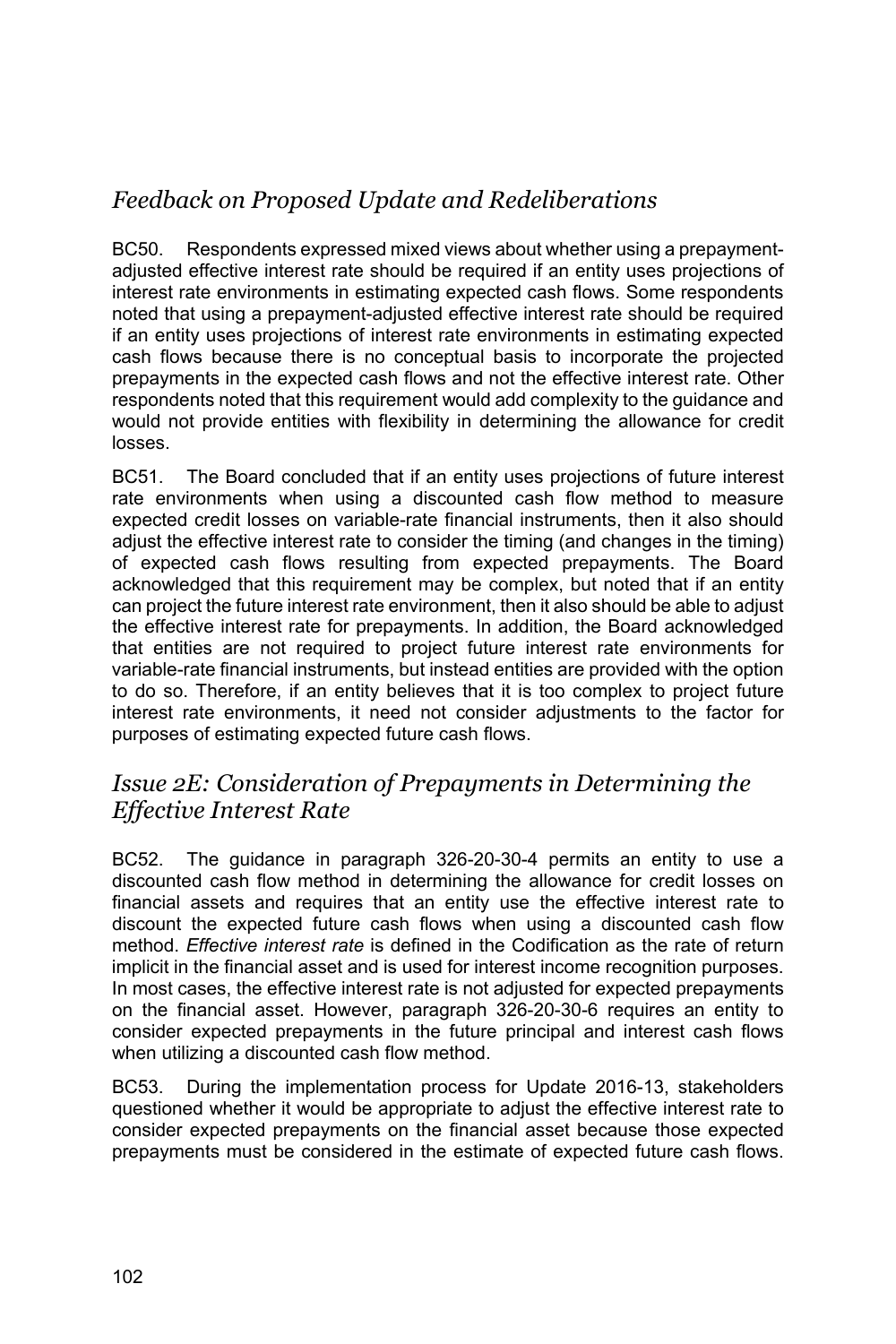The misalignment between the timing of cash flows due to expected prepayments in estimating the expected future cash flows and in determining the effective interest rate used to discount those future cash flows results in a measurement of an allowance that is inconsistent with the expected credit losses on the financial asset. That is, the measurement fails to appropriately isolate credit risk in determining an allowance for credit losses.

BC54. The staff discussed the issue with the Credit Losses TRG in June 2017 and supported the view that an entity may, as an accounting policy election, adjust the effective interest rate used to discount expected future cash flows in accordance with paragraph 326-20-30-4 for the expectation of prepayments on the financial asset. The accounting policy election would be made by class of financing receivable and by major security type. However, the use of a prepayment-adjusted effective interest rate is not required and would not affect the effective interest rate used to recognize interest income in accordance with Topic 310. An accounting policy election that allows an entity to determine a more accurate and faithful representation of expected credit losses on an entity's financial assets is consistent with the Board's intent in providing flexibility and judgment in the expected credit losses methodology introduced through the amendments in Update 2016-13. Therefore, the amendment to add paragraph 326-20-35-4A clarifies the guidance by providing an accounting policy election to adjust the effective interest rate for the consideration of timing (and changes in timing) of expected prepayments. The Board also believes that if an asset is restructured in a troubled debt restructuring, the effective interest rate used to discount expected cash flows should not be adjusted because of subsequent changes in the expected timing (and changes of timing) of expected cash flows resulting from expected prepayments.

BC55. In addition, the Board acknowledges that the issue also exists for available-for-sale debt securities for which an entity must use a discounted cash flow method to estimate credit losses in accordance with Subtopic 326-30. Therefore, the amendment that adds paragraph 326-30-35-7A clarifies the guidance by permitting an entity to make an accounting policy election to adjust the effective interest rate for the consideration of timing (and changes in timing) of prepayments in estimating credit losses on available-for-sale debt securities. The accounting policy election should be applied at the major security type level.

# *Issue 2F: Consideration of Estimated Costs to Sell When Foreclosure Is Probable*

BC56. The guidance in paragraph 326-20-35-4 requires an entity to use the fair value of collateral to determine the allowance for credit losses when foreclosure is probable. The guidance in paragraph 326-20-35-5 permits an entity, as a practical expedient, to use the fair value of collateral in determining the allowance for credit losses on a collateral-dependent financial asset. The guidance describes a collateral-dependent financial asset as a financial asset for which the repayment is expected to be provided substantially through the operation or sale of the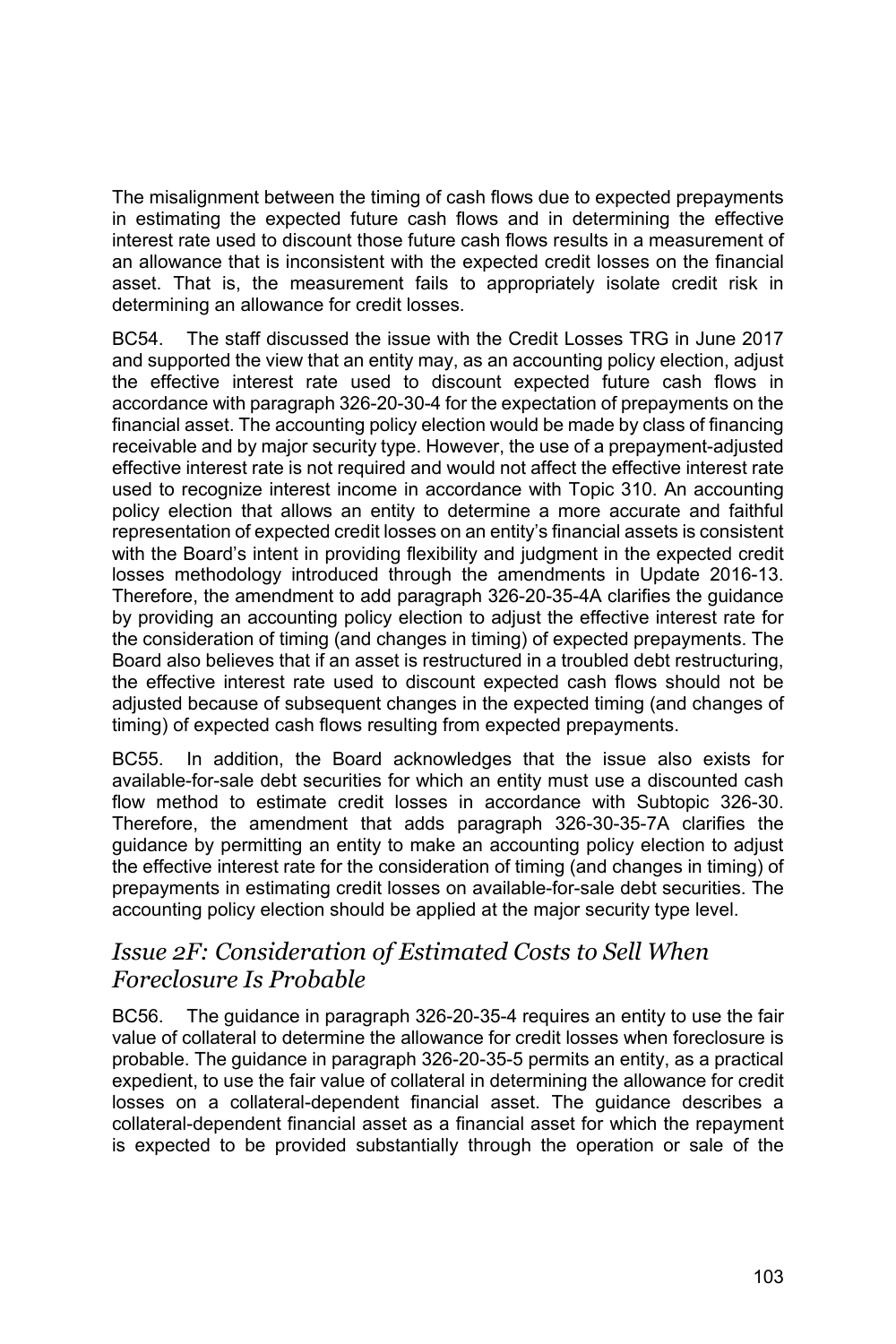collateral when the borrower is experiencing financial difficulty based on the entity's assessment as of the reporting date. The guidance in paragraph 326-20- 35-5 requires an entity to consider the estimated costs to sell if the repayment or satisfaction of the financial asset depends on the sale of the collateral for collateraldependent financial assets. Both requirements in paragraphs 326-20-35-4 through 35-5 were carried forward from Subtopic 310-10, which stated that if the fair value of collateral was used to measure impairment of a collateral-dependent loan and repayment or satisfaction of a loan depends on the sale of the collateral, an entity should adjust the fair value to consider estimated costs to sell.

BC57. The Board did not intend to change the requirement in existing GAAP to consider estimated costs to sell when using the fair value of the collateral to determine the allowance for credit losses when an entity intends to sell, rather than operate, the collateral. However, without clarification, paragraph 326-20-35-4 may be interpreted to not require, or even to prohibit, the consideration of estimated costs to sell when foreclosure is probable. Therefore, the amendment clarifies in paragraph 326-20-35-4 that an entity is required to adjust the fair value of collateral for estimated costs to sell.

# *Feedback on Proposed Update and Redeliberations*

BC58. Respondents supported the Board's decision to clarify the guidance and align the measurement of credit losses using fair value when foreclosure is probable and when an entity elects the collateral-dependent practical expedient by adding a requirement to adjust the fair value of the collateral for estimated costs to sell when applying the guidance in paragraph 326-20-35-4 on when a foreclosure is probable. However, some respondents questioned why the estimated costs to sell associated with collateral-dependent financial assets must be discounted when an entity measures expected credit losses by using the fair value of the collateral. Those respondents stated that estimating the costs to sell as of the reporting date would be consistent with the concept of using fair value of the collateral at the reporting date, rather than projecting the estimated costs to sell the collateral. The Board agreed with those respondents and clarified the guidance that estimated costs to sell collateral should be undiscounted.

## Topic 3: Codification Improvements to Update 2017-12 and Other Hedging Items

# *Issue 3A: Partial-Term Fair Value Hedges*

BC59. For a fair value hedge of interest rate risk, paragraph 815-25-35-13B, added by the amendments in Update 2017-12, allows an entity to measure the change in the fair value of the hedged item using an assumed term that begins when the hedged cash flow begins to accrue and ends when the last hedged cash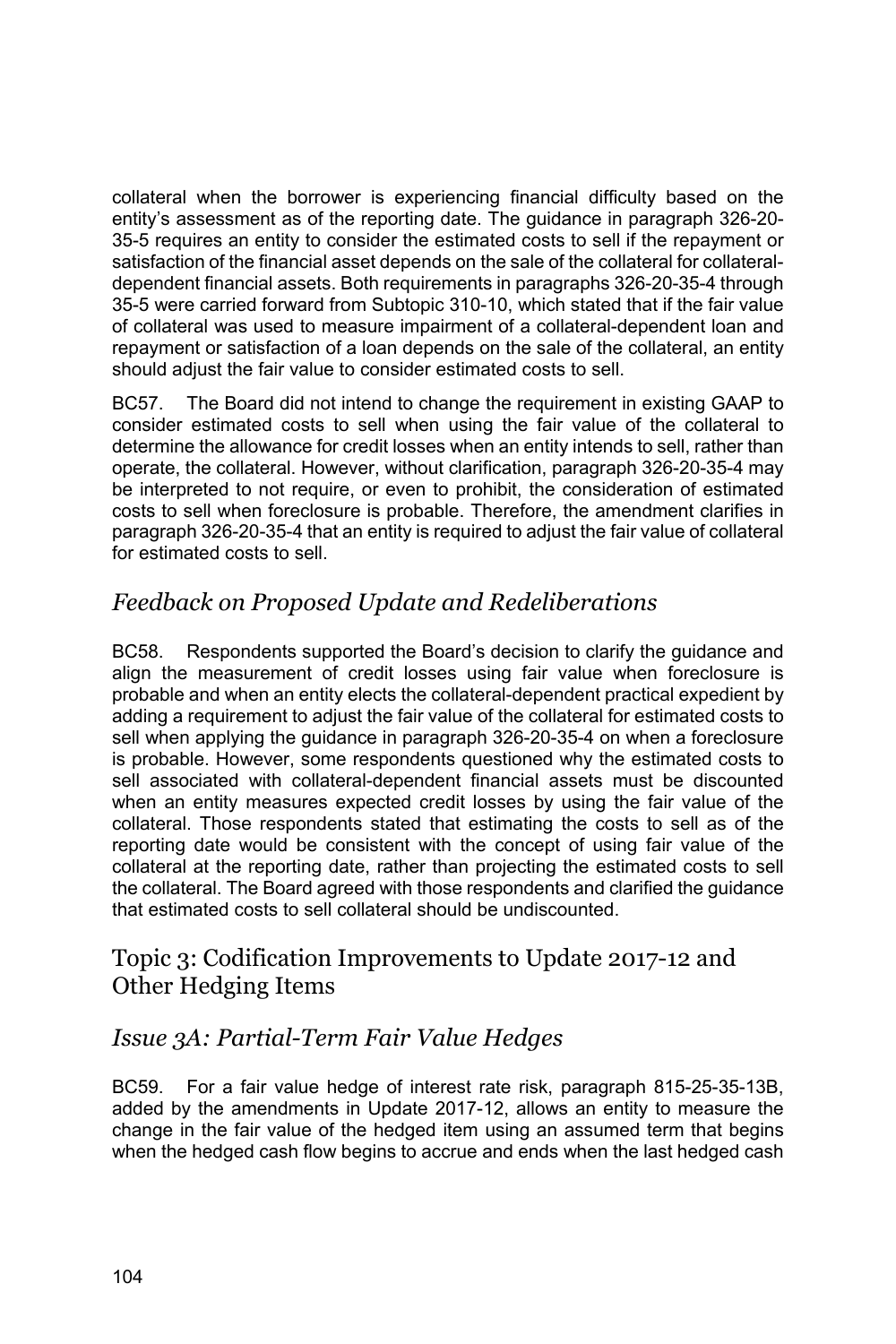flow is due and payable. Stakeholders asked whether the ability to measure the change in fair value of the hedged item in a partial-term fair value hedge using its assumed term only applies to interest rate risk or whether the change in fair value of the hedged item in a partial-term fair value hedge of both interest rate risk and foreign exchange risk also can be measured using the financial instrument's assumed term. Stakeholders noted that for full-term fair value hedges, interest rate risk and foreign exchange risk of the same financial instrument may be simultaneously designated as hedged risks.

BC60. The Board decided to retain the scope of the assumed-term measurement guidance such that a hedged item can be measured using an assumed term only for changes in interest rate risk. Because a partial-term hedge of foreign exchange risk can be achieved by applying the excluded component guidance in paragraph 815-20-25-82(d) through (e), the Board concluded that expanding the assumed-term measurement guidance to foreign exchange risk is unnecessary. This excluded component guidance allows an entity to exclude from the assessment of hedge effectiveness the changes in the fair value of the hedging instrument related to changes in the difference between the spot and forward price and changes in the fair value of a cross-currency swap attributable to a crosscurrency basis spread. The Board received stakeholders' feedback that entities applying this guidance are able to achieve highly effective partial-term hedges of any risk remeasured at a spot rate, including foreign exchange risk.

BC61. However, the Board clarified that an entity may measure the change in the fair value of the hedged item attributable to interest rate risk using an assumed term when the hedged item is designated in a hedge of both interest rate risk and foreign exchange risk. In that circumstance, the hedged item is first remeasured for changes in interest rate risk using the assumed-term guidance and then is remeasured for changes in foreign exchange risk based on changes in the foreign currency spot rate in accordance with paragraph 815-25-35-18.

BC62. The Board asked a question in the proposed Update to determine whether stakeholders supported extending the assumed-term measurement guidance to all risks eligible to be designated in a fair value hedge. The majority of stakeholders supported this extension. Stakeholders indicated that while the application of the assumed-term measurement concept is likely to be most commonly applied to partial-term hedges of interest rate risk, expanding the guidance to all eligible hedged risks would better align hedge accounting with the economics of hedging relationships and an entity's risk management strategies.

BC63. However, in providing this feedback, some stakeholders raised concerns about the scope of the hedged items that would qualify to be remeasured using an assumed term if the guidance were to be expanded to all risks eligible for fair value hedge accounting. Those stakeholders questioned whether a hedged item with no periodic cash flows, such as a firm commitment, could be remeasured using an assumed term. Other stakeholders questioned how the assumed-term measurement concept would apply to risks that are not remeasured using a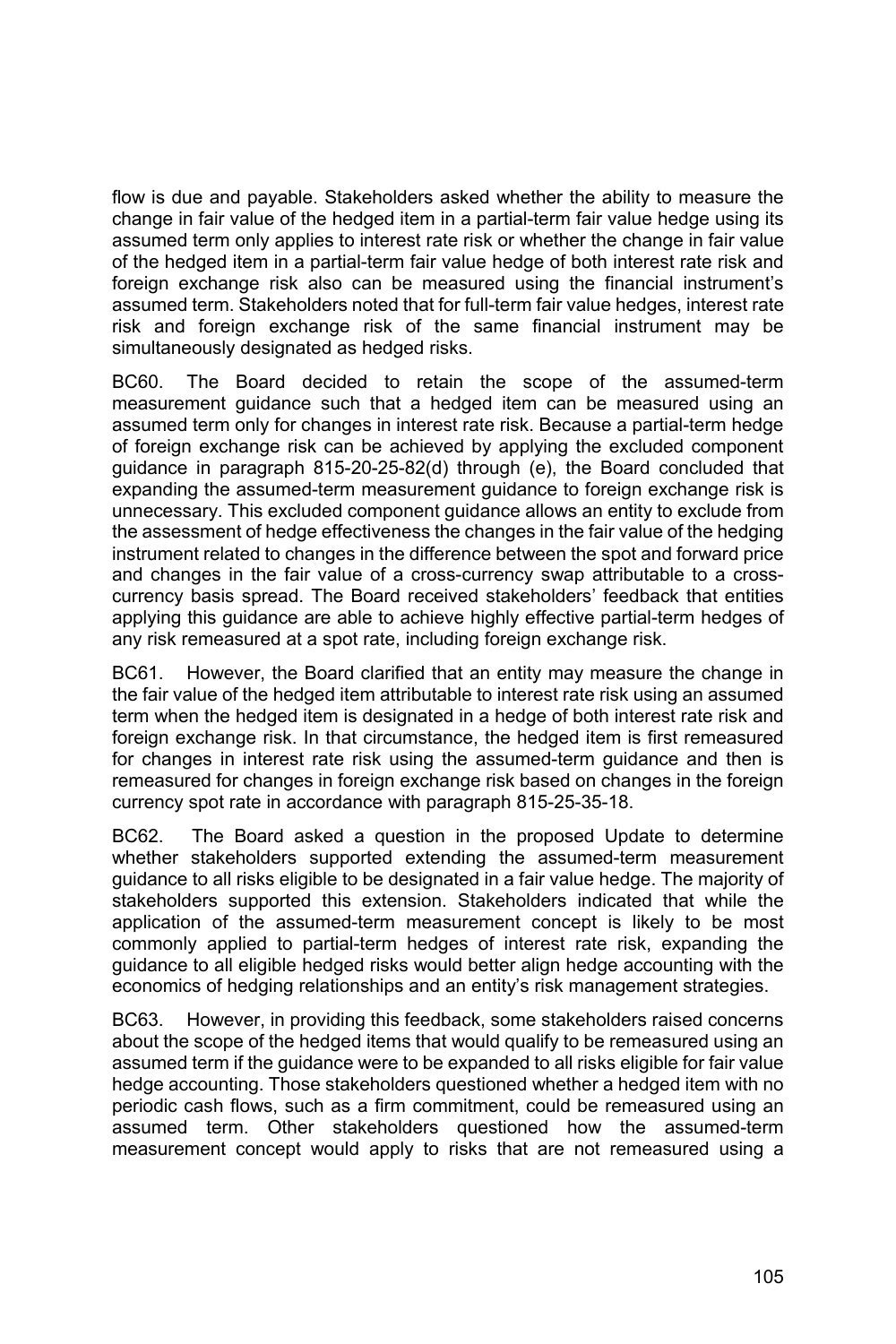contractual term, such as inventory price risk and foreign exchange risk, both of which are remeasured based on changes in a spot rate. However, most stakeholders acknowledged that there is minimal demand for the application of the assumed-term measurement guidance to risks other than interest rate risk, including situations in which the hedged item either produces no periodic cash flows or is remeasured based on changes in a spot rate.

BC64. The Board agreed with respondents that there is conceptual merit to expanding the assumed-term measurement guidance to hedging relationships in which the application of the excluded component guidance in paragraph 815-20- 25-82(d) through (e) is not helpful in achieving a highly effective hedging relationship. However, the Board ultimately decided to forgo expanding the guidance to include risks other than interest rate risk on the basis of insufficient evidence of demand. The Board concluded that expanding the scope of the assumed-term measurement guidance to risks other than interest rate risk would have to include a reevaluation of the guidance in paragraph 815-20-25-12(b)(2)(ii) on defining the assumed term, which the Board did not support without ample evidence of entities requesting that this guidance be revised. Moreover, when the hedged item is remeasured at a spot rate, the existing excluded component guidance effectively allows partial-term hedging.

BC65. In addition to the question of which risks are eligible to be remeasured using an assumed term, the amendments in Update 2017-12 related to partialterm fair value hedging resulted in stakeholders raising the question of whether one or more separately designated partial-term fair value hedges of a single financial instrument can be outstanding at the same time. For example, stakeholders inquired whether an entity could have hedges of consecutive interest cash flows in Years 1–3 and Years 5–7 of a 10-year debt instrument outstanding at the same time. The Board decided that permitting multiple outstanding partialterm fair value hedging relationships of a single financial instrument further aligns fair value hedging strategies with cash flow hedging strategies. The Board's decision is consistent with the basis for conclusions in Update 2017-12 in which the Board decided that there should be equitable treatment for partial-term fair value and cash flow hedges. On the basis of stakeholders' feedback, the Board also clarified that for partial-term fair value hedges, the issuance of the hedged item is assumed to occur on the date in which the first hedged cash flow begins to accrue. This assumption is necessary to align the timing of the cash flows from a forward-starting hedging instrument with that of the item that is being hedged for a partial-term period that begins after issuance.

# *Issue 3B: Amortization of Fair Value Hedge Basis Adjustments*

BC66. The amendments in Update 2017-12 added paragraph 815-25-35-9A to indicate the amortization periods to be used when amortizing fair value hedge basis adjustments. Before the issuance of Update 2017-12, the amortization period always related to the full term of the financial instrument. Because the guidance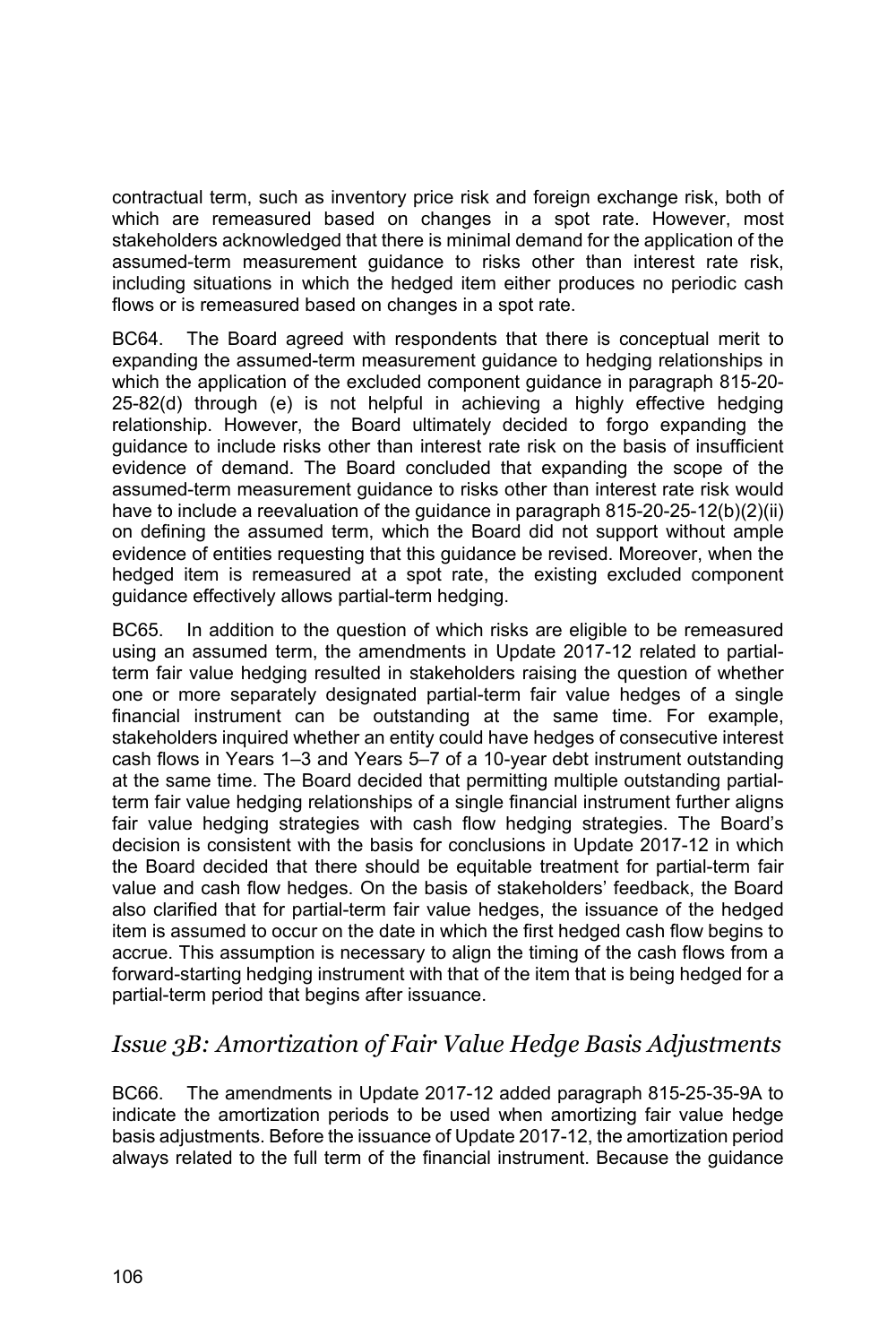added in the amendments in Update 2017-12 permits partial-term fair value hedging, the primary purpose of paragraph 815-25-35-9A is to indicate the period over which to amortize the basis adjustments for outstanding and discontinued partial-term fair value hedges. After paragraph 815-25-35-9A was added, stakeholders asked whether the wording of that paragraph indicates that an entity is required to amortize fair value hedge basis adjustments for outstanding hedging relationships. Stakeholders also asked if the amortization period in a partial-term hedge may be the term over which the partial term was originally designated or an earlier term if an entity intended to discontinue the hedging relationship.

BC67. The Board did not intend to alter the existing guidance in paragraph 815- 25-35-9 by adding paragraph 815-25-35-9A. Accordingly, the Board affirmed that an entity may begin amortization of a fair value hedge basis adjustment before the hedging relationship is discontinued, but that an entity is not required to begin amortization until the hedging relationship is discontinued. Additionally, the Board decided to clarify that if an entity elects to amortize the basis adjustment during an outstanding partial-term fair value hedge, that basis adjustment should be fully amortized by the hedged item's assumed maturity date, which is documented at hedge inception in accordance with paragraph 815-25-35-13B.

# *Issue 3C: Disclosure of Fair Value Hedge Basis Adjustments*

BC68. Paragraph 815-10-50-4EE, added by the amendments in Update 2017- 12, introduces new tabular disclosures for fair value hedges. Specifically, it requires entities to disclose the carrying amount of hedged assets and liabilities recognized on the balance sheet and the cumulative amount of fair value hedge basis adjustments included in those carrying amounts. Stakeholders asked the Board whether available-for-sale debt securities designated as hedged items in fair value hedges should be disclosed at amortized cost or fair value. Stakeholders also asked if basis adjustments resulting from fair value hedges of foreign currency risk should be included in the tabular disclosures required by paragraph 815-10- 50-4EE.

BC69. When an available-for-sale debt security is designated as the hedged item in a fair value hedge, its basis adjustment is calculated on the basis of the instrument's amortized cost. Accordingly, the Board decided that the amortized cost of the hedged available-for-sale debt security should be included in the disclosures required by paragraph 815-10-50-4EE. The Board concluded that disclosing the amortized cost of an available-for-sale debt security in relation to its fair value hedge basis adjustment assists users in understanding the changes in the fair value of the available-for-sale debt security attributable to the hedged risk. This decision also aligns available-for-sale disclosures with those of other fair value hedges of interest rate risk that compare amortized cost with fair value hedge basis adjustments. The Board believes that this alignment is appropriate because the earnings effect of an available-for-sale debt security is similar to that of an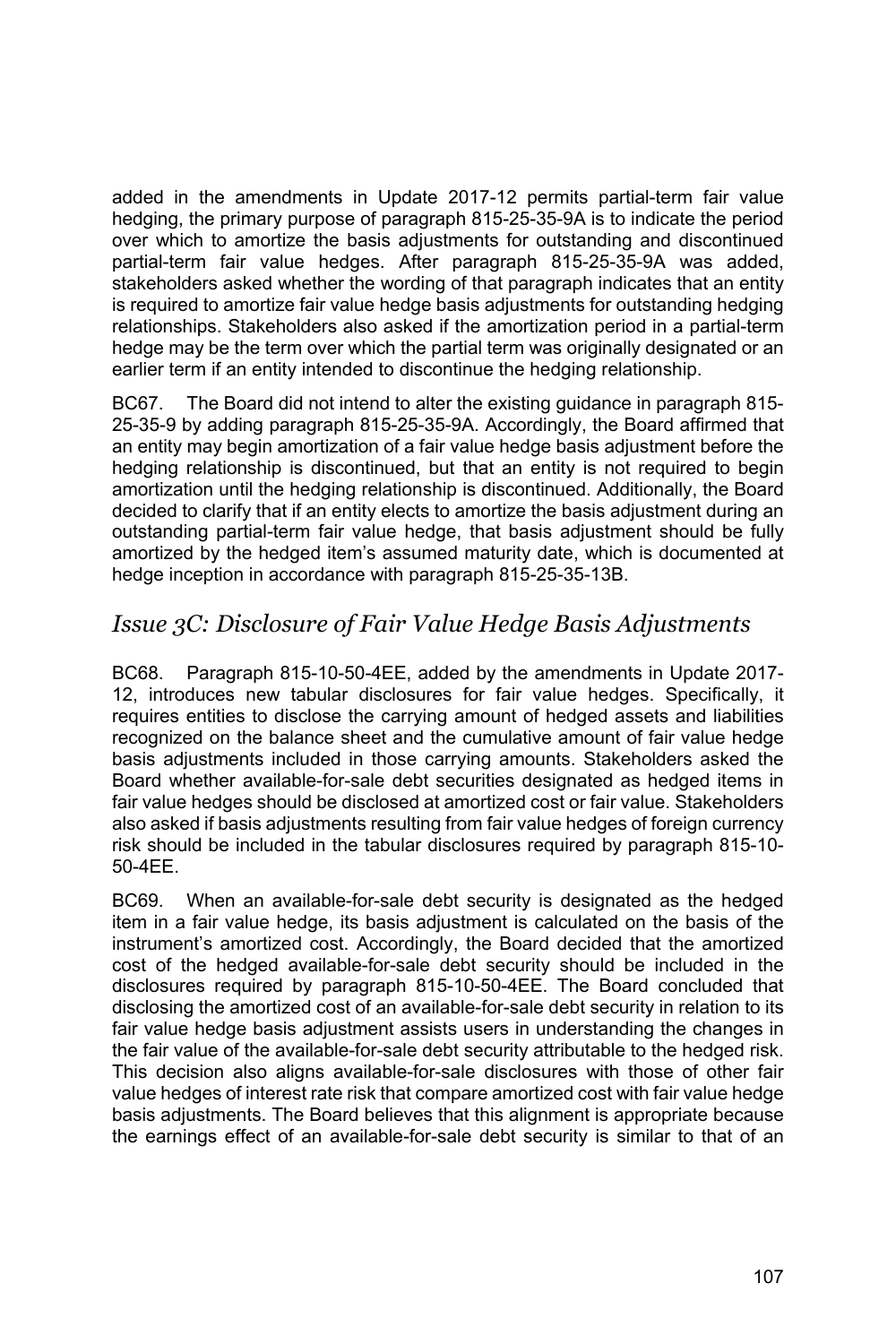instrument held at amortized cost (that is, the change in fair value is not immediately recognized in earnings).

BC70. The Board intended for the disclosures in paragraph 815-10-50-4EE to provide users with information to evaluate the amount, timing, and uncertainty of future cash flows associated with hedged assets or liabilities. The basis adjustment disclosures provide users with additional information about fair value hedge basis adjustments that will *not* affect future cash flows. For example, interest rate risk basis adjustments will revert to zero at the end of the hedging relationship if the hedging relationship is not discontinued before maturity. Unlike interest rate risk basis adjustments, foreign exchange risk basis adjustments indicate changes to cash flows that are not expected to revert to zero over the life of the hedging relationship. Moreover, foreign exchange risk basis adjustments are required to be recognized in accordance with Topic 830 regardless of whether hedge accounting is applied to the hedged item. Accordingly, the Board concluded that foreign exchange risk basis adjustments should be excluded from the disclosure requirements of paragraph 815-10-50-4EE because they do not provide incremental information on balance sheet adjustments resulting from hedge accounting that are not expected to affect future cash flows.

# *Issue 3D: Consideration of the Hedged Contractually Specified Interest Rate under the Hypothetical Derivative Method*

BC71. Paragraph 815-30-35-26, as amended in Update 2017-12, describes how an entity should assess hedge effectiveness for certain cash flow hedges of interest rate risk under the hypothetical derivative method. That paragraph, as amended, appears to require that the hypothetical derivative used in the quantitative effectiveness assessment satisfy all the conditions that would have to be met to apply shortcut method accounting except that the index on which the variable leg of the hypothetical swap is based does not have to match the designated contractually specified interest rate (described in paragraph 815-20- 25-106(g) under the shortcut method). However, the Board intended to incorporate contractually specified interest rate hedging into the hypothetical derivative method. Consequently, the amendment to paragraph 815-30-35-26 indicates that an entity should consider the contractually specified interest rate designated in the hedging relationship when applying the hypothetical derivative method.

### *Issue 3E: Scope for Not-for-Profit Entities*

BC72. Paragraph 815-20-25-83A, added by the amendments in Update 2017- 12, permits an entity to amortize the initial value of a component excluded from the assessment of hedge effectiveness. This guidance applies to both fair value hedging relationships and cash flow hedging relationships. Under this amortization approach, the difference between the change in fair value of the excluded component and the amounts amortized in earnings is recognized in other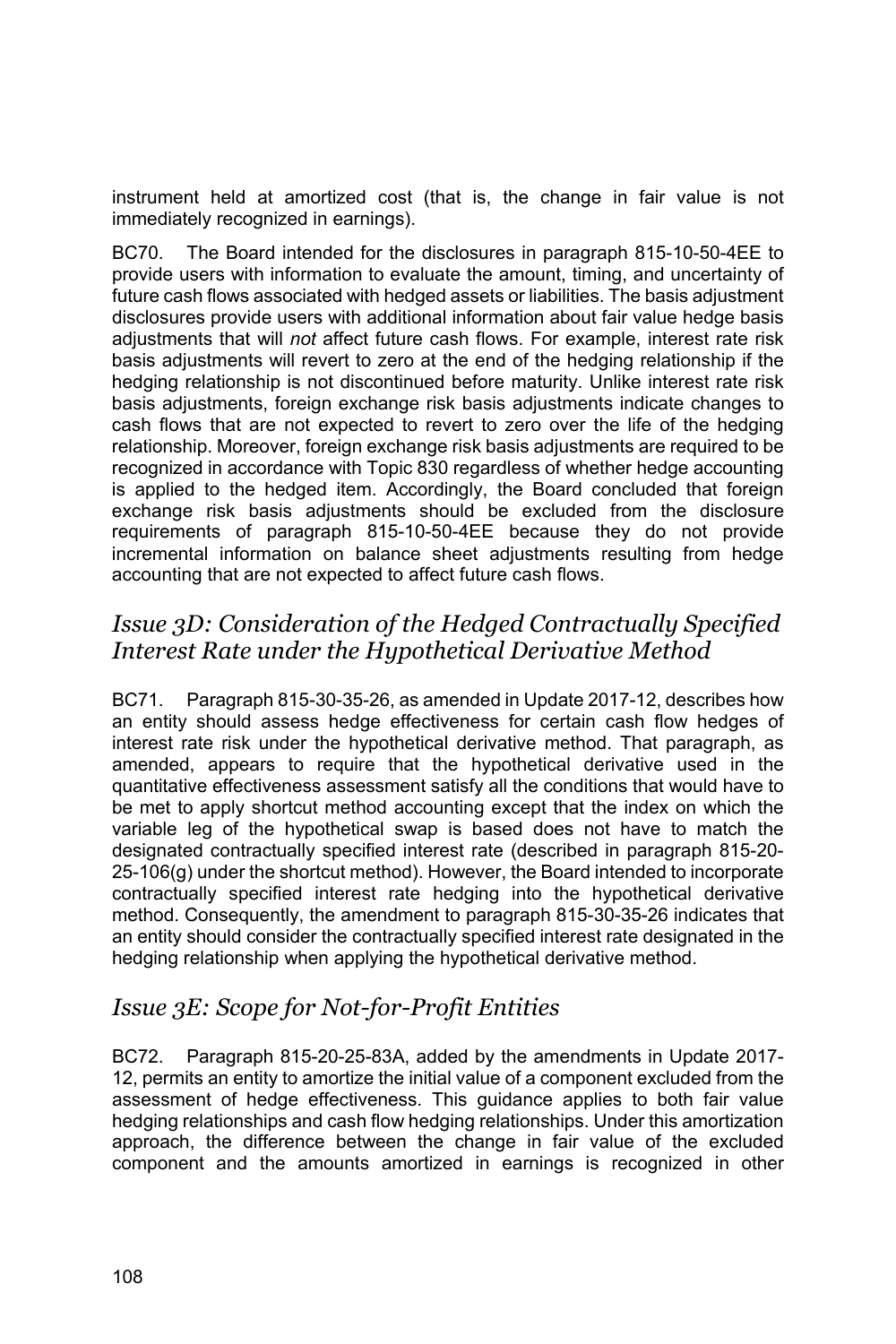comprehensive income. To recognize amounts in other comprehensive income, an entity must separately report earnings. Thus, the Board decided to limit the scope of the guidance on amortizing excluded components to only entities that separately report earnings. Accordingly, under the amendment in this Update, entities that do not separately report earnings, including most not-for-profit entities, cannot elect to amortize an excluded component in a fair value hedge. These are the same entities that under existing GAAP cannot apply cash flow hedge accounting because they do not separately report earnings.

BC73. Additionally, stakeholders asked whether the scope of Topic 815 described in paragraph 815-10-15-1 should be amended to include crossreferences to paragraph 815-20-15-1 related to the scope of hedge accounting and paragraph 815-30-15-3, which indicates that not-for-profit health care entities seeking to apply the guidance in Subtopic 815-30 on cash flow hedge accounting should see Subtopic 954-815, Health Care Entities—Derivatives and Hedging. The Board agreed that those cross-references should be added for completeness.

#### *Issue 3F: Hedge Accounting Provisions Applicable to Certain Private Companies and Not-for-Profit Entities*

BC74. The guidance added in the amendments in Update 2017-12 provides relief relative to the timing of when a private company that is not a financial institution that also is not applying the simplified hedge accounting approach (as described in paragraphs 815-20-25-133 through 25-138) is required to document certain components of a designated hedging relationship. Stakeholders inquired about the timing of when an entity applying the guidance in paragraphs 815-20- 25-139 through 25-140 must prepare the documentation that supports its assertion that the designated last of layer in a last-of-layer hedge is anticipated to be outstanding at the hedged item's assumed maturity date (that is, the last-of-layer hedging assertion described in paragraph 815-20-25-3(c)(2)).

BC75. The Board concluded that those private companies should document the analysis supporting their last-of-layer designation concurrently with hedge inception. The Board notes that even with the timing relief provided by the amendments in Update 2017-12, an entity is still required to document the characteristics of the hedge that allow the hedged item to be identified at hedge inception. The amendments in Update 2017-12 only defer documentation requirements for items related to hedge effectiveness assessment.

BC76. The Board believes that performing the analysis to support a last-of-layer assertion is an inherent step in identifying the last of layer as the hedged item. Because those private companies are required to document the hedged item at hedge inception in accordance with paragraph 815-20-25-139(c), the Board concluded that the timing of the last-of-layer analysis also should coincide with hedge inception.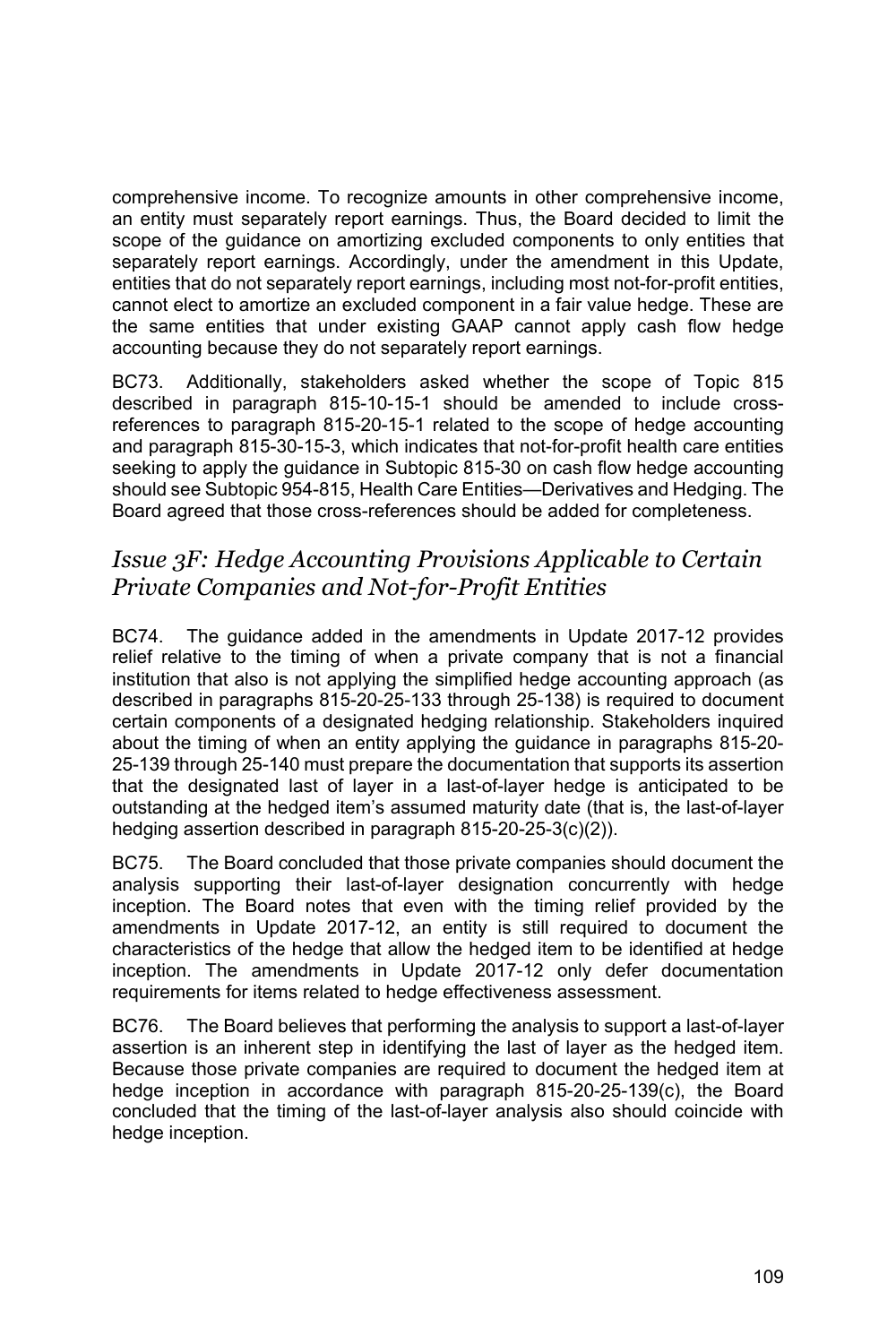BC77. Stakeholders also asked whether the same timing relief related to subsequent quarterly hedge effectiveness assessment provided to certain private companies in paragraph 815-20-25-142 may be applied to hedging relationships of not-for-profit entities (except for not-for-profit entities that have issued, or are a conduit bond obligor for, securities that are traded, listed, or quoted on an exchange or an over-the-counter market).

BC78. It was the Board's intent to provide certain private companies and not-forprofit entities with the same documentation and hedge effectiveness assessment relief. Accordingly, the amendments in this Update clarify that the timing relief for subsequent hedge effectiveness assessments already provided to certain private companies also is available to certain not-for-profit entities.

## *Issue 3G: Application of a First-Payments-Received Cash Flow Hedging Technique to Overall Cash Flows on a Group of Variable Interest Payments*

BC79. The amendments in Update 2017-12 removed the implementation guidance in paragraphs 815-20-55-33A through 55-33F and the illustration in paragraphs 815-20-55-226 through 55-229 demonstrating the application of the first-payments-received cash flow hedging technique to the changes in overall cash flows on a group of variable interest payments. Consequently, stakeholders asked if those deletions indicate that such a technique no longer is permitted. Stakeholders commented that there may be certain circumstances in which an entity would still want to designate the changes in overall cash flows as the hedged risk under a first-payments-received technique.

BC80. In removing the implementation guidance and illustration of the firstpayments-received cash flow hedging technique, the Board did not intend to prohibit hedging the changes in overall cash flows under that technique. The amendments in Topic 815 introduced contractually specified interest rate hedging into Topic 815. By introducing that concept, the Board believed that entities no longer would seek to hedge the changes in overall cash flows because entities no longer would be limited to hedging only benchmark interest rate risk.

BC81. The Board believes that prohibiting an entity from designating the changes in overall cash flows as the hedged risk in a hedge using the firstpayments-received technique is inconsistent with the guidance for cash flow hedges of interest rate risk not under the first-payments-received technique. When a first-payments-received technique is not used, an entity may designate the changes in total cash flows as the hedged risk in accordance with paragraph 815- 20-25-15(j)(1). Accordingly, the Board decided to clarify that hedging the changes in overall cash flows using a first-payments-received technique continues to be permitted.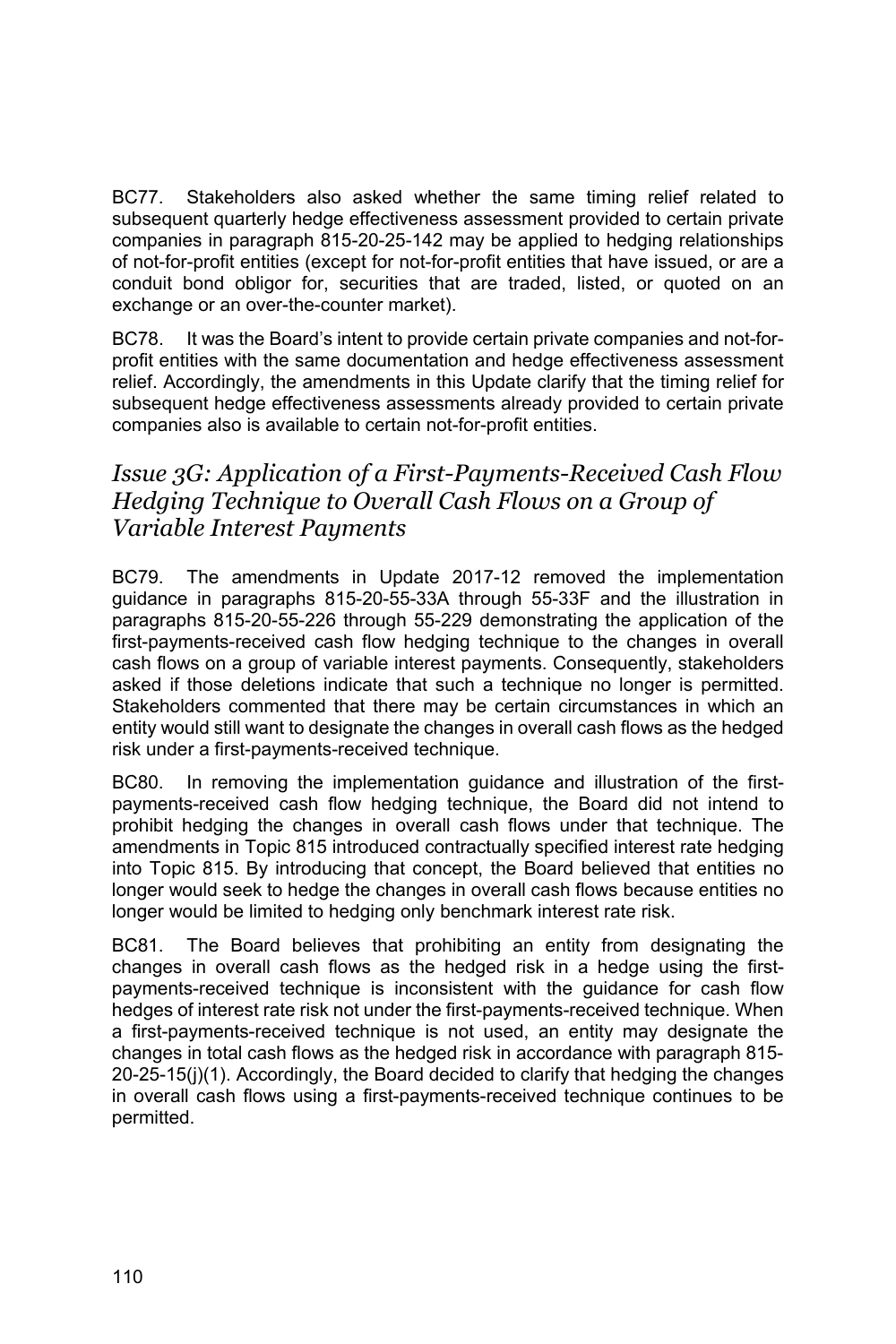BC82. However, the Board wanted to emphasize that designating the changes in overall cash flows under the first-payments-received technique is an exception because it does not consider cash flows contractually due but not received from the debtor as hedged cash flows. Thus, the technique when applied to overall cash flows excludes some of the risk of decreases in interest payment inflows related to credit default. That exception guidance does not apply to an interest rate risk hedge when the variability in a contractually specific interest rate is designated as the hedged risk in accordance with paragraph 815-20-25-15(j)(2) because an entity does not consider cash flow changes resulting from changes in the credit quality of the underlying assets. The guidance related to the exception of hedging the changes in overall cash flows under the first-payments-received technique, which was superseded by the amendments in Update 2017-12 along with all references to the first-payments-received technique when hedging the changes in overall cash flows, was added to paragraph 815-20-55-33G because the Board believes that the exception is still relevant.

## *Issue 3H: Update 2017-12 Transition Guidance*

BC83. Stakeholders asked the Board to clarify three issues encountered when applying the transition guidance in Update 2017-12. Specifically, stakeholders raised questions on hedge rebalancing, transition from a quantitative method of assessing hedge effectiveness to a critical-terms-match method, and reclassifying prepayable debt securities from the held-to-maturity category to the available-forsale category.

BC84. In relation to hedge rebalancing, the transition guidance in Update 2017- 12 allows an entity to rebalance fair value hedges of interest rate risk in transition when switching from calculating the change in the fair value of the hedged item attributable to interest rate risk from total coupon cash flows to benchmark rate coupon cash flows. Under previous GAAP, an entity often created imbalanced hedge ratios between the notionals of the hedging instrument and hedged item to reduce the hedge ineffectiveness related to having to use the total coupon cash flows in calculating the change in the fair value of the hedged item attributable to interest rate risk.

BC85. To accomplish the rebalancing of affected hedging relationships in transition, paragraph 815-20-65-3(e)(2) specifically permits the partial dedesignation of the hedged item, with the excess basis adjustment associated with the portion of the hedged item dedesignated recorded to opening retained earnings. In feedback received since the issuance of Update 2017-12, stakeholders indicated that there are other strategies that could be employed to rebalance the affected fair value hedging relationships in transition, including any combination of increasing or decreasing the notionals of the hedged item or hedging instrument included in the hedging relationship.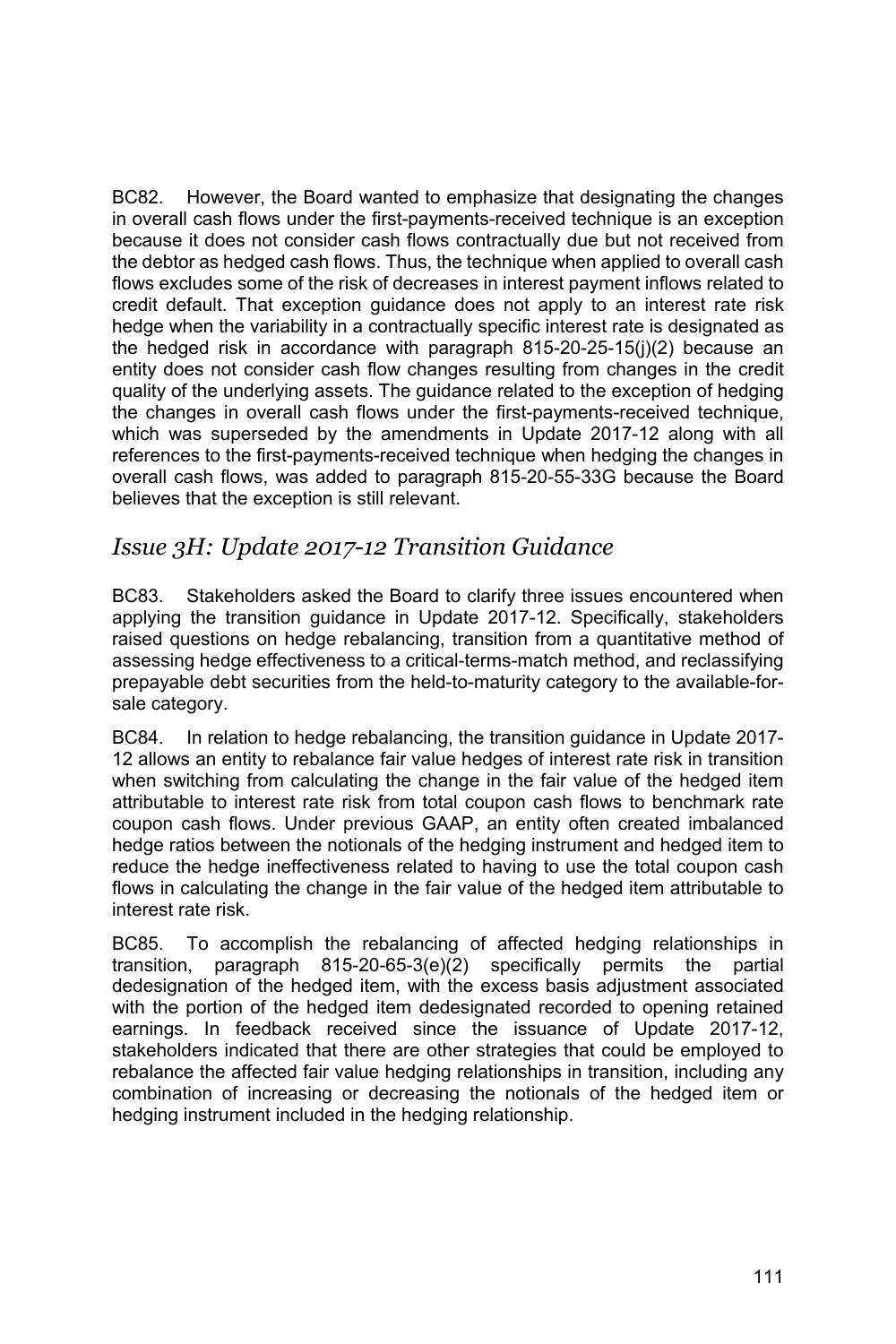BC86. In redeliberations leading to the issuance of Update 2017-12, partial dedesignation of the hedged item was the only fact pattern presented for the Board's consideration as a possible rebalancing strategy. It was only after issuance that entities noted that any combination of increasing or decreasing the notionals of the hedged item or hedging instrument could be used to achieve the desired rebalancing result. The Board concluded that there is no conceptual reason for disallowing any particular rebalancing technique in transition as long as an entity does not designate any new hedging instruments or hedged items because that would constitute a change in the critical terms of the hedging relationship and require full dedesignation.

BC87. Also, with respect to transition guidance, stakeholders asked the Board to clarify whether an entity may transition from a quantitative method of hedge effectiveness assessment to a method comparing the hedging relationship's critical terms in accordance with paragraphs 815-20-25-84 through 25-85 or paragraphs 815-20-25-129 through 25-129A without dedesignating the existing hedging relationship if the guidance within those paragraphs is met. Stakeholders requested this clarification because some entities that were unable to apply a critical-terms-match method before adopting the amendments in Update 2017-12 are seeking to change to a critical-terms-match method in transition. Those entities now can apply a critical-terms-match method because of the guidance added in Update 2017-12 in paragraphs 815-20-25-84A and 815-20-25-129A that allows entities to assume that the timing of the hedged transactions and maturity of the derivative match if the forecasted transactions occur and the derivative matures in the same 31-day period or fiscal month.

BC88. Moreover, stakeholders communicated that the inability to transition existing hedges that qualify for a critical-terms-match method may have unintended consequences because of the guidance in paragraph 815-20-25-81 that requires an entity to assess similar hedging relationships in a similar manner, meaning the same assessment method. Therefore, if an entity does not modify the documentation at transition to assess those hedging relationships using a criticalterms-match method and, instead, continues to use the original quantitative method or a subsequent qualitative assessment approach (discussed in paragraphs 815-20-35-2A through 35-2F), the guidance could be interpreted to preclude an entity from using a critical-terms-match method to assess effectiveness in newly designated hedging relationships that are similar to those existing hedging relationships.

BC89. The Board concluded that providing transition relief is consistent with the relief provided in the amendments in Update 2017-12 for the transition from a quantitative method of assessing hedge effectiveness to a qualitative method (paragraph 815-20-65-3(e)(5)(i)). Because the critical-terms-match methods were amended in Update 2017-12 to allow more hedging relationships to qualify for those approaches, requiring dedesignation of existing hedging relationships in transition to a critical-terms-match method would seem to impose a barrier to achieving the desired simplification objective. Furthermore, by providing this relief,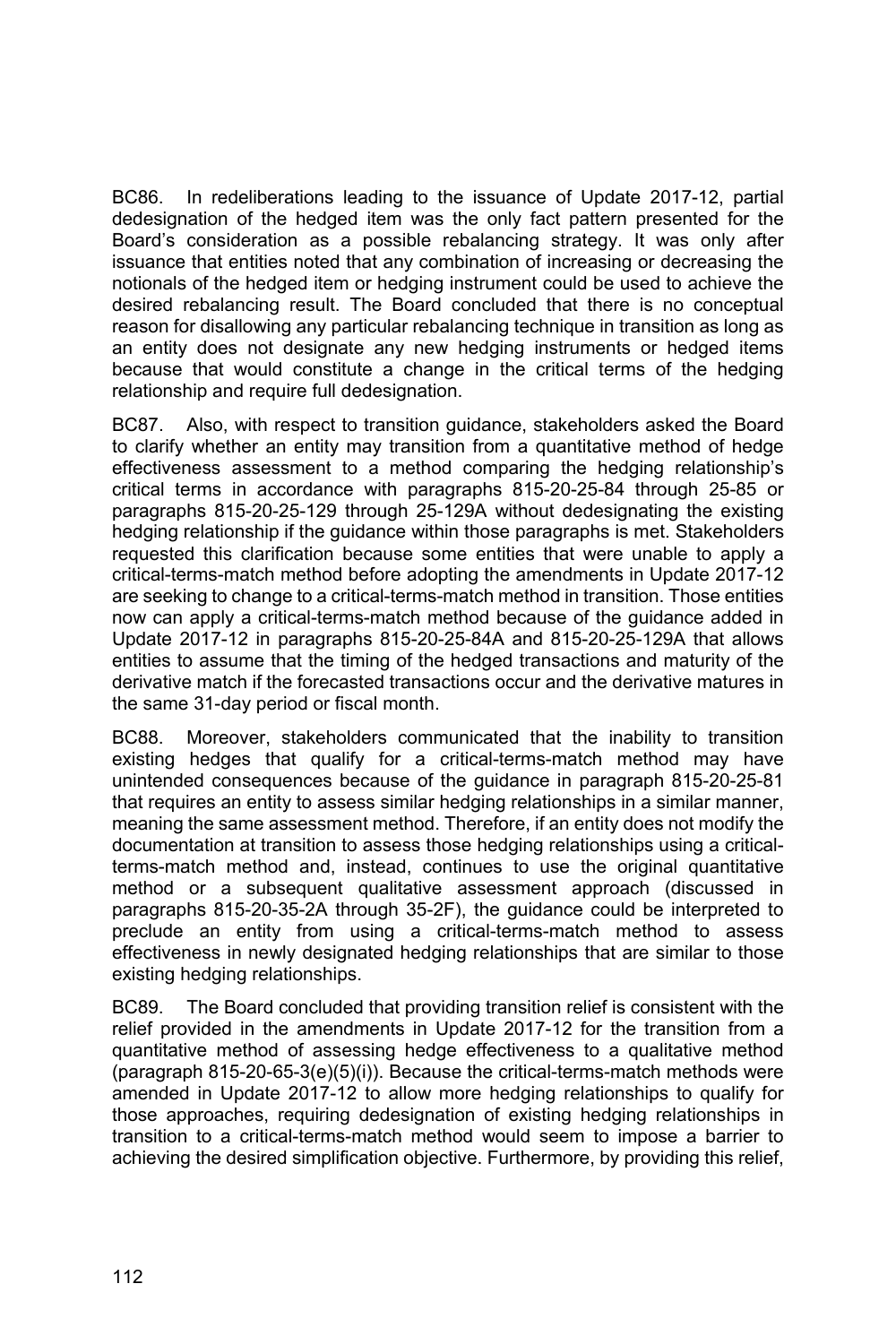an entity is not precluded from applying a critical-terms-match method to similar hedges that are newly designated after adoption of the amendments in Update 2017-12.

BC90. Regarding transition, stakeholders raised questions about reclassifying debt securities from the held-to-maturity category to the available-for-sale category in accordance with paragraph 815-20-65-3(e)(7). Specifically, stakeholders asked whether executing such a reclassification would call into question an entity's assertion to hold to maturity those debt securities that continue to be classified as held-to-maturity. Stakeholders also asked whether the reclassified debt security is required to be designated in a last-of-layer hedging relationship and whether the entity is prohibited from selling the debt security after reclassification.

BC91. The Board's intent in allowing the reclassification of securities from the held-to-maturity category to the available-for-sale category in transition was to accommodate the adoption of newly allowed hedging strategies introduced by Update 2017-12. Accordingly, the Board did not intend for this reclassification to call into question an entity's assertion at the most recent previous reporting date that it had the intent and ability to hold to maturity those debt securities that continue to be classified as held-to-maturity.

BC92. Because calling into question an entity's held-to-maturity assertion would discourage reclassification, it most likely would result in the entity only designating qualifying debt securities already classified as available-for-sale in a last-of-layer hedge. Additionally, the entity may have classified additional securities as available-for-sale as opposed to held-to-maturity if the last-of-layer hedging strategy were permitted when the entity acquired the securities. The Board concluded that this outcome would contradict the objective of the amendments in Update 2017-12 of more closely aligning hedge accounting to risk management strategies. Therefore, the amendment in this Update clarifies that an entity's previous held-to-maturity assertion is not tainted by reclassifying debt securities in transition in accordance with paragraph 815-20-65-3(e)(7).

BC93. The Board also decided to clarify that an entity is not required to designate reclassified debt securities in a last-of-layer hedge. Because hedge accounting always is elective, such a requirement would not be meaningful because an entity would be able to dedesignate the hedging relationship immediately after designating it. If the Board required the reclassified debt securities to be hedged for a certain period after reclassification, the guidance would run the risk of conflicting with an entity's risk management strategies, which would counteract a primary objective of the amendments in Update 2017-12 of more closely aligning hedge accounting with an entity's risk management activities. Therefore, the amendment in this Update clarifies that an entity is not required to hedge reclassified debt securities after reclassification.

BC94. In a similar vein, the Board also concluded that the sale of the reclassified debt securities should not be prohibited. Prohibiting the sale of those securities would have fundamentally changed the nature of the available-for-sale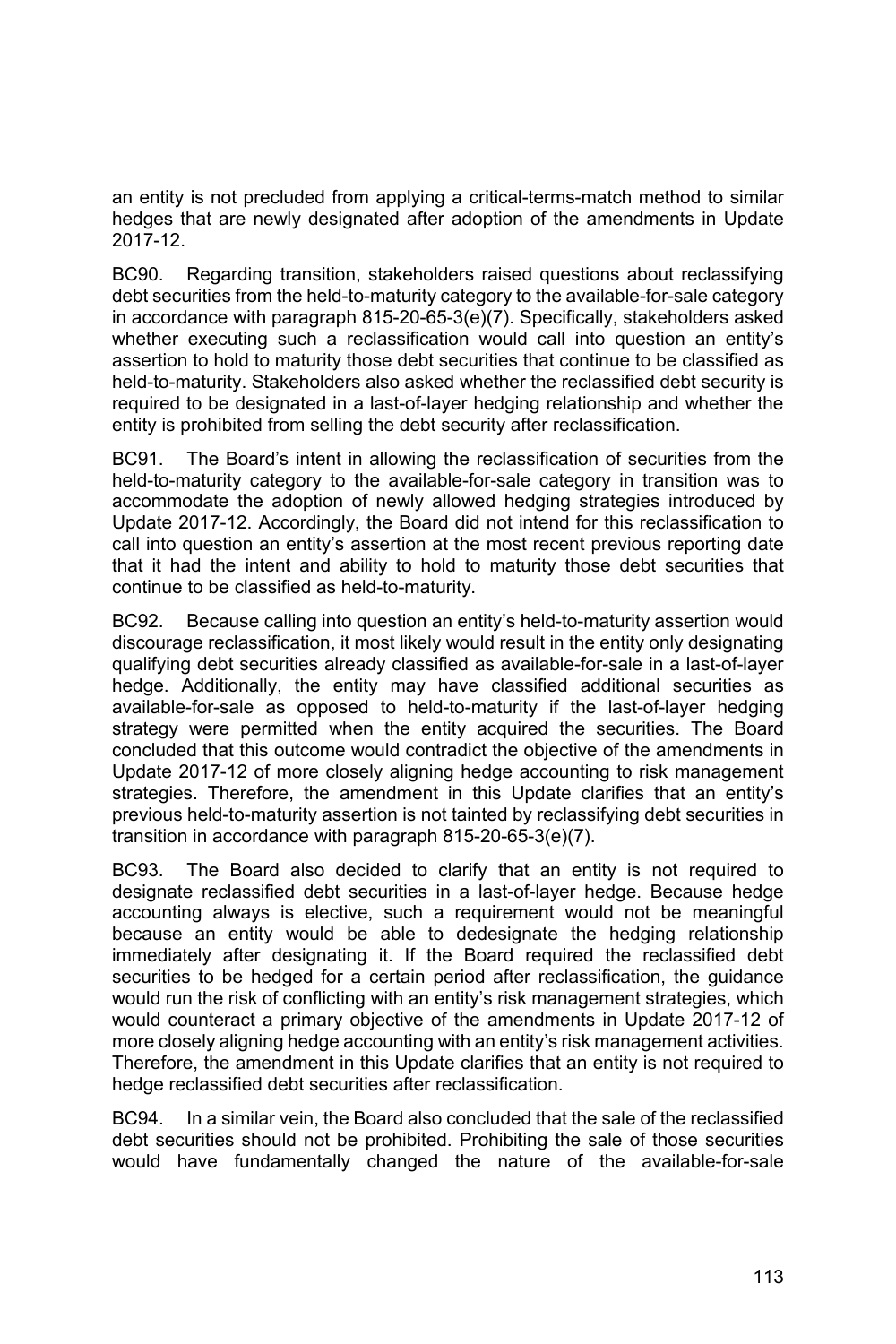categorization by requiring the security to be recorded at its fair value on the balance sheet without the corresponding potential to realize any gain or loss upon sale. Furthermore, prohibiting the sale of reclassified securities would have required separate tracking of the individual reclassified securities which could be operably burdensome. Consequently, the amendments in this Update clarify that debt securities reclassified in transition in accordance with paragraph 815-20-65- 3(e)(7) carry no incremental restrictions barring their sale after reclassification.

## *Transition and Effective Date for Codification Improvements to Update 2017-12*

BC95. The majority of the Codification improvements to Topic 815 amend the guidance in Update 2017-12. Accordingly, for entities that have not adopted Update 2017-12 as of the issuance date of this Update, the Board decided to align the effective date and transition provisions of the amendments with that of Update 2017-12.

BC96. For entities that have adopted Update 2017-12 as of the issuance date of this Update, the Board decided in initial deliberations that the effective date of the amendments should be approximately three months after the issuance of a final Update, which it believed would provide entities with sufficient time to review and implement the resulting changes. However, the Board included in the proposed Update a question for respondents to determine if more time would be needed. Some stakeholders responded that required adoption in an interim period may be burdensome to some preparers. The Board acknowledged this concern and decided to eliminate required interim adoption for those entities to which it would have been applicable.

BC97. The Board decided that establishing an effective date at the beginning of the first annual reporting beginning after issuance will allow sufficient time to implement the amendments because they are meant to clarify existing guidance and not change the Board's intent for particular decisions in Update 2017-12. Moreover, the Board believes that entities will not incur significant costs to implement the amendments in this Update. In redeliberations, the Board affirmed its decision to permit early adoption on any date on or after the issuance of this Update for entities that have adopted Update 2017-12 as of the issuance date of this Update.

BC98. To allow entities flexibility in transition, the Board decided that entities that have already adopted the amendments in Update 2017-12 may elect the transition provisions to apply to all the amendments either retrospectively to the date of adoption of the amendments in Update 2017-12 or prospectively as of the effective date of the amendments in this Update with three exceptions discussed in paragraph 815-20-65-5(c)(1) through (3).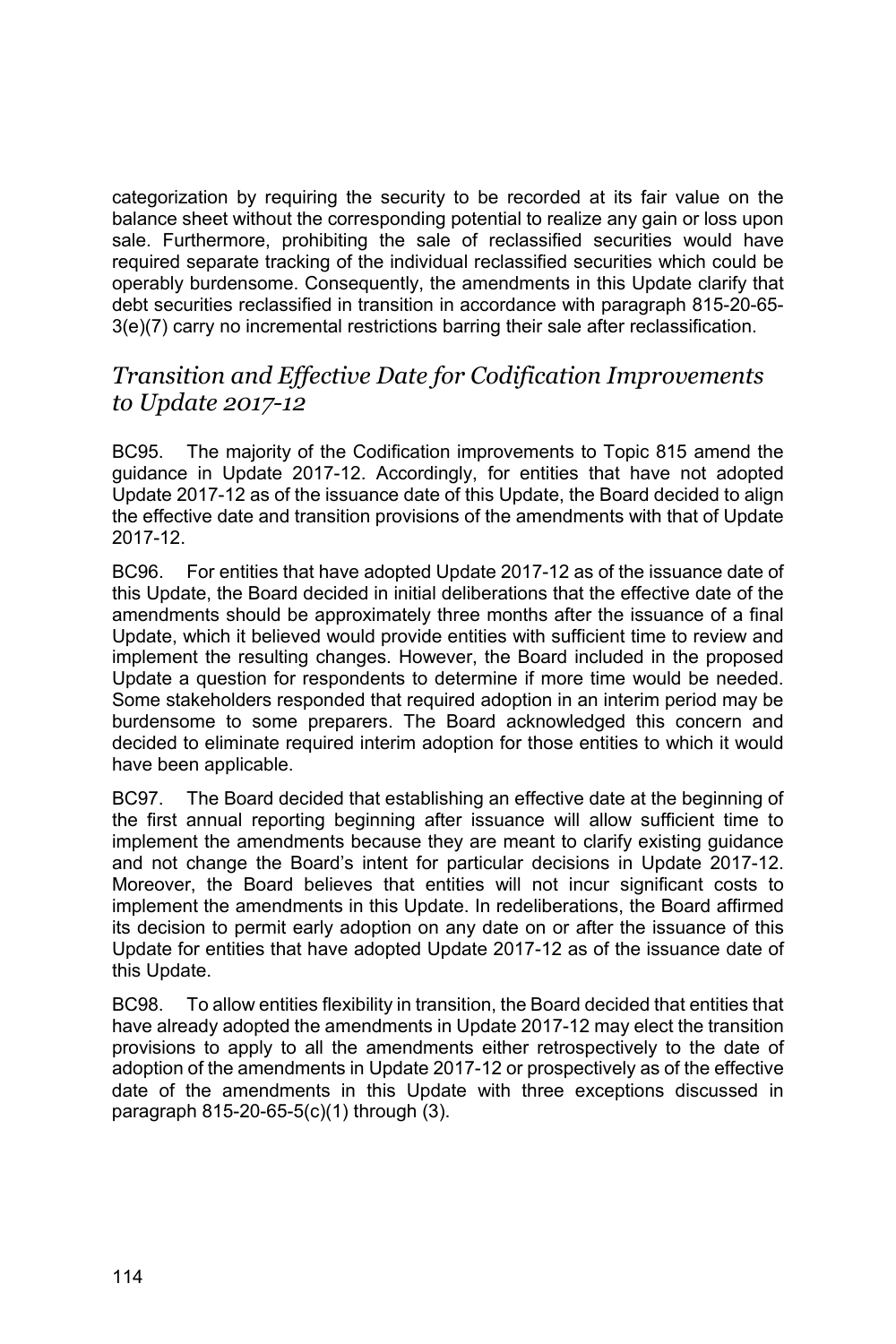BC99. Paragraph  $815-20-65-5(c)(1)$  indicates that an entity that adopted the amendments in Update 2017-12 in an interim period and elected to modify the measurement methodology for a hedged item in accordance with either paragraph 815-20-25-6B or paragraph 815-25-35-13 without dedesignating the hedging relationship should reflect any adjustment made in accordance with paragraph 815-20-65-3(e)(1) at the appropriate balance on the date of initial application of the amendments in Update 2017-12 if that adjustment was made as of the date of adoption of the amendments in Update 2017-12. This amendment is necessary because the transition guidance in Update 2017-12 stated incorrectly that those adjustments should be made in an amount that would have adjusted the cumulative-basis adjustment to what it would have been on the date of adoption of the amendments in Update 2017-12, not what it would have been on the initial application date of Update 2017-12. The Board notes that many entities were aware of the error and reflected the adjustments correctly as of the date of initial application of Update 2017-12. However, the Board wanted to provide specific guidance for those entities that did not do so.

BC100. Paragraph  $815-20-65-5(c)(2)$  indicates that an entity that elects to rebalance a fair value hedging relationship using a technique that the Board permitted in paragraph 815-20-65-3(e)(2) should reflect the adjustment related to hedges existing as of the date of adoption of the amendments in Update 2017-12 on the date of initial application of Update 2017-12. If the transition provision for this amendment is not aligned to that of Update 2017-12, then changes in the interest rate environment from the date of adoption of the amendments in Update 2017-12 to the date of adoption of this amendment may affect amounts rebalanced in the fair value hedging relationship. Accordingly, the Board decided to require hedge rebalancing under the amendment to be applied under the same transition requirements applicable to the initial adoption of the amendments in Update 2017- 12.

BC101. Paragraph 815-20-65-5(c)(3) indicates that entities that did not reclassify one or more debt securities from held-to-maturity to available-for-sale in transition upon adoption of the amendments in Update 2017-12 may make that reclassification as of the effective date of the amendments. However, entities that adopted Update 2017-12 and reclassified assets from held-to-maturity to available-for-sale upon adoption may not make a second reclassification when the amendments are issued as final.

BC102. The Board decided that entities that reclassified debt securities from heldto-maturity to available-for-sale were able to distinguish between the transition provisions of Update 2017-12 and the held-to-maturity assertions of GAAP. The Board believes that entities should have only one chance in transition to reclassify debt securities from held-to-maturity to available-for-sale (that is, either upon adoption of the amendments in Update 2017-12 or upon adoption of the amendments in this Update). Consequently, the Board decided to prohibit entities from reclassifying debt securities from held-to-maturity to available-for-sale for a second time.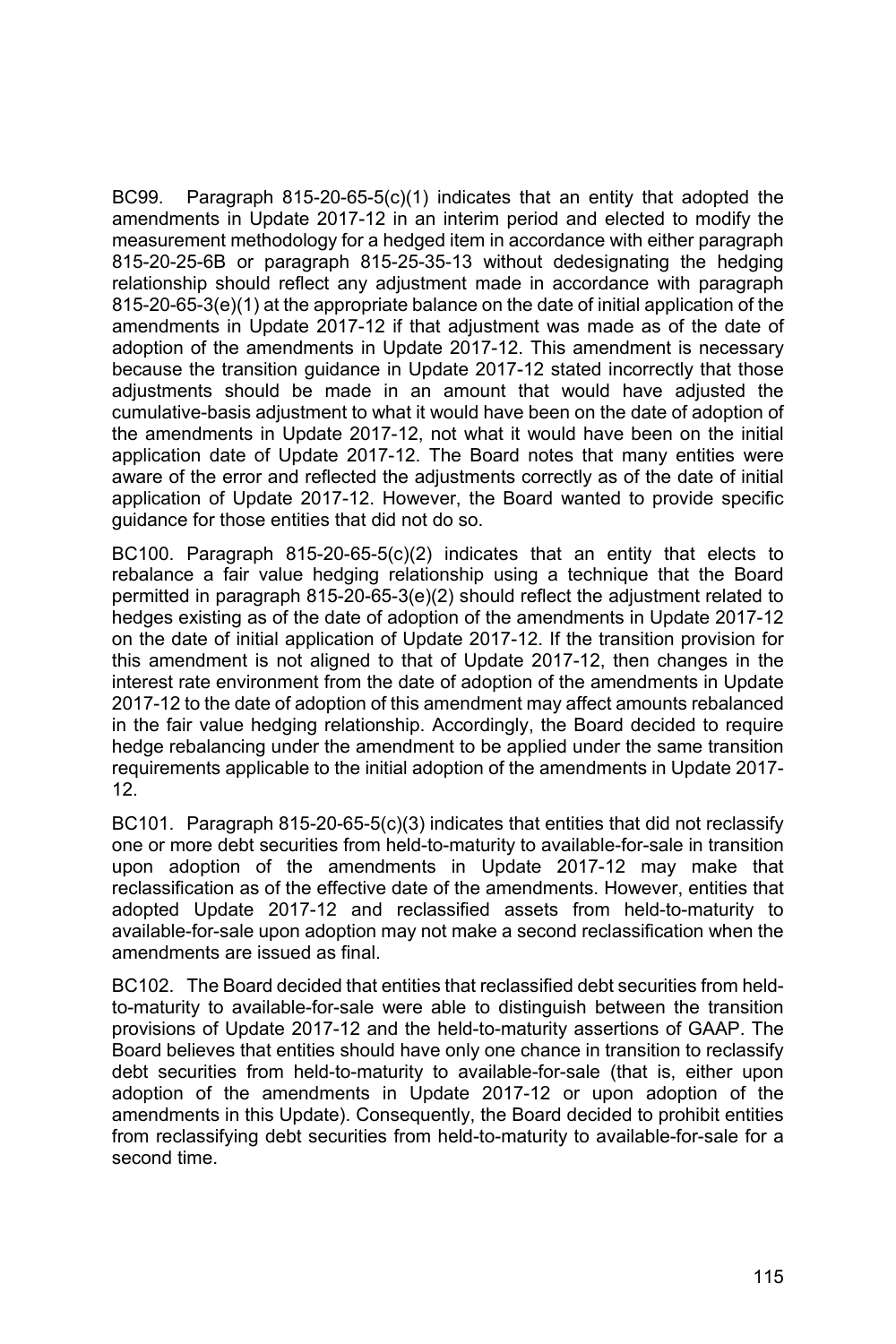BC103. The Board added the amendments in paragraph 815-20-65-5(e) that allow retrospective designation of certain hedging relationships between the date of adoption of the amendments in Update 2017-12 and the effective date of these amendments for hedging instruments, recognized assets or liabilities, or forecasted transactions that existed between those two dates if all other requirements for hedge accounting are met. The retrospective designation only applies to the amendments related to designating both foreign exchange risk and interest rate risk in a partial-term fair value hedge in which the hedged item is being remeasured for changes in interest rate risk using an assumed term, designating more than one partial-term fair value hedging relationship outstanding at the same time for the same debt instrument, determining the hypothetical derivative using a contractually specified interest rate, and designating the variability in total cash flows in a first-payments-received cash flow hedging technique. For example, if between the date of adoption of the amendments in Update 2017-12 and the effective date of the amendments in this Update, an entity entered into a derivative instrument that it did not designate as the hedging instrument in a cash flow hedge because it determined the hypothetical derivative on the basis of the guidance in paragraph 815-30-35-26 as issued in Update 2017-12, it is able to retroactively designate that derivative as a hedging instrument in a cash flow hedge using the amended guidance in paragraph 815-30-35-26 if all other criteria for cash flow hedging are met. The Board believes that this approach should be permitted to allow all entities to apply the strategies that were intended to be allowed by the amendments in Update 2017-12.

BC104. In applying retrospective application of the amendments in this Update, the Board considered whether that retrospective application should be as of the date of adoption of the amendments in Update 2017-12 or the date of initial application of Update 2017-12. Those dates do not differ if an entity adopted Update 2017-12 at the beginning of a fiscal year. If an entity adopted those amendments in an interim period, for example, at the beginning of an entity's fourth quarter, the date of adoption of the amendments in Update 2017-12 is the beginning of the entity's fourth quarter. However, in accordance with paragraph 815-20-65-3, the entity had to adjust prior reporting periods for existing hedges as of the date of adoption of the amendments in Update 2017-12 back to the beginning of its fiscal year (the date of initial application of Update 2017-12). In applying the amendments in this Update retrospectively, the Board believes that those amendments should be applied to the date of adoption of the amendments in Update 2017-12 because the amendments mainly relate to hedge accounting strategies or documentation relief that was added or amended by Update 2017-12 with two exceptions discussed in paragraphs BC99 and BC100.

BC105. The Board also observed that if an entity elected to modify the measurement methodology for a hedged item in accordance with either paragraph 815-20-25-6B or paragraph 815-25-35-13 without dedesignating the hedging relationship upon adoption of the amendments in Update 2017-12 or chooses to rebalance fair value hedging relationships in accordance with the amended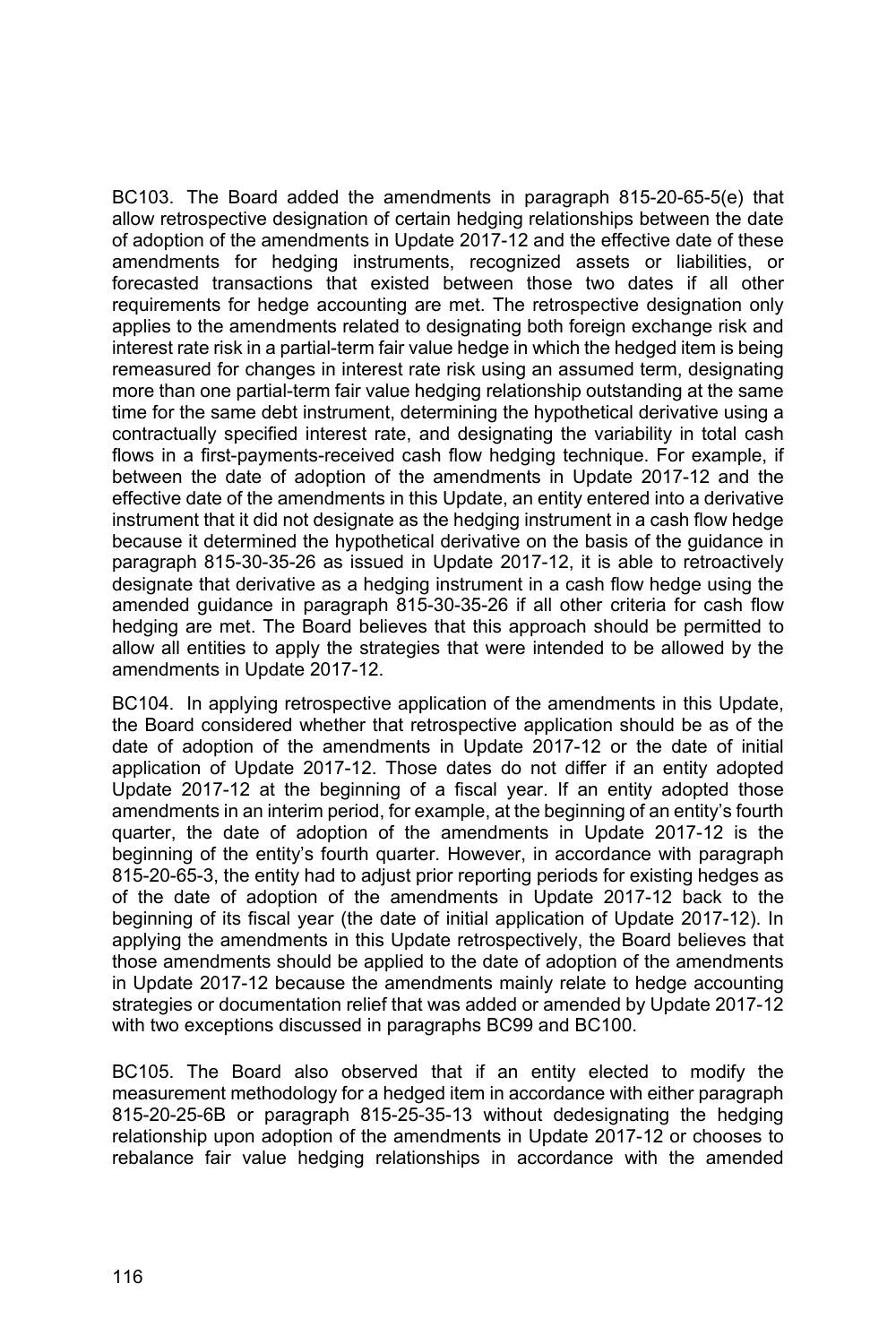transition guidance in paragraphs  $815-20-65-3(e)(2)$  and  $815-20-65-5(c)(2)$ , it should record those transition adjustments as if they were made upon adoption of the amendments in Update 2017-12. This requires an entity that adopted Update 2017-12 in an interim period to adjust the balance of opening retained earnings for existing hedges as of the date of adoption of the amendments in Update 2017-12 on the date of initial application of Update 2017-12.

## Topic 4: Codification Improvements to Update 2016-01

### *Issue 4A: Scope Clarifications for Subtopics 320-10 and 321-10*

BC106. Issue 4A represents a scope clarification to the guidance related to amendments in Update 2016-01. The reasons for making that scope clarification are sufficiently explained in the summary and Amendments to the *FASB Accounting Standards Codification*® sections. Therefore, there is no formal basis for conclusions section for that issue.

### *Issue 4B: Held-to-Maturity Debt Securities Fair Value Disclosures*

BC107. The disclosure requirements in paragraph 320-10-50-5 state that all reporting entities must disclose the aggregate fair value of debt securities classified as held-to-maturity by major security type. Held-to-maturity debt securities are measured at amortized cost under Topic 320 and subsequently measured for credit losses under Subtopic 326-20. The amendments in Update 2016-01 to paragraph 825-10-50-2A exempt entities other than public business entities from the fair value disclosure requirements for financial assets and financial liabilities measured at amortized cost basis.

BC108. Stakeholders noted that the requirement for entities other than public business entities to disclose the fair value of held-to-maturity securities in Topic 320 contradicted the Board's decision to exempt entities other than public business entities from those disclosure requirements through the amendments in Update 2016-01.

BC109. The Board intended to eliminate all fair value disclosures for financial assets measured at amortized cost basis for entities other than public business entities through the amendments in Update 2016-01. The amendments in this Update clarify the guidance in paragraph 320-10-50-5 by eliminating the requirement for entities other than public business entities to disclose the aggregate fair value of held-to-maturity debt securities, as well as any gross unrecognized holding gains or losses on those debt securities.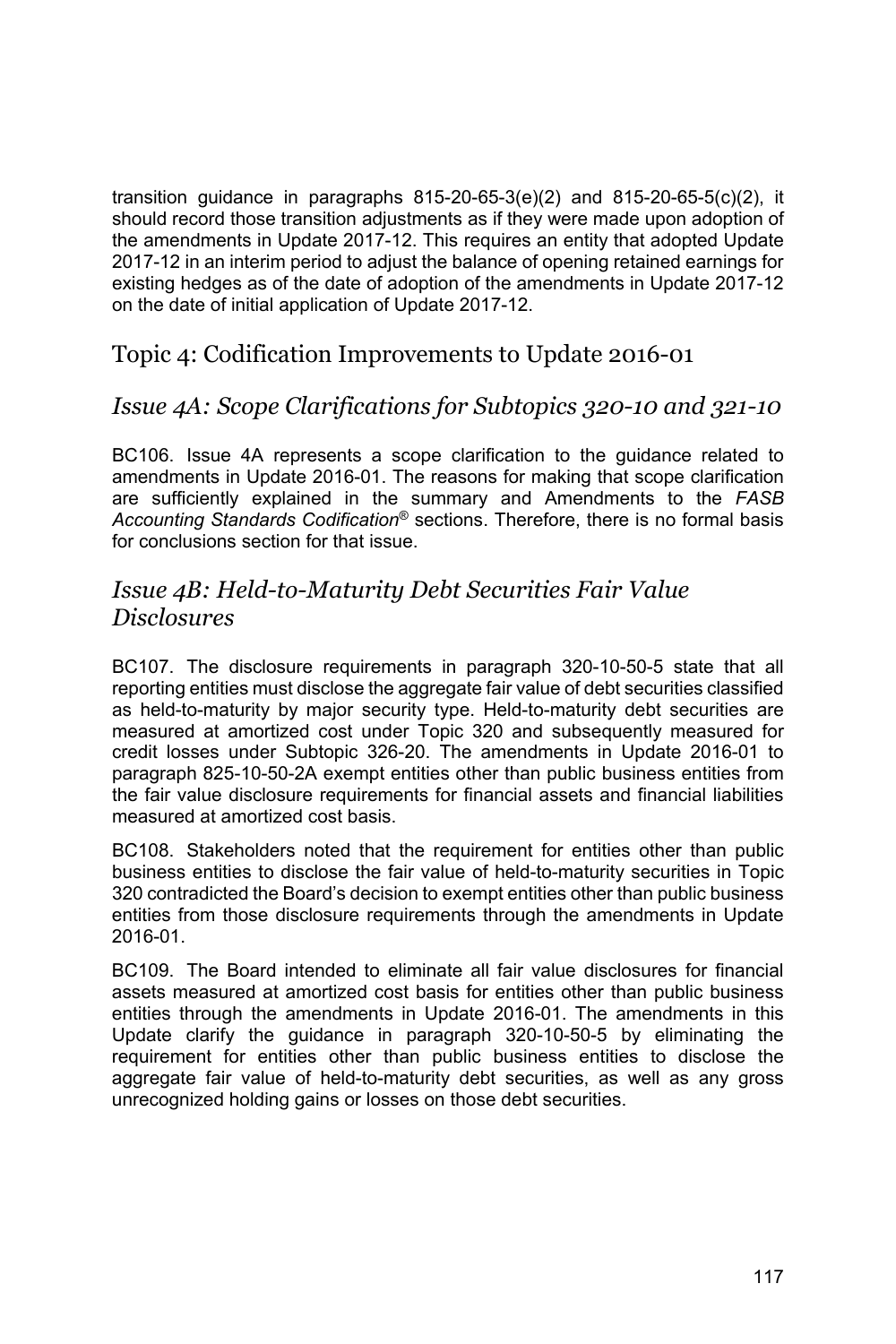# *Issue 4C: Applicability of Topic 820 to the Measurement Alternative*

BC110. The guidance in paragraph 321-10-35-2 provides an entity with an election to measure equity securities without readily determinable fair value at cost minus impairment, if any, plus or minus changes resulting from observable price changes in orderly transactions for the identical or a similar investment in the same issuer. The guidance in paragraph 321-10-35-3 that applies to an entity that has elected the measurement alternative in paragraph 321-10-35-2 for equity securities without readily determinable fair values specifically requires that an entity remeasure those equity securities at fair value when a qualitative assessment indicates that the investment is impaired. Additionally, the guidance in paragraph 321-10-55-9 provides implementation guidance about the remeasurement of an equity security without readily determinable fair value upon an observable price change in an orderly transaction of a similar investment of the same issuer. Specifically, this guidance states that the adjustments to the carrying value of the equity security without readily determinable fair value should reflect the fair value of the security at the date that the observable transaction for the similar security took place.

BC111. During the implementation process of Update 2016-01, which added Topic 321, Investments—Equity Securities, stakeholders questioned whether an entity is required to remeasure equity securities without readily determinable fair value accounted for under the measurement alternative at fair value in accordance with Topic 820, Fair Value Measurement, when an entity identifies an orderly transaction of the identical or similar investment of the same issuer.

BC112. The Board believed that, in most cases, the observable price change in an orderly transaction of the identical or similar investment of the same issuer would generally represent the fair value change in that investment. The Board intended a consistent remeasurement at fair value for investments accounted for under the measurement alternative upon identifying (a) an orderly transaction of the identical or similar investment of the same issuer, (b) an orderly transaction of a similar investment of the same issuer, and (c) impairment. Therefore, the Board intended to require a nonrecurring fair value measurement in accordance with Topic 820 upon the occurrence and identification of any remeasurement event described in Topic 321 for equity securities without readily determinable fair value accounted for under the measurement alternative.

BC113. Without proper clarification, the guidance in Topic 321 for the remeasurement of equity securities without readily determinable fair value accounted for under the measurement alternative could be interpreted to require different measurement bases depending on the specific remeasurement event that occurs. The amendments clarify that all adjustments made under the measurement alternative upon the identified remeasurement event should be accounted for in accordance with Topic 820. Accordingly, an entity is required to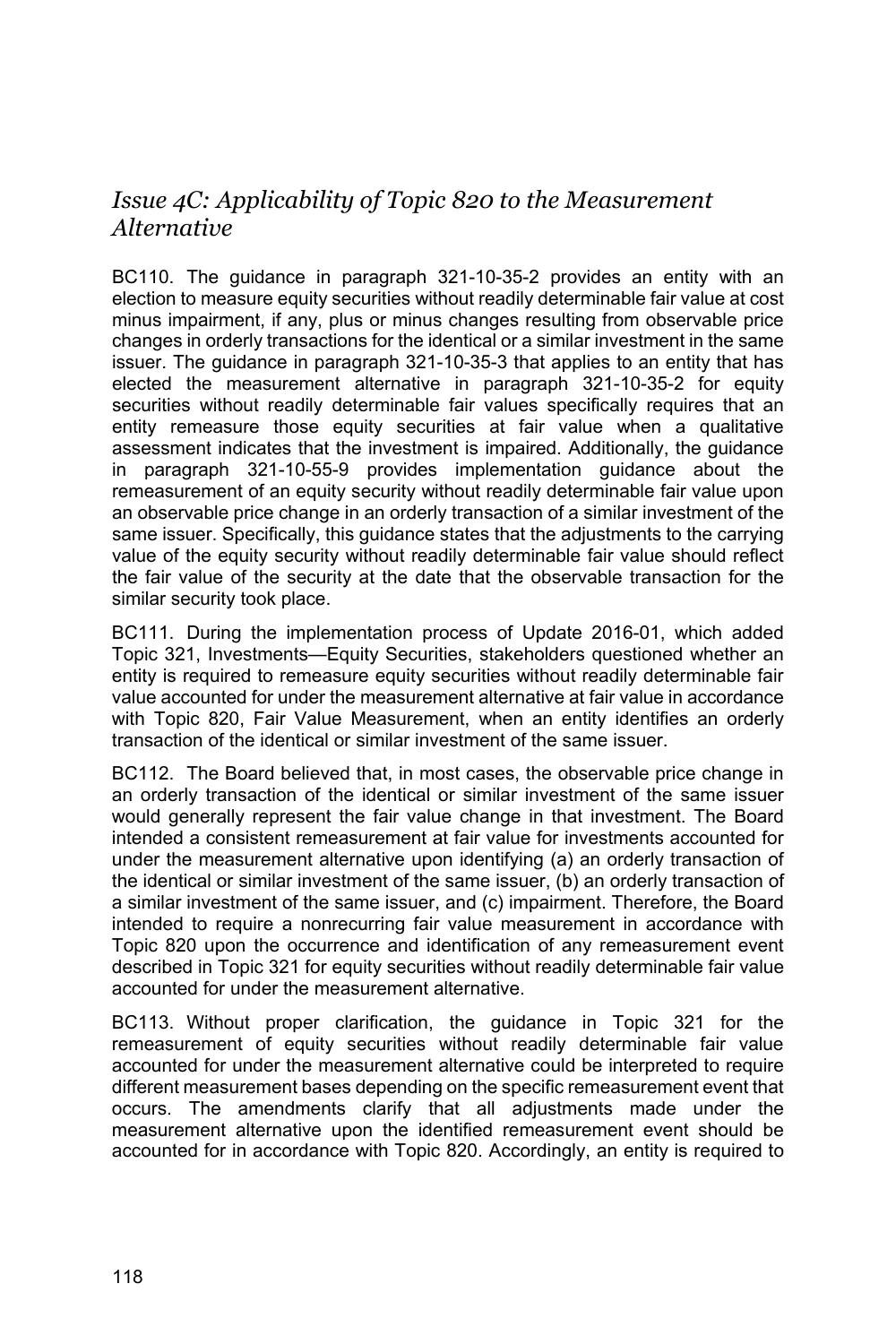apply the disclosure requirements for nonrecurring fair value measurements in Topic 820 when remeasuring equity securities without readily determinable fair values. However, the amendments clarify that an entity need not provide duplicate fair value disclosures if the disclosure requirements in Topic 321 achieve the disclosure requirements of Topic 820.

#### *Issue 4D: Remeasurement of Equity Securities at Historical Exchange Rates*

BC114. The guidance in paragraph 830-10-45-18 relates to applying historical exchange rates for remeasuring certain accounts on the balance sheet. This guidance applied to marketable equity securities carried at cost in previous GAAP. The amendments in Update 2016-01 require all equity securities within the scope of Topic 321 to be measured at fair value each reporting period with changes in the fair value recognized in earnings. However, those amendments provide a measurement alternative to perform a nonrecurring fair value measurement for equity securities without readily determinable fair values. The Board acknowledged that foreign-currency-denominated equity securities accounted for under the measurement alternative are subject to remeasurement at historical exchange rates in accordance with paragraph 830-10-45-18. However, because all other equity securities are measured at fair value each reporting period, those securities should not be subjected to the guidance in paragraph 830-10-45-18.

BC115. The amendments clarify that an entity is required to follow paragraph 830- 10-45-18 for equity securities without readily determinable fair values accounted for under the measurement alternative in accordance with paragraph 321-10-35- 2. Paragraph 830-10-45-18 requires remeasurement at historical exchange rates. In addition, the amendments clarify that the rate used should be the historical exchange rate as of the later of the acquisition date and the most recent date on which the equity security was adjusted to fair value in accordance with paragraphs 321-10-35-2 through 35-3, if applicable.

BC116. The Board noted that while the requirements in paragraph 830-10-45- 18(a)(1) and (2) have been removed from the guidance, the amendments are not intended to change items that should be remeasured at historical exchange rates.

### *Transition and Effective Date for Codification Improvements to Update 2016-01*

BC117. The amendments in Topic 4 amend or relate to the guidance in Update 2016-01. The Board decided that the amendments in this Update should be effective for all entities for fiscal years beginning after December 15, 2019, including interim periods within those fiscal years. The Board also decided that an entity that has adopted all of the amendments in Update 2016-01 is permitted to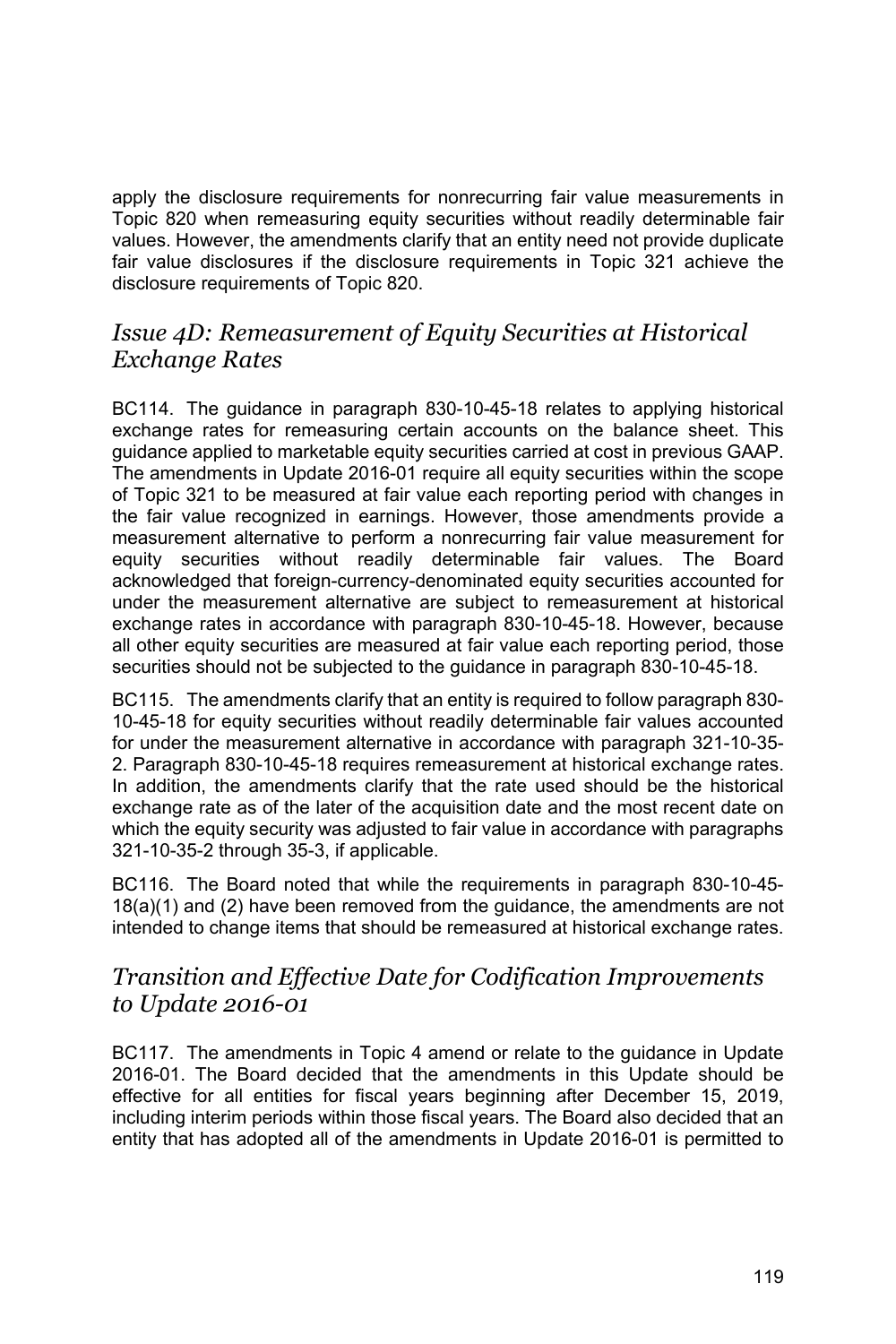early adopt the guidance in any interim period after issuance of the amendments in this Update.

BC118. In determining the effective date of the amendments in this Update, the Board noted that these amendments clarify, correct, or improve the guidance related to Update 2016-01. Furthermore, the Board believes that the amendments in this Update are not expected to have a significant effect on current accounting practice or to create a significant cost for preparers. Therefore, the Board decided that the effective date of the amendments in this Update should apply to all entities.

BC119. The Board decided that the amendments in this Update should be applied on a modified-retrospective basis by means of a cumulative-effect adjustment to the opening retained earnings in the statement of financial position as of the date an entity adopted all of the amendments in Update 2016-01. The Board believes that this transition approach provides users with comparable information because the measurement of equity securities will be consistent for the applicable periods without resulting significant cost for preparers.

BC120. The Board decided that the amendments related to equity securities without readily determinable fair values (including the related disclosures) should be applied prospectively to all equity investments that exist as of the adoption date of this Update. Therefore, equity investments that existed as of the adoption date of this Update for which an observable transaction occurred before the adoption date of this Update would not be remeasured. The Board believes that this transition approach will reduce the cost that entities may incur when applying the amendments in this Update and is consistent with the transition approach for Update 2016-01.

Topic 5: Codification Improvements Resulting from the November 1, 2018 Credit Losses TRG Meeting

### *Issue 5A: Vintage Disclosures—Line-of-Credit Arrangements Converted to Term Loans*

BC121. During implementation of Update 2016-13, stakeholders asked how an entity should disclose line-of-credit arrangements that convert to term loans within the vintage disclosure table. The staff discussed this issue with the Credit Losses TRG at its November 1, 2018 meeting and solicited feedback from those stakeholders.

BC122. The Board considered several alternatives that were discussed at the Credit Losses TRG meeting on how to disclose the amortized cost basis of line-ofcredit arrangements that are converted to term loans in the vintage disclosures, including the following: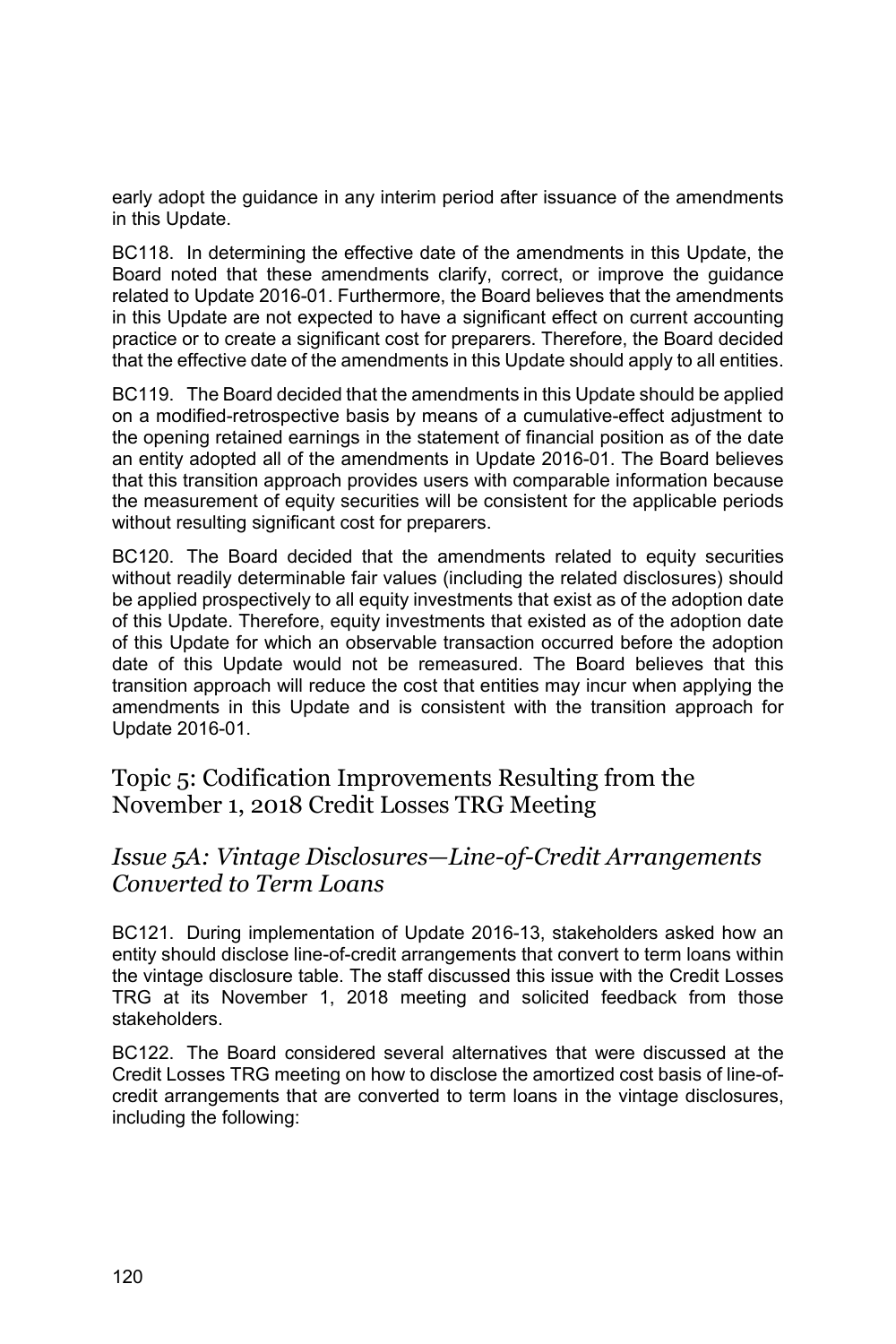- a. The line-of-credit arrangements converted to term loans should remain in the line-of-credit arrangements total.
- b. The line-of-credit arrangements converted to term loans should be disclosed in the origination year that corresponds with the start date of the term loan (that is, the conversion date).
- c. The line-of-credit arrangements converted to term loans should be disclosed in the origination year that corresponds with the origination date of the original revolving credit arrangement.
- d. An entity should make and disclose an accounting policy election by class of financing receivable.
- e. The line-of-credit arrangements converted to term loans should be disclosed in the origination year that corresponds with the lender's most recent credit decision.
- f. The line-of-credit arrangements converted to term loans should be disclosed in a column separate from the line-of-credit arrangements column but should not be disclosed by origination year.

BC123. The Board ultimately developed an approach that would not be operationally burdensome for financial statement preparers, while retaining the utility of the disclosure requirements for financial statement users. The Board concluded that an entity should present line-of-credit arrangements that are converted to term loans by origination year that corresponds with the period in which an entity made its most recent credit decision after the original credit decision. However, if the line-of-credit arrangement converted to a term loan without an additional credit decision after the original credit decision, or through a troubled debt restructuring, the converted line-of-credit arrangement should be presented in a separate column. The Board decided that coupled with disclosures explaining the amount of line-of-credit arrangements that were converted to term loans by class of financing receivable each reporting period, the disclosure requirements will provide financial statement users with transparent information about changes to the nature of the line-of-credit arrangement.

# *Feedback on Proposed Update and Redeliberations*

BC124. Respondents expressed mixed views about the Board's decision to clarify how line-of-credit arrangements that convert to term loans should be presented within the credit-quality disclosures. Respondents generally supported the requirement to separately present line-of-credit arrangements that convert to term loans within the credit-quality disclosures, in particular the vintage loan disclosure table. However, most respondents opposed the Board's decision to require entities to present line-of-credit arrangements by vintage year based on an entity's most recent credit decision. Those respondents stated that the Board should define what is meant by the *most recent credit decision* because otherwise entities may interpret the phrase differently, which could reduce comparability of the vintage disclosure table between entities.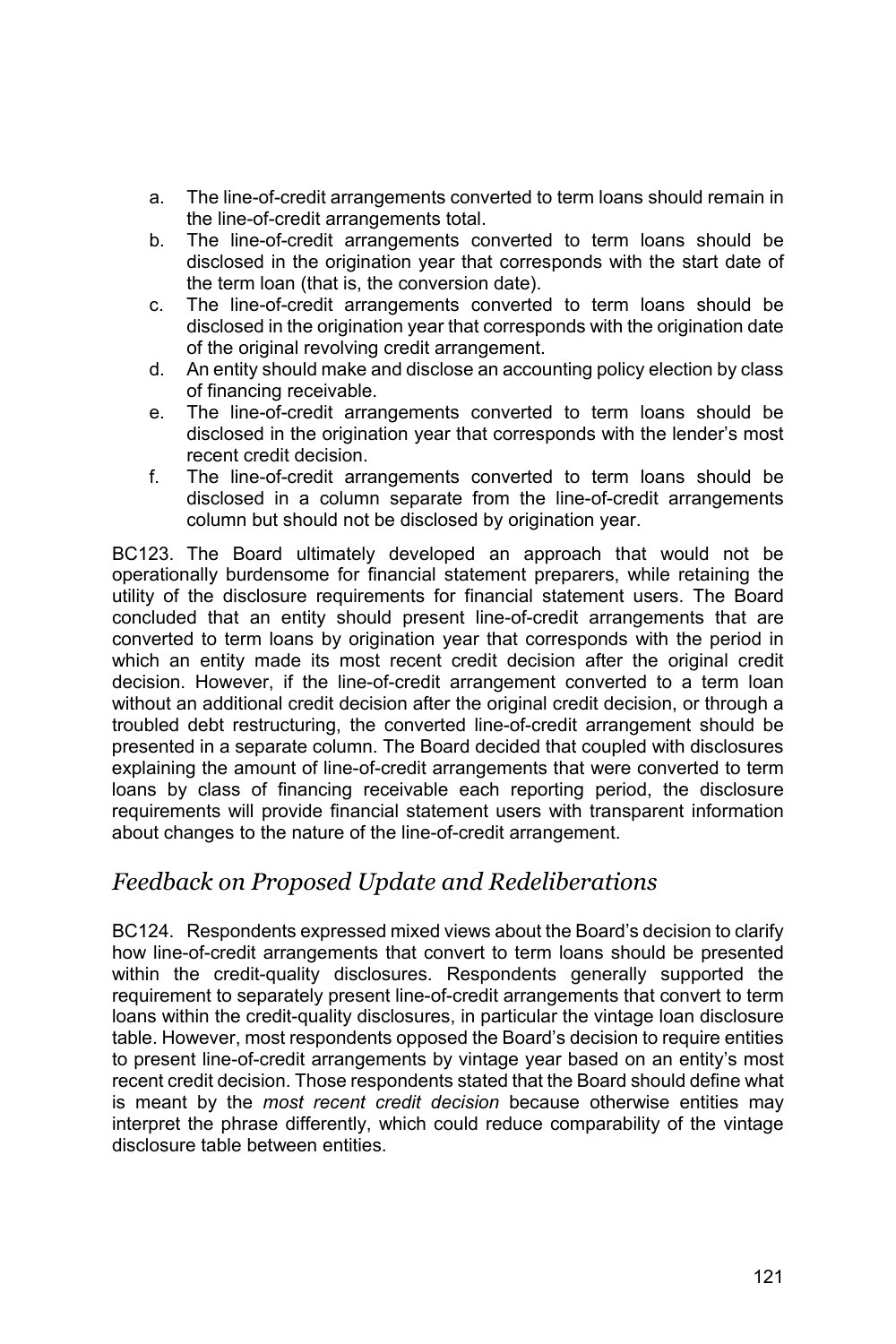BC125. The Board concluded that an entity should present line-of-credit arrangements that are converted to term loans in a separate column. The Board decided that this approach would retain the utility of the disclosure requirement for financial statement users but would not be operationally burdensome by introducing a new concept while entities are implementing the amendments in Update 2016-13.

# *Issue 5B: Contractual Extensions and Renewals*

BC126. During implementation of Update 2016-13, stakeholders asked whether an entity should consider contractual extension or renewal options in determining the contractual term. Stakeholders stated that the guidance in paragraph 326-20- 30-6 appears to preclude an entity from considering those contractual extension or renewal options, although the lender would not be able to prevent the borrower from exercising the option and, therefore, would be exposed to credit risk.

BC127. At the November 1, 2018 Credit Losses TRG meeting, the staff provided an analysis on the question raised and solicited additional feedback from stakeholders. Overall, stakeholders stated that an entity should consider those contractual extension or renewal options that are in the control of the borrower in determining the contractual term. Stakeholders discussed various methods on considering those contractual extension options. Under one alternative, an entity would perform a probability assessment of (a) whether the contingent event that makes the option exercisable will occur, if applicable, and (b) whether the borrower will exercise the option. Under another alternative discussed, an entity would assume that all of the contractual extension or renewal options will be exercised; subsequently, the entity would consider expected prepayments to determine whether the contractual term should be shortened.

BC128. The Board concluded that an entity should be required to consider extension or renewal options (excluding those that are accounted for as derivatives in accordance with Topic 815) that are included in the original or modified contract at the reporting date and are not unconditionally cancellable by the entity. In determining the contractual term, an entity should consider the likelihood that the contractual extension or renewal option will be exercised. The Board considered an alternative that would have required that an entity consider only unilateral contractual extension or renewal options within the control of the borrower that are included in the original or modified contract when determining the contractual term of the financial asset(s). However, the Board rejected that alternative because it would have resulted in a difference in how an entity evaluates its off-balance-sheet credit exposures and how an entity determines the contractual term of a financial asset or assets. The Board concluded that as long as the extension or renewal option was included in the original or modified contract, and the option does not meet the definition of a derivative, then an entity should evaluate the effect that extension or renewal option has on the entity's credit exposure.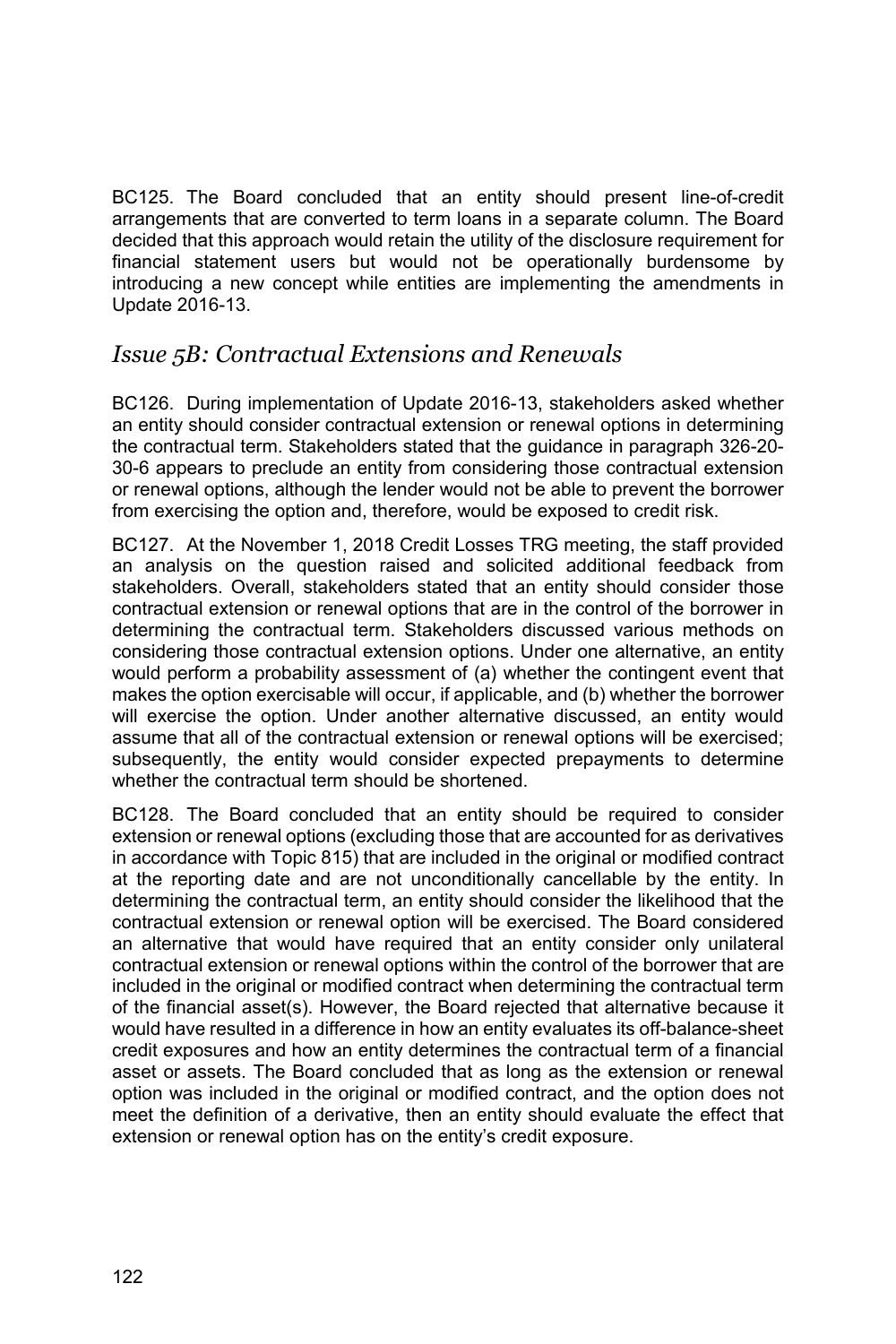BC129. The Board concluded that entities should evaluate the likelihood that the contractual extension or renewal option will be exercised. However, the Board acknowledged that various methods are available to entities on how to consider those contractual extension or renewal options in determining the contractual term. The Board concluded that it would be inappropriate to prescribe one specific method for determining the contractual term, consistent with the overall flexibility provided in determining the allowance for credit losses.

BC130. In addition, the Board also noted that extension or renewal options related to funded financial assets that are not unconditionally cancellable by an entity are not considered off-balance-sheet exposure items. The original funded loan on which the extension or renewal option would be exercised on is an on-balancesheet item. Therefore, any resulting allowance for credit losses related to the extension or renewal option would not be recorded as a liability in the statement of financial position.

## *Transition and Effective Date for Codification Improvements to Update 2016-13*

BC131. The amendments in Topics 1, 2, and 5 amend the guidance in Update 2016-13. The Board decided that if an entity has not yet adopted the amendments in Update 2016-13, the effective dates and transition requirements for the amendments in this Update should be the same as the effective dates and transition requirements in Update 2016-13. For entities that have adopted the amendments in Update 2016-13, the Board decided that the amendments in this Update should be effective for fiscal years beginning after December 15, 2019, including interim periods within those fiscal years. The Board also decided that an entity that has adopted the amendments in Update 2016-13 is permitted to early adopt this guidance in any interim period within the fiscal years beginning after December 15, 2018.

BC132. For entities that have adopted the amendments in Update 2016-13, the Board decided that the amendments in this Update should be applied on a modified-retrospective transition basis by means of a cumulative-effect adjustment to the opening retained earnings in the statement of financial position as of the date an entity adopted the amendments in Update 2016-13. The Board believes that this transition approach will provide users with comparable information because the measurement of financial assets measured at amortized cost basis and available-for-sale debt securities will be consistent for the applicable periods.

BC133. Furthermore, the Board decided to clarify that if an entity develops or amends its accounting policy upon adoption of the amendments in this Update for determining when accrued interest receivables are deemed uncollectible and written off, the application of the accounting policy election in paragraph 326-20- 30-5A should be applied on a modified retrospective basis by means of a cumulative-effect adjustment to the opening retained earnings in the statement of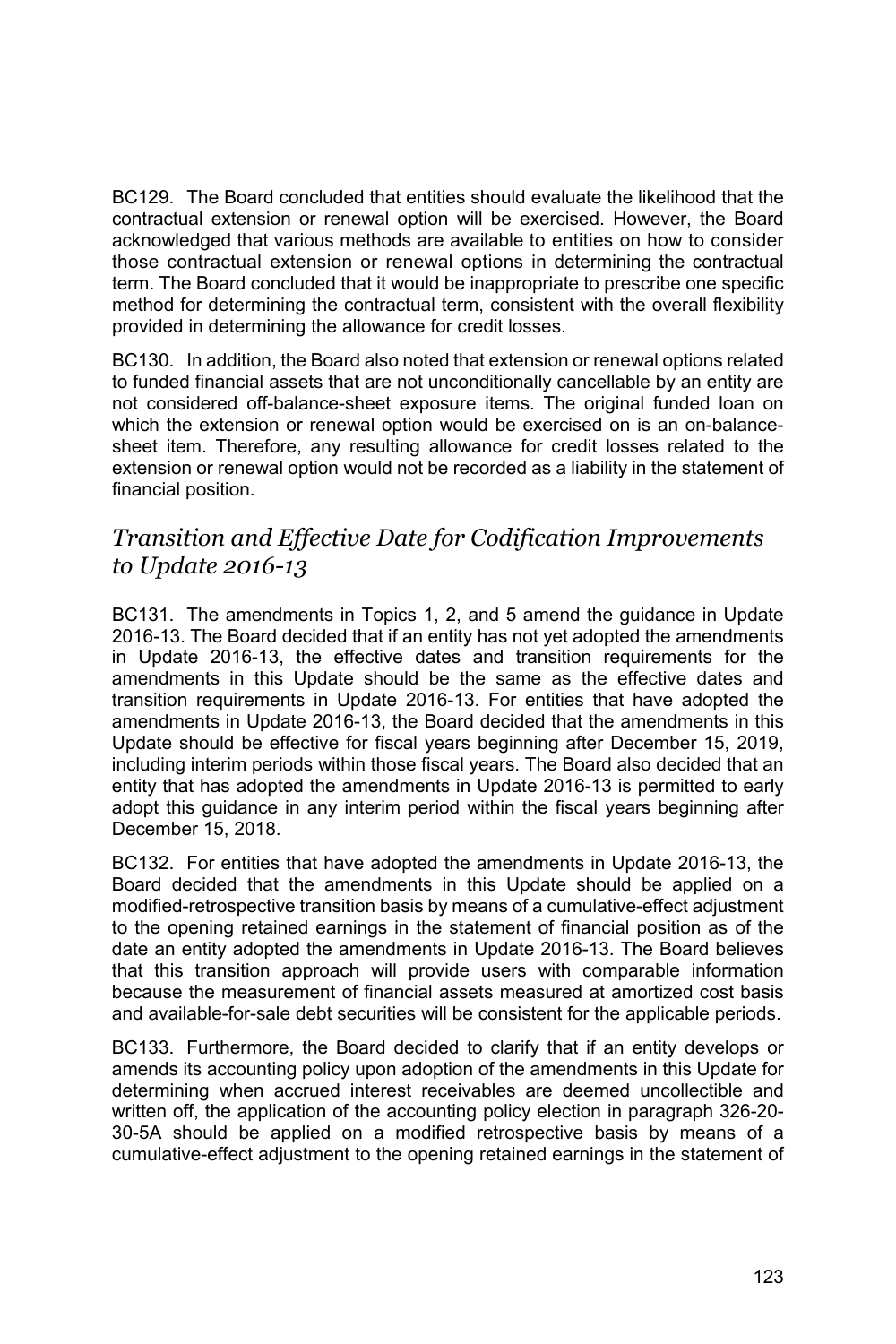financial position as of the date of adoption of the amendments in Update 2016- 13. The Board believes that the application of the accounting policy election in paragraph 326-20-30-5A should be adopted in a manner that is generally consistent with the other amendments in Update 2016-13.